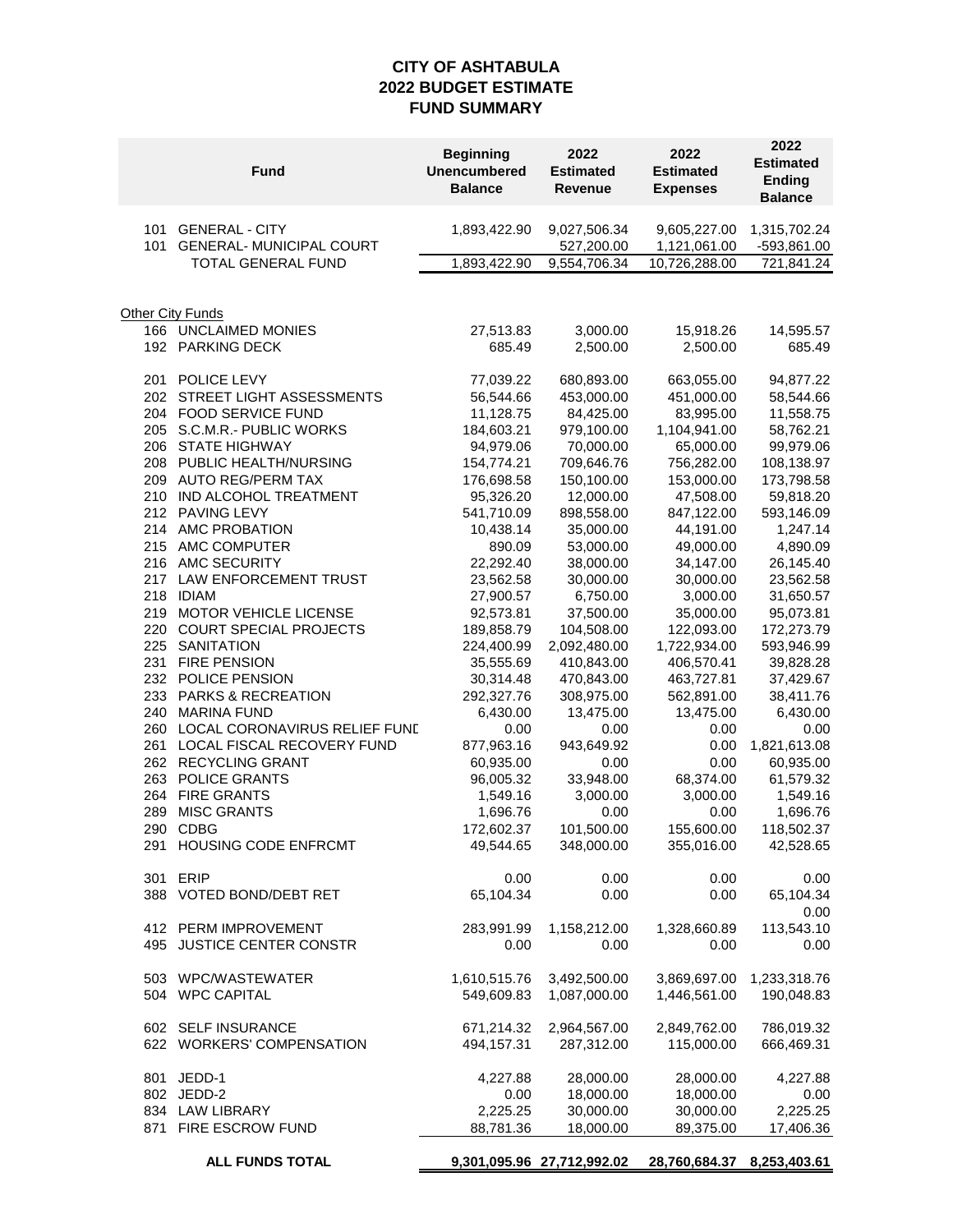| <b>Account / Description</b>                                              | <b>Fiscal Year</b><br>2018<br>Actual | <b>Fiscal Year</b><br>2019<br>Actual | <b>Fiscal Year</b><br>2020<br><b>Actual</b> | <b>Fiscal Year</b><br>End<br>2021<br><b>Estimated</b> | <b>Budget</b><br>Estimate 2022 |
|---------------------------------------------------------------------------|--------------------------------------|--------------------------------------|---------------------------------------------|-------------------------------------------------------|--------------------------------|
| 101 GENERAL FUND                                                          |                                      |                                      |                                             |                                                       |                                |
|                                                                           |                                      |                                      |                                             |                                                       |                                |
| <b>BEGINNING CASH</b>                                                     | 717,375.47                           | 647,821.69                           | 904,833.95                                  | 2,441,441.59                                          | 1,893,422.90                   |
|                                                                           |                                      |                                      |                                             |                                                       |                                |
| <b>REVENUE</b>                                                            |                                      |                                      |                                             |                                                       |                                |
| 010 LOCAL TAXES                                                           |                                      |                                      |                                             |                                                       |                                |
| 101.010.4110 GENERAL PROPERTY TAXES                                       | 827,034.18                           | 816,198.35                           | 820,945.34                                  | 894,797.21                                            | 878,500.00                     |
| 101.010.4114 HOUSE TRAILER TAX                                            | 1,428.96                             | 1,556.27                             | 1,756.65                                    | 1,800.26                                              | 2,300.00                       |
| 101.010.4118 SENIOR LEVY                                                  | 53,801.85                            | 53,205.70                            | 59,048.69                                   | 61,257.54                                             | 57,602.00                      |
| 101.010.4160 BED TAX                                                      | 1,101.89                             | 4,048.02                             | 3,400.72                                    | 5,677.56                                              | 2,941.00                       |
| 010 LOCAL TAXES TOTALS                                                    | 883,366.88                           | 875,008.34                           | 885,151.40                                  | 963,532.57                                            | 941,343.00                     |
| <b>MUNICIPAL INCOME TAX</b><br>020                                        |                                      |                                      |                                             |                                                       |                                |
| 101.020.4140 CITY INCOME TAX                                              | 6,361,220.12                         | 6,648,890.13                         | 6,328,546.62                                | 6,898,169.43                                          | 6,400,000.00                   |
| 101.020.4145 TAX PENALTY                                                  | 39,310.42                            | 46,794.22                            | 48,143.09                                   | 58,000.00                                             | 45,000.00                      |
| 020 MUNICIPAL INCOME TAX TOTALS                                           | 6,400,530.54                         | 6,695,684.35                         | 6,376,689.71                                | 6,956,169.43                                          | 6,445,000.00                   |
|                                                                           |                                      |                                      |                                             |                                                       |                                |
| 030 CHARGES FOR SERVICES<br>101.030.4500 SAFETY SERVICE FEE               | 0.00                                 | 1,136.81                             | 0.00                                        | 0.00                                                  | 0.00                           |
| 101.030.4501<br><b>DISPATCH</b>                                           | 99,000.00                            | 89,250.00                            | 94,115.00                                   | 91,500.00                                             | 91,500.00                      |
| 101.030.4510 EMS BILLING                                                  | 119,618.01                           | 154,433.25                           | 98,961.75                                   | 169,773.16                                            | 150,000.00                     |
| 101.030.4540 UNCERTIFIED BIRTH CERTIFICATES                               | 0.00                                 | 0.00                                 | 0.00                                        | 0.00                                                  | 0.00                           |
| 101.030.4541 HEALTH - BIRTH CERTIFICATES                                  | 56,000.00                            | 67,175.00                            | 44,932.00                                   | 0.00                                                  | 0.00                           |
| 101.030.4542 HEALTH - DEATH CERTIFICATES                                  | 23,846.00                            | 22,425.00                            | 25,352.00                                   | 0.00                                                  | 0.00                           |
| <b>BURIAL PERMITS</b><br>101.030.4543                                     | 1,905.00                             | 1,707.00                             | 1,316.75                                    | 0.00                                                  | 0.00                           |
| 101.030.4544 OTHER CHARGES FOR SERVICES                                   | 0.00                                 | 0.00                                 | 0.00                                        | 0.00                                                  | 0.00                           |
| 101.030.4545 HEALTH MONITORING DEVICES                                    | 19.00                                | 18.75                                | 129.00                                      | 0.00                                                  | 0.00                           |
| 101.030.4550 HEALTH MISC CHRGS FOR SERVICES                               | 0.00                                 | 0.00                                 | 230.35                                      | 0.00                                                  | 0.00                           |
| 101.030.4590 PHOTOCOPIES<br>101.030.4634 PCD CHGS FOR SVC                 | 0.00                                 | 1.65                                 | 0.00                                        | 0.00                                                  | 0.00                           |
| 101.030.4636 PAY FOR STAY JAIL                                            | 0.00<br>4,149.75                     | 0.00<br>5,285.36                     | 0.00<br>3,228.75                            | 0.00<br>129.94                                        | 0.00<br>0.00                   |
| 101.030.4843 NURSING SERVICES                                             | 39,318.43                            | 19,657.09                            | 23,414.37                                   | 0.00                                                  | 0.00                           |
| 101.030.4850 TOBACCO VENDOR LICENSES                                      | 1,200.00                             | 1,100.00                             | 1,115.00                                    | 0.00                                                  | 0.00                           |
| 101.030.4881 MISC CHRGS FOR SERVICES                                      | 55.50                                | 121.60                               | 0.00                                        | 0.00                                                  | 0.00                           |
| 030 CHARGES FOR SERVICES TOTALS                                           | 345,111.69                           | 362,311.51                           | 292,794.97                                  | 261,403.10                                            | 241,500.00                     |
|                                                                           |                                      |                                      |                                             |                                                       |                                |
| 040 FEES, LICENSES & PERMITS                                              |                                      |                                      |                                             |                                                       |                                |
| 101.040.4400 HEALTH - PARKS & CAMPS                                       | 45.00                                | 1,443.50                             | 1,190.25                                    | 0.00                                                  | 0.00                           |
| 101.040.4530 HEALTH - POOLS & SPAS<br>101.040.4531 HEALTH - STATE SUBSIDY | 1.180.00                             | 1,006.25                             | 1,180.00                                    | 0.00                                                  | 0.00                           |
| 101.040.4535 HEALTH MARINA PERMIT -                                       | 3,587.76<br>2,643.00                 | 3,587.76<br>2,593.00                 | 3,587.76<br>2,648.00                        | 0.00<br>0.00                                          | 0.00<br>0.00                   |
| 101.040.4539 HEALTH - LICENSES                                            | 1,637.25                             | 645.00                               | 430.00                                      | 0.00                                                  | 0.00                           |
| 101.040.4624 CITY MANAGER PERMITS                                         | 3,565.00                             | 7,840.00                             | 8,700.00                                    | 4,550.00                                              | 7,840.00                       |
| 101.040.4633 STREET/TREELAWN CUTS                                         | 20,595.00                            | 26,975.00                            | 29,880.00                                   | 15,050.00                                             | 25,000.00                      |
| 101.040.4636 PCD - ZONING                                                 | 11,490.50                            | 6,063.25                             | 10,008.00                                   | 8,946.40                                              | 8,000.00                       |
| 101.040.4641 FEES, LICENSES & PERMITS                                     | 125.00                               | 50.00                                | 300.00                                      | 1,677.00                                              | 500.00                         |
| 101.040.4830 RENTAL - FEES, LICENSES & PERMITS                            | 0.00                                 | 0.00                                 | 0.00                                        | 0.00                                                  | 0.00                           |
| 101.040.4881 MISC REVENUE                                                 | 0.00                                 | 0.00                                 | 0.00                                        | 0.00                                                  | 0.00                           |
| 040 FEES, LICENSES & PERMITS TOTALS                                       | 44,868.51                            | 50,203.76                            | 57,924.01                                   | 30,223.40                                             | 41,340.00                      |
| <b>FINES &amp; FORFEITURES</b><br>050                                     |                                      |                                      |                                             |                                                       |                                |
| 101.050.4611 CIVIL COST                                                   | 157,183.93                           | 170,568.81                           | 122,169.12                                  | 141,918.40                                            | 170,000.00                     |
| 101.050.4612 COURT FINES                                                  | 327,987.91                           | 288,143.99                           | 201,137.41                                  | 298,836.81                                            | 280,000.00                     |
| 101.050.4613 COURT COST                                                   | 50,581.78                            | 40,856.37                            | 33,420.85                                   | 45,856.60                                             | 45,000.00                      |
| 101.050.4614 WITNESS FEES                                                 | 0.00                                 | 0.00                                 | 0.00                                        | 0.00                                                  | 0.00                           |
| 101.050.4616 STATE PATROL FINES                                           | 30,308.23                            | 26,163.04                            | 18,187.69                                   | 28,517.21                                             | 30,000.00                      |
| 101.050.4617 DRUG FINES                                                   | 1,602.75                             | 1,486.00                             | 1,055.00                                    | 865.25                                                | 1,000.00                       |
| 101.050.4620 DRIVER TREATMENT                                             | 1,326.00                             | 857.50                               | 1,530.00                                    | 1,993.50                                              | 1,200.00                       |
| 101.050.4650 PHONE MONITOR                                                | 0.00                                 | 0.00                                 | 0.00                                        | 0.00                                                  | 0.00                           |
| 101.050.4655 LIP PROGRAM                                                  | 0.00                                 | 0.00                                 | 0.00                                        | 0.00                                                  | 0.00                           |
| 101.050.4700 APD PROGRAMS                                                 | 0.00                                 | 0.00                                 | 4,499.05                                    | 0.00                                                  | 0.00                           |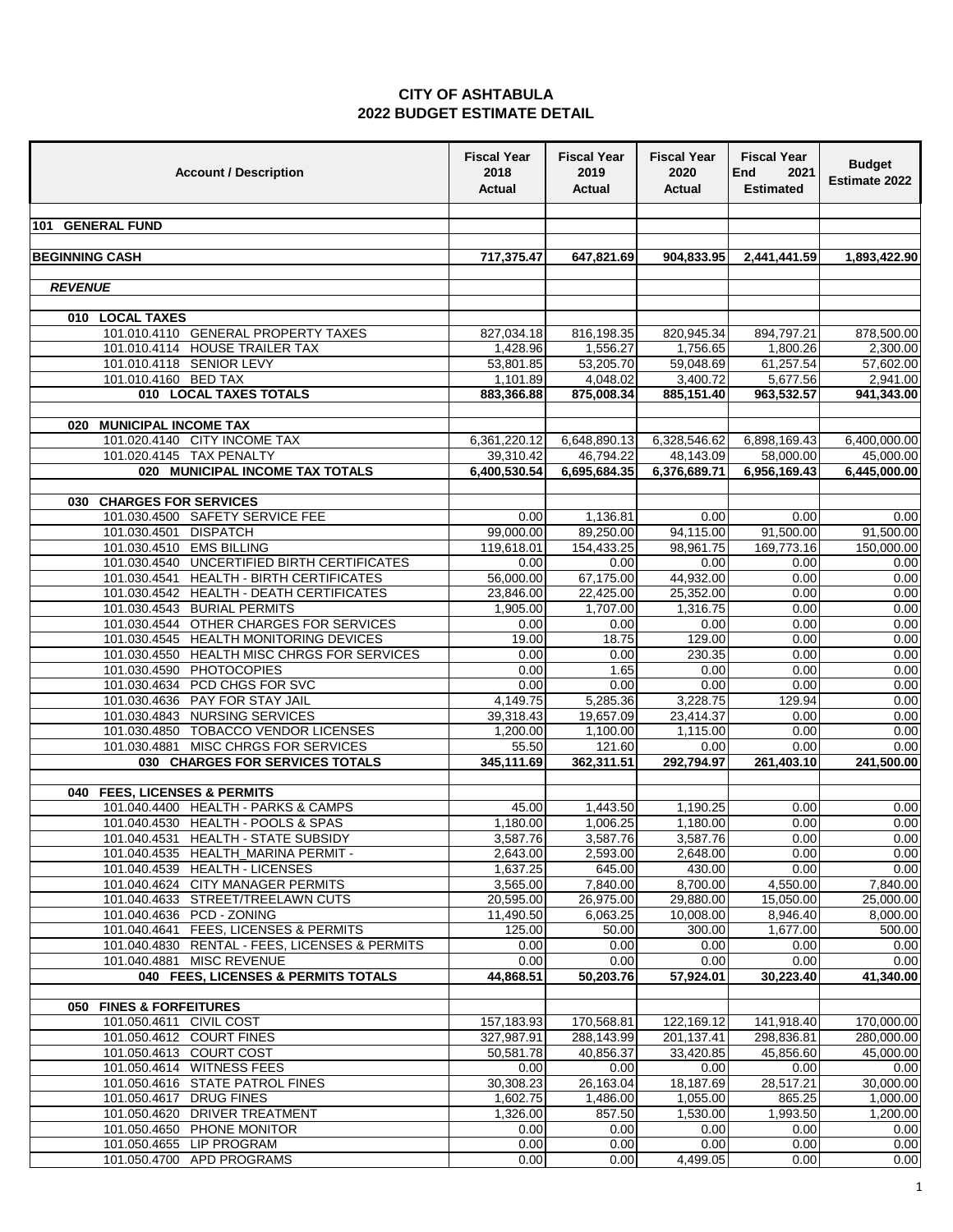| <b>Account / Description</b>                                      | <b>Fiscal Year</b><br>2018<br><b>Actual</b> | <b>Fiscal Year</b><br>2019<br><b>Actual</b> | <b>Fiscal Year</b><br>2020<br>Actual | <b>Fiscal Year</b><br>End<br>2021<br><b>Estimated</b> | <b>Budget</b><br><b>Estimate 2022</b> |
|-------------------------------------------------------------------|---------------------------------------------|---------------------------------------------|--------------------------------------|-------------------------------------------------------|---------------------------------------|
| 101.050.4881 MISC REVENUE                                         | 0.00                                        | 0.00                                        | 0.00                                 | 0.00                                                  | 0.00                                  |
| 101.050.4975 IMMOBLIZATION FEES                                   | 0.00                                        | 0.00                                        | 0.00                                 | 0.00                                                  | 0.00                                  |
| 050 FINES & FORFEITURES TOTALS                                    | 568,990.60                                  | 528,075.71                                  | 381,999.12                           | 517,987.77                                            | 527,200.00                            |
|                                                                   |                                             |                                             |                                      |                                                       |                                       |
| 060 INTERGOVERNMENTAL                                             |                                             |                                             |                                      |                                                       |                                       |
| 101.060.4111 HOMESTEAD                                            | 49,459.61                                   | 48,205.61                                   | 44,261.23                            | 42,808.38                                             | 45,000.00                             |
| 101.060.4113 ROLLBACK                                             | 66,724.96                                   | 66,601.37                                   | 57,916.96                            | 62,515.30                                             | 62,000.00                             |
| 101.060.4120 AMHA - PILOT                                         | 2,960.29                                    | 3,186.03                                    | 3,003.18                             | 2,700.00                                              | 2,700.00                              |
| 101.060.4130 LOCAL GOVT FUND                                      | 628,304.27                                  | 689,842.52                                  | 727,981.81                           | 815,285.92                                            | 662,892.00                            |
| 101.060.4220 INHERITANCE TAX                                      | 0.00                                        | 0.00                                        | 0.00                                 | 0.00                                                  | 0.00                                  |
| 101.060.4230 CIGARETTE TAX<br>101.060.4240 LIQUOR TAX             | 723.87<br>28,746.20                         | 757.24<br>27,911.45                         | 650.37<br>6,929.30                   | 650.44<br>27,500.00                                   | 750.00<br>27,500.00                   |
| 101.060.4250 STATE SHARED REV                                     | 1,200.00                                    | 0.00                                        | 150.00                               | 300.00                                                | 300.00                                |
| 101.060.4260 HEALTH                                               | 2,319.70                                    | 1,685.38                                    | 2,415.99                             | 0.00                                                  | 0.00                                  |
| 101.060.4310 JEDD COLLECTIONS - CITY PORTION                      | 30,929.44                                   | 0.00                                        | 119,962.29                           | 42,900.63                                             | 27,000.00                             |
| 101.060.4605 GRANTS                                               | 3,598.12                                    | 42,420.05                                   | 6,621.95                             | 0.00                                                  | 0.00                                  |
| 101.060.4810 CHIP ADMN                                            | 28,071.10                                   | 7,288.31                                    | 3,120.28                             | 4,750.00                                              | 4,000.00                              |
| 101.060.4881 MISC INTRGVT REV                                     | 575.00                                      | 200.00                                      | 3,008.30                             | 105.00                                                | 1.000.00                              |
| 101.060.4910 REIMB & REFUNDS - INTERGOV'TL                        | 22,656.92                                   | 21,660.06                                   | 446,674.72                           | 41,447.15                                             | 33,060.00                             |
| 060 INTERGOVERNMENTAL TOTALS                                      | 866,269.48                                  | 909,758.02                                  | 1,422,696.38                         | 1,040,962.82                                          | 866,202.00                            |
|                                                                   |                                             |                                             |                                      |                                                       |                                       |
| 070 INTEREST                                                      |                                             |                                             |                                      |                                                       |                                       |
| 101.070.4820 INTEREST                                             | 2,009.08                                    | 3,024.21                                    | 757.33                               | 87.60                                                 | 100.00                                |
| 101.070.4825 INTEREST COURT                                       | 0.00                                        | 0.00                                        | 0.00                                 | 0.00                                                  | 0.00                                  |
| 070 INTEREST TOTALS                                               | 2,009.08                                    | 3,024.21                                    | 757.33                               | 87.60                                                 | 100.00                                |
|                                                                   |                                             |                                             |                                      |                                                       |                                       |
| <b>OTHER REVENUE</b><br>080<br>101.080.4100 TRANSACTION FEES      | 1,260.00                                    | 1,658.56                                    | 2,598.86                             | 1,489.48                                              | 2,000.00                              |
| 101.080.4700 OVER/SHORT                                           | 0.00                                        | 0.00                                        | $-114.80$                            | 0.00                                                  | 0.00                                  |
| 101.080.4830 RENTAL FEES                                          | 5,000.00                                    | 6,050.00                                    | 5,400.00                             | 5,000.00                                              | 5,400.00                              |
| 101.080.4835 HOFFMANS RENT                                        | 8,400.00                                    | 9,100.00                                    | 8,400.00                             | 8,400.00                                              | 8,400.00                              |
| 101.080.4840 MUNI BUILDING RENT                                   | 151,225.37                                  | 159,902.71                                  | 162,086.67                           | 168,864.00                                            | 0.00                                  |
| 101.080.4845<br>5520 WEST AVE LEASE                               | 0.00                                        | 12,400.08                                   | 8,266.72                             | 15,500.10                                             | 12,400.08                             |
| 101.080.4880 FRANCHISE FEE                                        | 225,292.57                                  | 214,139.32                                  | 204,931.39                           | 209,109.32                                            | 220,000.00                            |
| MISC REVENUE<br>101.080.4881                                      | 5,892.72                                    | 13,267.40                                   | 6,073.76                             | 6,917.18                                              | 5,800.00                              |
| 101.080.4905<br><b>RESOURCE OFFICER REIMB</b>                     | 54,988.46                                   | 197,444.14                                  | 66,210.86                            | 179,383.56                                            | 158,603.00                            |
| 101.080.4910 REIMB & REFUNDS                                      | 4,820.91                                    | 1,430.51                                    | 36,733.17                            | 6,110.87                                              | 0.00                                  |
| 101.080.4912 REIMB CRUISER COSTS                                  | 9,168.71                                    | 3,977.50                                    | 5,487.50                             | 9,410.02                                              | 4,000.00                              |
| 101.080.4914 FRANCHISE FEES_AQUA                                  | 56,668.06                                   | 56,975.99                                   | 56,296.84                            | 55,593.04                                             | 56,500.00                             |
| 101.080.4915 DONATIONS                                            | 250.00                                      | 0.00                                        | 1,500.00                             | 33,165.73                                             | 0.00                                  |
| 080 OTHER REVENUE TOTALS                                          | 522,966.80                                  | 676,346.21                                  | 563,870.97                           | 698.943.30                                            | 473,103.08                            |
|                                                                   |                                             |                                             |                                      |                                                       |                                       |
| 090 TRANSFERS IN<br>101.090.4014 TRANSFER IN - AMC (214-216; 420) | 93,582.00                                   | 30.005.44                                   | 4,000.00                             | 4,000.00                                              | 5,000.00                              |
| 101.090.4066 TRANSFER IN - UNCLAIMED MONIES                       | 0.00                                        | 0.00                                        | 0.00                                 | 12,727.16                                             | 13,918.26                             |
| 090 TRANSFERS IN TOTALS                                           | 93,582.00                                   | 30.005.44                                   | 4,000.00                             | 16,727.16                                             | 18,918.26                             |
|                                                                   |                                             |                                             |                                      |                                                       |                                       |
| <b>ADVANCES IN</b><br>091                                         |                                             |                                             |                                      |                                                       |                                       |
| 101.091.4063 ADVANCE IN                                           | 0.00                                        | 0.00                                        | 0.00                                 | 0.00                                                  | 0.00                                  |
| 101.091.4064 ADVANCE IN - PERM IMPRV                              | 0.00                                        | 0.00                                        | 0.00                                 | 250,000.00                                            | 0.00                                  |
| 091 ADVANCES IN TOTALS                                            | 0.00                                        | 0.00                                        | 0.00                                 | 250,000.00                                            | 0.00                                  |
|                                                                   |                                             |                                             |                                      |                                                       |                                       |
| <b>TOTAL GENERAL FUND - REVENUE</b>                               | 9,727,695.58                                | 10,130,417.55                               | 9.985.883.89                         | 10,736,037.15                                         | 9,554,706.34                          |
|                                                                   |                                             |                                             |                                      |                                                       |                                       |
| <b>TOTAL GENERAL FUND - CASH &amp; REVENUE</b>                    | 10,445,071.05                               | 10,778,239.24                               | 10,890,717.84                        | 13, 177, 478. 74                                      | 11,448,129.24                         |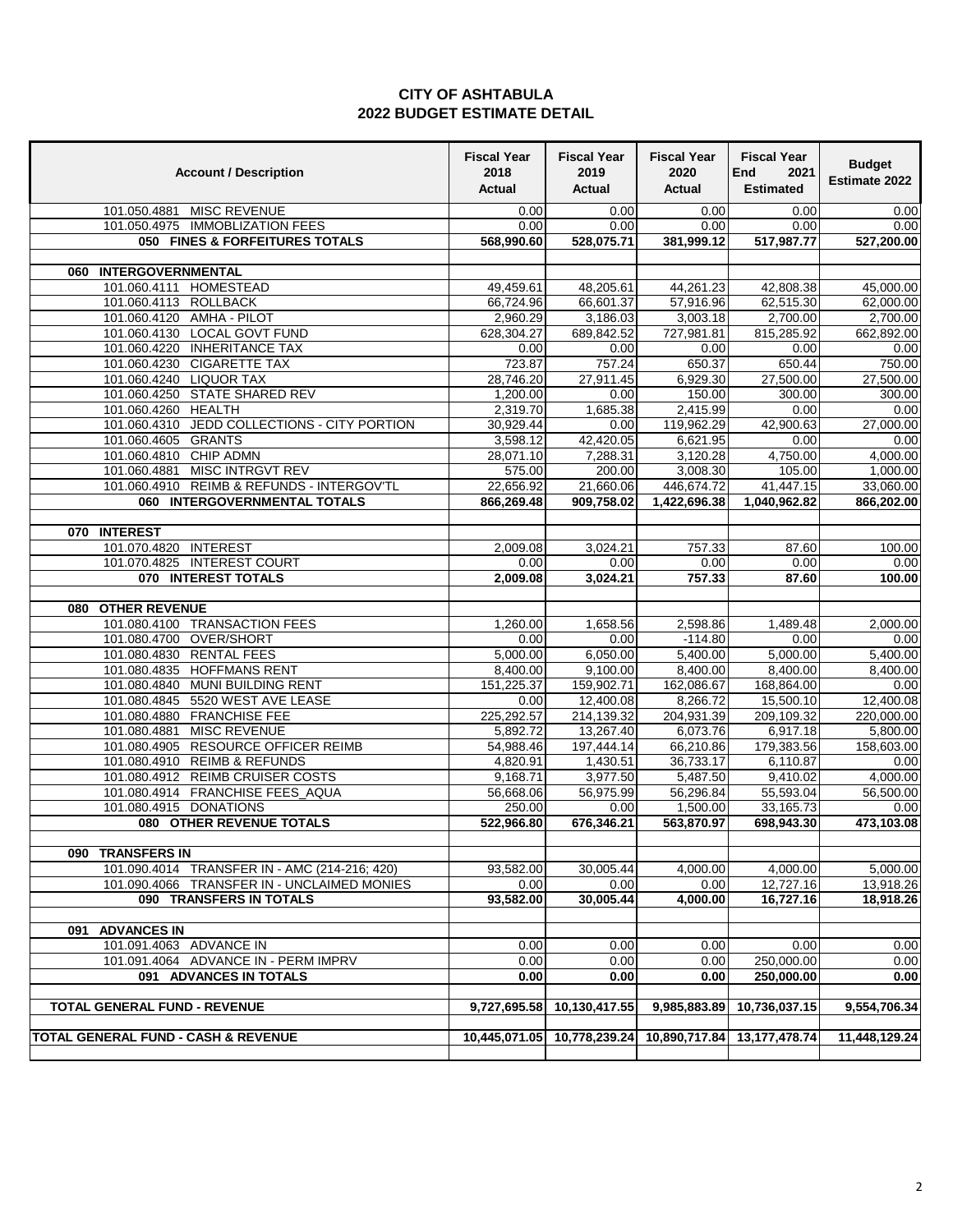| <b>Account / Description</b>                                                       | <b>Fiscal Year</b><br>2018<br><b>Actual</b> | <b>Fiscal Year</b><br>2019<br><b>Actual</b> | <b>Fiscal Year</b><br>2020<br><b>Actual</b> | <b>Fiscal Year</b><br><b>End</b><br>2021<br><b>Estimated</b> | <b>Budget</b><br>Estimate 2022 |
|------------------------------------------------------------------------------------|---------------------------------------------|---------------------------------------------|---------------------------------------------|--------------------------------------------------------------|--------------------------------|
| <b>Expense</b>                                                                     |                                             |                                             |                                             |                                                              |                                |
|                                                                                    |                                             |                                             |                                             |                                                              |                                |
| <b>LEGISLATIVE</b><br>111                                                          |                                             |                                             |                                             |                                                              |                                |
| 101.111.5101<br><b>SALARIES &amp; WAGES</b>                                        | 28,444.03                                   | 35,865.64                                   | 25,362.24                                   | 23,859.70                                                    | 28,739.00                      |
| 101.111.5104 SALARIES & WAGES-COUNCIL                                              | 15,645.27                                   | 16,572.05                                   | 17,048.68                                   | 16,950.80                                                    | 17,000.00                      |
| 101.111.5130 P.E.R.S.                                                              | 5,731.35                                    | 6,861.04                                    | 5,853.26                                    | 5,765.14                                                     | 6,067.00                       |
| 101.111.5131 PENSION PICK-UP                                                       | 1,364.80                                    | 1,734.88                                    | 1,379.31                                    | 1,211.44                                                     | 1,437.00                       |
| 101.111.5135 MANDATORY MEDICARE                                                    | 964.26                                      | 1,397.43                                    | 1,401.40                                    | 1,469.75                                                     | 1,270.00                       |
| 101.111.5142 HEALTH INSURANCE<br>101.111.5143 WORKERS COMP                         | 0.00<br>0.00                                | 0.00<br>0.00                                | 0.00<br>0.00                                | 0.00<br>0.00                                                 | 79,854.00<br>1,191.00          |
| 101.111.5149 OTHER BENEFITS                                                        | 11,540.00                                   | 14,905.00                                   | 14,003.06                                   | 13,650.00                                                    | 13,800.00                      |
| RETIRE/COMP ABS<br>101.111.5199                                                    | 2,188.00                                    | 2,221.07                                    | 11,716.07                                   | 7,750.98                                                     | 0.00                           |
| <b>Personnel</b>                                                                   | 65,877.71                                   | 79,557.11                                   | 76,764.02                                   | 70,657.81                                                    | 149,358.00                     |
|                                                                                    |                                             |                                             |                                             |                                                              |                                |
| TRAVEL & TRAINING<br>101.111.5220                                                  | 885.00                                      | 75.00                                       | 2,748.61                                    | 2,000.00                                                     | 6,000.00                       |
| PROFESSIONAL SERVICES<br>101.111.5320<br><b>OPERATING EXPENSES</b><br>101.111.5420 | 2,460.87<br>755.58                          | 1,133.60<br>3,525.43                        | 5,789.69<br>639.07                          | 14,755.89<br>1,996.09                                        | 16,000.00<br>2,000.00          |
| Other                                                                              | 4,101.45                                    | 4,734.03                                    | 9,177.37                                    | 18,751.98                                                    | 24,000.00                      |
|                                                                                    |                                             |                                             |                                             |                                                              |                                |
| <b>LEGISLATIVE TOTALS</b><br>111                                                   | 69,979.16                                   | 84,291.14                                   | 85,941.39                                   | 89,409.79                                                    | 173,358.00                     |
| 112 ADMINISTRATIVE                                                                 |                                             |                                             |                                             |                                                              |                                |
| 101.112.5101 SALARIES & WAGES                                                      | 89,540.39                                   | 90,345.48                                   | 87,044.41                                   | 79,241.34                                                    | 80,614.00                      |
| 101.112.5109 SALARIES & WAGES OVERTIME                                             | 0.00                                        | 0.00                                        | 0.00                                        | 0.00                                                         | 0.00                           |
| 101.112.5130 P.E.R.S.                                                              | 11,784.02                                   | 12,853.46                                   | 12,487.15                                   | 11,266.27                                                    | 11,466.00                      |
| 101.112.5131 PENSION PICK-UP                                                       | 2,345.44                                    | 2,572.16                                    | 2,316.04                                    | 1,869.95                                                     | 1,909.00                       |
| 101.112.5135 MANDATORY MEDICARE                                                    | 1,378.78                                    | 1,392.05                                    | 1,336.39                                    | 1,219.05                                                     | 1,245.00                       |
| 101.112.5142 HEALTH INSURANCE                                                      | 0.00                                        | 0.00                                        | 0.00                                        | 0.00                                                         | 8,370.00                       |
| 101.112.5143 WORKERS COMP<br><b>OTHER BENEFITS</b><br>101.112.5149                 | 0.00<br>3,795.00                            | 0.00<br>3,875.00                            | 0.00<br>3,538.50                            | 0.00<br>3,507.00                                             | 1,690.00<br>3,863.00           |
| Personnel                                                                          | 108,843.63                                  | 111,038.15                                  | 106,722.49                                  | 97,103.61                                                    | 109,157.00                     |
|                                                                                    |                                             |                                             |                                             |                                                              |                                |
| <b>TRAVEL &amp; TRAINING</b><br>101.112.5220                                       | 0.00                                        | 0.00                                        | 0.00                                        | 0.00                                                         | 0.00                           |
| 101.112.5320 PROFESSIONAL SERVICES                                                 | 576.46                                      | 160.05                                      | 94.85                                       | 73.58                                                        | 500.00                         |
| <b>OPERATING EXPENSES</b><br>101.112.5420                                          | 0.00                                        | 500.00                                      | 46.99                                       | 440.00                                                       | 500.00                         |
| Other                                                                              | 576.46                                      | 660.05                                      | 141.84                                      | 513.58                                                       | 1,000.00                       |
| <b>112 ADMINISTRATIVE TOTALS</b>                                                   | 109,420.09                                  | 111,698.20                                  | 106,864.33                                  | 97,617.19                                                    | 110,157.00                     |
|                                                                                    |                                             |                                             |                                             |                                                              |                                |
| 113 FINANCE                                                                        |                                             |                                             |                                             |                                                              |                                |
| 101.113.5101 SALARIES & WAGES                                                      | 99.505.82                                   | 105,228.89                                  | 147,193.64                                  | 157,588.93                                                   | 166,249.00                     |
| 101.113.5109 SALARIES & WAGES OVERTIME                                             | 4,305.16                                    | 5,219.42                                    | 909.51                                      | 1,000.00                                                     | 8,000.00                       |
| 101.113.5130 P.E.R.S.                                                              | 13,548.93                                   | 15,317.92                                   | 21.176.44                                   | 22.541.92                                                    | 24,795.00                      |
| 101.113.5131 PENSION PICK-UP<br>101.113.5135 MANDATORY MEDICARE                    | 4,838.88                                    | 5,473.81                                    | 7,563.00                                    | 8,050.69                                                     | 8,856.00                       |
| 101.113.5142 HEALTH INSURANCE                                                      | 1,630.25<br>0.00                            | 1,661.37<br>0.00                            | 2,279.63<br>0.00                            | 2,554.96<br>0.00                                             | 2,808.00<br>36,340.00          |
| 101.113.5143 WORKERS COMP                                                          | 0.00                                        | 0.00                                        | 0.00                                        | 0.00                                                         | 3,715.00                       |
| 101.113.5149 OTHER BENEFITS                                                        | 3,785.00                                    | 2,650.00                                    | 8,507.50                                    | 10,539.30                                                    | 11,501.00                      |
| 101.113.5199 RETIRE/COMP ABS                                                       | 1.941.60                                    | 1,971.05                                    | 0.00                                        | 0.00                                                         | 0.00                           |
| Personnel                                                                          | 129,555.64                                  | 137,522.46                                  | 187,629.72                                  | 202,275.80                                                   | 262.264.00                     |
| 101.113.5220 TRAVEL & TRAINING                                                     | 980.31                                      | 1,589.42                                    | 0.00                                        | 2,225.00                                                     | 2,500.00                       |
| 101.113.5320 PROFESSIONAL SERVICES                                                 | 22,114.93                                   | 3,392.15                                    | 10,196.83                                   | 16,973.83                                                    | 24,560.00                      |
| 101.113.5420<br><b>OPERATING EXPENSES</b>                                          | 3,223.75                                    | 1,846.27                                    | 1,782.20                                    | 4,960.54                                                     | 4,200.00                       |
| Other                                                                              | 26,318.99                                   | 6,827.84                                    | 11,979.03                                   | 24,159.37                                                    | 31,260.00                      |
| <b>113 FINANCE TOTALS</b>                                                          | 155,874.63                                  | 144,350.30                                  | 199,608.75                                  | 226,435.17                                                   | 293,524.00                     |
| 115 INCOME TAX                                                                     |                                             |                                             |                                             |                                                              |                                |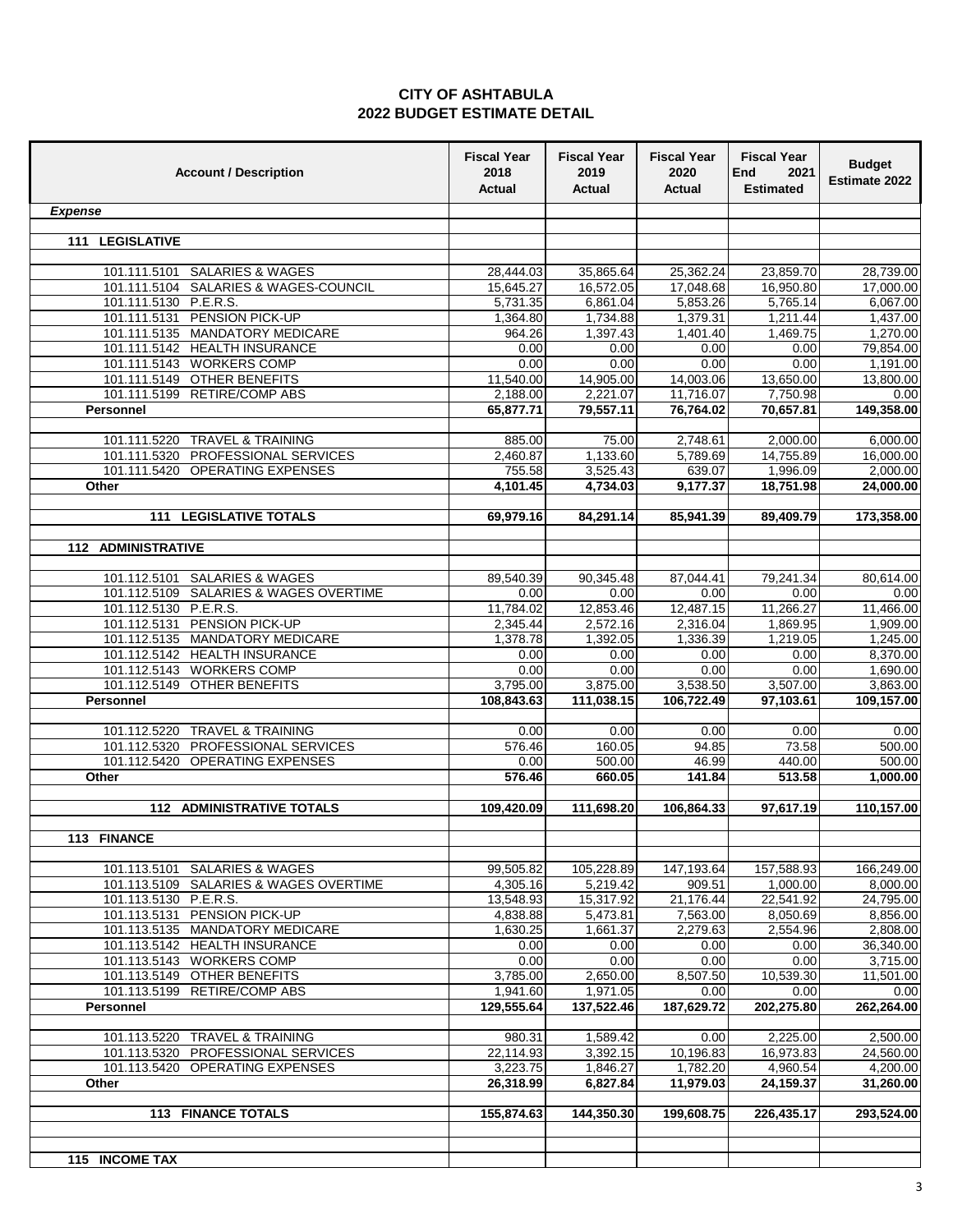| <b>Account / Description</b>                               | <b>Fiscal Year</b><br>2018<br><b>Actual</b> | <b>Fiscal Year</b><br>2019<br><b>Actual</b> | <b>Fiscal Year</b><br>2020<br>Actual | <b>Fiscal Year</b><br>End<br>2021<br><b>Estimated</b> | <b>Budget</b><br>Estimate 2022 |
|------------------------------------------------------------|---------------------------------------------|---------------------------------------------|--------------------------------------|-------------------------------------------------------|--------------------------------|
| 101.115.5101 SALARIES & WAGES                              | 74,900.89                                   | 74,443.67                                   | 0.00                                 | 0.00                                                  | 0.00                           |
| 101.115.5109 SALARIES & WAGES OVERTIME                     | 2,936.83                                    | 3,010.99                                    | 0.00                                 | 0.00                                                  | 0.00                           |
| 101.115.5130 P.E.R.S.                                      | 10,157.98                                   | 10,952.82                                   | 0.00                                 | 0.00                                                  | 0.00                           |
| 101.115.5131 PENSION PICK-UP                               | 3,627.80                                    | 3,911.78                                    | 0.00                                 | 0.00                                                  | 0.00                           |
| 101.115.5135 MANDATORY MEDICARE                            | 1,248.81                                    | 1,226.59                                    | 0.00                                 | 0.00                                                  | 0.00                           |
| 101.115.5149 OTHER BENEFITS                                | 6,230.00                                    | 5,810.00                                    | 0.00                                 | 0.00                                                  | 0.00                           |
| 101.115.5199 RETIRE/COMP ABS                               | 0.00                                        | 0.00                                        | 0.00                                 | 0.00                                                  | 0.00                           |
| Personnel                                                  | 99,102.31                                   | 99,355.85                                   | 0.00                                 | 0.00                                                  | 0.00                           |
| 101.115.5220 EDUCATION & TRAVEL                            | 244.59                                      | 669.64                                      | 0.00                                 | 0.00                                                  | 0.00                           |
| 101.115.5320 PROFESSIONAL SERVICES                         | 13,551.16                                   | 13,092.35                                   | 0.00                                 | 0.00                                                  | 0.00                           |
| 101.115.5420 OPERATING EXPENSES                            | 495.87                                      | 773.94                                      | 0.00                                 | 0.00                                                  | 0.00                           |
| Other                                                      | 14,291.62                                   | 14,535.93                                   | 0.00                                 | 0.00                                                  | 0.00                           |
| <b>115 INCOME TAX TOTALS</b>                               | 113,393.93                                  | 113,891.78                                  | 0.00                                 | 0.00                                                  | 0.00                           |
| 116 JUDICIAL - MUNICIPAL COURT                             |                                             |                                             |                                      |                                                       |                                |
|                                                            |                                             |                                             |                                      |                                                       |                                |
| 101.116.5101 SALARIES & WAGES                              | 693,361.91                                  | 638,944.22                                  | 582,216.45                           | 597,664.66                                            | 580,106.00                     |
| 101.116.5109 SALARIES & WAGES OVERTIME                     | 835.97                                      | 311.87                                      | 0.00                                 | 2,000.00                                              | 2,500.00                       |
| 101.116.5130 P.E.R.S.                                      | 87,216.93                                   | 90.708.83                                   | 83,087.42                            | 84,880.10                                             | 82,291.00                      |
| 101.116.5131 PENSION PICK-UP                               | 29,290.45                                   | 30,461.48                                   | 27,671.67                            | 28,416.82                                             | 27,499.00                      |
| 101.116.5135 MANDATORY MEDICARE                            | 10,174.34                                   | 9,361.61                                    | 9,045.01                             | 9,206.50                                              | 8,842.00                       |
| 101.116.5142 HEALTH INSURANCE<br>101.116.5143 WORKERS COMP | 0.00<br>0.00                                | 0.00<br>0.00                                | 0.00<br>0.00                         | 0.00<br>0.00                                          | 278.178.00<br>11,931.00        |
| 101.116.5149 OTHER BENEFITS                                | 29,061.00                                   | 23,055.98                                   | 20,714.28                            | 16,470.77                                             | 13,934.00                      |
| 101.116.5199 RETIRE/COMP ABS                               | 21,006.66                                   | 10,725.13                                   | 10,990.76                            | 3,833.49                                              | 0.00                           |
| <b>Personnel</b>                                           | 870,947.26                                  | 803,569.12                                  | 733,725.59                           | 742,472.34                                            | 1,005,281.00                   |
|                                                            |                                             |                                             |                                      |                                                       |                                |
| 101.116.5220 TRAVEL & TRAINING                             | 3,633.01                                    | 3,820.51                                    | 1,514.19                             | 3,500.00                                              | 5,000.00                       |
| 101.116.5310 UTILITIES                                     | 3,327.67                                    | 3,357.55                                    | 3,454.52                             | 3,350.00                                              | 3,350.00                       |
| 101.116.5320 PROFESSIONAL SERVICES                         | 41,229.57                                   | 38,298.74                                   | 34,210.80                            | 59,180.00                                             | 67,430.00                      |
| 101.116.5420 OPERATING EXPENSES                            | 21,950.73                                   | 10,883.01                                   | 28,734.15                            | 30,037.54                                             | 40,000.00                      |
| <b>WITNESS FEES</b><br>101.116.5497<br>Other               | 0.00<br>70,140.98                           | 0.00<br>56,359.81                           | 0.00<br>67,913.66                    | 0.00<br>96,067.54                                     | 0.00<br>115,780.00             |
| 116 JUDICIAL - MUNICIPAL COURT TOTALS                      | 941,088.24                                  | 859,928.93                                  | 801,639.25                           | 838,539.88                                            | 1,121,061.00                   |
|                                                            |                                             |                                             |                                      |                                                       |                                |
| 117 SOLICITOR                                              |                                             |                                             |                                      |                                                       |                                |
| 101.117.5101 SALARIES & WAGES                              | 186,159.49                                  | 188,920.57                                  | 193,653.15                           | 200,056.39                                            | 202,379.00                     |
| 101.117.5130 P.E.R.S.                                      | 24,304.01                                   | 26,658.68                                   | 27,409.39                            | 28,388.69                                             | 28,748.00                      |
| 101.117.5131 PENSION PICK-UP                               | 6,899.20                                    | 7,591.76                                    | 7,697.03                             | 8,007.76                                              | 8,178.00                       |
| 101.117.5135 MANDATORY MEDICARE                            | 2,700.33                                    | 2,741.14                                    | 2,826.28                             | 3,141.98                                              | 3,116.00                       |
| 101.117.5142 HEALTH INSURANCE                              | 0.00                                        | 0.00                                        | 0.00                                 | 0.00                                                  | 69,900.00                      |
| 101.117.5143 WORKERS COMP                                  | 0.00                                        | 0.00                                        | 0.00                                 | 0.00                                                  | 4,200.00                       |
| 101.117.5149 OTHER BENEFITS                                | 1,760.00                                    | 1,920.00                                    | 2,480.00                             | 2,920.00                                              | 3,860.00                       |
| 101.117.5199 RETIRE/COMP ABS                               | 0.00                                        | 0.00                                        | 0.00                                 | 9,019.20                                              | 3,784.00                       |
| Personnel                                                  | 221,823.03                                  | 227,832.15                                  | 234,065.85                           | 251,534.02                                            | 324,165.00                     |
| 101.117.5220 TRAVEL AND TRAINING                           | 0.00                                        | 0.00                                        | 0.00                                 | 500.00                                                | 5,000.00                       |
| 101.117.5320 PROFESSIONAL SERVICES                         | 1,164.95                                    | 944.87                                      | 1,734.21                             | 3,638.77                                              | 4,000.00                       |
| 101.117.5420 OPERATING EXPENSES                            | 3,402.42                                    | 3,424.29                                    | 1,942.99                             | 3,796.92                                              | 4,000.00                       |
| Other                                                      | 4,567.37                                    | 4,369.16                                    | 3,677.20                             | 7,935.69                                              | 13,000.00                      |
| 117 SOLICITOR TOTALS                                       | 226,390.40                                  | 232,201.31                                  | 237,743.05                           | 259,469.71                                            | 337,165.00                     |
|                                                            |                                             |                                             |                                      |                                                       |                                |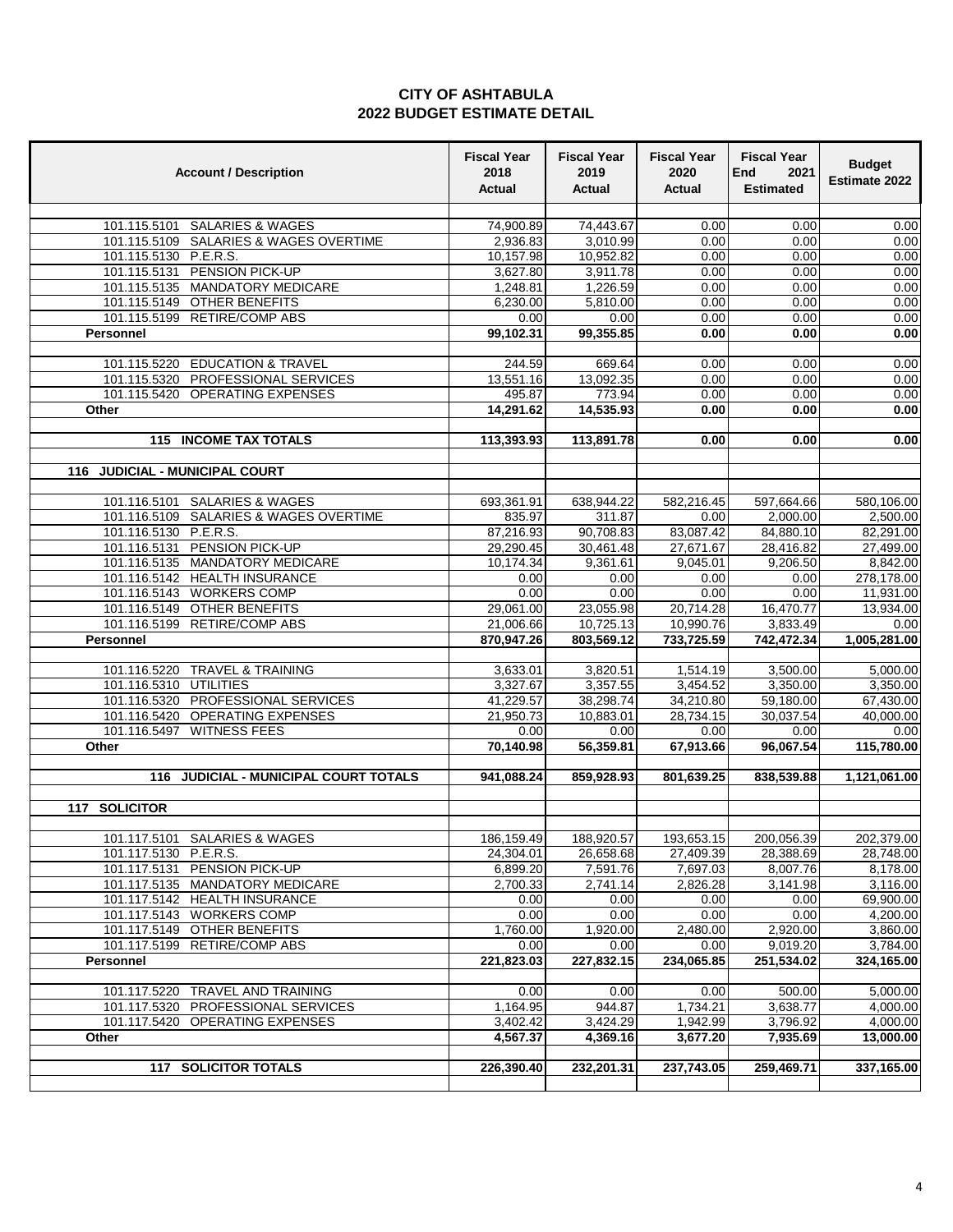| <b>Account / Description</b>                                           | <b>Fiscal Year</b><br>2018<br><b>Actual</b> | <b>Fiscal Year</b><br>2019<br>Actual | <b>Fiscal Year</b><br>2020<br>Actual | <b>Fiscal Year</b><br>2021<br><b>End</b><br><b>Estimated</b> | <b>Budget</b><br><b>Estimate 2022</b> |
|------------------------------------------------------------------------|---------------------------------------------|--------------------------------------|--------------------------------------|--------------------------------------------------------------|---------------------------------------|
| 118 POLICE                                                             |                                             |                                      |                                      |                                                              |                                       |
|                                                                        |                                             |                                      |                                      |                                                              |                                       |
| 101.118.5101 SALARIES & WAGES - UNIFORM                                | 1,485,301.63                                | 1,507,352.48                         | 1,534,924.17                         | 1,549,271.69                                                 | 1,636,358.00                          |
| 101.118.5102 SALARIES & WAGES - CIVILIAN                               | 281,004.61                                  | 277,786.01                           | 291,766.20                           | 290,572.06                                                   | 302,897.00                            |
| 101.118.5108<br>SALARIES & WAGES OT/CIVILIAN                           | 12,453.77                                   | 11,673.40                            | 4,807.51                             | 3,000.00                                                     | 11,000.00                             |
| 101.118.5109 SALARIES & WAGES OT/UNIFORM                               | 306,896.93                                  | 328,697.94                           | 284,949.90                           | 368,186.53                                                   | 300,000.00                            |
| 101.118.5129 PENSION PICK-UP (OP&F)                                    | 0.00                                        | 72,892.82                            | 84,847.94                            | 98,785.33                                                    | 99,937.00                             |
| 101.118.5130 P.E.R.S.<br><b>PENSION PICK-UP (PERS)</b><br>101.118.5131 | 36,710.81<br>81,303.57                      | 47,008.71<br>15,694.37               | 45,933.42<br>15,088.26               | 42,124.18<br>15,055.46                                       | 45,144.00<br>16,123.00                |
| MANDATORY MEDICARE<br>101.118.5135                                     | 31,811.12                                   | 32,778.66                            | 32,351.51                            | 35,590.18                                                    | 35,993.00                             |
| UNIFORM ALLW - CIV & UNIFRM<br>101.118.5140                            | 14,595.94                                   | 17,550.00                            | 16,900.00                            | 16,900.00                                                    | 18,200.00                             |
| 101.118.5142 HEALTH INSURANCE                                          | 0.00                                        | 0.00                                 | 0.00                                 | 0.00                                                         | 598,566.00                            |
| <b>WORKERS COMP</b><br>101.118.5143                                    | 0.00                                        | 0.00                                 | 0.00                                 | 0.00                                                         | 47,854.00                             |
| 101.118.5145 UNIFORM MAINT                                             | 6,500.00                                    | 6,500.00                             | 6,500.00                             | 7,250.00                                                     | 7,000.00                              |
| 101.118.5149 OTHER BENEFITS                                            | 76,252.00                                   | 81,243.22                            | 79,195.51                            | 83,961.76                                                    | 90,767.00                             |
| 101.118.5199 RETIRE/COMP ABS                                           | 15,402.52                                   | 44,093.41                            | 20,389.44                            | 47,432.60                                                    | 26,484.00                             |
| Personnel                                                              | 2,348,232.90                                | 2,443,271.02                         | 2,417,653.86                         | 2,558,129.79                                                 | 3,236,323.00                          |
|                                                                        |                                             |                                      |                                      |                                                              |                                       |
| 101.118.5220 TRAVEL & TRAINING<br>101.118.5310 UTILITIES               | 4,838.78<br>2,692.59                        | 3,595.42<br>2,654.48                 | 2,827.51<br>3,386.01                 | 15,093.00<br>3,189.51                                        | 15,000.00<br>3,000.00                 |
| PROFESSIONAL SERVICES<br>101.118.5320                                  | 94,985.53                                   | 76,042.52                            | 50.480.26                            | 117,387.75                                                   | 108.700.00                            |
| <b>LIABILITY INSURANCE</b><br>101.118.5350                             | 3,090.00                                    | 3,090.00                             | 0.00                                 | 0.00                                                         | 0.00                                  |
| 101.118.5420 OPERATING EXPENSES                                        | 173,334.99                                  | 164,647.51                           | 118,517.68                           | 211,534.67                                                   | 93,500.00                             |
| 101.118.5630 EXPENDITURES FROM DONATIONS                               | 0.00                                        | 0.00                                 | 500.00                               | 17,204.72                                                    | 0.00                                  |
| 101.118.5705 SERVICE AGREEMENTS                                        | 17,566.05                                   | 47,704.95                            | 19,766.29                            | 75,119.41                                                    | 25,600.00                             |
| Other                                                                  | 296,507.94                                  | 297,734.88                           | 195,477.75                           | 439,529.06                                                   | 245,800.00                            |
|                                                                        |                                             |                                      |                                      |                                                              |                                       |
| <b>118 POLICE TOTALS</b>                                               | 2,644,740.84                                | 2,741,005.90                         | 2,613,131.61                         | 2,997,658.85                                                 | 3,482,123.00                          |
| 119 MOTOR MAINTENANCE                                                  |                                             |                                      |                                      |                                                              |                                       |
|                                                                        |                                             |                                      |                                      |                                                              |                                       |
| 101.119.5101<br><b>SALARIES &amp; WAGES</b>                            | 95,406.83                                   | 115,842.73                           | 100,138.42                           | 93,076.04                                                    | 97,595.00                             |
| 101.119.5109 SALARIES & WAGES OVERTIME                                 | 2,424.49                                    | 1,071.84                             | 1,229.68                             | 3,500.00                                                     | 5,000.00                              |
| 101.119.5130<br>P.E.R.S.                                               | 12,659.70                                   | 16,718.40                            | 14,708.22                            | 13,744.65                                                    | 14,666.00                             |
| PENSION PICK-UP<br>101.119.5131                                        | 4,521.31                                    | 5,970.90                             | 5,252.99                             | 4,908.80                                                     | 5,238.00                              |
| 101.119.5135 MANDATORY MEDICARE<br>101.119.5142 HEALTH INSURANCE       | 1,522.73                                    | 1,801.36                             | 1,539.81                             | 1,462.11                                                     | 1,557.00                              |
| <b>WORKERS COMP</b><br>101.119.5143                                    | 0.00<br>0.00                                | 0.00<br>0.00                         | 0.00<br>0.00                         | 0.00<br>0.00                                                 | 64,180.00<br>2,121.00                 |
| 101.119.5149 OTHER BENEFITS                                            | 4,280.00                                    | 4,140.00                             | 4,600.00                             | 3,250.00                                                     | 3,460.00                              |
| 101.119.5199 RETIRE/COMP ABS                                           | 0.00                                        | 0.00                                 | 0.00                                 | 0.00                                                         | 0.00                                  |
| Personnel                                                              | 120,815.06                                  | 145,545.23                           | 127,469.12                           | 119,941.60                                                   | 193,817.00                            |
|                                                                        |                                             |                                      |                                      |                                                              |                                       |
| 101.119.5320 PROFESSIONAL SERVICES                                     | 454.32                                      | 0.00                                 | 400.00                               | 500.00                                                       | 500.00                                |
| 101.119.5420 OPERATING EXPENSES                                        | 5,124.67                                    | 5,031.56                             | 2,053.34                             | 11,035.00                                                    | 5,200.00                              |
| Other                                                                  | 5,578.99                                    | 5,031.56                             | 2.453.34                             | 11,535.00                                                    | 5,700.00                              |
|                                                                        |                                             |                                      |                                      |                                                              |                                       |
| <b>119 MOTOR MAINTENANCE TOTALS</b>                                    | 126,394.05                                  | 150,576.79                           | 129,922.46                           | 131,476.60                                                   | 199,517.00                            |
| <b>124 FIRE</b>                                                        |                                             |                                      |                                      |                                                              |                                       |
|                                                                        |                                             |                                      |                                      |                                                              |                                       |
| 101.124.5101 SALARIES & WAGES                                          | 1,419,018.14                                | 1,422,819.94                         | 713,770.70                           | 1,452,449.20                                                 | 1,479,510.00                          |
| 101.124.5109 SALARIES & WAGES OT/UNIFORM                               | 128.134.41                                  | 143,325.56                           | 80,560.95                            | 163,635.61                                                   | 140,000.00                            |
| 101.124.5129 PENSION PICK-UP                                           | 0.00                                        | 0.00                                 | 0.00                                 | 0.00                                                         | 0.00                                  |
| 101.124.5130 P.E.R.S.                                                  | 0.00                                        | 0.00                                 | 0.00                                 | 0.00                                                         | 0.00                                  |
| PENSION PICK-UP<br>101.124.5131                                        | 73,036.77                                   | 80,331.37                            | 51,025.45                            | 82,193.56                                                    | 83,536.00                             |
| 101.124.5135<br><b>MANDATORY MEDICARE</b>                              | 24,868.33                                   | 25,258.53                            | 16,610.62                            | 26,140.78                                                    | 26,181.00                             |
| 101.124.5140 UNIFORM ALLOWANCE                                         | 12,650.00                                   | 13,450.00                            | 12,650.00                            | 12,650.00                                                    | 12,650.00                             |
| 101.124.5142 HEALTH INSURANCE<br>101.124.5143 WORKERS COMP             | 0.00<br>0.00                                | 0.00<br>0.00                         | 0.00<br>0.00                         | 0.00<br>0.00                                                 | 476,700.00<br>34,519.00               |
|                                                                        |                                             |                                      |                                      |                                                              |                                       |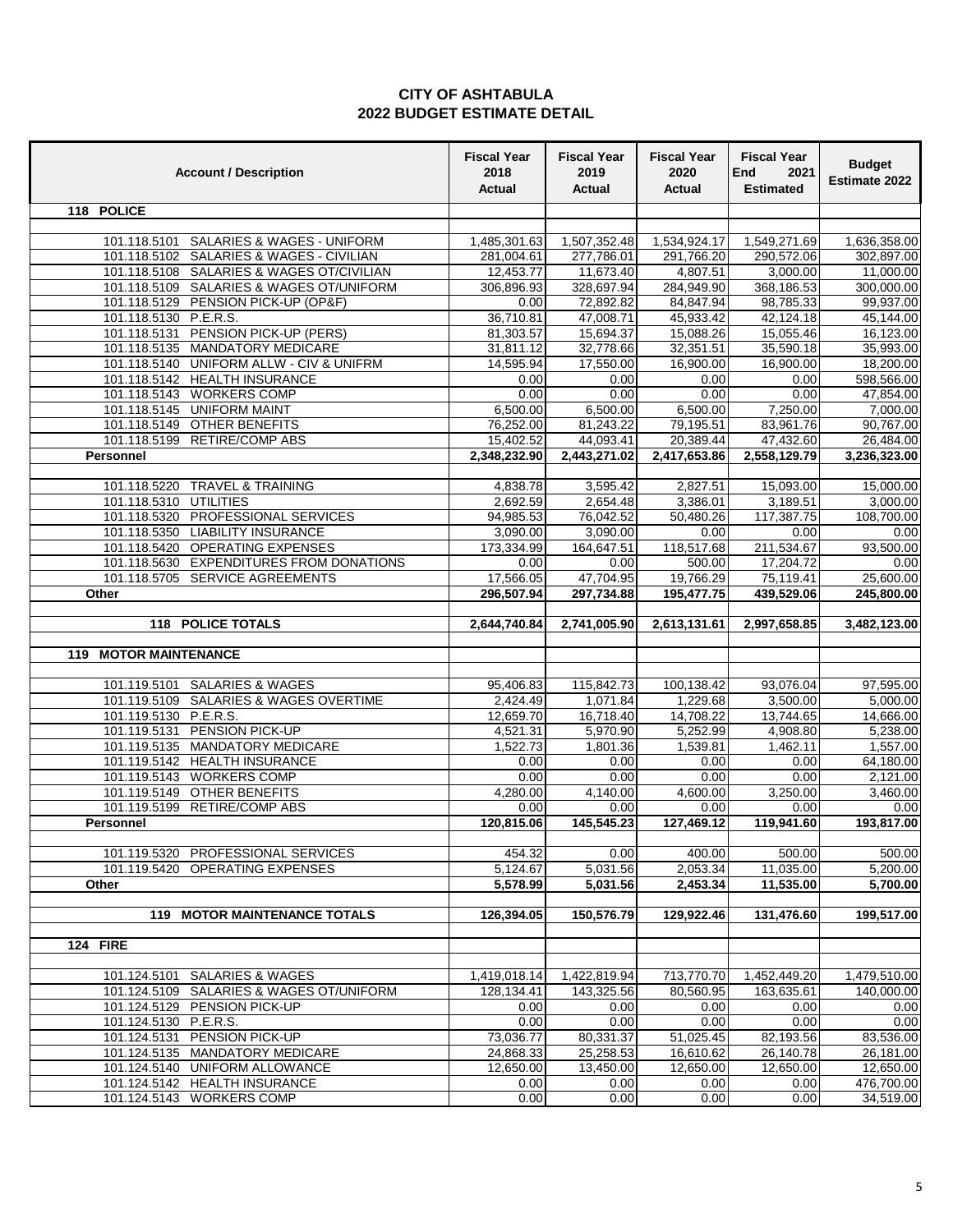|                                                                     | <b>Fiscal Year</b>   | <b>Fiscal Year</b>   | <b>Fiscal Year</b>   | <b>Fiscal Year</b> |                                |
|---------------------------------------------------------------------|----------------------|----------------------|----------------------|--------------------|--------------------------------|
| <b>Account / Description</b>                                        | 2018                 | 2019                 | 2020                 | 2021<br>End        | <b>Budget</b><br>Estimate 2022 |
|                                                                     | <b>Actual</b>        | <b>Actual</b>        | <b>Actual</b>        | <b>Estimated</b>   |                                |
| 101.124.5145 UNIFORM MAINT                                          | 5,750.00             | 5,750.00             | 5,750.00             | 5,750.00           | 5,750.00                       |
| 101.124.5149 OTHER BENEFITS                                         | 54.575.00            | 57,992.56            | 52,026.52            | 67,597.24          | 83,050.00                      |
| 101.124.5199 RETIRE/COMP ABS                                        | 48,907.32            | 52,511.93            | 51,605.68            | 21,784.91          | 4,974.00                       |
| <b>Personnel</b>                                                    | 1,766,939.97         | 1,801,439.89         | 983,999.92           | 1,832,201.30       | 2,346,870.00                   |
| 101.124.5220 TRAVEL & TRAINING                                      | 2,379.95             | 1,910.00             | 75.00                | 5,000.00           | 5,000.00                       |
| 101.124.5310 UTILITIES                                              | 14,894.11            | 13,997.21            | 12,544.38            | 17,000.00          | 17,000.00                      |
| 101.124.5320 PROFESSIONAL SERVICES                                  | 65,532.85            | 59,313.33            | 58,927.74            | 66,779.13          | 68,200.00                      |
| 101.124.5420 OPERATING EXPENSES                                     | 48,702.66            | 51,306.15            | 54,674.02            | 134,182.26         | 50,000.00                      |
| 101.124.5502 DISPATCH CONTRACT                                      | 0.00                 | 0.00                 | 0.00                 | 0.00               | 0.00                           |
| Other                                                               | 131,509.57           | 126,526.69           | 126,221.14           | 222,961.39         | 140,200.00                     |
| <b>124 FIRE TOTALS</b>                                              | 1,898,449.54         | 1,927,966.58         | 1,110,221.06         | 2,055,162.69       | 2,487,070.00                   |
|                                                                     |                      |                      |                      |                    |                                |
| 126 HEALTH                                                          |                      |                      |                      |                    |                                |
| 101.126.5101 SALARIES & WAGES                                       |                      |                      |                      |                    |                                |
| 101.126.5109 SALARIES & WAGES OVERTIME                              | 158,185.11<br>0.00   | 142,625.11<br>0.00   | 90,845.74<br>374.18  | 0.00<br>0.00       | 0.00<br>0.00                   |
| 101.126.5130 P.E.R.S.                                               | 20,781.16            | 22,197.76            | 11,153.12            | 0.00               | 0.00                           |
| 101.126.5131 PENSION PICK-UP                                        | 7,421.89             | 7,252.73             | 3,941.68             | 0.00               | 0.00                           |
| 101.126.5135 MANDATORY MEDICARE                                     | 2,560.92             | 2,237.94             | 1,468.37             | 0.00               | 0.00                           |
| 101.126.5149 OTHER BENEFITS                                         | 4,514.60             | 2,408.00             | 4,126.00             | 0.00               | 0.00                           |
| 101.126.5199 RETIRE/COMP ABS                                        | 3,531.20             | 3,584.00             | 0.00                 | 0.00               | 0.00                           |
| <b>Personnel</b>                                                    | 196,994.88           | 180,305.54           | 111,909.09           | 0.00               | 0.00                           |
|                                                                     |                      |                      |                      |                    |                                |
| 101.126.5220 TRAVEL & TRAINING                                      | 3,215.33             | 1,641.51             | 0.00                 | 0.00               | 0.00                           |
| 101.126.5320 PROFESSIONAL SERVICES<br>101.126.5321 PROF SVC NURSING | 7,324.27             | 13,167.98            | 15,070.62            | 339.40             | 0.00                           |
| 101.126.5420 OPERATING EXPENSES                                     | 6,283.06<br>3,138.65 | 3,772.43<br>3,760.08 | 3,229.03<br>3,287.07 | 150.00<br>0.00     | 0.00<br>0.00                   |
| 101.126.5421 OPERATING NURSING                                      | 27,873.44            | 29,622.47            | 13,206.29            | 0.00               | 0.00                           |
| 101.126.5468 REMIT TO STATE                                         | 35,065.38            | 48,346.88            | 40,245.66            | 9,053.62           | 0.00                           |
| 101.126.5504 EQUIPMENT                                              | 0.00                 | 0.00                 | 0.00                 | 0.00               | 0.00                           |
| Other                                                               | 82,900.13            | 100,311.35           | 75,038.67            | 9,543.02           | 0.00                           |
|                                                                     |                      |                      |                      |                    |                                |
| <b>126 HEALTH TOTALS</b>                                            | 279,895.01           | 280,616.89           | 186,947.76           | 9,543.02           | 0.00                           |
| <b>129 PLANNING &amp; COMMUNITY DEV</b>                             |                      |                      |                      |                    |                                |
|                                                                     |                      |                      |                      |                    |                                |
| 101.129.5101 SALARIES & WAGES                                       | 48,457.58            | 49,209.65            | 47,124.17            | 50,954.80          | 51,974.00                      |
| 101.129.5109 SALARIES & WAGES OVERTIME                              | 270.39               | 319.70               | 271.92               | 551.17             | 500.00                         |
| 101.129.5130 P.E.R.S.                                               | 6,416.42             | 7,051.38             | 6,762.27             | 7,373.24           | 7.523.00                       |
| 101.129.5131 PENSION PICK-UP                                        | 2,291.51             | 2,514.58             | 2,415.14             | 2,633.30           | 2,687.00                       |
| 101.129.5135 MANDATORY MEDICARE                                     | 748.26               | 776.47               | 737.64               | 789.85             | 803.00                         |
| 101.129.5142 HEALTH INSURANCE                                       | 0.00                 | 0.00                 | 0.00                 | 0.00               | 27,057.00                      |
| 101.129.5143 WORKERS COMP                                           | 0.00                 | 0.00                 | 0.00                 | 0.00               | 1,088.00                       |
| 101.129.5149 OTHER BENEFITS<br>101.129.5199 RETIRE/COMP ABS         | 2,442.50<br>965.60   | 2,577.50<br>980.00   | 2,125.00<br>999.60   | 1,585.00<br>405.76 | 1,910.00<br>0.00               |
| <b>Personnel</b>                                                    | 61,592.26            | 63,429.28            | 60.435.74            | 64,293.12          | 93,542.00                      |
|                                                                     |                      |                      |                      |                    |                                |
| 101.129.5220 TRAVEL & TRAINING                                      | 1,500.00             | 982.13               | 0.00                 | 0.00               | 500.00                         |
| 101.129.5320 PROFESSIONAL SERVICES                                  | 3,355.60             | 2,908.21             | 2,626.85             | 3,380.93           | 3,200.00                       |
| 101.129.5420 OPERATING EXPENSES                                     | 787.04               | 518.64               | 477.03               | 1,000.00           | 1,000.00                       |
| Other                                                               | 5.642.64             | 4,408.98             | 3,103.88             | 4,380.93           | 4,700.00                       |
| <b>129 PLANNING &amp; COMMUNITY DEV TOTALS</b>                      | 67,234.90            | 67,838.26            | 63,539.62            | 68,674.05          | 98,242.00                      |
|                                                                     |                      |                      |                      |                    |                                |
| 139 FEES & REV RED                                                  |                      |                      |                      |                    |                                |
| 101.139.5461 COUNTY/STATE FEES                                      | 20,235.18            | 18,952.53            | 22,634.30            | 18,898.60          | 20,000.00                      |
| 101.139.5462 FORFEITED LAND/ REUTILIZATION                          | 13,827.47            | 12,028.14            | 4,421.04             | 6,140.37           | 10,000.00                      |
| 101.139.5463 ELECTION EXPENSES                                      | 3,794.69             | 597.71               | 7,049.47             | 8,932.79           | 9,000.00                       |
| 101.139.5464 ADVERTISE DELQ TAX LIST                                | 0.00                 | 0.00                 | 0.00                 | 0.00               | 0.00                           |
| 101.139.5465 CITY INCOME TAX REFUNDS                                | 65,076.20            | 87,192.41            | 67,004.87            | 90,000.00          | 90,000.00                      |
|                                                                     |                      |                      |                      |                    |                                |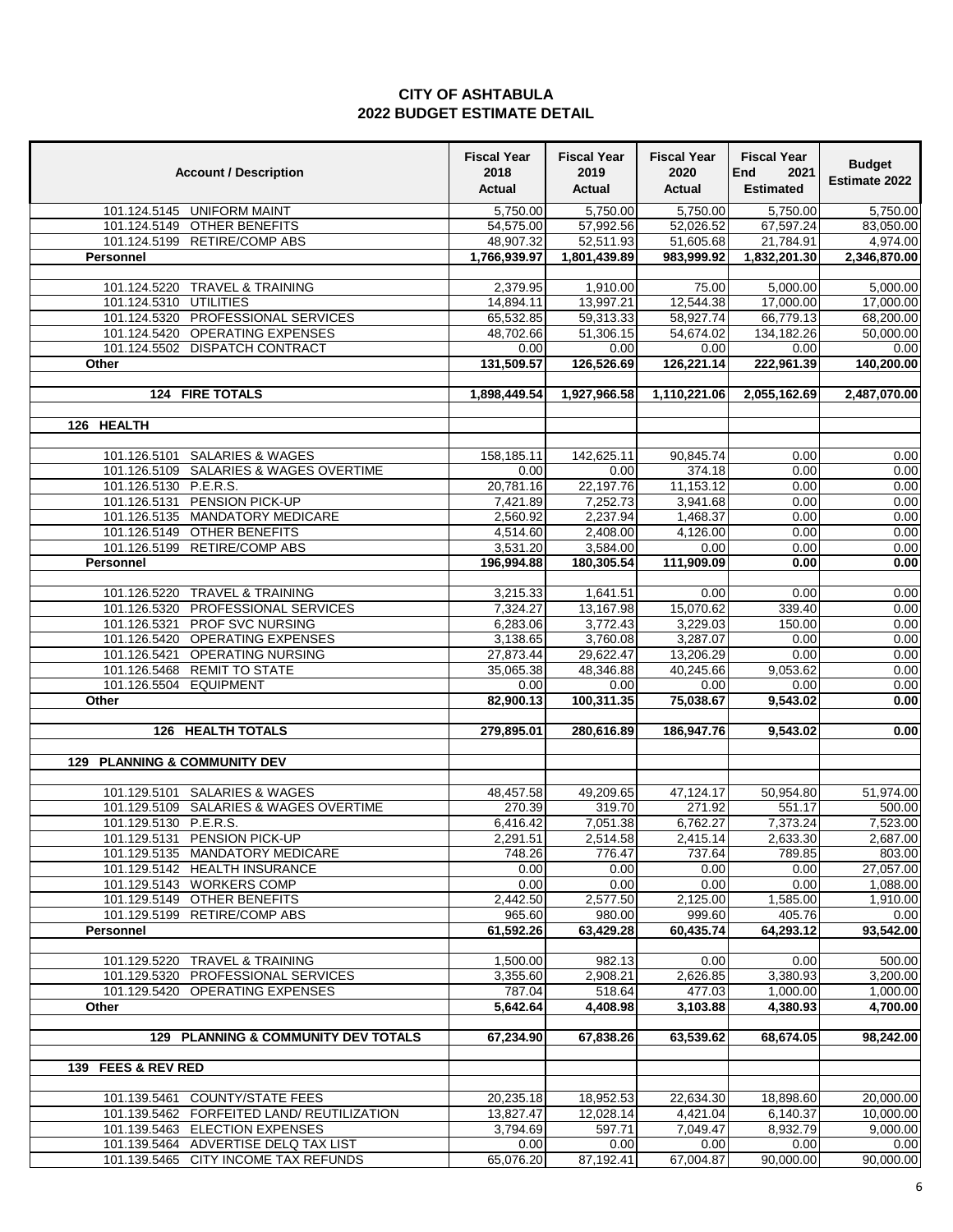|                                                                | <b>Fiscal Year</b><br>2018 | <b>Fiscal Year</b><br>2019 | <b>Fiscal Year</b><br>2020 | <b>Fiscal Year</b><br>End<br>2021 | <b>Budget</b>          |
|----------------------------------------------------------------|----------------------------|----------------------------|----------------------------|-----------------------------------|------------------------|
| <b>Account / Description</b>                                   | <b>Actual</b>              | <b>Actual</b>              | <b>Actual</b>              | <b>Estimated</b>                  | Estimate 2022          |
| 101.139.5466 AUDIT COSTS                                       | 19,910.25                  | 18,842.50                  | 26,201.70                  | 33,691.70                         | 34,685.00              |
| 101.139.5500 SENIOR CENTER LEVY                                | 59,362.16                  | 58,796.04                  | 58,040.24                  | 60,143.40                         | 60,200.00              |
| Other                                                          | 182,205.95                 | 196,409.33                 | 185,351.62                 | 217,806.86                        | 223,885.00             |
| 139 FEES & REV RED TOTALS                                      | 182,205.95                 | 196,409.33                 | 185,351.62                 | 217,806.86                        | 223,885.00             |
|                                                                |                            |                            |                            |                                   |                        |
| <b>140 GENERAL GOVERNMENT</b>                                  |                            |                            |                            |                                   |                        |
| 101.140.5124 OCCUPATIONAL HEALTH SERVICES                      | 8,262.20                   | 6,075.60                   | 8,046.00                   | 11,904.00                         | 13,500.00              |
| 101.140.5128 LIFE INSURANCE                                    | 14,995.20                  | 14,880.07                  | 14,676.30                  | 15,000.00                         | 16,000.00              |
| <b>Personnel</b>                                               | 23,257.40                  | 20,955.67                  | 22,722.30                  | 26,904.00                         | 29,500.00              |
|                                                                |                            |                            |                            |                                   |                        |
| 101.140.5313 VIADUCT LIGHTING                                  | 1,095.18                   | 724.43                     | 634.01                     | 1,431.19                          | 1,000.00               |
| 101.140.5320 PROFESSIONAL SERVICES                             | 15,181.42                  | 26,687.90                  | 26,706.93                  | 42,728.00                         | 28,499.00              |
| 101.140.5321 LEGAL ADS                                         | 9,661.32                   | 11,305.45                  | 9,140.44                   | 13,266.05                         | 14,000.00              |
| 101.140.5350 LIABILITY INSURANCE                               | 0.00<br>285.50             | 0.00                       | 82,030.60                  | 93,999.60                         | 94,000.00              |
| 101.140.5401 LEGAL ADVERTISING<br>101.140.5402 EQUIPMENT MAINT | 4,804.91                   | 0.00<br>4,744.47           | 0.00<br>1,312.95           | 0.00<br>500.00                    | 0.00<br>1,000.00       |
| 101.140.5424 FUEL                                              | 0.00                       | 0.00                       | 0.00                       | 0.00                              | 104,100.00             |
| 101.140.5470 UNEMPLOYMENT COMPENSATION                         | 0.00                       | 3,701.52                   | 1,738.40                   | 209.73                            | 2,500.00               |
| 101.140.5803 BUS SUBSIDY                                       | 31.000.00                  | 30,000.00                  | 15,000.00                  | 31,000.00                         | 31,000.00              |
| 101.140.5806 PUBLIC DEFENDER PROGRAM                           | 23,000.00                  | 23,000.00                  | 27,600.00                  | 27,600.00                         | 30,000.00              |
| 101.140.5807 INDIGENT BURIALS                                  | 5,159.50                   | 6,000.00                   | 2,250.00                   | 7,000.00                          | 7,500.00               |
| SETTLEMENT OF CLAIMS<br>101.140.5817                           | 25,424.18                  | 34,519.84                  | 34,277.13                  | 34,559.14                         | 50,000.00              |
| 101.140.5818 DUES & FEES                                       | 10,034.00                  | 11,343.00                  | 10,806.00                  | 13,780.00                         | 11,898.00              |
| 101.140.5950 BANK FEES                                         | 12,780.30                  | 6,818.67                   | 6,655.92                   | 4,394.04                          | 8,000.00               |
| 101.140.5952 OHIO COMMUNITY DEV                                | 0.00                       | 0.00                       | 0.00                       | 0.00                              | 0.00                   |
| 101.140.5953 REPAYMENT - WORKERS COMP'                         | 0.00                       | 0.00                       | 0.00                       | 0.00                              | 0.00                   |
| 101.140.5999 CLEARING ACCOUNT<br>Other                         | 201.07<br>138,627.38       | 304.72<br>159,150.00       | 196.11<br>218,348.49       | 2,600.00<br>273,067.75            | 2,600.00<br>386,097.00 |
|                                                                |                            |                            |                            |                                   |                        |
| <b>140 GENERAL GOVERNMENT TOTALS</b>                           | 161,884.78                 | 180,105.67                 | 241,070.79                 | 299,971.75                        | 415,597.00             |
| 220 CIVIL SERVICE                                              |                            |                            |                            |                                   |                        |
|                                                                |                            |                            |                            |                                   |                        |
| 101.220.5320 PROFESSIONAL SERVICES                             | 7,275.22                   | 1,663.42                   | 2,723.84                   | 5,000.00                          | 10,000.00              |
| 101.220.5420 OPERATING EXPENSES                                | 0.00                       | 0.00                       | 0.00                       | 0.00                              | 0.00                   |
| Other                                                          | 7,275.22                   | 1,663.42                   | 2,723.84                   | 5,000.00                          | 10,000.00              |
| 220 CIVIL SERVICE TOTALS                                       | 7,275.22                   | 1,663.42                   | 2,723.84                   | 5,000.00                          | 10,000.00              |
|                                                                |                            |                            |                            |                                   |                        |
| 221 LANDS & BUILDINGS                                          |                            |                            |                            |                                   |                        |
| 101.221.5101 SALARIES & WAGES                                  |                            |                            |                            |                                   | 89,107.00              |
| 101.221.5109 SALARIES & WAGES OVERTIME                         | 89,881.84<br>4,406.79      | 89,531.23<br>1,927.71      | 85,131.21<br>793.67        | 80,667.67<br>7,500.00             | 5,000.00               |
| 101.221.5130 P.E.R.S.                                          | 12,498.67                  | 13,064.92                  | 12,203.52                  | 12,578.67                         | 13,433.00              |
| 101.221.5131 PENSION PICK-UP                                   | 4,463.75                   | 4,666.13                   | 4,358.46                   | 4,492.38                          | 4,797.00               |
| 101.221.5135 MANDATORY MEDICARE                                | 1,487.02                   | 1,597.06                   | 1,295.99                   | 1,333.83                          | 1,423.00               |
| 101.221.5142 HEALTH INSURANCE                                  | 0.00                       | 0.00                       | 0.00                       | 0.00                              | 41,484.00              |
| 101.221.5143 WORKERS COMP                                      | 0.00                       | 0.00                       | 0.00                       | 0.00                              | 1,945.00               |
| 101.221.5149 OTHER BENEFITS                                    | 3,220.00                   | 1,927.00                   | 2,520.00                   | 2,680.00                          | 3,140.00               |
| 101.221.5199 RETIRE/COMP ABS                                   | 3,176.00                   | 15,506.55                  | 0.00                       | 0.00                              | 0.00                   |
| <b>Personnel</b>                                               | 119,134.07                 | 128,220.60                 | 106,302.85                 | 109.252.55                        | 160,329.00             |
| 101.221.5220 TRAVEL & TRAINING                                 |                            |                            |                            | 0.00                              | 0.00                   |
| 101.221.5310 UTILITIES                                         | 0.00<br>179,784.23         | 0.00<br>177,144.64         | 0.00<br>166,955.46         | 180,000.00                        | 180,000.00             |
| 101.221.5320 PROFESSIONAL SERVICES                             | 54,889.16                  | 38,279.82                  | 42,676.10                  | 59,012.80                         | 39,940.00              |
| 101.221.5350 L IABILITY INSURANCE                              | 87,368.00                  | 69,297.00                  | 0.00                       | 0.00                              | 77,088.00              |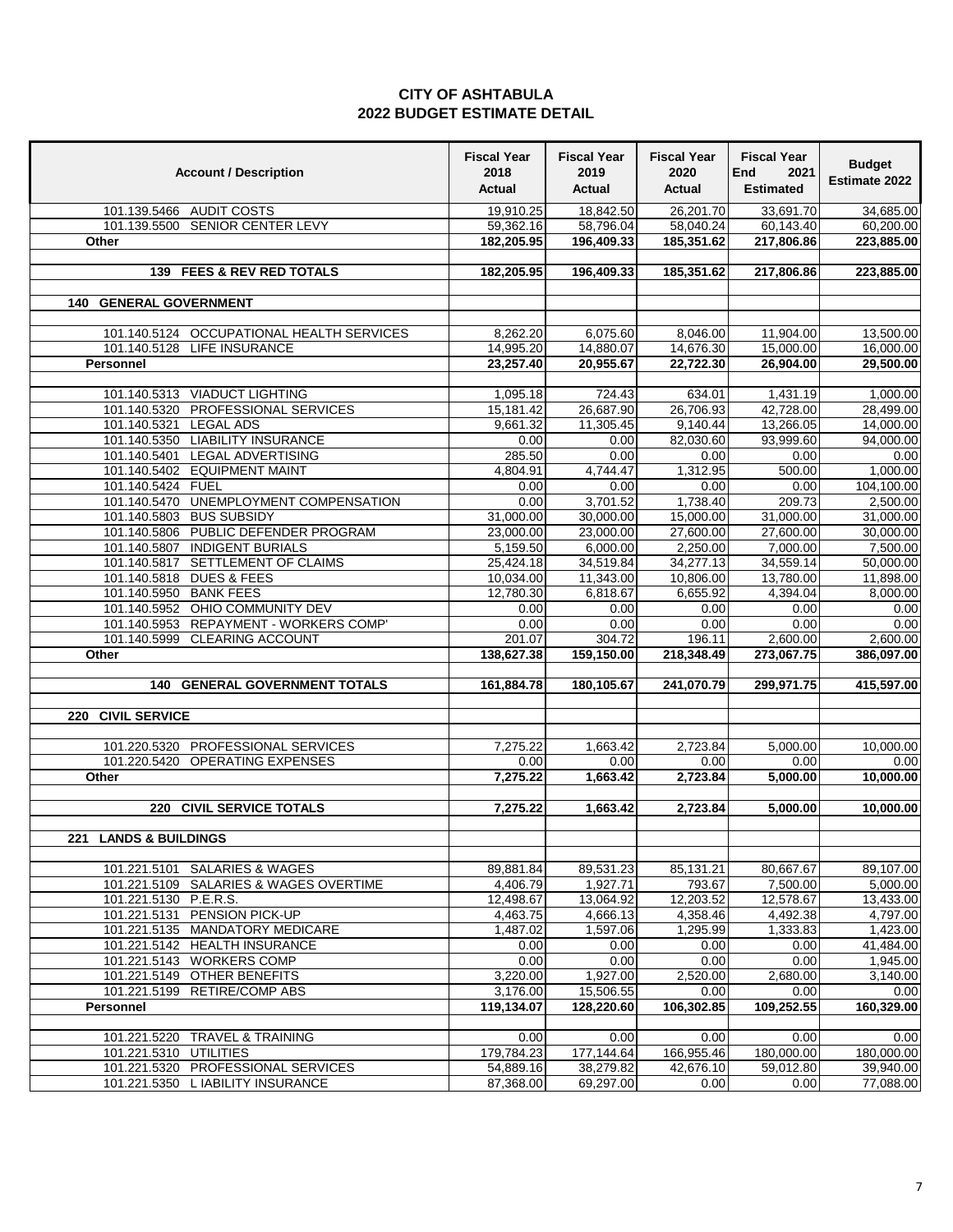| <b>Account / Description</b>                                                          | <b>Fiscal Year</b><br>2018<br><b>Actual</b> | <b>Fiscal Year</b><br>2019<br><b>Actual</b> | <b>Fiscal Year</b><br>2020<br>Actual | <b>Fiscal Year</b><br>2021<br><b>End</b><br><b>Estimated</b> | <b>Budget</b><br>Estimate 2022 |
|---------------------------------------------------------------------------------------|---------------------------------------------|---------------------------------------------|--------------------------------------|--------------------------------------------------------------|--------------------------------|
| 101.221.5420 OPERATING EXPENSES                                                       | 33,257.92                                   | 32,859.17                                   | 30,995.54                            | 44,660.09                                                    | 49,532.00                      |
| 101.221.5480 TAXES                                                                    | 7,972.04                                    | 7,908.78                                    | 8,524.54                             | 9,144.90                                                     | 9,200.00                       |
| 101.221.5720 LEASES & RENTS                                                           | 0.00                                        | 0.00                                        | 0.00                                 | 0.00                                                         | 0.00                           |
| Other                                                                                 | 363,271.35                                  | 325,489.41                                  | 249,151.64                           | 292,817.79                                                   | 355,760.00                     |
|                                                                                       |                                             |                                             |                                      |                                                              |                                |
| 221 LANDS & BUILDINGS TOTALS                                                          | 482,405.42                                  | 453,710.01                                  | 355,454.49                           | 402,070.34                                                   | 516,089.00                     |
| <b>INFORMATION TECHNLOLGY</b><br>224                                                  |                                             |                                             |                                      |                                                              |                                |
|                                                                                       |                                             |                                             |                                      |                                                              |                                |
| 101.224.5320 PROFESSIONAL SERVICES                                                    | 34,184.05                                   | 34,094.35                                   | 34,169.10                            | 40,000.00                                                    | 45,000.00                      |
| 101.224.5420 OPERATING - INFO TECH SERVICES                                           | 1,704.15                                    | 214.00                                      | 1,736.00                             | 3,686.00                                                     | 5,000.00                       |
| 101.224.5450 IT EQUIPMENT                                                             | 0.00                                        | 0.00                                        | 0.00                                 | 0.00                                                         | 0.00                           |
| Other                                                                                 | 35,888.20                                   | 34,308.35                                   | 35,905.10                            | 43,686.00                                                    | 50,000.00                      |
|                                                                                       |                                             |                                             |                                      |                                                              |                                |
| <b>INFORMATION TECHNLOLGY TOTALS</b><br>224                                           | 35,888.20                                   | 34,308.35                                   | 35,905.10                            | 43,686.00                                                    | 50,000.00                      |
| 700 TRANSFERS                                                                         |                                             |                                             |                                      |                                                              |                                |
|                                                                                       |                                             |                                             |                                      |                                                              |                                |
| 101.700.5002 TRANSFER OUT - SELF INS                                                  | 1,648,526.03                                | 1,728,216.00                                | 1,049,706.79                         | 1,756,326.94                                                 | 0.00                           |
| 101.700.5004 TRANSFER OUT - FOOD SERVICE                                              | 5,000.00                                    | 12,842.24                                   | 39,637.77                            | 40,000.00                                                    | 40,000.00                      |
| 101.700.5005<br>TRANSFER OUT - PUBLIC WORKS                                           | 50,000.00                                   | 0.00                                        | 0.00                                 | 0.00                                                         | 75,000.00                      |
| TRANSFER OUT - OP&F PENSION<br>101.700.5011                                           | 0.00                                        | 0.00                                        | 0.00                                 | 0.00                                                         | 0.00                           |
| 101.700.5012 TRANSFER OUT - POLICE LEVY                                               | 0.00                                        | 146,000.00                                  | 115,000.00                           | 165,000.00                                                   | 165,000.00                     |
| 101.700.5013 TRANSFER OUT - PARKING DECK                                              | 0.00                                        | 938.58                                      | 2,500.00                             | 2,500.00                                                     | 2,500.00                       |
| 101.700.5015 TRANSFER OUT - PI                                                        | 0.00                                        | 0.00                                        | 0.00                                 | 612,000.00                                                   | 0.00                           |
| 101.700.5016 TRANSFER OUT - HOUSING CODE ENFRCM                                       | 0.00                                        | 0.00                                        | 75,082.00                            | 100,000.00                                                   | 150,000.00                     |
| TRANSFER OUT - PUBLIC HEALTH/NURSIN<br>101.700.5021                                   | 0.00                                        | 0.00                                        | 0.00                                 | 326,000.00                                                   | 326,000.00                     |
| 101.700.5022 TRANSFER OUT - WORKERS' COMP                                             | 63,462.00                                   | 0.00                                        | 26,460.00                            | 102,707.00                                                   | 0.00                           |
| TRANSFER OUT - AMC PROBATION<br>101.700.5025                                          | 0.00                                        | 1,400.00                                    | 51,753.57                            | 12,000.00                                                    | 15,000.00                      |
| TRANSFER OUT - FIRE PENSION<br>101.700.5031                                           | 110,000.00                                  | 104,639.15                                  | 130,000.00                           | 100,000.00                                                   | 100,000.00                     |
| 101.700.5032 TRANSFER OUT - POLICE PENSION                                            | 100,000.00                                  | 136,000.00                                  | 186,000.00                           | 175,000.00                                                   | 160,000.00                     |
| <b>TRANSFER OUT</b><br>101.700.5033                                                   | 0.00                                        | 0.00                                        | 0.00                                 | 0.00                                                         | 0.00                           |
| <b>TRANSFER OUT</b><br>101.700.5074                                                   | 0.00                                        | 0.00                                        | 0.00                                 | 0.00                                                         | 0.00                           |
| <b>TRANSFER OUT</b><br>101.700.5087                                                   | 0.00                                        | 0.00                                        | 0.00                                 | 0.00                                                         | 0.00                           |
| 101.700.5089<br>TRANSFER OUT                                                          | 0.00                                        | 0.00                                        | 0.00                                 | 0.00                                                         | 0.00                           |
| 101.700.5090 TRANSFER OUT                                                             | 0.00                                        | 0.00                                        | 0.00                                 | 0.00                                                         | 0.00                           |
| <b>TRANSFER OUT</b><br>101.700.5091                                                   | 0.00<br>0.00                                | 0.00<br>0.00                                | 0.00                                 | 0.00<br>0.00                                                 | 0.00                           |
| 101.700.5092<br><b>TRANSFER OUT</b>                                                   |                                             | 0.00                                        | 0.00<br>0.00                         | 0.00                                                         | 0.00<br>0.00                   |
| 101.700.5095 TRANSFER OUT - ERIP<br>TRANSFER OUT - ST LTNG ASSESSMENT<br>101.700.5202 | 127,240.97<br>165,500.00                    | 112,885.46                                  | 142,071.00                           | 125,000.00                                                   | 150,000.00                     |
| Other                                                                                 | 2,269,729.00                                | 2,242,921.43                                | 1,818,211.13                         | 3,516,533.94                                                 | 1,183,500.00                   |
|                                                                                       |                                             |                                             |                                      |                                                              |                                |
| 700 TRANSFERS TOTALS                                                                  | 2,269,729.00                                | 2.242.921.43                                | 1,818,211.13                         | 3,516,533.94                                                 | 1,183,500.00                   |
|                                                                                       |                                             |                                             |                                      |                                                              |                                |
| <b>ADVANCES</b><br>701                                                                |                                             |                                             |                                      |                                                              |                                |
|                                                                                       |                                             |                                             |                                      |                                                              |                                |
| 101.701.5022 ADVANCE OUT<br>101.701.5063 ADVANCE OUT                                  | 25,000.00                                   | 25,000.00                                   | 25,000.00<br>0.00                    | 25,000.00                                                    | 25,000.00                      |
| 101.701.5064 ADVANCE OUT - PERM IMPRV                                                 | 0.00<br>0.00                                | 0.00<br>0.00                                | 250,000.00                           | 0.00<br>0.00                                                 | 0.00<br>0.00                   |
| Other                                                                                 | 25,000.00                                   | 25,000.00                                   | 275,000.00                           | 25,000.00                                                    | 25,000.00                      |
|                                                                                       |                                             |                                             |                                      |                                                              |                                |
| <b>ADVANCES TOTALS</b><br>701                                                         | 25,000.00                                   | 25,000.00                                   | 275,000.00                           | 25,000.00                                                    | 25,000.00                      |
| <b>TOTAL GENERAL FUND - EXPENSE</b>                                                   | 9,797,249.36                                | 9,848,484.29                                | 8,449,276.25                         | 11,284,055.84                                                | 10,726,288.00                  |
| TOTAL GENERAL FUND - ENDING CARRYOVER                                                 | 647,821.69                                  | 929,754.95                                  | 2,441,441.59                         | 1,893,422.90                                                 | 721,841.24                     |
|                                                                                       |                                             |                                             |                                      |                                                              |                                |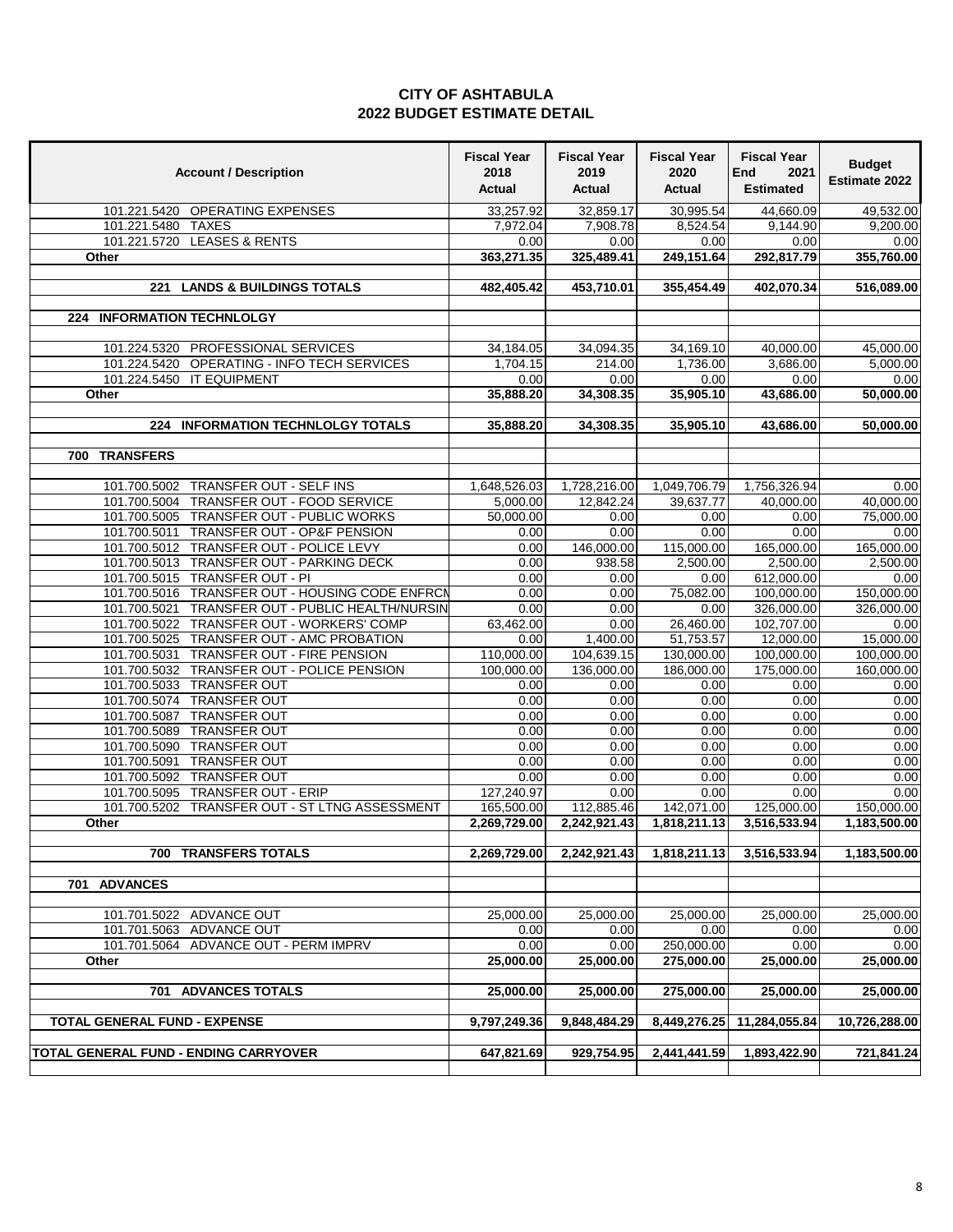| <b>CITY OF ASHTABULA</b>           |
|------------------------------------|
| <b>2022 BUDGET ESTIMATE DETAIL</b> |

| <b>Account / Description</b>                  | <b>Fiscal Year</b><br>2018<br><b>Actual</b> | <b>Fiscal Year</b><br>2019<br><b>Actual</b> | <b>Fiscal Year</b><br>2020<br><b>Actual</b> | <b>Fiscal Year</b><br>End<br>2021<br><b>Estimated</b> | <b>Budget</b><br><b>Estimate 2022</b> |
|-----------------------------------------------|---------------------------------------------|---------------------------------------------|---------------------------------------------|-------------------------------------------------------|---------------------------------------|
| <b>166 UNCLAIMED MONIES</b>                   |                                             |                                             |                                             |                                                       |                                       |
| <b>BEGINNING CASH</b>                         | 27,071.37                                   | 31,661.61                                   | 31,297.61                                   | 30,750.11                                             | 27,513.83                             |
| Revenue                                       |                                             |                                             |                                             |                                                       |                                       |
|                                               |                                             |                                             |                                             |                                                       |                                       |
| 080 OTHER REVENUE                             |                                             |                                             |                                             |                                                       |                                       |
| 166.080.4066 UNCLAIMED MONEY                  | 5,960.24                                    | 1,056.00                                    | 310.00                                      | 9,755.88                                              | 3,000.00                              |
| 080 OTHER REVENUE                             | 5,960.24                                    | 1,056.00                                    | 310.00                                      | 9,755.88                                              | 3,000.00                              |
| <b>TOTAL UNCLAIMED MONEY FUND - REVENUE</b>   | 5,960.24                                    | 1,056.00                                    | 310.00                                      | 9,755.88                                              | 3,000.00                              |
|                                               |                                             |                                             |                                             |                                                       |                                       |
| TOTAL UNCLAIMED MONEY FUND - CASH & REVENUE   | 33,031.61                                   | 32,717.61                                   | 31,607.61                                   | 40,505.99                                             | 30,513.83                             |
|                                               |                                             |                                             |                                             |                                                       |                                       |
| <b>Expense</b>                                | 2,740.00                                    | 2,840.00                                    | 1,715.00                                    | 13,257.16                                             | 17,918.26                             |
| <b>181 UNCLAIMED FUNDS</b>                    |                                             |                                             |                                             |                                                       |                                       |
| 166.181.5660 CLAIMS                           | 1,370.00                                    | 1,420.00                                    | 857.50                                      | 265.00                                                | 2,000.00                              |
| Other                                         | 1,370.00                                    | 1,420.00                                    | 857.50                                      | 265.00                                                | 2,000.00                              |
| <b>181 UNCLAIMED FUNDS TOTALS</b>             | 1,370.00                                    | 1,420.00                                    | 857.50                                      | 265.00                                                | 2,000.00                              |
| 700 TRANSFERS                                 |                                             |                                             |                                             |                                                       |                                       |
| 166.700.5001 TRANSFER OUT - GENERAL           | 0.00                                        | 0.00                                        | 0.00                                        | 12,727.16                                             | 13,918.26                             |
| Other                                         | 0.00                                        | 0.00                                        | 0.00                                        | 12,727.16                                             | 13,918.26                             |
|                                               |                                             |                                             |                                             |                                                       |                                       |
| <b>TRANSFERS TOTALS</b><br>700                | 0.00                                        | 0.00                                        | 0.00                                        | 12,727.16                                             | 13,918.26                             |
|                                               |                                             |                                             |                                             |                                                       |                                       |
| <b>TOTAL UNCLAIMED MONEY FUND - EXPENSE</b>   | 1,370.00                                    | 1,420.00                                    | 857.50                                      | 12,992.16                                             | 15,918.26                             |
| TOTAL UNCLAIMED MONEY FUND - ENDING CARRYOVER | 31,661.61                                   | 31,297.61                                   | 30,750.11                                   | 27,513.83                                             | 14,595.57                             |
|                                               |                                             |                                             |                                             |                                                       |                                       |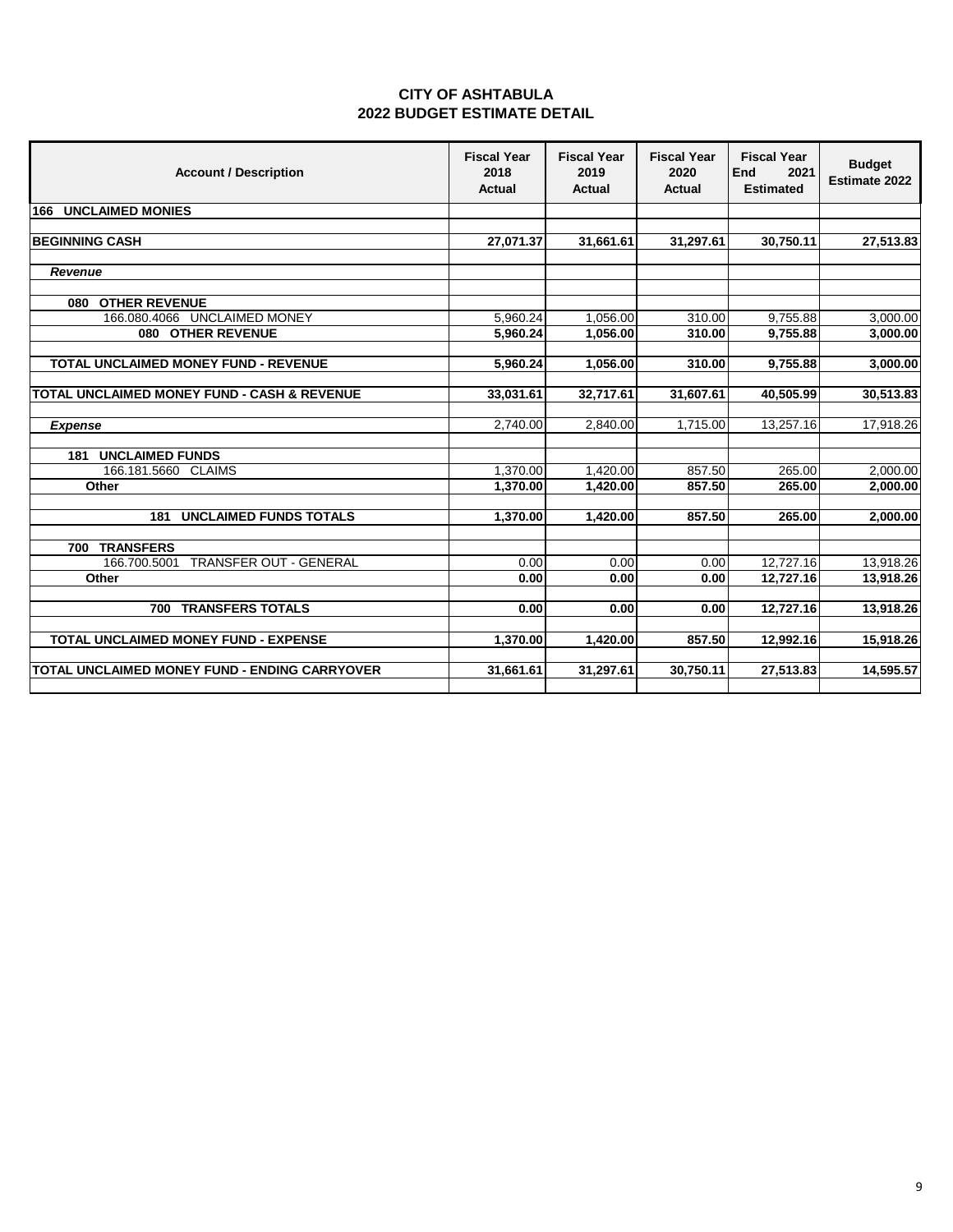| <b>CITY OF ASHTABULA</b>           |
|------------------------------------|
| <b>2022 BUDGET ESTIMATE DETAIL</b> |

| <b>Account / Description</b>                        | <b>Fiscal Year</b><br>2018<br><b>Actual</b> | <b>Fiscal Year</b><br>2019<br><b>Actual</b> | <b>Fiscal Year</b><br>2020<br>Actual | <b>Fiscal Year</b><br><b>End</b><br>2021<br><b>Estimated</b> | <b>Budget</b><br><b>Estimate 2022</b> |
|-----------------------------------------------------|---------------------------------------------|---------------------------------------------|--------------------------------------|--------------------------------------------------------------|---------------------------------------|
| 192 PARKING DECK                                    |                                             |                                             |                                      |                                                              |                                       |
|                                                     |                                             |                                             |                                      |                                                              |                                       |
| <b>BEGINNING CASH</b>                               | 3,418.23                                    | 1,251.07                                    | 0.00                                 | 366.59                                                       | 685.49                                |
|                                                     |                                             |                                             |                                      |                                                              |                                       |
| Revenue                                             |                                             |                                             |                                      |                                                              |                                       |
|                                                     |                                             |                                             |                                      |                                                              |                                       |
| <b>TRANSFERS IN</b><br>090                          |                                             |                                             |                                      |                                                              |                                       |
| <b>TRANSFER IN - GENERAL</b><br>192.090.4001        | 0.00                                        | 938.58                                      | 2.500.00                             | 2,500.00                                                     | 2.500.00                              |
| 090 TRANSFERS IN                                    | 0.00                                        | 938.58                                      | 2,500.00                             | 2,500.00                                                     | 2,500.00                              |
|                                                     |                                             |                                             |                                      |                                                              |                                       |
| <b>TOTAL PARKING DECK FUND - REVENUE</b>            | 0.00                                        | 938.58                                      | 2,500.00                             | 2,500.00                                                     | 2,500.00                              |
|                                                     |                                             |                                             |                                      |                                                              |                                       |
| <b>TOTAL PARKING DECK FUND - CASH &amp; REVENUE</b> | 3,418.23                                    | 2,189.65                                    | 2,500.00                             | 2,866.59                                                     | 3,185.49                              |
|                                                     |                                             |                                             |                                      |                                                              |                                       |
| <b>Expense</b>                                      |                                             |                                             |                                      |                                                              |                                       |
| <b>166 PARKING DECK</b>                             |                                             |                                             |                                      |                                                              |                                       |
| 192.166.5310<br><b>UTILITIES</b>                    | 2,167.16                                    | 2,189.65                                    | 2,133.41                             | 2,181.10                                                     | 2,500.00                              |
| 192.166.5476 REPAIRS & MAINTENANCE                  | 0.00                                        | 0.00                                        | 0.00                                 | 0.00                                                         | 0.00                                  |
| Other                                               | 2,167.16                                    | 2,189.65                                    | 2,133.41                             | 2,181.10                                                     | 2,500.00                              |
|                                                     |                                             |                                             |                                      |                                                              |                                       |
| <b>PARKING DECK TOTALS</b><br>166                   | 2,167.16                                    | 2,189.65                                    | 2,133.41                             | 2,181.10                                                     | 2,500.00                              |
|                                                     |                                             |                                             |                                      |                                                              |                                       |
| <b>TOTAL PARKING DECK FUND - EXPENSE</b>            | 2,167.16                                    | 2,189.65                                    | 2,133.41                             | 2,181.10                                                     | 2,500.00                              |
|                                                     |                                             |                                             |                                      |                                                              |                                       |
| <b>TOTAL PARKING DECK FUND - ENDING CARRYOVER</b>   | 1,251.07                                    | 0.00                                        | 366.59                               | 685.49                                                       | 685.49                                |
|                                                     |                                             |                                             |                                      |                                                              |                                       |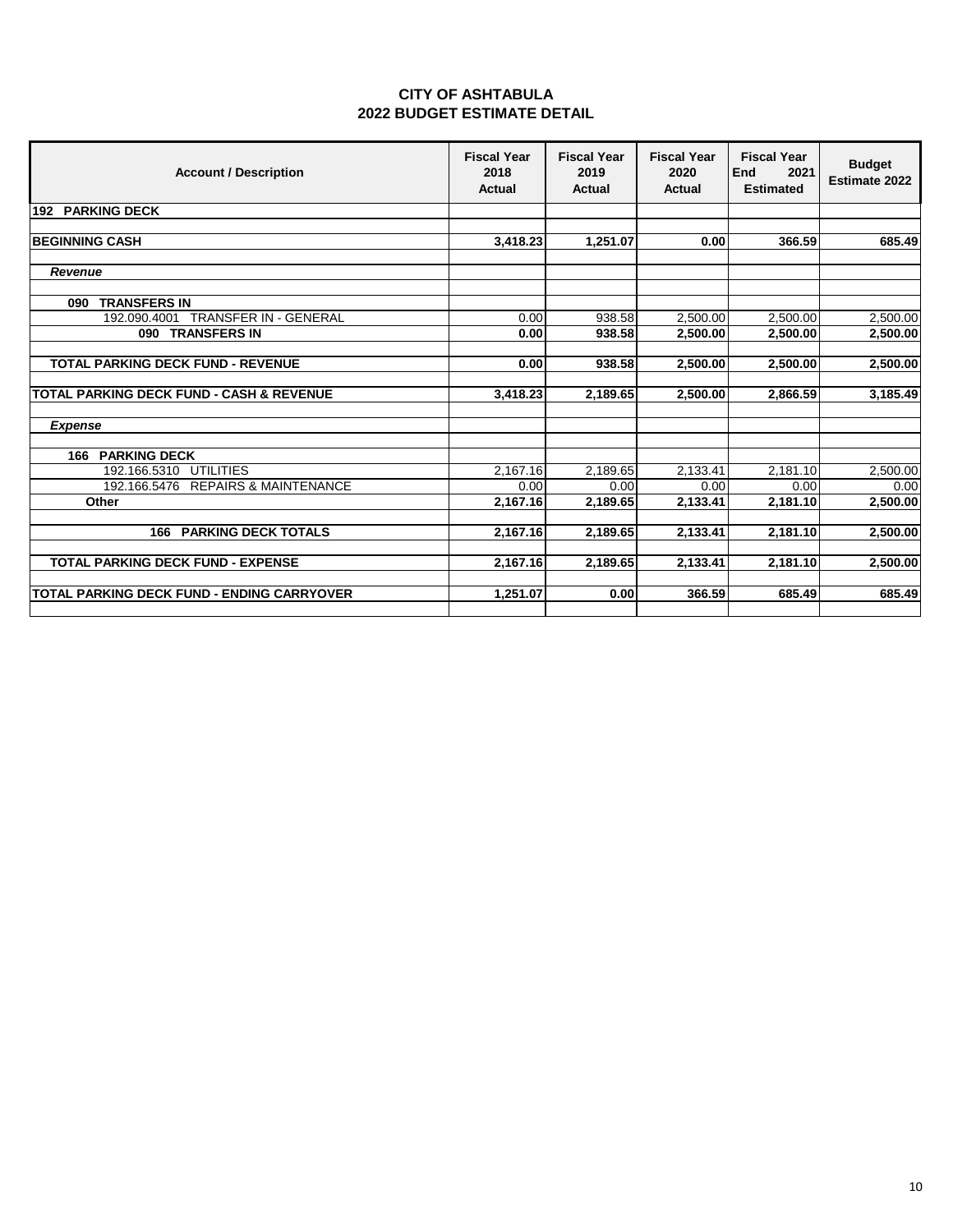| <b>Account / Description</b>                                  | <b>Fiscal Year</b><br>2018<br>Actual | <b>Fiscal Year</b><br>2019<br>Actual | <b>Fiscal Year</b><br>2020<br><b>Actual</b> | <b>Fiscal Year</b><br><b>End</b><br>2021<br><b>Estimated</b> | <b>Budget</b><br>Estimate 2022 |
|---------------------------------------------------------------|--------------------------------------|--------------------------------------|---------------------------------------------|--------------------------------------------------------------|--------------------------------|
| 201 POLICE LEVY                                               |                                      |                                      |                                             |                                                              |                                |
|                                                               |                                      |                                      |                                             |                                                              |                                |
| <b>BEGINNING CASH</b>                                         | 83,275.44                            | 25,589.98                            | 81,201.60                                   | 50,893.83                                                    | 77,039.22                      |
| Revenue                                                       |                                      |                                      |                                             |                                                              |                                |
|                                                               |                                      |                                      |                                             |                                                              |                                |
| 010 LOCAL TAXES                                               |                                      |                                      |                                             |                                                              |                                |
| 201.010.4116 POLICE LEVY                                      | 486,608.20                           | 481,687.84                           | 475,051.15                                  | 497,210.51                                                   | 489,293.00                     |
| 010 LOCAL TAXES TOTALS                                        | 486,608.20                           | 481,687.84                           | 475,051.15                                  | 497,210.51                                                   | 489,293.00                     |
| 060 INTERGOVERNMENTAL                                         |                                      |                                      |                                             |                                                              |                                |
| 201.060.4111 HOMESTEAD                                        | 25,011.10                            | 24,427.42                            | 23,848.14                                   | 21,442.14                                                    | 25,000.00                      |
| 201.060.4120 AMHA - PILOT                                     | 1,496.26                             | 1,613.70                             | 1,522.72                                    | 0.00                                                         | 1,600.00                       |
| 201.060.4910 REIMB & REFUNDS - INTERGOV'TL                    | 0.00                                 | 0.00                                 | 25,615.77                                   | 0.00                                                         | 0.00                           |
| 060 INTERGOVERNMENTAL TOTALS                                  | 26,507.36                            | 26,041.12                            | 50,986.63                                   | 21,442.14                                                    | 26,600.00                      |
|                                                               |                                      |                                      |                                             |                                                              |                                |
| 090 TRANSFERS IN                                              |                                      |                                      |                                             |                                                              |                                |
| 201.090.4001 TRANSFER IN - GENERAL<br>090 TRANSFERS IN TOTALS | 0.00<br>0.00                         | 146,000.00<br>146,000.00             | 115,000.00<br>115,000.00                    | 165,000.00<br>165,000.00                                     | 165,000.00<br>165,000.00       |
|                                                               |                                      |                                      |                                             |                                                              |                                |
| <b>TOTAL POLICE LEVY FUND - REVENUE</b>                       | 513,115.56                           | 653,728.96                           | 641,037.78                                  | 683,652.65                                                   | 680,893.00                     |
|                                                               |                                      |                                      |                                             |                                                              |                                |
| TOTAL POLICE LEVY FUND - CASH & REVENUE                       | 596,391.00                           | 679,318.94                           | 722,239.38                                  | 734,546.48                                                   | 757,932.22                     |
|                                                               |                                      |                                      |                                             |                                                              |                                |
| <b>Expense</b>                                                |                                      |                                      |                                             |                                                              |                                |
| 118 POLICE                                                    |                                      |                                      |                                             |                                                              |                                |
|                                                               |                                      |                                      |                                             |                                                              |                                |
| <b>SALARIES &amp; WAGES</b><br>201.118.5101                   | 248,146.99                           | 276,409.50                           | 289,653.16                                  | 261,678.55                                                   | 264,876.00                     |
| 201.118.5102 SALARIES & WAGES DISPATCHERS                     | 72,719.13                            | 69,615.48                            | 73,682.36                                   | 69,088.63                                                    | 69,757.00                      |
| 201.118.5108 OT DISPATCHERS                                   | 13,066.89                            | 21,727.49                            | 26,044.14                                   | 25,000.00                                                    | 20,000.00                      |
| 201.118.5109<br>OT                                            | 62,643.06                            | 61,772.92                            | 74,749.15                                   | 72,000.00                                                    | 75,000.00                      |
| <b>NEW HIRE EXPENSES</b><br>201.118.5124                      | 0.00                                 | 0.00                                 | 5,677.41                                    | 5,824.18                                                     | 6,000.00                       |
| 201.118.5129<br>OPFPF - PENSION<br><b>P.E.R.S.</b>            | 22,318.98                            | 28,828.35                            | 29,320.24                                   | 30,241.00                                                    | 17,532.00<br>12,678.00         |
| 201.118.5130<br>PENSION PICK-UP<br>201.118.5131               | 8,448.70<br>7,083.67                 | 7,333.03<br>3,713.25                 | 11,884.86<br>5,561.06                       | 16,240.00<br>6,622.00                                        | 4,528.00                       |
| <b>MANDATORY MEDICARE</b><br>201.118.5135                     | 5,852.78                             | 6,565.90                             | 7,132.49                                    | 6,641.24                                                     | 6,784.00                       |
| <b>UNIFORM ALLW - CIV &amp; UNIFRM</b><br>201.118.5140        | 3,300.00                             | 2,600.00                             | 2,600.00                                    | 1,950.00                                                     | 4,550.00                       |
| 201.118.5142<br><b>HEALTH INSURANCE</b>                       | 0.00                                 | 0.00                                 | 0.00                                        | 0.00                                                         | 144,451.00                     |
| 201.118.5143<br><b>WORKERS COMP</b>                           | 0.00                                 | 0.00                                 | 0.00                                        | 0.00                                                         | 9,041.00                       |
| 201.118.5145 UNIFORM MAINT                                    | 1,750.00                             | 2.000.00                             | 1,750.00                                    | 1,750.00                                                     | 1,750.00                       |
| 201.118.5149 OTHER BENEFITS                                   | 7,525.00                             | 6,204.00                             | 13,058.00                                   | 11,221.00                                                    | 16,108.00                      |
| Personnel                                                     | 452,855.20                           | 486,769.92                           | 541,112.87                                  | 508,256.60                                                   | 653.055.00                     |
| 201.118.5220 TRAVEL & TRAINING                                | 0.00                                 | 0.00                                 | 0.00                                        | 0.00                                                         | 0.00                           |
| Other                                                         | 0.00                                 | 0.00                                 | 0.00                                        | 0.00                                                         | 0.00                           |
|                                                               |                                      |                                      |                                             |                                                              |                                |
| 139 FEES & REV RED                                            |                                      |                                      |                                             |                                                              |                                |
|                                                               |                                      |                                      |                                             |                                                              |                                |
| 201.139.5461 COUNTY/STATE FEES                                | 10,530.82<br>10.530.82               | 9,747.42                             | 8,695.51                                    | 9.633.93                                                     | 10.000.00                      |
| Other                                                         |                                      | 9,747.42                             | 8,695.51                                    | 9,633.93                                                     | 10,000.00                      |
| 139 FEES & REV RED TOTALS                                     | 10,530.82                            | 9,747.42                             | 8,695.51                                    | 9,633.93                                                     | 10,000.00                      |
|                                                               |                                      |                                      |                                             |                                                              |                                |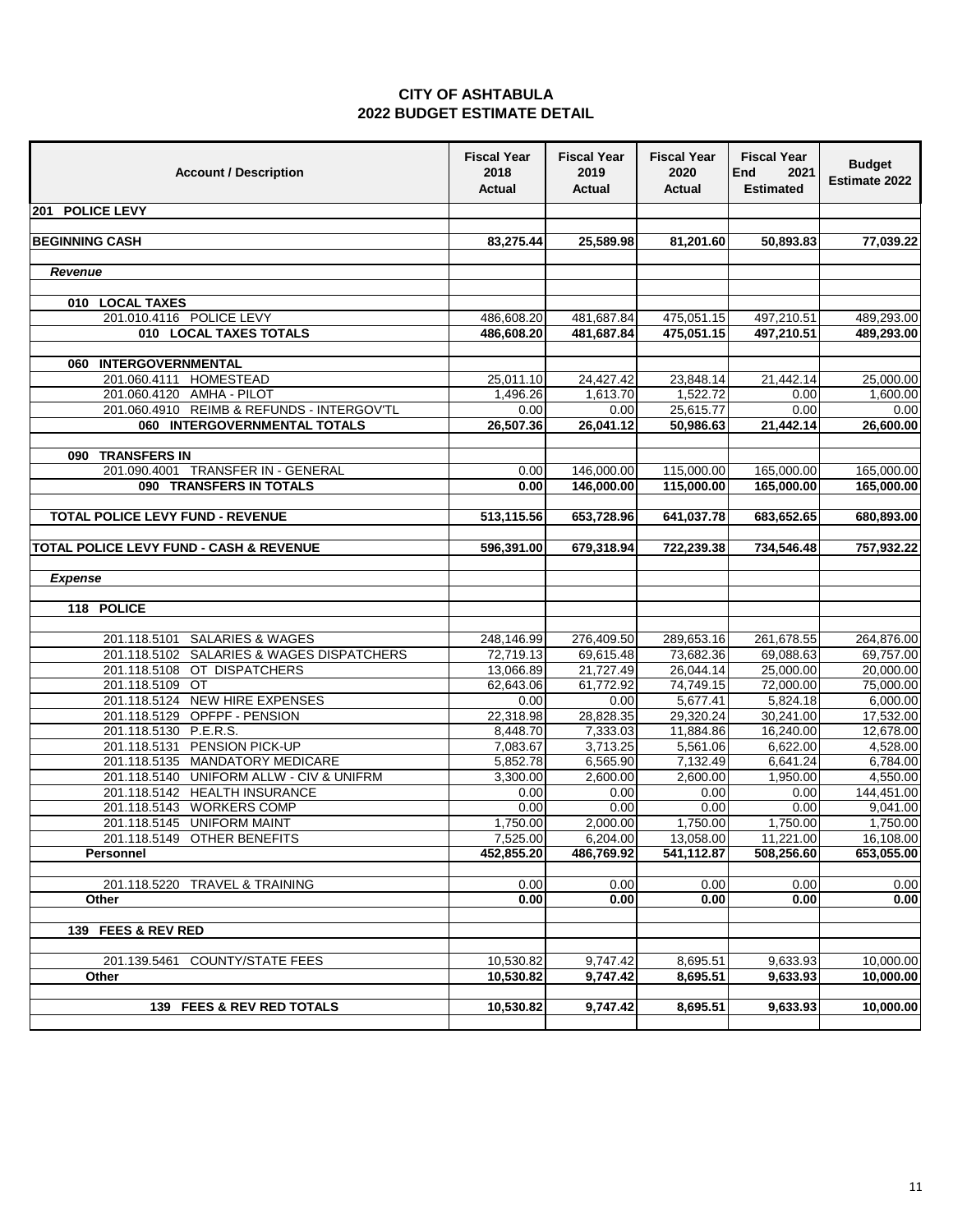| <b>Account / Description</b>                        | <b>Fiscal Year</b><br>2018<br>Actual | <b>Fiscal Year</b><br>2019<br>Actual | <b>Fiscal Year</b><br>2020<br>Actual | <b>Fiscal Year</b><br>End<br>2021<br>Estimated | <b>Budget</b><br><b>Estimate 2022</b> |
|-----------------------------------------------------|--------------------------------------|--------------------------------------|--------------------------------------|------------------------------------------------|---------------------------------------|
| <b>TRANSFERS</b><br>700                             |                                      |                                      |                                      |                                                |                                       |
|                                                     |                                      |                                      |                                      |                                                |                                       |
| TRANSFER OUT - SELF INS<br>201.700.5002             | 96.915.00                            | 101.600.00                           | 119.743.47                           | 131,739.73                                     | 0.00                                  |
| <b>TRANSFER OUT - WORKERS' COMP</b><br>201.700.5022 | 10.500.00                            | 0.00                                 | 1.793.70                             | 7.877.00                                       | 0.00                                  |
| <b>TRANSFER OUT - PENSION</b><br>201.700.5032       | 0.00                                 | 0.00                                 | 0.00                                 | 0.00                                           | 0.00                                  |
| Other                                               | 107.415.00                           | 101.600.00                           | 121.537.17                           | 139,616.73                                     | 0.00                                  |
|                                                     |                                      |                                      |                                      |                                                |                                       |
| <b>TRANSFERS TOTALS</b><br>700                      | 107,415.00                           | 101.600.00                           | 121.537.17                           | 139,616.73                                     | 0.00                                  |
|                                                     |                                      |                                      |                                      |                                                |                                       |
| <b>TOTAL POLICE LEVY FUND - EXPENSE</b>             | 570,801.02                           | 598.117.34                           | 671,345.55                           | 657,507.26                                     | 663,055.00                            |
|                                                     |                                      |                                      |                                      |                                                |                                       |
| <b>TOTAL POLICE LEVY FUND - ENDING CARRYOVER</b>    | 25,589.98                            | 81,201.60                            | 50,893.83                            | 77,039.22                                      | 94,877.22                             |
|                                                     |                                      |                                      |                                      |                                                |                                       |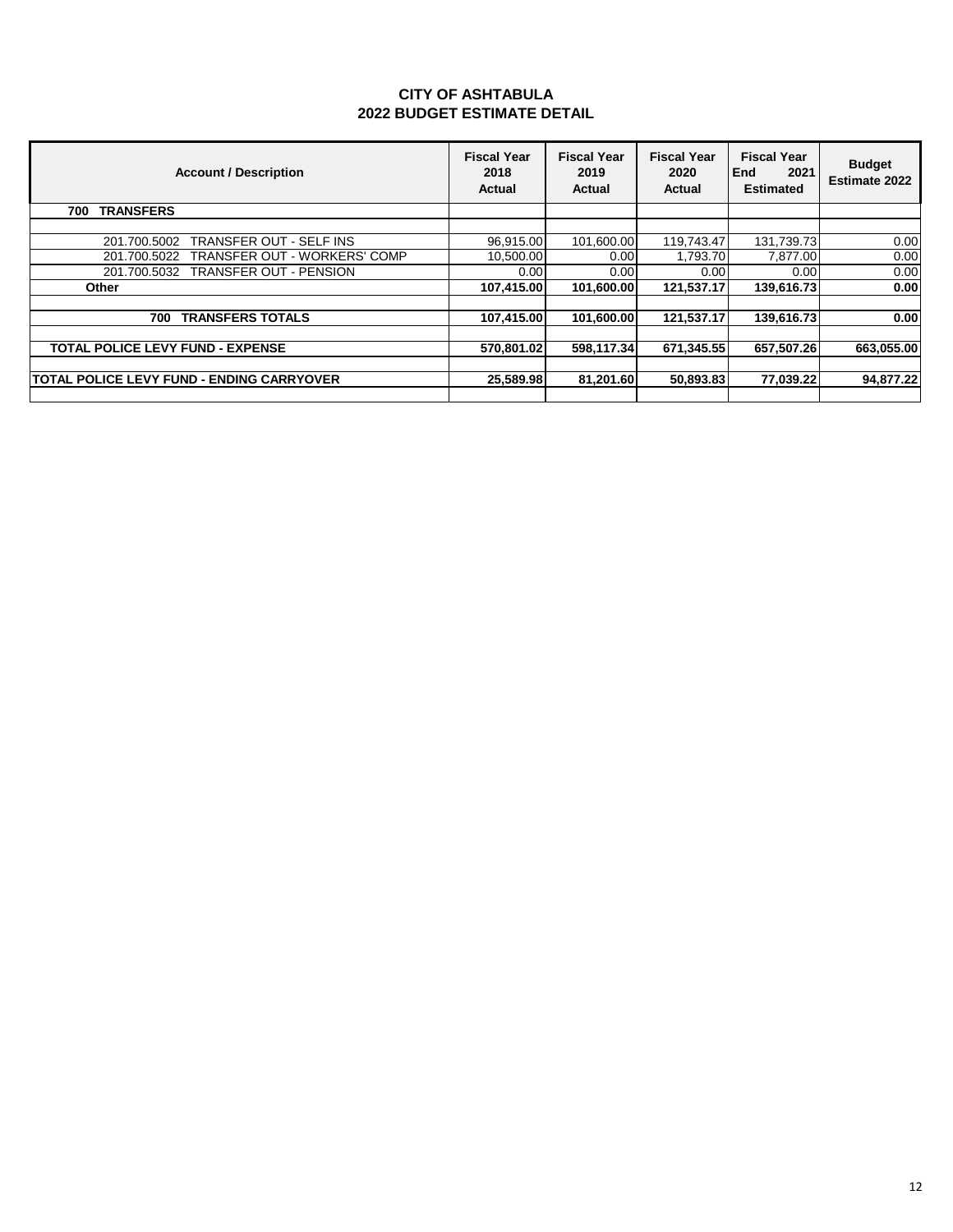|                                    | <b>CITY OF ASHTABULA</b> |  |
|------------------------------------|--------------------------|--|
| <b>2022 BUDGET ESTIMATE DETAIL</b> |                          |  |

| <b>Account / Description</b>                         | <b>Fiscal Year</b><br>2018<br><b>Actual</b> | <b>Fiscal Year</b><br>2019<br><b>Actual</b> | <b>Fiscal Year</b><br>2020<br><b>Actual</b> | <b>Fiscal Year</b><br>End<br>2021<br><b>Estimated</b> | <b>Budget</b><br>Estimate 2022 |
|------------------------------------------------------|---------------------------------------------|---------------------------------------------|---------------------------------------------|-------------------------------------------------------|--------------------------------|
| 202 STREET LIGHT ASSESSMENTS                         |                                             |                                             |                                             |                                                       |                                |
|                                                      |                                             |                                             |                                             |                                                       |                                |
| <b>BEGINNING CASH</b>                                | 17,105.09                                   | 41,694.54                                   | 28,286.05                                   | 60,784.76                                             | 56,544.66                      |
| Revenue                                              |                                             |                                             |                                             |                                                       |                                |
|                                                      |                                             |                                             |                                             |                                                       |                                |
| 010 LOCAL TAXES                                      |                                             |                                             |                                             |                                                       |                                |
| 202.010.4115 ST LIGHT ASSESSEMENTS                   | 300,050.65                                  | 303,033.51                                  | 303,470.23                                  | 312,663.75                                            | 303,000.00                     |
| 010 LOCAL TAXES TOTALS                               | 300,050.65                                  | 303.033.51                                  | 303,470.23                                  | 312,663.75                                            | 303,000.00                     |
|                                                      |                                             |                                             |                                             |                                                       |                                |
| 090 TRANSFERS IN                                     |                                             |                                             |                                             |                                                       |                                |
| 202.090.4001 TRANSFER IN - GENERAL                   | 165,500.00                                  | 112,885.46                                  | 142,071.00                                  | 125,000.00                                            | 150,000.00                     |
| 090 TRANSFERS IN                                     | 165,500.00                                  | 112,885.46                                  | 142,071.00                                  | 125,000.00                                            | 150,000.00                     |
| TOTAL STREET LIGHTING ASSESSMENTS - REVENUE          | 465,550.65                                  | 415,918.97                                  | 445,541.23                                  | 437,663.75                                            | 453,000.00                     |
|                                                      |                                             |                                             |                                             |                                                       |                                |
| TOTAL STREET LIGHTING ASSESSMENTS - CASH & REVENUE   | 482,655.74                                  | 457,613.51                                  | 473,827.28                                  | 498,448.51                                            | 509,544.66                     |
|                                                      |                                             |                                             |                                             |                                                       |                                |
| <b>Expense</b>                                       |                                             |                                             |                                             |                                                       |                                |
|                                                      |                                             |                                             |                                             |                                                       |                                |
| 139 FEES & REV RED                                   |                                             |                                             |                                             |                                                       |                                |
| 202.139.5461 COUNTY FEES                             | 11,125.74                                   | 11,184.50                                   | 5,737.47                                    | 11,864.22                                             | 12,000.00                      |
| Other                                                | 11,125.74                                   | 11,184.50                                   | 5,737.47                                    | 11,864.22                                             | 12,000.00                      |
|                                                      |                                             |                                             |                                             |                                                       |                                |
| 139 FEES & REV RED TOTALS                            | 11,125.74                                   | 11,184.50                                   | 5,737.47                                    | 11,864.22                                             | 12,000.00                      |
|                                                      |                                             |                                             |                                             |                                                       |                                |
| <b>140 GENERAL GOVERNMENT</b>                        |                                             |                                             |                                             |                                                       |                                |
|                                                      |                                             |                                             |                                             |                                                       |                                |
| 202.140.5312 STREET LIGHTING                         | 429,835.46                                  | 418,142.96                                  | 407,305.05                                  | 430,039.63                                            | 439,000.00                     |
| Other                                                | 429,835.46                                  | 418,142.96                                  | 407,305.05                                  | 430,039.63                                            | 439,000.00                     |
| <b>140 GENERAL GOVERNMENT TOTALS</b>                 | 429,835.46                                  | 418,142.96                                  | 407,305.05                                  | 430,039.63                                            | 439,000.00                     |
|                                                      |                                             |                                             |                                             |                                                       |                                |
| TOTAL STREET LIGHTING ASSESSMENTS - EXPENSE          | 440,961.20                                  | 429,327.46                                  | 413,042.52                                  | 441,903.85                                            | 451,000.00                     |
|                                                      |                                             |                                             |                                             |                                                       |                                |
| TOTAL STREET LIGHTING ASSESSMENTS - ENDING CARRYOVER | 41,694.54                                   | 28,286.05                                   | 60,784.76                                   | 56,544.66                                             | 58,544.66                      |
|                                                      |                                             |                                             |                                             |                                                       |                                |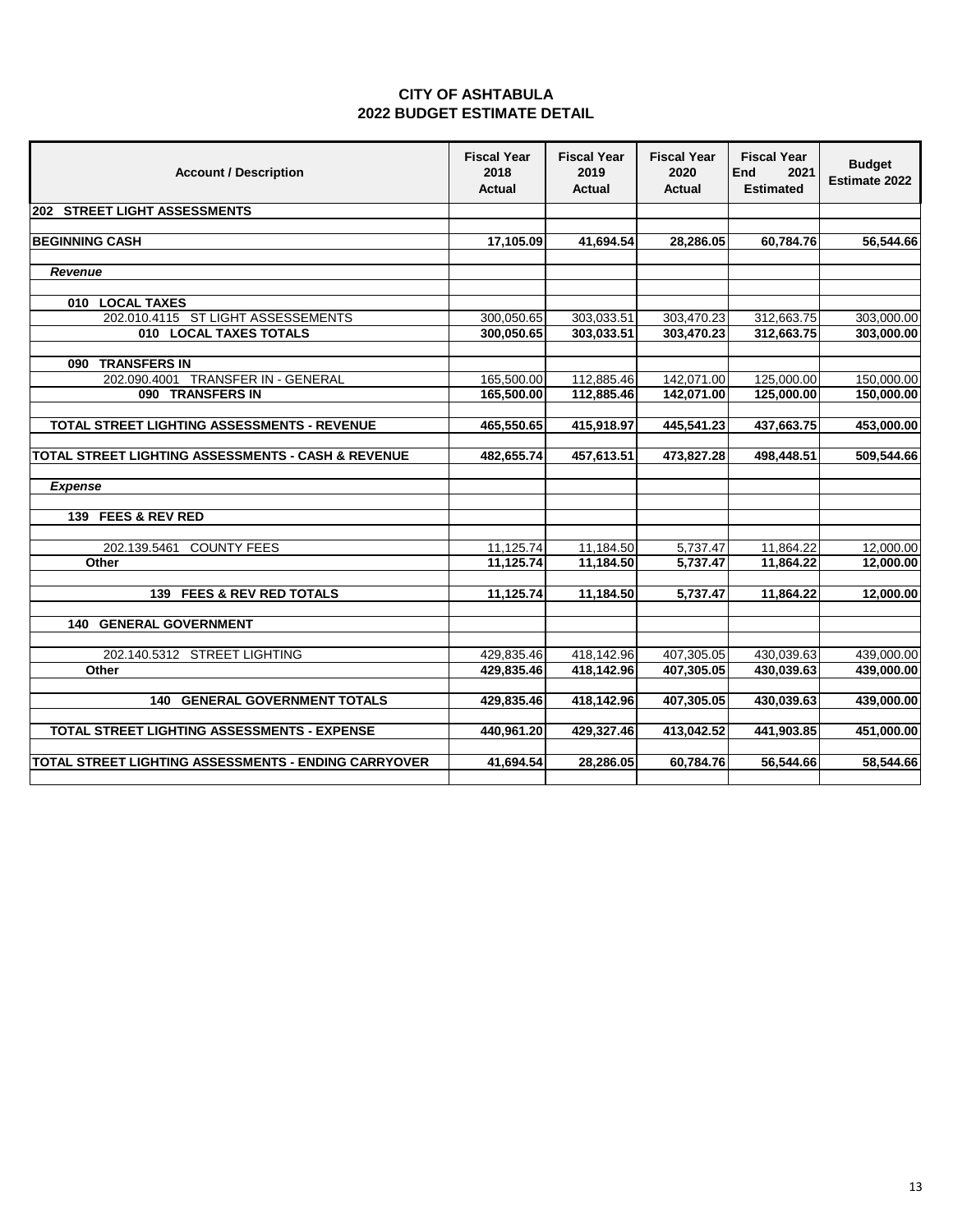| <b>Account / Description</b>                                                        | <b>Fiscal Year</b><br>2018<br>Actual | <b>Fiscal Year</b><br>2019<br>Actual | <b>Fiscal Year</b><br>2020<br>Actual | <b>Fiscal Year</b><br>End<br>2021<br><b>Estimated</b> | <b>Budget</b><br><b>Estimate 2022</b> |
|-------------------------------------------------------------------------------------|--------------------------------------|--------------------------------------|--------------------------------------|-------------------------------------------------------|---------------------------------------|
| 204 FOOD SERVICE FUND                                                               |                                      |                                      |                                      |                                                       |                                       |
|                                                                                     |                                      |                                      |                                      |                                                       |                                       |
| <b>BEGINNING CASH</b>                                                               | 11,387.28                            | 1,322.90                             | 769.93                               | 9.629.41                                              | 11,128.75                             |
| Revenue                                                                             |                                      |                                      |                                      |                                                       |                                       |
|                                                                                     |                                      |                                      |                                      |                                                       |                                       |
| 030 CHARGES FOR SERVICES                                                            |                                      |                                      |                                      |                                                       |                                       |
| 204.030.4881 MISC CHRGES FOR SVCS                                                   | 45.00                                | 45.00                                | 0.00                                 | 45.00                                                 | 45.00                                 |
| 030 CHARGES FOR SERVICES TOTALS                                                     | 45.00                                | 45.00                                | 0.00                                 | 45.00                                                 | 45.00                                 |
| 040 FEES, LICENSES & PERMITS                                                        |                                      |                                      |                                      |                                                       |                                       |
| 204.040.4500 VENDING LICENSES                                                       | 549.95                               | 549.95                               | 571.87                               | 1,008.90                                              | 1,000.00                              |
| 204.040.4550 MOBILE FOOD LICENSES                                                   | 708.00                               | 826.00                               | 236.00                               | 590.00                                                | 825.00                                |
| 204.040.4620 FOOD SERVICE OPERATION                                                 | 31,077.50                            | 31,494.00                            | 31,013.50                            | 30,816.00                                             | 31,015.00                             |
| 204.040.4625 FOOD ESTABLISHMENTS                                                    | 11,101.00                            | 11,517.00                            | 11,540.00                            | 11,153.00                                             | 11,540.00                             |
| 204.040.4630 MASSAGE LICENSE FEES - FEES, LICENSE                                   | 0.00                                 | 0.00                                 | 0.00                                 | 0.00                                                  | 0.00                                  |
| 040 FEES, LICENSES & PERMITS TOTALS                                                 | 43,436.45                            | 44,386.95                            | 43,361.37                            | 43,567.90                                             | 44,380.00                             |
|                                                                                     |                                      |                                      |                                      |                                                       |                                       |
| 060 INTERGOVERNMENTAL                                                               |                                      |                                      |                                      |                                                       |                                       |
| 204.060.4100 CARRYOVER - INTERGOVERNMENTAL                                          | 0.00                                 | 0.00<br>0.00                         | 0.00<br>0.00                         | 0.00                                                  | 0.00                                  |
| 204.060.4825 LEAD GRANT - INTGVTL<br>204.060.4875 TOBACCO GRANT - INTERGOVERNMENTAL | 0.00<br>0.00                         | 0.00                                 | 0.00                                 | 0.00<br>0.00                                          | 0.00<br>0.00                          |
| 204.060.4910 REIMB & REFUNDS - INTERGOV'TL                                          | 0.00                                 | 0.00                                 | 3,225.70                             | 0.00                                                  | 0.00                                  |
| 060 INTERGOVERNMENTAL TOTALS                                                        | 0.00                                 | 0.00                                 | 3,225.70                             | 0.00                                                  | 0.00                                  |
|                                                                                     |                                      |                                      |                                      |                                                       |                                       |
| 080 OTHER REVENUE                                                                   |                                      |                                      |                                      |                                                       |                                       |
| 204.080.4843 PUBLIC HEALTH VISITS                                                   | 0.00                                 | 0.00                                 | 0.00                                 | 0.00                                                  | 0.00                                  |
| 204.080.4881 MISC REVENUE                                                           | 0.00                                 | 0.00                                 | 100.00                               | 485.00                                                | 0.00                                  |
| 204.080.4910 REIMB & REFUNDS                                                        | 0.00                                 | 0.00                                 | 0.00                                 | 0.00                                                  | 0.00                                  |
| 080 OTHER REVENUE TOTALS                                                            | 0.00                                 | 0.00                                 | 100.00                               | 485.00                                                | 0.00                                  |
|                                                                                     |                                      |                                      |                                      |                                                       |                                       |
| 090 TRANSFERS IN                                                                    |                                      |                                      |                                      |                                                       |                                       |
| 204.090.4001 TRANSFER IN - GENERAL                                                  | 5,000.00<br>5,000.00                 | 12,842.24                            | 39,637.77                            | 40,000.00                                             | 40,000.00                             |
| 090 TRANSFERS IN TOTALS                                                             |                                      | 12,842.24                            | 39,637.77                            | 40,000.00                                             | 40,000.00                             |
| <b>TOTAL FOOD SERVICE FUND - REVENUE</b>                                            | 48,481.45                            | 57,274.19                            | 86,324.84                            | 84,097.90                                             | 84,425.00                             |
| <b>TOTAL FOOD SERVICE FUND - CASH &amp; REVENUE</b>                                 | 59,868.73                            | 58,597.09                            | 87,094.77                            | 93,727.31                                             | 95,553.75                             |
|                                                                                     |                                      |                                      |                                      |                                                       |                                       |
| <b>Expense</b>                                                                      |                                      |                                      |                                      |                                                       |                                       |
|                                                                                     |                                      |                                      |                                      |                                                       |                                       |
| 139 FEES & REV RED                                                                  |                                      |                                      |                                      |                                                       |                                       |
| 204.139.5461 COUNTY FEES                                                            | 0.00                                 | 0.00                                 | 0.00                                 | 0.00                                                  | 0.00                                  |
| Other                                                                               | 0.00                                 | 0.00                                 | 0.00                                 | 0.00                                                  | 0.00                                  |
| 139 FEES & REV RED TOTALS                                                           | 0.00                                 | 0.00                                 | 0.00                                 | 0.00                                                  | 0.00                                  |
|                                                                                     |                                      |                                      |                                      |                                                       |                                       |
| <b>152 FOOD SERVICE</b>                                                             |                                      |                                      |                                      |                                                       |                                       |
| 204.152.5101 SALARIES & WAGES                                                       | 40,419.60                            | 41,028.00                            | 44,000.03                            | 42,478.80                                             | 43,321.00                             |
| 204.152.5109 SALARIES & WAGES OVERTIME                                              | 0.00                                 | 0.00                                 | 0.00                                 | 1,601.08                                              | 2,500.00                              |
| 204.152.5130 P.E.R.S.                                                               | 5,315.76                             | 5,838.16                             | 6,167.21                             | 9,076.43                                              | 6,541.00                              |
| 204.152.5131 PENSION PICK-UP                                                        | 1,898.52                             | 2,085.06                             | 2,122.18                             | 3,229.04                                              | 2,336.00                              |
| 204.152.5135 MANDATORY MEDICARE                                                     | 602.46                               | 612.60                               | 660.76                               | 919.98                                                | 701.00                                |
| 204.152.5142 HEALTH INSURANCE                                                       | 0.00                                 | 0.00                                 | 0.00                                 | 0.00                                                  | 17,839.00                             |
| 204.152.5143 WORKERS COMP                                                           | 0.00                                 | 0.00                                 | 0.00                                 | 0.00                                                  | 944.00                                |
| 204.152.5149 OTHER BENEFITS                                                         | 660.00                               | 720.00                               | 930.00                               | 1,065.00                                              | 1,388.00                              |
| 204.152.5199 RETIRE/COMP ABS                                                        | 3,109.20                             | 0.00                                 | 0.00                                 | 0.00                                                  | 0.00                                  |
| Personnel                                                                           | 52,005.54                            | 50,283.82                            | 53,880.18                            | 58,370.33                                             | 75,570.00                             |
| 204.152.5320 PROFESSIONAL SERVICES                                                  | 514.89                               | 767.74                               | 346.83                               | 453.31                                                | 900.00                                |
| 204.152.5420 OPERATING EXPENSES                                                     | 1,909.40                             | 2,219.60                             | 2,252.81                             | 455.05                                                | 2,225.00                              |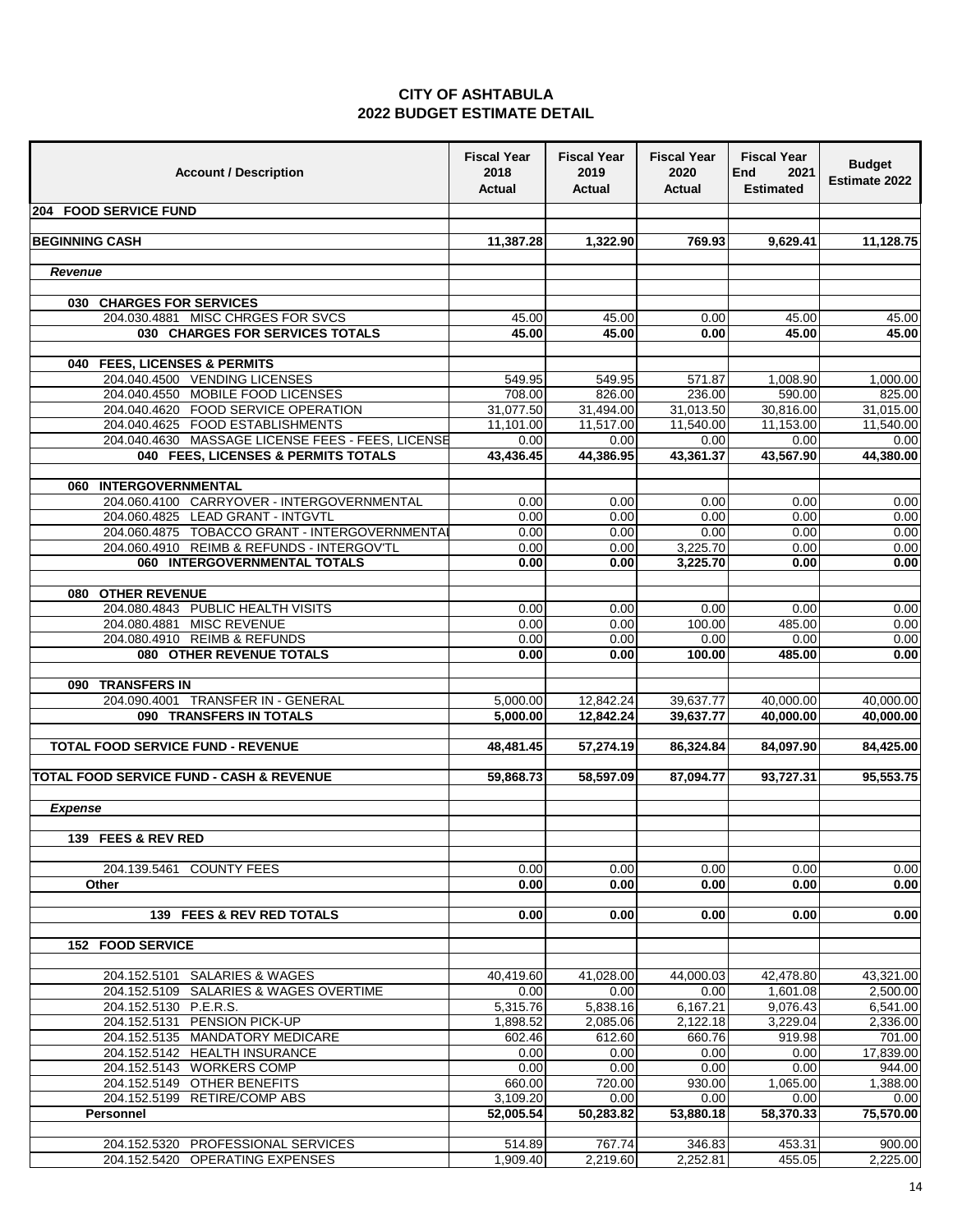| <b>Account / Description</b>                                                                   | <b>Fiscal Year</b><br>2018<br>Actual | <b>Fiscal Year</b><br>2019<br><b>Actual</b> | <b>Fiscal Year</b><br>2020<br><b>Actual</b> | <b>Fiscal Year</b><br>End<br>2021<br><b>Estimated</b> | <b>Budget</b><br><b>Estimate 2022</b> |
|------------------------------------------------------------------------------------------------|--------------------------------------|---------------------------------------------|---------------------------------------------|-------------------------------------------------------|---------------------------------------|
| <b>FUEL</b><br>204.152.5424                                                                    | 0.00                                 | 0.00                                        | 0.00                                        | 0.00                                                  | 300.00                                |
| <b>REMIT TO STATE</b><br>204.152.5468                                                          | 4,116.00                             | 4,556.00                                    | 4,606.00                                    | 4,590.00                                              | 5,000.00                              |
| Other                                                                                          | 6,540.29                             | 7,543.34                                    | 7,205.64                                    | 5,498.36                                              | 8,425.00                              |
| <b>FOOD SERVICE TOTALS</b><br>152                                                              | 58,545.83                            | 57,827.16                                   | 61,085.82                                   | 63,868.69                                             | 83,995.00                             |
| <b>TRANSFERS</b><br>700                                                                        |                                      |                                             |                                             |                                                       |                                       |
| <b>TRANSFER OUT - SELF INS</b><br>204.700.5002<br>TRANSFER OUT - WORKERS' COMP<br>204.700.5022 | 0.00<br>0.00                         | 0.00<br>0.00                                | 16,168.94<br>210.60                         | 17,902.87<br>827.00                                   | 0.00<br>0.00                          |
| Other                                                                                          | 0.00                                 | 0.00                                        | 16,379.54                                   | 18,729.87                                             | 0.00                                  |
| <b>TRANSFERS</b><br>700                                                                        | 0.00                                 | 0.00                                        | 16,379.54                                   | 18.729.87                                             | 0.00                                  |
| <b>TOTAL FOOD SERVICE FUND - EXPENSE</b>                                                       | 58,545.83                            | 57,827.16                                   | 77,465.36                                   | 82,598.56                                             | 83,995.00                             |
| <b>TOTAL FOOD SERVICE FUND - ENDING CARRYOVER</b>                                              | 1,322.90                             | 769.93                                      | 9,629.41                                    | 11,128.75                                             | 11,558.75                             |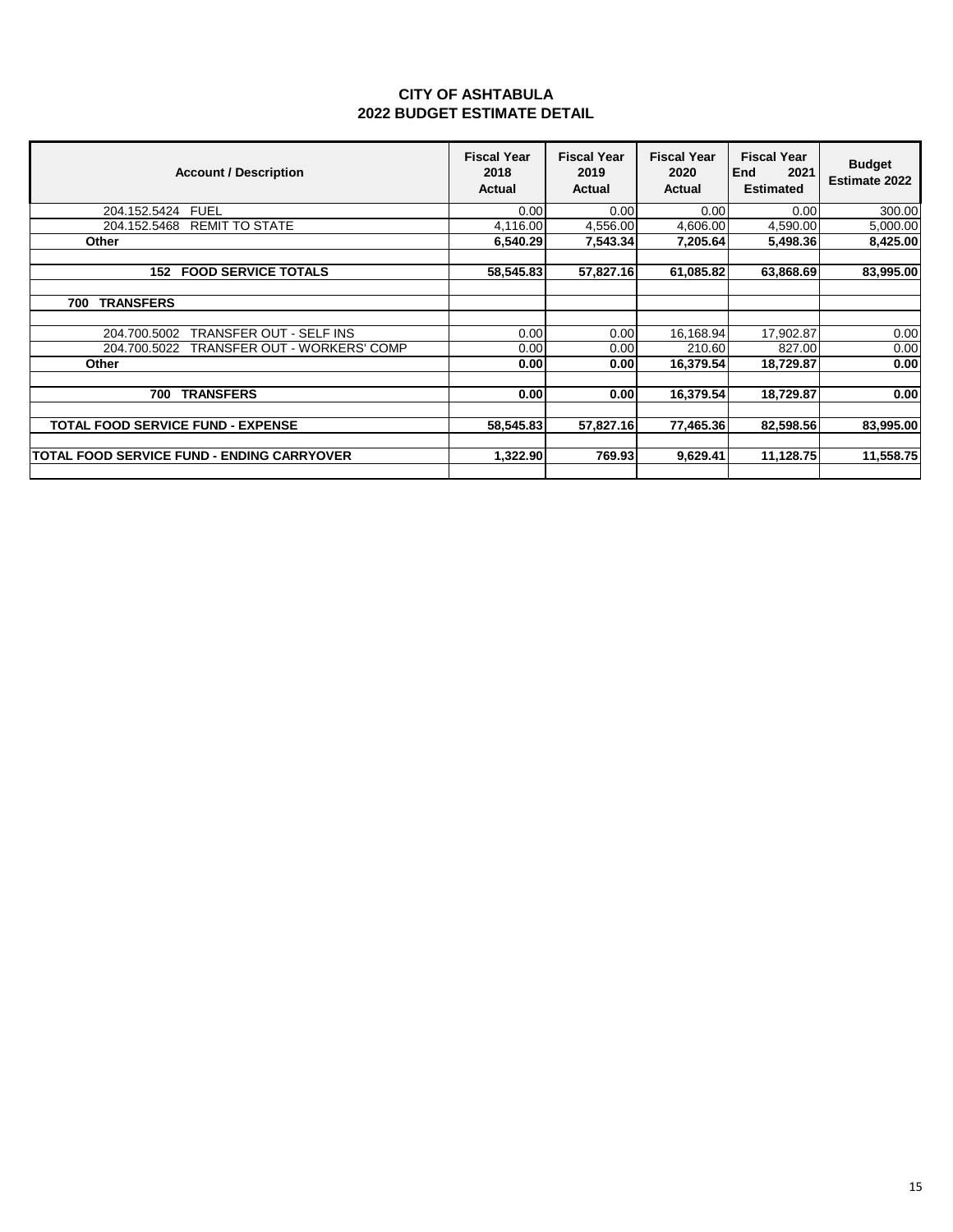| <b>Account / Description</b>                               | <b>Fiscal Year</b><br>2018<br>Actual | <b>Fiscal Year</b><br>2019<br>Actual | <b>Fiscal Year</b><br>2020<br>Actual | <b>Fiscal Year</b><br>End<br>2021<br><b>Estimated</b> | <b>Budget</b><br>Estimate 2022 |
|------------------------------------------------------------|--------------------------------------|--------------------------------------|--------------------------------------|-------------------------------------------------------|--------------------------------|
| 205 S.C.M.R.- PUBLIC WORKS                                 |                                      |                                      |                                      |                                                       |                                |
| <b>BEGINNING CASH</b>                                      | 119,061.10                           | 83,790.65                            | 118,656.78                           | 214,846.57                                            | 184,603.21                     |
|                                                            |                                      |                                      |                                      |                                                       |                                |
| Revenue                                                    |                                      |                                      |                                      |                                                       |                                |
| 030 CHARGES FOR SERVICES                                   |                                      |                                      |                                      |                                                       |                                |
| 205.030.4910 CHARGES FOR SERVICES                          | 50.00                                | 100.00                               | 125.00                               | 25.00                                                 | 100.00                         |
| 030 CHARGES FOR SERVICES TOTALS                            | 50.00                                | 100.00                               | 125.00                               | 25.00                                                 | 100.00                         |
| 060 INTERGOVERNMENTAL                                      |                                      |                                      |                                      |                                                       |                                |
| 205.060.4250 GASOLINE TAX                                  | 526,268.47                           | 635,641.13                           | 784,677.49                           | 796,917.12                                            | 795,000.00                     |
| 205.060.4260 AUTO LICENSE TAX                              | 100,853.34                           | 104,203.56                           | 99,871.46                            | 109,827.25                                            | 109,000.00                     |
| 205.060.4910 REIMB & REFUNDS - INTERGOV'TL                 | 0.00                                 | 0.00                                 | 39,657.01                            | 0.00                                                  | 0.00                           |
| 060 INTERGOVERNMENTAL TOTALS                               | 627,121.81                           | 739,844.69                           | 924,205.96                           | 906,744.37                                            | 904,000.00                     |
| 070 INTEREST                                               |                                      |                                      |                                      |                                                       |                                |
| 205.070.4820 INTEREST                                      | 0.00                                 | 0.00                                 | 0.00                                 | 0.00                                                  | 0.00                           |
| 070 INTEREST                                               | 0.00                                 | 0.00                                 | 0.00                                 | 0.00                                                  | 0.00                           |
|                                                            |                                      |                                      |                                      |                                                       |                                |
| <b>OTHER REVENUE</b><br>080                                |                                      |                                      |                                      |                                                       |                                |
| 205.080.4881 MISC REV                                      | 0.00                                 | 0.00                                 | 190.00                               | 0.00                                                  | 0.00                           |
| 205.080.4910 REIMB & REFUNDS                               | 1,146.31                             | 3,246.86                             | 4,879.80                             | 2,107.87                                              | 0.00                           |
| <b>080 OTHER REVENUE</b>                                   | 1,146.31                             | 3,246.86                             | 5,069.80                             | 2,107.87                                              | 0.00                           |
| 090 TRANSFERS IN                                           |                                      |                                      |                                      |                                                       |                                |
| 205.090.4001 TRANSFER IN - GENERAL                         | 50,000.00                            | 0.00                                 | 0.00                                 | 0.00                                                  | 75,000.00                      |
| 090 TRANSFERS IN                                           | 50,000.00                            | 0.00                                 | 0.00                                 | 0.00                                                  | 75,000.00                      |
| TOTAL PUBLIC WORKS FUND - REVENUE                          | 678,318.12                           | 743,191.55                           | 929,400.76                           | 908,877.24                                            | 979,100.00                     |
| TOTAL PUBLIC WORKS FUND - CASH & REVENUE                   | 797,379.22                           | 826,982.20                           | 1,048,057.54                         | 1,123,723.81                                          | 1,163,703.21                   |
| <b>Expense</b>                                             |                                      |                                      |                                      |                                                       |                                |
|                                                            |                                      |                                      |                                      |                                                       |                                |
| <b>156 SCMR-PW</b>                                         |                                      |                                      |                                      |                                                       |                                |
| <b>SALARIES &amp; WAGES</b><br>205.156.5101                | 408,713.24                           | 394,949.77                           | 385,132.23                           | 379,841.74                                            | 475,978.00                     |
| 205.156.5109 SALARIES & WAGES OVERTIME                     | 41,319.30                            | 42,759.12                            | 39,527.54                            | 43,500.00                                             | 43,500.00                      |
| 205.156.5130 P.E.R.S.                                      | 59,468.03                            | 62.852.16                            | 59,844.29                            | 60,796.64                                             | 74,446.00                      |
| 205.156.5131 PENSION PICK-UP                               | 20,824.88                            | 22,447.25                            | 21,373.01                            | 21,713.09                                             | 26,588.00                      |
| 205.156.5135 MANDATORY MEDICARE                            | 7,662.82                             | 7,162.41                             | 6,952.27                             | 6,851.33                                              | 8,315.00<br>181,802.00         |
| 205.156.5142 HEALTH INSURANCE<br>205.156.5143 WORKERS COMP | 0.00<br>0.00                         | 0.00<br>0.00                         | 0.00<br>0.00                         | 0.00<br>0.00                                          | 11,148.00                      |
| 205.156.5149 OTHER BENEFITS                                | 29,075.00                            | 31,042.40                            | 32,762.50                            | 22,395.00                                             | 32,430.00                      |
| 205.156.5199 RETIRE/COMP ABS                               | 6,752.00                             | 11,679.46                            | 10,096.00                            | 17,609.68                                             | 5,484.00                       |
| <b>Personnel</b>                                           | 573,815.27                           | 572,892.57                           | 555,687.84                           | 552,707.48                                            | 859.691.00                     |
|                                                            |                                      |                                      |                                      |                                                       |                                |
| 205.156.5220 TRAVEL & TRAINING<br>205.156.5310 UTILITIES   | 153.92<br>24,962.70                  | 74.75<br>24,046.20                   | 0.00<br>19,549.15                    | 0.00                                                  | 500.00<br>25,000.00            |
| 205.156.5320 PROFESSIONAL SERVICES                         | 20,753.67                            | 34,186.75                            | 38,738.47                            | 25,000.00<br>87,224.07                                | 72,750.00                      |
| 205.156.5420 OPERATING EXPENSES                            | 93,903.01                            | 77,125.15                            | 86,763.74                            | 103,891.34                                            | 125,000.00                     |
| 205.156.5421<br><b>LANDFILL FEES</b>                       | 0.00                                 | 0.00                                 | 0.00                                 | 0.00                                                  | 0.00                           |
| 205.156.5424 FUEL                                          | 0.00                                 | 0.00                                 | 0.00                                 | 0.00                                                  | 21,000.00                      |
| 205.156.5425 ROAD SALT                                     | 0.00                                 | 0.00                                 | 0.00                                 | 0.00                                                  | 0.00                           |
| 205.156.5470 UNEMPLOYMENT                                  | 0.00                                 | 0.00                                 | 181.21                               | 139.97                                                | 1,000.00                       |
| Other                                                      | 139,773.30                           | 135,432.85                           | 145,232.57                           | 216,255.38                                            | 245,250.00                     |
| 156 SCMR - PW TOTALS                                       | 713,588.57                           | 708,325.42                           | 700,920.41                           | 768,962.86                                            | 1,104,941.00                   |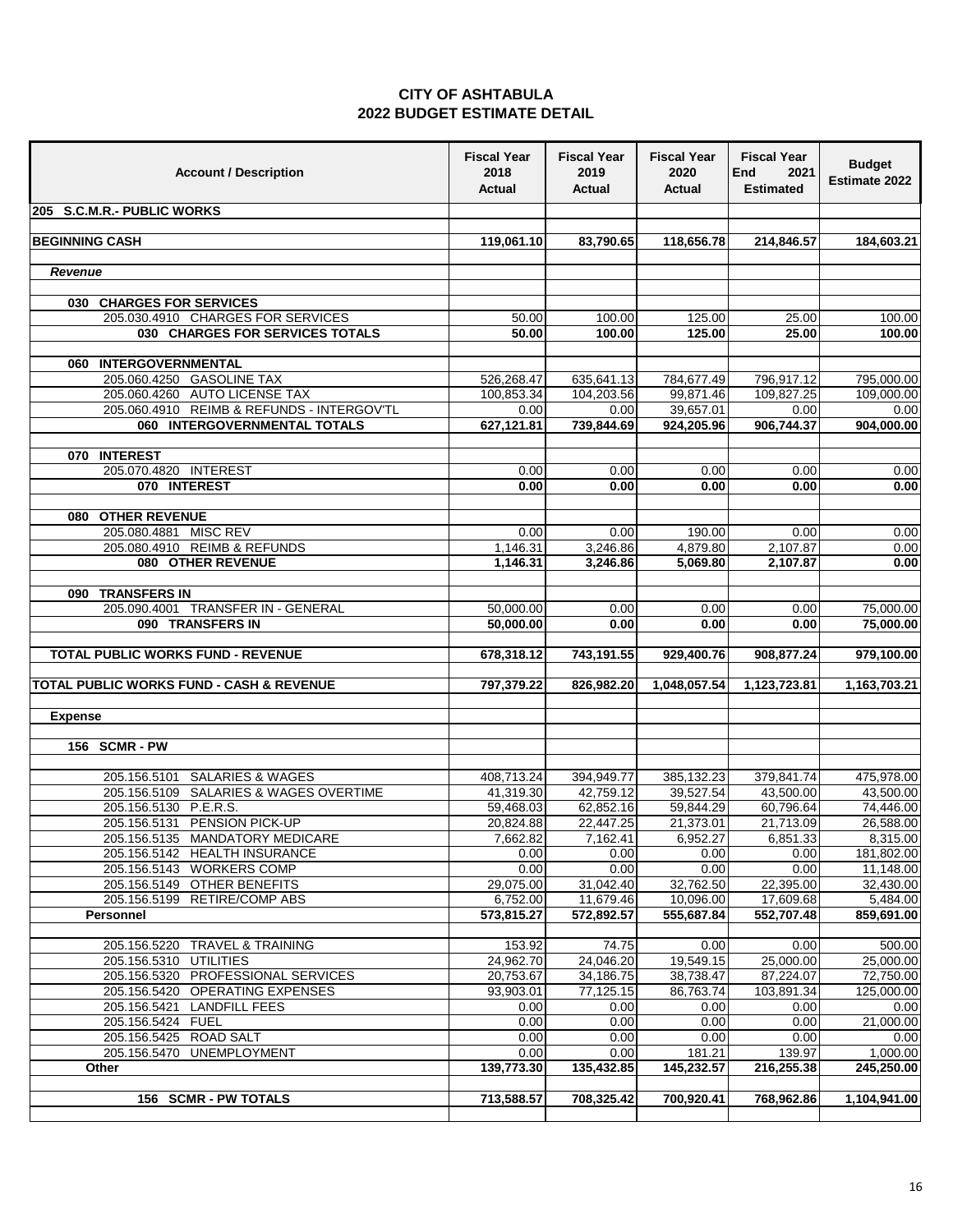| <b>Account / Description</b>                        | <b>Fiscal Year</b><br>2018<br>Actual | <b>Fiscal Year</b><br>2019<br>Actual | <b>Fiscal Year</b><br>2020<br>Actual | <b>Fiscal Year</b><br>End<br>2021<br>Estimated | <b>Budget</b><br>Estimate 2022 |
|-----------------------------------------------------|--------------------------------------|--------------------------------------|--------------------------------------|------------------------------------------------|--------------------------------|
| <b>TRANSFERS</b><br>700                             |                                      |                                      |                                      |                                                |                                |
|                                                     |                                      |                                      |                                      |                                                |                                |
| TRANSFER OUT - SELF INS<br>205.700.5002             | 0.00                                 | 0.00                                 | 129,570.46                           | 159,384.74                                     | 0.00                           |
| <b>TRANSFER OUT - WORKERS' COMP</b><br>205.700.5022 | 0.00                                 | 0.00                                 | 2.720.10                             | 10,773.00                                      | 0.00                           |
| 205.700.5089<br><b>TRANSFER OUT</b>                 | 0.00                                 | 0.00                                 | 0.00                                 | 0.00                                           | 0.00                           |
| <b>Other</b>                                        | 0.00                                 | 0.00                                 | 132.290.56                           | 170,157.74                                     | 0.00                           |
|                                                     |                                      |                                      |                                      |                                                |                                |
| 700<br><b>TRANSFERS TOTALS</b>                      | 0.00                                 | 0.00                                 | 132.290.56                           | 170.157.74                                     | 0.00                           |
|                                                     |                                      |                                      |                                      |                                                |                                |
| <b>TOTAL PUBLIC WORKS FUND - EXPENSE</b>            | 713,588.57                           | 708,325.42                           | 833,210.97                           | 939,120.60                                     | 1,104,941.00                   |
|                                                     |                                      |                                      |                                      |                                                |                                |
| <b>TOTAL PUBLIC WORKS FUND - ENDING CARRYOVER</b>   | 83,790.65                            | 118.656.78                           | 214.846.57                           | 184,603.21                                     | 58,762.21                      |
|                                                     |                                      |                                      |                                      |                                                |                                |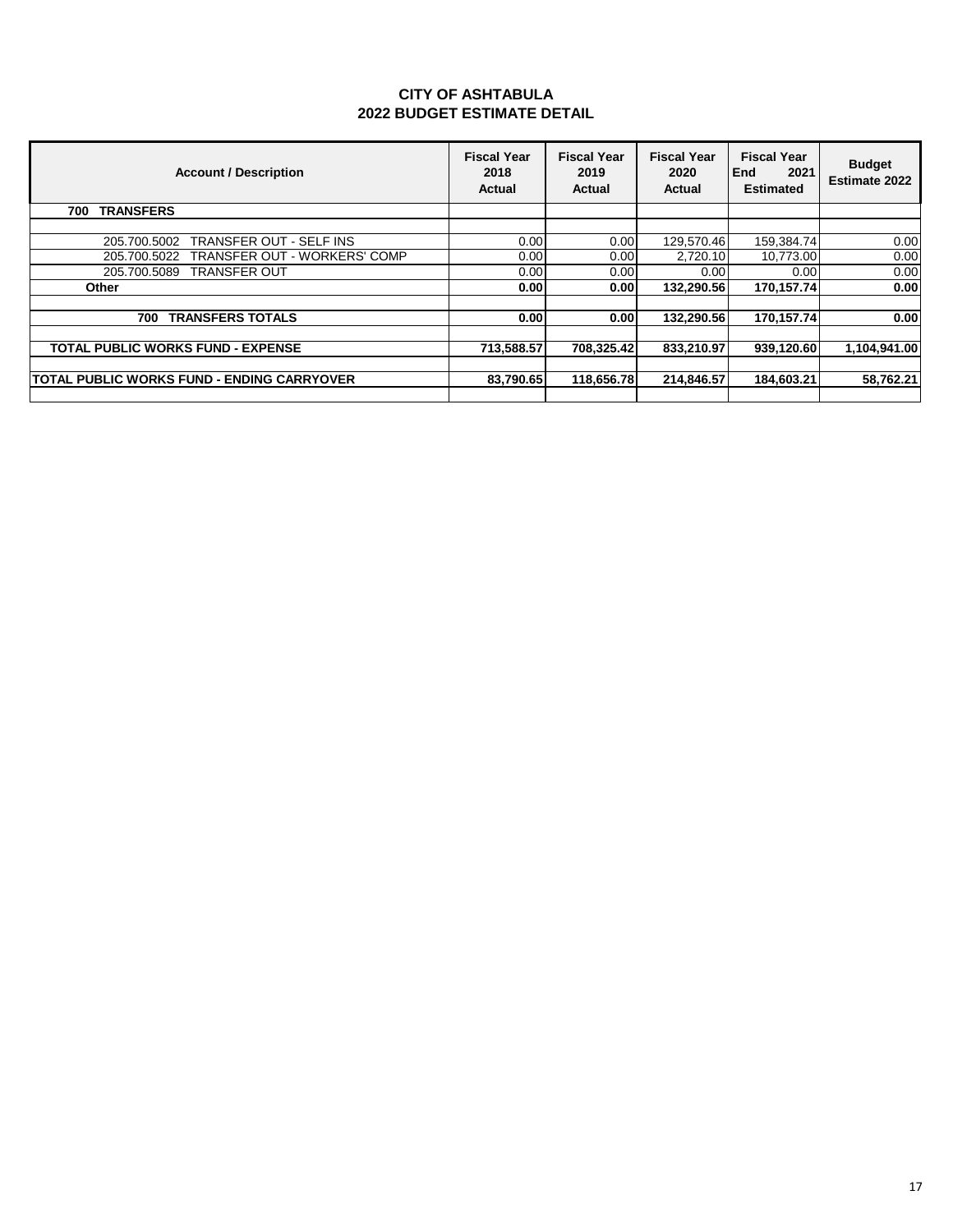| <b>Account / Description</b>                              | <b>Fiscal Year</b><br>2018<br><b>Actual</b> | <b>Fiscal Year</b><br>2019<br>Actual | <b>Fiscal Year</b><br>2020<br><b>Actual</b> | <b>Fiscal Year</b><br>End<br>2021<br><b>Estimated</b> | <b>Budget</b><br><b>Estimate 2022</b> |
|-----------------------------------------------------------|---------------------------------------------|--------------------------------------|---------------------------------------------|-------------------------------------------------------|---------------------------------------|
| 206 STATE HIGHWAY                                         |                                             |                                      |                                             |                                                       |                                       |
|                                                           |                                             |                                      |                                             |                                                       |                                       |
| <b>BEGINNING CASH</b>                                     | 42,194.23                                   | 55,295.51                            | 66,285.67                                   | 86,223.98                                             | 94,979.06                             |
| Revenue                                                   |                                             |                                      |                                             |                                                       |                                       |
|                                                           |                                             |                                      |                                             |                                                       |                                       |
| 020 MUNICIPAL INCOME TAX<br>206.020.4260 AUTO LICENSE TAX | 0.00                                        | 0.00                                 | 0.00                                        | 0.00                                                  | 0.00                                  |
| 020 MUNICIPAL INCOME TAX TOTALS                           | 0.00                                        | 0.00                                 | 0.00                                        | 0.00                                                  | 0.00                                  |
|                                                           |                                             |                                      |                                             |                                                       |                                       |
| 060 INTERGOVERNMENTAL                                     |                                             |                                      |                                             |                                                       |                                       |
| 206.060.4250 GASOLINE TAX                                 | 42,670.41                                   | 51,538.46                            | 63,622.50                                   | 65,069.72                                             | 62,500.00                             |
| 206.060.4260 AUTO LICENSE TAX                             | 8,177.28                                    | 8.448.94                             | 8,097.68                                    | 8,685.36                                              | 7,500.00                              |
| 206.060.4820 INTEREST EARNINGS                            | 0.00                                        | 0.00                                 | 0.00                                        | 0.00                                                  | 0.00                                  |
| 060 INTERGOVERNMENTAL TOTALS                              | 50,847.69                                   | 59,987.40                            | 71,720.18                                   | 73,755.08                                             | 70,000.00                             |
| <b>TOTAL STATE HIGHWAY FUND - REVENUE</b>                 | 50,847.69                                   | 59,987.40                            | 71,720.18                                   | 73,755.08                                             | 70,000.00                             |
|                                                           |                                             |                                      |                                             |                                                       |                                       |
| TOTAL STATE HIGHWAY FUND - CASH & REVENUE                 | 93,041.92                                   | 115,282.91                           | 138,005.85                                  | 159,979.06                                            | 164,979.06                            |
| <b>Expense</b>                                            |                                             |                                      |                                             |                                                       |                                       |
| 156 SCMR-PW                                               |                                             |                                      |                                             |                                                       |                                       |
|                                                           |                                             |                                      |                                             |                                                       |                                       |
| 206.156.5320 PROFESSIONAL SERVICES                        | 0.00                                        | 0.00                                 | 0.00                                        | 0.00                                                  | 0.00                                  |
| 206.156.5420 OPERATING                                    | 0.00                                        | 0.00                                 | 0.00                                        | 0.00                                                  | 0.00                                  |
| 206.156.5425 ROAD SALT                                    | 37,746.41                                   | 48,997.24                            | 51,781.87                                   | 65,000.00                                             | 65,000.00                             |
| Other                                                     | 37,746.41                                   | 48,997.24                            | 51,781.87                                   | 65,000.00                                             | 65,000.00                             |
| 156 SCMR - PW TOTALS                                      | 37,746.41                                   | 48,997.24                            | 51,781.87                                   | 65,000.00                                             | 65,000.00                             |
|                                                           |                                             |                                      |                                             |                                                       |                                       |
| 700 TRANSFERS                                             |                                             |                                      |                                             |                                                       |                                       |
| 206.700.5002 TRANSFER OUT                                 | 0.00                                        | 0.00                                 | 0.00                                        | 0.00                                                  | 0.00                                  |
| 206.700.5005 TRANSFER OUT                                 | 0.00                                        | 0.00                                 | 0.00                                        | 0.00                                                  | 0.00                                  |
| 206.700.5022 TRANSFER OUT                                 | 0.00                                        | 0.00                                 | 0.00                                        | 0.00                                                  | 0.00                                  |
| Other                                                     | 0.00                                        | 0.00                                 | 0.00                                        | 0.00                                                  | 0.00                                  |
|                                                           |                                             |                                      |                                             |                                                       |                                       |
| 700 TRANSFERS TOTALS                                      | 0.00                                        | 0.00                                 | 0.00                                        | 0.00                                                  | 0.00                                  |
| <b>TOTAL STATE HIGHTWAY FUND - EXPENSE</b>                | 37,746.41                                   | 48,997.24                            | 51,781.87                                   | 65,000.00                                             | 65,000.00                             |
| TOTAL STATE HIGHWAY FUND - ENDING CARRYOVER               | 55,295.51                                   | 66,285.67                            | 86,223.98                                   | 94,979.06                                             | 99,979.06                             |
|                                                           |                                             |                                      |                                             |                                                       |                                       |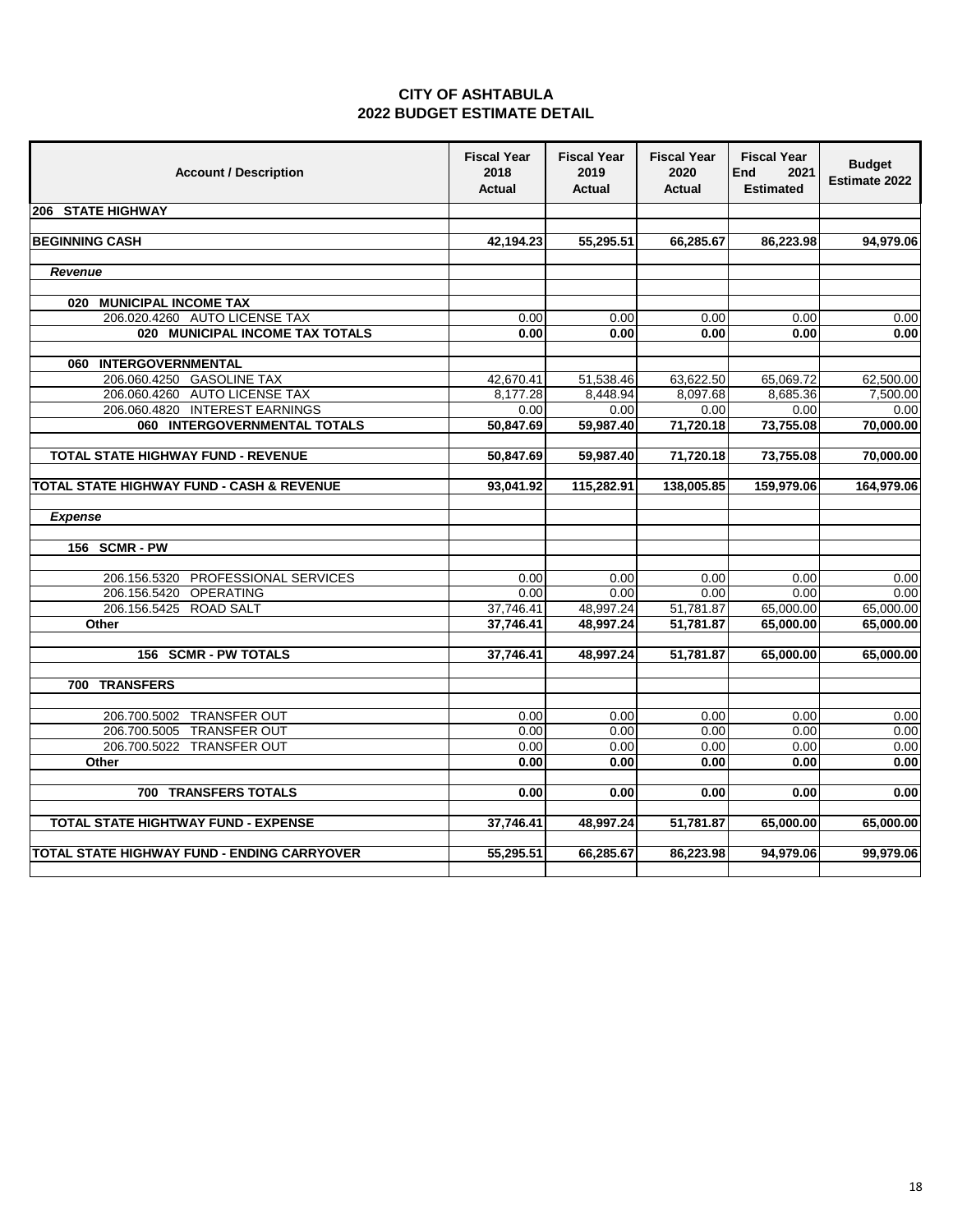| <b>Account / Description</b>                                        | <b>Fiscal Year</b><br>2018<br>Actual | <b>Fiscal Year</b><br>2019<br>Actual | Fiscal Year<br>2020<br><b>Actual</b> | <b>Fiscal Year</b><br><b>End</b><br>2021<br><b>Estimated</b> | <b>Budget</b><br><b>Estimate 2022</b> |
|---------------------------------------------------------------------|--------------------------------------|--------------------------------------|--------------------------------------|--------------------------------------------------------------|---------------------------------------|
| 208 PUBLIC HEALTH/NURSING                                           |                                      |                                      |                                      |                                                              |                                       |
| <b>BEGINNING CASH</b>                                               | 23,951.60                            | 13,776.60                            | 564.22                               | 102,521.51                                                   | 154,774.21                            |
|                                                                     |                                      |                                      |                                      |                                                              |                                       |
| Revenue                                                             |                                      |                                      |                                      |                                                              |                                       |
|                                                                     |                                      |                                      |                                      |                                                              |                                       |
| <b>CHARGES FOR SERVICES</b><br>030                                  |                                      |                                      |                                      |                                                              |                                       |
| 208.030.4541 BIRTH CERTIFICATES<br>208.030.4542 DEATH CERTIFICATES  | 0.00<br>0.00                         | 0.00<br>0.00                         | 0.00<br>0.00                         | 61,955.80<br>27,250.00                                       | 60,000.00<br>25,000.00                |
| 208.030.4543 BURIAL PERMITS                                         | 0.00                                 | 0.00                                 | 0.00                                 | 1,258.67                                                     | 1,200.00                              |
| 208.030.4545 HEALTH MONITORING DEVICES                              | 0.00                                 | 0.00                                 | 0.00                                 | 30.00                                                        | 25.00                                 |
| 208.030.4550 MISC CHARGES FOR SERVICES                              | 0.00                                 | 0.00                                 | 0.00                                 | 167.00                                                       | 125.00                                |
| 208.030.4843 NURSING SERVICES                                       | 0.00                                 | 0.00                                 | 0.00                                 | 3,000.00                                                     | 3,000.00                              |
| 208.030.4850 TOBACCO VENDOR LICENSES                                | 0.00                                 | 0.00                                 | 0.00                                 | 1,200.00                                                     | 1,100.00                              |
| 030 CHARGES FOR SERVICES TOTALS                                     | 0.00                                 | 0.00                                 | 0.00                                 | 94,861.47                                                    | 90,450.00                             |
| 040 FEES, LICENSES & PERMITS                                        |                                      |                                      |                                      |                                                              |                                       |
| 208.040.4400 PARKS & CAMPS                                          | 0.00                                 | 0.00                                 | 0.00                                 | 1,190.25                                                     | 1,200.00                              |
| 208.040.4530 POOLS & SPAS                                           | 0.00                                 | 0.00                                 | 0.00                                 | 1,180.00                                                     | 1,180.00                              |
| 208.040.4531 STATE SUBSIDY                                          | 0.00                                 | 0.00                                 | 0.00                                 | 3,587.76                                                     | 3,587.76                              |
| 208.040.4535 MARINA LICENSES                                        | 0.00                                 | 0.00                                 | 0.00                                 | 2,698.00                                                     | 2,698.00                              |
| 208.040.4539 MISC LICENSES                                          | 0.00<br>0.00                         | 0.00                                 | 0.00                                 | 430.00                                                       | 430.00                                |
| 040 FEES, LICENSES & PERMITS TOTALS                                 |                                      | 0.00                                 | 0.00                                 | 9,086.01                                                     | 9,095.76                              |
| 060 INTERGOVERNMENTAL                                               |                                      |                                      |                                      |                                                              |                                       |
| 208.060.4260 VITAL STATISTICS                                       | 0.00                                 | 0.00                                 | 0.00                                 | 2,758.34                                                     | 1,625.00                              |
| MISC REVENUE<br>208.060.4881                                        | 0.00                                 | 0.00                                 | 5,000.00                             | 575.00                                                       | 0.00                                  |
| 208.060.4910 REIMB & REFUNDS - INTERGOV'TL                          | 0.00                                 | 0.00                                 | 0.00                                 | 48,583.94                                                    | 0.00                                  |
| 208.060.4950 FEDERAL GRANTS                                         | 3,825.00                             | 2,976.00                             | 308,766.00                           | 102,310.00                                                   | 282,476.00                            |
| 060 INTERGOVERNMENTAL TOTALS                                        | 3,825.00                             | 2,976.00                             | 313,766.00                           | 154,227.28                                                   | 284,101.00                            |
| <b>OTHER REVENUE</b><br>080                                         |                                      |                                      |                                      |                                                              |                                       |
| 208.080.4100 TRANSACTION FEES                                       | 0.00                                 | 0.00                                 | 0.00                                 | 0.00                                                         | 0.00                                  |
| 208.080.4910 REIMB & REFUNDS                                        | 0.00                                 | 0.00                                 | 0.00                                 | 0.00                                                         | 0.00                                  |
| 080 OTHER REVENUE TOTALS                                            | 0.00                                 | 0.00                                 | 0.00                                 | 0.00                                                         | 0.00                                  |
|                                                                     |                                      |                                      |                                      |                                                              |                                       |
| <b>TRANSFERS IN</b><br>090<br>208.090.4001 TRANSFER IN - PH NURSING | 0.00                                 | 0.00                                 | 0.00                                 | 326,000.00                                                   | 326,000.00                            |
| 090 TRANSFERS IN TOTALS                                             | 0.00                                 | 0.00                                 | 0.00                                 | 326,000.00                                                   | 326,000.00                            |
|                                                                     |                                      |                                      |                                      |                                                              |                                       |
| TOTAL PUBLIC HEALTH/NURSING FUND - REVENUE                          | 3,825.00                             | 2,976.00                             | 313,766.00                           | 584,174.76                                                   | 709,646.76                            |
| <b>TOTAL PUBLIC HEALTH/NURSING FUND - CASH &amp; REVENUE</b>        | 27.776.60                            | 16,752.60                            | 314,330.22                           | 686,696.27                                                   | 864.420.97                            |
| <b>Expense</b>                                                      |                                      |                                      |                                      |                                                              |                                       |
|                                                                     |                                      |                                      |                                      |                                                              |                                       |
| <b>PUBLIC HEALTH</b><br>125                                         |                                      |                                      |                                      |                                                              |                                       |
| 208.125.5101 SALARIES & WAGES - PUBLIC HEALTH                       | 0.00                                 | 15,000.00                            | 102,127.55                           | 236,674.40                                                   | 325,406.00                            |
| 208.125.5109 SALARIES & WAGES OVERTIME - PUBLIC H                   | 0.00                                 | 0.00                                 | 60,095.30                            | 113,572.00                                                   | 100,000.00                            |
| 208.125.5130 P.E.R.S. - PUBLIC HEALTH                               | 0.00                                 | 210.00                               | 22,364.64                            | 49,516.10                                                    | 60,072.00                             |
| PENSION PICK-UP<br>208.125.5131                                     | 0.00                                 | 750.00                               | 7,987.35                             | 17,684.32                                                    | 21,454.00                             |
| 208.125.5135 MANDATORY MEDICARE - PUBLIC HEALTH                     | 0.00                                 | 228.38                               | 2,486.85                             | 5,453.32                                                     | 6,606.00                              |
| 208.125.5142 HEALTH INSURANCE                                       | 0.00                                 | 0.00                                 | 0.00                                 | 0.00                                                         | 35,870.00                             |
| 208.125.5143 WORKERS COMP<br>208.125.5149 OTHER BENEFITS            | 0.00<br>0.00                         | 0.00<br>0.00                         | 0.00                                 | 0.00                                                         | 8,698.00                              |
| <b>Personnel</b>                                                    | 0.00                                 | 16,188.38                            | 3,150.00<br>198,211.69               | 8,940.00<br>431,840.14                                       | 9,480.00<br>567,586.00                |
|                                                                     |                                      |                                      |                                      |                                                              |                                       |
| 208.125.5220 TRAVEL & TRAINING - PUBLIC HEALTH                      | 0.00                                 | 0.00                                 | 0.00                                 | 850.00                                                       | 1,000.00                              |
| 208.125.5320<br>PROFESSIONAL SERVICES - PUBLIC HEAL                 | 0.00                                 | 0.00                                 | 0.00                                 | 29,237.32                                                    | 78,526.00                             |
| 208.125.5321<br>PROFESSIONAL SERVICES - NURSING                     | 0.00                                 | 0.00                                 | 0.00                                 | 4,009.48                                                     | 3,720.00                              |
| 208.125.5420<br>OPERATING EXPENSES - PUBLIC HEALTH                  | 0.00                                 | 0.00                                 | 13,597.02                            | 4,515.77                                                     | 10,650.00                             |
| 208.125.5421<br>OPERATING EXPENSES - NURSING                        | 0.00                                 | 0.00                                 | 0.00                                 | 9,970.14                                                     | 29,800.00                             |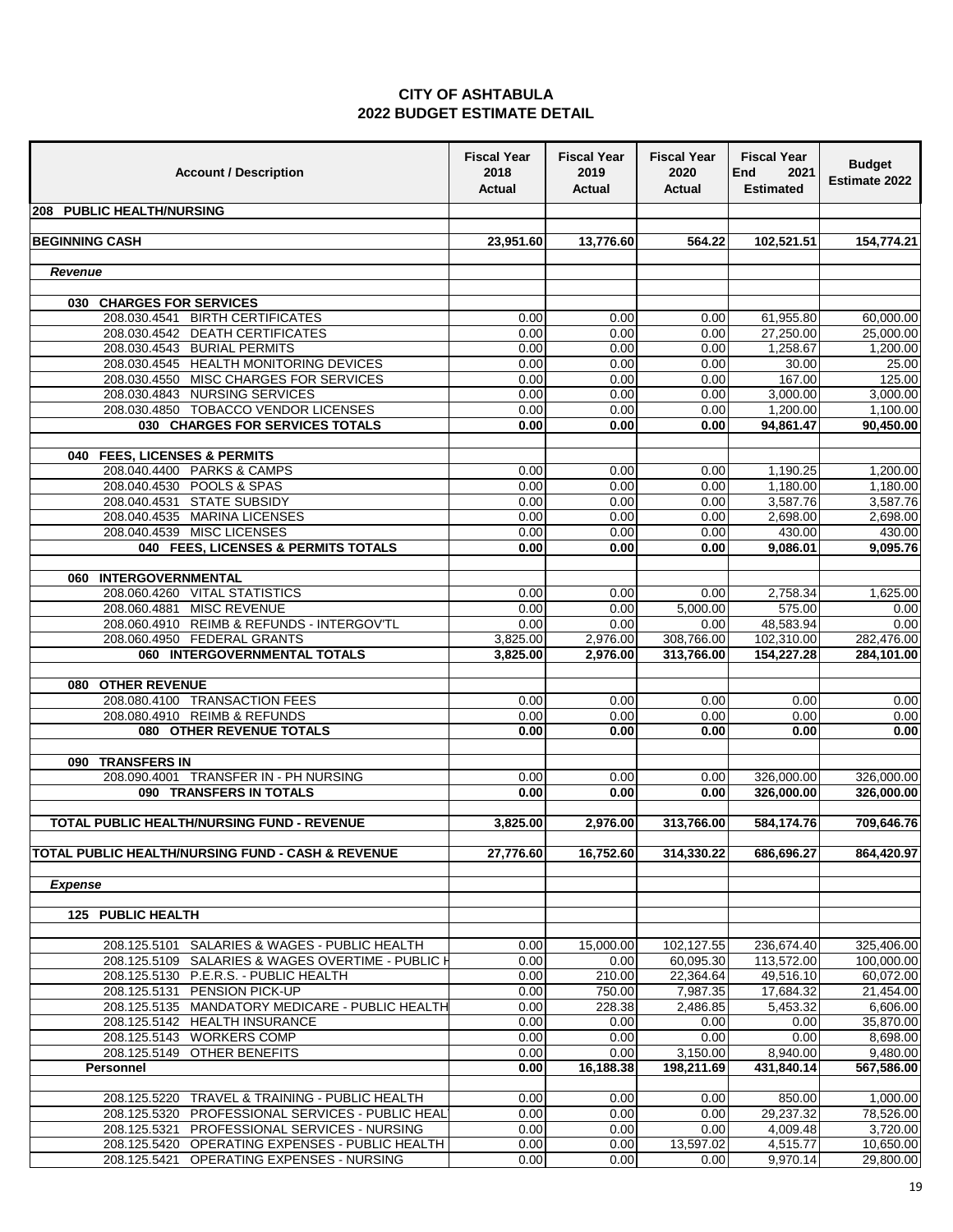| <b>Account / Description</b>                                                                   | <b>Fiscal Year</b><br>2018<br>Actual | <b>Fiscal Year</b><br>2019<br><b>Actual</b> | <b>Fiscal Year</b><br>2020<br>Actual | <b>Fiscal Year</b><br>End<br>2021<br><b>Estimated</b> | <b>Budget</b><br><b>Estimate 2022</b> |
|------------------------------------------------------------------------------------------------|--------------------------------------|---------------------------------------------|--------------------------------------|-------------------------------------------------------|---------------------------------------|
| <b>OPERATING GRANTS</b><br>208.125.5422                                                        | 14,000.00                            | 0.00                                        | 0.00                                 | 0.00                                                  | 0.00                                  |
| <b>REMIT TO STATE</b><br>208.125.5468                                                          | 0.00                                 | 0.00                                        | 0.00                                 | 39,500.00                                             | 65,000.00                             |
| Other                                                                                          | 14,000.00                            | 0.00                                        | 13,597.02                            | 88,082.71                                             | 188,696.00                            |
| <b>PUBLIC HEALTH TOTALS</b><br>125                                                             | 14,000.00                            | 16,188.38                                   | 211,808.71                           | 519,922.85                                            | 756,282.00                            |
| <b>TRANSFERS</b><br>700                                                                        |                                      |                                             |                                      |                                                       |                                       |
| <b>TRANSFER OUT - SELF INS</b><br>208.700.5002<br>TRANSFER OUT - WORKERS' COMP<br>208.700.5022 | 0.00<br>0.00                         | 0.00<br>0.00                                | 0.00<br>0.00                         | 11,999.21<br>0.00                                     | 0.00<br>0.00                          |
| Other                                                                                          | 0.00                                 | 0.00                                        | 0.00                                 | 11,999.21                                             | 0.00                                  |
| <b>TRANSFERS TOTALS</b><br>700                                                                 | 0.00                                 | 0.00                                        | 0.00                                 | 11.999.21                                             | 0.00                                  |
| <b>TOTAL PUBLIC HEALTH/NURSING FUND - EXPENSE</b>                                              | 14.000.00                            | 16,188.38                                   | 211.808.71                           | 531,922.06                                            | 756,282.00                            |
| TOTAL PUBLIC HEALTH/NURSING FUND - ENDING CARRYOVER                                            | 13,776.60                            | 564.22                                      | 102,521.51                           | 154.774.21                                            | 108.138.97                            |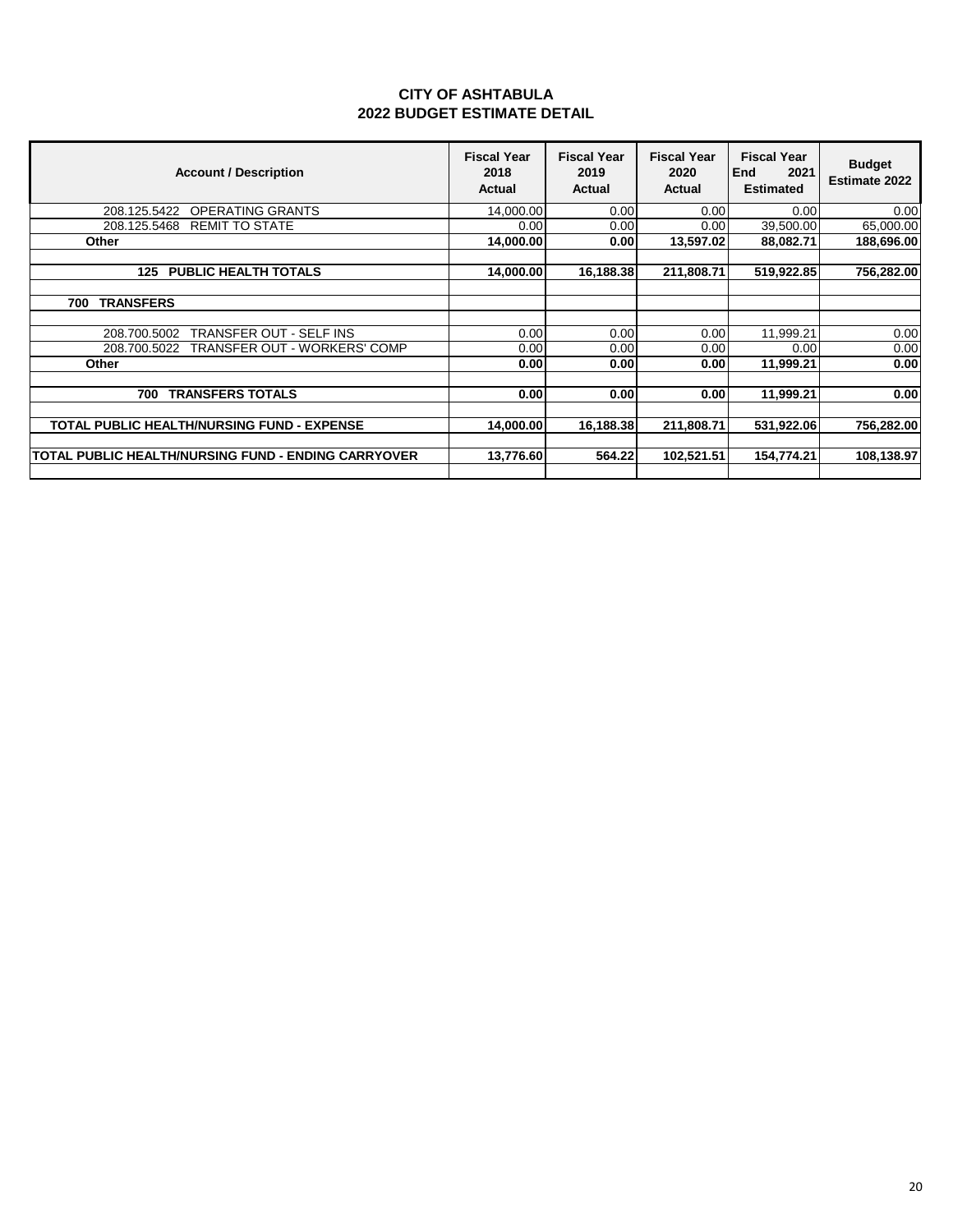| <b>Account / Description</b>                              | <b>Fiscal Year</b><br>2018<br><b>Actual</b> | <b>Fiscal Year</b><br>2019<br><b>Actual</b> | <b>Fiscal Year</b><br>2020<br><b>Actual</b> | <b>Fiscal Year</b><br>End<br>2021<br><b>Estimated</b> | <b>Budget</b><br><b>Estimate 2022</b> |
|-----------------------------------------------------------|---------------------------------------------|---------------------------------------------|---------------------------------------------|-------------------------------------------------------|---------------------------------------|
| <b>AUTO REG/PERM TAX</b><br>209                           |                                             |                                             |                                             |                                                       |                                       |
| <b>BEGINNING CASH</b>                                     | 78,262.86                                   | 127,931.03                                  | 160,330.23                                  | 177,411.70                                            | 176,698.58                            |
|                                                           |                                             |                                             |                                             |                                                       |                                       |
| Revenue                                                   |                                             |                                             |                                             |                                                       |                                       |
|                                                           |                                             |                                             |                                             |                                                       |                                       |
| 020 MUNICIPAL INCOME TAX<br>209.020.4260 AUTO LICENSE TAX | 0.00                                        | 0.00                                        | 0.00                                        | 0.00                                                  | 0.00                                  |
| 020 MUNICIPAL INCOME TAX TOTALS                           | 0.00                                        | 0.00                                        | 0.00                                        | 0.00                                                  | 0.00                                  |
|                                                           |                                             |                                             |                                             |                                                       |                                       |
| 060 INTERGOVERNMENTAL                                     |                                             |                                             |                                             |                                                       |                                       |
| 209.060.4260 AUTO LICENSE TAX                             | 152,862.02                                  | 155,875.00                                  | 152,120.00                                  | 164,225.00                                            | 150,000.00                            |
| 209.060.4820 INTEREST EARNINGS - INTERGOVERNMEN           | 0.00                                        | 0.00                                        | 0.00                                        | 0.00                                                  | 0.00                                  |
| 060 INTERGOVERNMENTAL TOTALS                              | 152,862.02                                  | 155,875.00                                  | 152,120.00                                  | 164,225.00                                            | 150,000.00                            |
|                                                           |                                             |                                             |                                             |                                                       |                                       |
| 070 INTEREST<br>209.070.4005 TRANSFER IN                  | 0.00                                        | 0.00                                        | 0.00                                        | 0.00                                                  | 0.00                                  |
| 209.070.4820 INTEREST                                     | 103.90                                      | 160.69                                      | 160.79                                      | 61.88                                                 | 100.00                                |
| 070 INTEREST TOTALS                                       | 103.90                                      | 160.69                                      | 160.79                                      | 61.88                                                 | 100.00                                |
|                                                           |                                             |                                             |                                             |                                                       |                                       |
| TOTAL AUTO REG/PERM TAX FUND - REVENUE                    | 152,965.92                                  | 156,035.69                                  | 152,280.79                                  | 164,286.88                                            | 150,100.00                            |
| TOTAL AUTO REG/PERM TAX FUND - CASH & REVENUE             | 231,228.78                                  | 283,966.72                                  | 312,611.02                                  | 341,698.58                                            | 326,798.58                            |
| <b>Expense</b>                                            |                                             |                                             |                                             |                                                       |                                       |
| <b>156 SCMR - PW</b>                                      |                                             |                                             |                                             |                                                       |                                       |
| 209.156.5420 OPERATING SUPPLIES                           | 39,992.11                                   | 24,639.24                                   | 21,759.59                                   | 40,000.00                                             | 10,000.00                             |
| 209.156.5424 FUEL                                         | 0.00                                        | 0.00                                        | 0.00                                        | 0.00                                                  | 18.000.00                             |
| 209.156.5425 ROAD SALT                                    | 63,305.64                                   | 98,997.25                                   | 113,439.73                                  | 125,000.00                                            | 125,000.00                            |
| Other                                                     | 103,297.75                                  | 123,636.49                                  | 135,199.32                                  | 165,000.00                                            | 153,000.00                            |
|                                                           |                                             |                                             |                                             |                                                       |                                       |
| 156 SCMR - PW TOTALS                                      | 103,297.75                                  | 123,636.49                                  | 135,199.32                                  | 165,000.00                                            | 153,000.00                            |
| 700 TRANSFERS                                             |                                             |                                             |                                             |                                                       |                                       |
| 209.700.5005 TRANSFER OUT                                 | 0.00                                        | 0.00                                        | 0.00                                        | 0.00                                                  | 0.00                                  |
| Other                                                     | 0.00                                        | 0.00                                        | 0.00                                        | 0.00                                                  | 0.00                                  |
|                                                           |                                             |                                             |                                             |                                                       |                                       |
| 700 TRANSFERS TOTALS                                      | 0.00                                        | 0.00                                        | 0.00                                        | 0.00                                                  | 0.00                                  |
| TOTAL AUTO REG/PERM TAX FUND - EXPENSE                    | 103,297.75                                  | 123,636.49                                  | 135,199.32                                  | 165,000.00                                            | 153,000.00                            |
| TOTAL AUTO REG/PERM TAX FUND - ENDING CARRYOVER           | 127,931.03                                  | 160,330.23                                  | 177,411.70                                  | 176,698.58                                            | 173,798.58                            |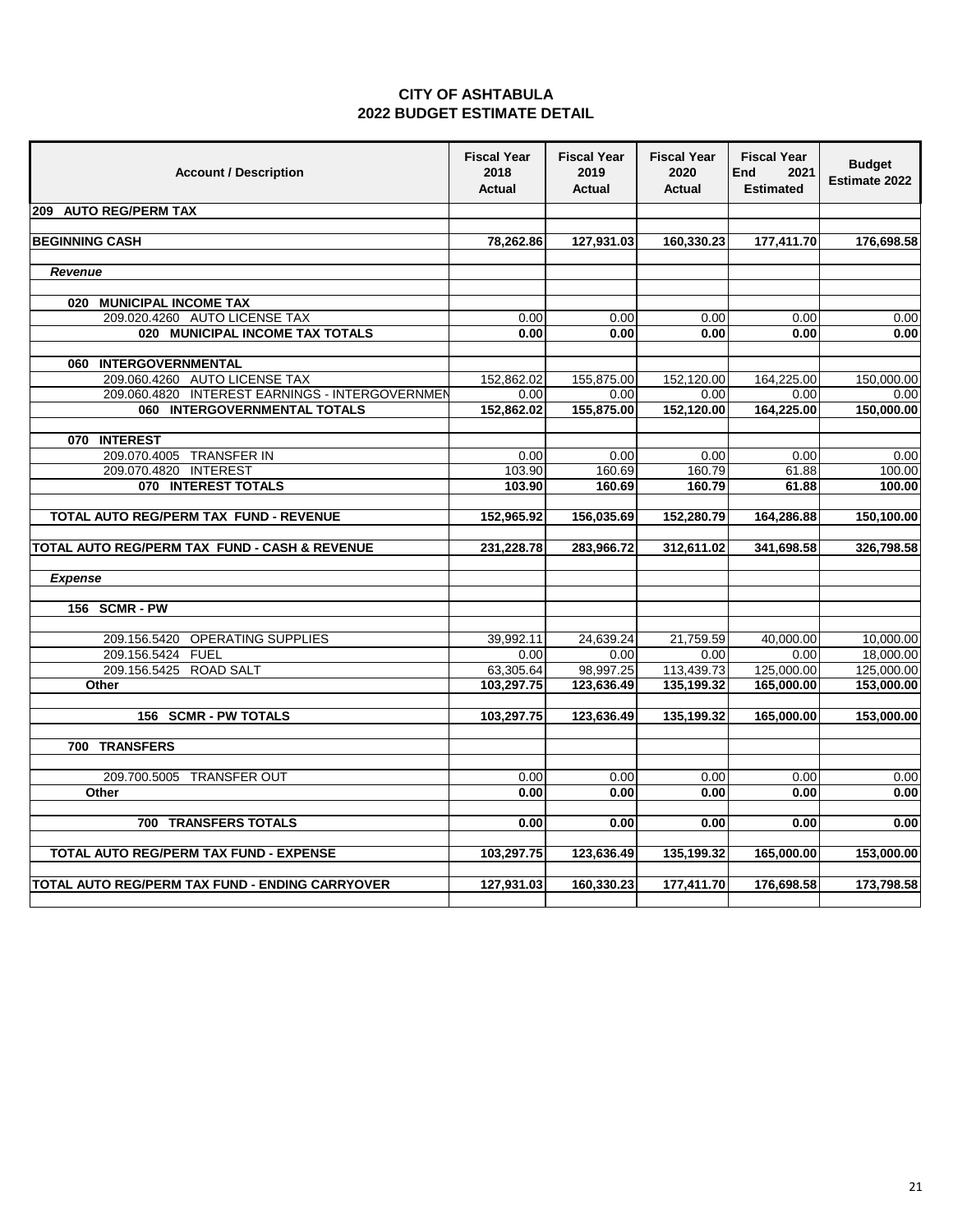|                                    | <b>CITY OF ASHTABULA</b> |  |
|------------------------------------|--------------------------|--|
| <b>2022 BUDGET ESTIMATE DETAIL</b> |                          |  |

| <b>Account / Description</b>                        | <b>Fiscal Year</b><br>2018<br><b>Actual</b> | <b>Fiscal Year</b><br>2019<br><b>Actual</b> | <b>Fiscal Year</b><br>2020<br><b>Actual</b> | <b>Fiscal Year</b><br><b>End</b><br>2021<br><b>Estimated</b> | <b>Budget</b><br><b>Estimate 2022</b> |
|-----------------------------------------------------|---------------------------------------------|---------------------------------------------|---------------------------------------------|--------------------------------------------------------------|---------------------------------------|
| 210 IND ALCOHOL TREATMENT                           |                                             |                                             |                                             |                                                              |                                       |
|                                                     |                                             |                                             |                                             |                                                              |                                       |
| <b>BEGINNING CASH</b>                               | 52,542.48                                   | 65,679.09                                   | 77,681.01                                   | 84,898.54                                                    | 95,326.20                             |
|                                                     |                                             |                                             |                                             |                                                              |                                       |
| Revenue                                             |                                             |                                             |                                             |                                                              |                                       |
|                                                     |                                             |                                             |                                             |                                                              |                                       |
| 050 FINES & FORFEITURES                             |                                             |                                             |                                             |                                                              |                                       |
| 210.050.4620 DRIVER TREATMENT                       | 7,079.75                                    | 6,115.00                                    | 4,834.00                                    | 5,829.60                                                     | 6,000.00                              |
| 050 FINES & FORFEITURES TOTALS                      | 7,079.75                                    | 6,115.00                                    | 4,834.00                                    | 5,829.60                                                     | 6,000.00                              |
|                                                     |                                             |                                             |                                             |                                                              |                                       |
| 060 INTERGOVERNMENTAL                               |                                             |                                             |                                             |                                                              |                                       |
| 210.060.4620 IDAT - STATE                           | 6,056.86                                    | 5,886.92                                    | 2,383.53                                    | 5,624.06                                                     | 6,000.00                              |
| 060 INTERGOVERNMENTAL TOTALS                        | 6,056.86                                    | 5,886.92                                    | 2,383.53                                    | 5,624.06                                                     | 6,000.00                              |
| 090 TRANSFERS IN                                    |                                             |                                             |                                             |                                                              |                                       |
| 210.090.4620 DRIVER TREATMENT PROGRAM               | 0.00                                        | 0.00                                        | 0.00                                        | 0.00                                                         | 0.00                                  |
| 090 TRANSFERS IN TOTALS                             | 0.00                                        | 0.00                                        | 0.00                                        | 0.00                                                         | 0.00                                  |
|                                                     |                                             |                                             |                                             |                                                              |                                       |
| TOTAL IND ALCOHOL TREATMENT FUND - REVENUE          | 13,136.61                                   | 12,001.92                                   | 7,217.53                                    | 11,453.66                                                    | 12,000.00                             |
|                                                     |                                             |                                             |                                             |                                                              |                                       |
| TOTAL IND ALCOHOL TREATMENT FUND - CASH & REVENUE   | 65,679.09                                   | 77,681.01                                   | 84,898.54                                   | 96,352.20                                                    | 107,326.20                            |
|                                                     |                                             |                                             |                                             |                                                              |                                       |
| <b>Expense</b>                                      |                                             |                                             |                                             |                                                              |                                       |
|                                                     |                                             |                                             |                                             |                                                              |                                       |
| 116 JUDICIAL - MUNICIPAL COURT                      |                                             |                                             |                                             |                                                              |                                       |
|                                                     |                                             |                                             |                                             |                                                              |                                       |
| 210.116.5420 OPERATING EXPENSES                     | 0.00                                        | 0.00                                        | 0.00                                        | 1,026.00                                                     | 38,000.00                             |
| Other                                               | 0.00                                        | 0.00                                        | 0.00                                        | 1,026.00                                                     | 38,000.00                             |
|                                                     |                                             |                                             |                                             |                                                              |                                       |
| 116 JUDICIAL - MUNICIPAL COURT TOTALS               | 0.00                                        | 0.00                                        | 0.00                                        | 1,026.00                                                     | 38,000.00                             |
|                                                     |                                             |                                             |                                             |                                                              |                                       |
| 700 TRANSFERS                                       |                                             |                                             |                                             |                                                              |                                       |
| 210.700.5033 TRANSFER OUT - COURT SPECIAL PROJE(    | 0.00                                        | 0.00                                        | 0.00                                        | 0.00                                                         | 9,508.00                              |
| Other                                               | 0.00                                        | 0.00                                        | 0.00                                        | 0.00                                                         | 9,508.00                              |
|                                                     |                                             |                                             |                                             |                                                              |                                       |
| 700 TRANSFERS TOTALS                                | 0.00                                        | 0.00                                        | 0.00                                        | 0.00                                                         | 9,508.00                              |
|                                                     |                                             |                                             |                                             |                                                              |                                       |
| TOTAL IND ALCOHOL TREATMENT FUND - EXPENSE          | 0.00                                        | 0.00                                        | 0.00                                        | 1,026.00                                                     | 47,508.00                             |
|                                                     |                                             |                                             |                                             |                                                              |                                       |
| TOTAL IND ALCOHOL TREATMENT FUND - ENDING CARRYOVER | 65,679.09                                   | 77,681.01                                   | 84,898.54                                   | 95,326.20                                                    | 59,818.20                             |
|                                                     |                                             |                                             |                                             |                                                              |                                       |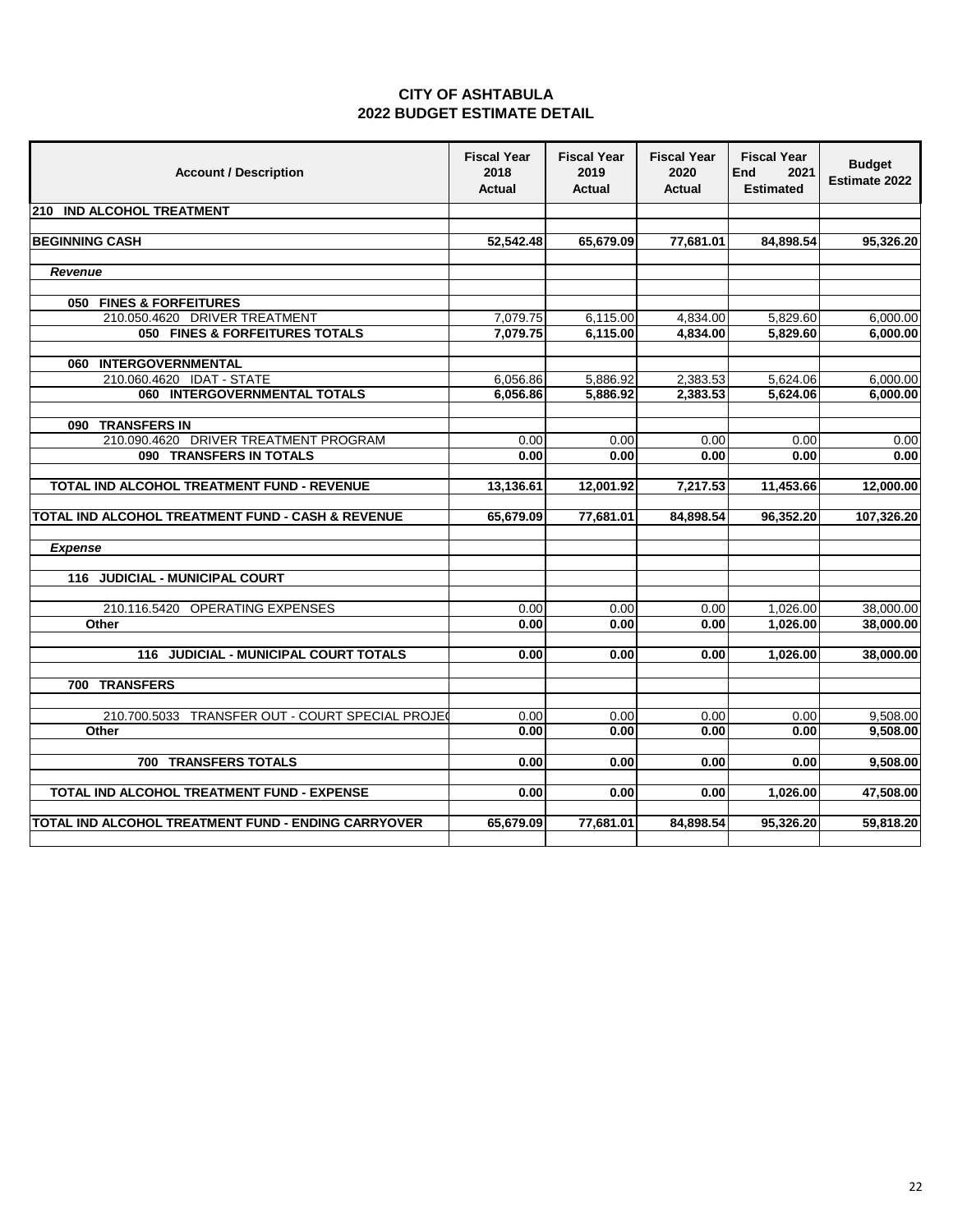| <b>Account / Description</b>                                          | <b>Fiscal Year</b><br>2018<br>Actual | <b>Fiscal Year</b><br>2019<br>Actual | <b>Fiscal Year</b><br>2020<br>Actual | <b>Fiscal Year</b><br><b>End</b><br>2021<br><b>Estimated</b> | <b>Budget</b><br><b>Estimate 2022</b> |
|-----------------------------------------------------------------------|--------------------------------------|--------------------------------------|--------------------------------------|--------------------------------------------------------------|---------------------------------------|
| 212 PAVING LEVY                                                       |                                      |                                      |                                      |                                                              |                                       |
|                                                                       |                                      |                                      |                                      |                                                              |                                       |
| <b>BEGINNING CASH</b>                                                 | 0.00                                 | 0.00                                 | 0.00                                 | 458,893.17                                                   | 541,710.09                            |
| Revenue                                                               |                                      |                                      |                                      |                                                              |                                       |
|                                                                       |                                      |                                      |                                      |                                                              |                                       |
| 010 LOCAL TAXES                                                       |                                      |                                      |                                      |                                                              |                                       |
| 212.010.4116 PAVING LEVY                                              | 0.00                                 | 0.00                                 | 734,567.56                           | 768,874.93                                                   | 805,993.00                            |
| 010 LOCAL TAXES TOTALS                                                | 0.00                                 | 0.00                                 | 734,567.56                           | 768,874.93                                                   | 805,993.00                            |
| 060 INTERGOVERNMENTAL                                                 |                                      |                                      |                                      |                                                              |                                       |
| 212.060.4105 GRANT/LOAN PROCEEDS                                      | 0.00                                 | 0.00                                 | 0.00                                 | 92,459.84                                                    | 0.00                                  |
| 212.060.4111 HOMESTEAD                                                | 0.00                                 | 0.00                                 | 40,146.24                            | 36,096.15                                                    | 40,000.00                             |
| 212.060.4113 ROLLBACKS                                                | 0.00                                 | 0.00                                 | 52,532.38                            | 52,710.45                                                    | 50,000.00                             |
| 212.060.4120 AMHA - PILOT                                             | 0.00                                 | 0.00                                 | 2,563.80                             | 2,565.00                                                     | 2,565.00                              |
| 060 INTERGOVERNMENTAL TOTALS                                          | 0.00                                 | 0.00                                 | 95,242.42                            | 183,831.44                                                   | 92,565.00                             |
|                                                                       |                                      |                                      |                                      |                                                              |                                       |
| 090 TRANSFERS IN                                                      |                                      |                                      |                                      |                                                              |                                       |
| 212.090.4001 TRANSFER IN<br>090 TRANSFERS IN TOTALS                   | 0.00<br>0.00                         | 0.00<br>0.00                         | 0.00<br>0.00                         | 0.00<br>0.00                                                 | 0.00                                  |
|                                                                       |                                      |                                      |                                      |                                                              | 0.00                                  |
| TOTAL PAVING LEVY FUND - REVENUE                                      | 0.00                                 | 0.00                                 | 829,809.98                           | 952,706.37                                                   | 898,558.00                            |
|                                                                       |                                      |                                      |                                      |                                                              |                                       |
| TOTAL PAVING LEVY FUND - CASH & REVENUE                               | 0.00                                 | 0.00                                 | 829,809.98                           | 1,411,599.54                                                 | 1,440,268.09                          |
| <b>Expense</b>                                                        |                                      |                                      |                                      |                                                              |                                       |
|                                                                       |                                      |                                      |                                      |                                                              |                                       |
| 139 FEES & REV RED                                                    |                                      |                                      |                                      |                                                              |                                       |
| 212.139.5461 CNTY FEES/REV RED                                        | 0.00                                 | 0.00                                 | 14,227.91                            | 15,673.85                                                    | 16,000.00                             |
| Other                                                                 | 0.00                                 | 0.00                                 | 14,227.91                            | 15,673.85                                                    | 16,000.00                             |
|                                                                       |                                      |                                      |                                      |                                                              |                                       |
| 139 FEES & REV RED TOTALS                                             | 0.00                                 | 0.00                                 | 14,227.91                            | 15,673.85                                                    | 16,000.00                             |
|                                                                       |                                      |                                      |                                      |                                                              |                                       |
| 156 SCMR-PW                                                           |                                      |                                      |                                      |                                                              |                                       |
|                                                                       |                                      |                                      |                                      |                                                              |                                       |
| 212.156.5320 PROFESSIONAL SERVICES<br>212.156.5420 OPERATING EXPENSES | 0.00<br>0.00                         | 0.00<br>0.00                         | 0.00<br>0.00                         | 0.00<br>0.00                                                 | 0.00                                  |
| 212.156.5500 LEVY PAVING & IMPROVEMENTS                               | 0.00                                 | 0.00                                 | 356,688.90                           | 617,484.95                                                   | 0.00<br>831,122.00                    |
| Other                                                                 | 0.00                                 | 0.00                                 | 356,688.90                           | 617,484.95                                                   | 831,122.00                            |
|                                                                       |                                      |                                      |                                      |                                                              |                                       |
| 156 SCMR - PW TOTALS                                                  | 0.00                                 | 0.00                                 | 356,688.90                           | 617,484.95                                                   | 831,122.00                            |
|                                                                       |                                      |                                      |                                      |                                                              |                                       |
| 700 TRANSFERS                                                         |                                      |                                      |                                      |                                                              |                                       |
| 212.700.5015 TRANSFER OUT - PI                                        | 0.00                                 | 0.00                                 | 0.00                                 | 236,730.65                                                   | 0.00                                  |
| Other                                                                 | 0.00                                 | 0.00                                 | 0.00                                 | 236,730.65                                                   | 0.00                                  |
|                                                                       |                                      |                                      |                                      |                                                              |                                       |
| 700 TRANSFERS TOTALS                                                  | 0.00                                 | 0.00                                 | 0.00                                 | 236,730.65                                                   | 0.00                                  |
|                                                                       |                                      |                                      |                                      |                                                              |                                       |
| TOTAL PAVING LEVY FUND - EXPENSE                                      | 0.00                                 | 0.00                                 | 370,916.81                           | 869,889.45                                                   | 847,122.00                            |
| TOTAL PAVING LEVY FUND - ENDING CARRYOVER                             | 0.00                                 | 0.00                                 | 458,893.17                           | 541,710.09                                                   | 593,146.09                            |
|                                                                       |                                      |                                      |                                      |                                                              |                                       |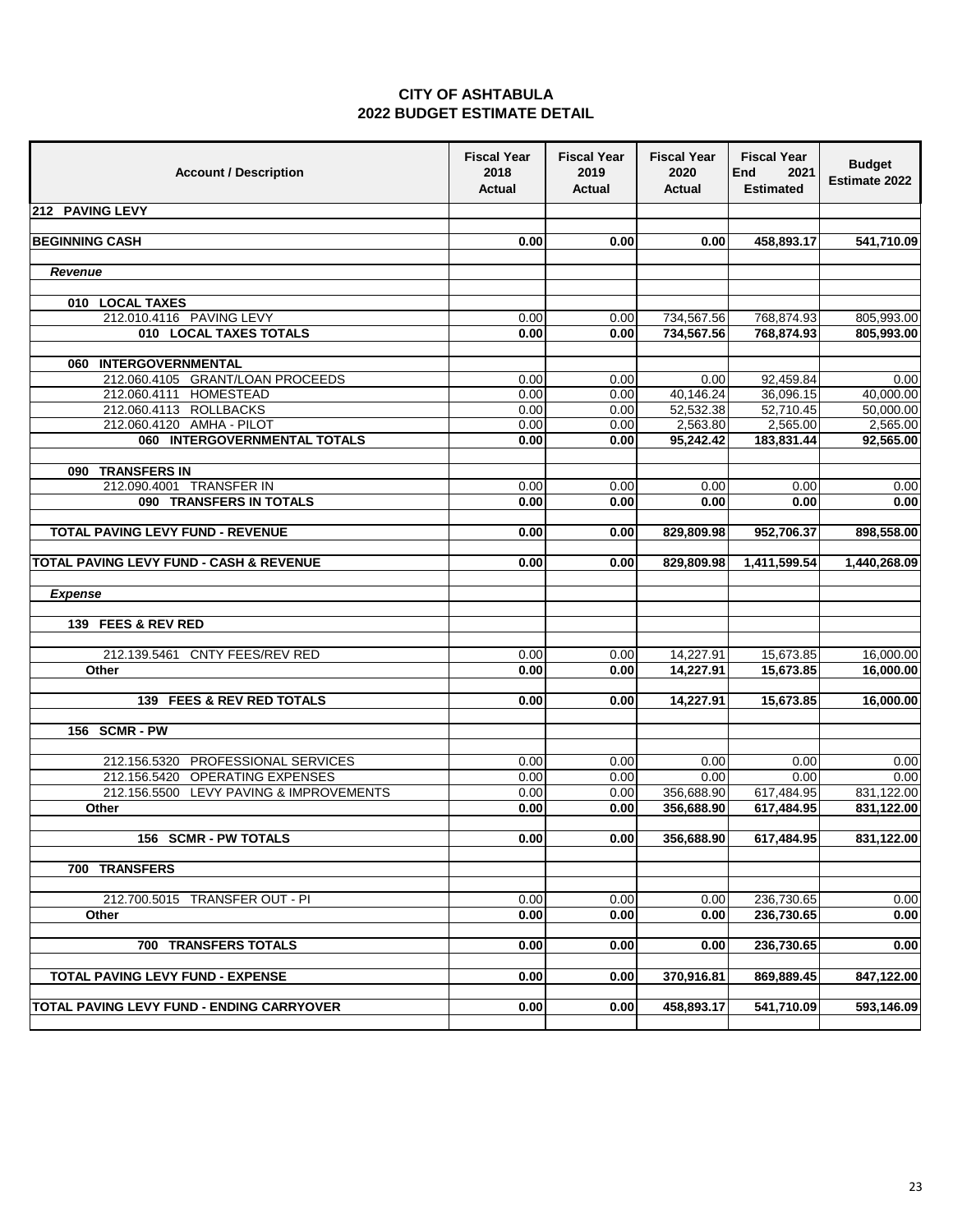| <b>Account / Description</b>                             | <b>Fiscal Year</b><br>2018<br>Actual | <b>Fiscal Year</b><br>2019<br>Actual | <b>Fiscal Year</b><br>2020<br>Actual | <b>Fiscal Year</b><br><b>End</b><br>2021<br><b>Estimated</b> | <b>Budget</b><br><b>Estimate 2022</b> |
|----------------------------------------------------------|--------------------------------------|--------------------------------------|--------------------------------------|--------------------------------------------------------------|---------------------------------------|
| 214 AMC PROBATION                                        |                                      |                                      |                                      |                                                              |                                       |
|                                                          |                                      |                                      |                                      |                                                              |                                       |
| <b>BEGINNING CASH</b>                                    | 38,102.71                            | 25,541.50                            | 2,093.01                             | 11,618.63                                                    | 10,438.14                             |
| Revenue                                                  |                                      |                                      |                                      |                                                              |                                       |
|                                                          |                                      |                                      |                                      |                                                              |                                       |
| 030 CHARGES FOR SERVICES                                 |                                      |                                      |                                      |                                                              |                                       |
| 214.030.4100 PROBATION MONITORING                        | 39,953.63                            | 33,457.65                            | 27,819.46                            | 46,959.30                                                    | 35,000.00                             |
| 030 CHARGES FOR SERVICES TOTALS                          | 39,953.63                            | 33,457.65                            | 27,819.46                            | 46,959.30                                                    | 35,000.00                             |
| 040 FEES, LICENSES & PERMITS                             |                                      |                                      |                                      |                                                              |                                       |
| 214.040.4100 FEES, LICENSES & PERMITS                    | 0.00                                 | 0.00                                 | 0.00                                 | 0.00                                                         | 0.00                                  |
| 040 FEES, LICENSES & PERMITS TOTALS                      | 0.00                                 | 0.00                                 | 0.00                                 | 0.00                                                         | 0.00                                  |
|                                                          |                                      |                                      |                                      |                                                              |                                       |
| 060 INTERGOVERNMENTAL                                    |                                      |                                      |                                      |                                                              |                                       |
| 214.060.4910 REIMB & REFUNDS - INTERGOV'TL               | 0.00                                 | 0.00                                 | 2,529.95                             | 0.00                                                         | 0.00                                  |
| 060 INTERGOVERNMENTAL TOTALS                             | 0.00                                 | 0.00                                 | 2,529.95                             | 0.00                                                         | 0.00                                  |
| 090 TRANSFERS IN                                         |                                      |                                      |                                      |                                                              |                                       |
| 214.090.4001 TRANSFER IN - GENERAL                       | 0.00                                 | 1,400.00                             | 51,753.57                            | 12,000.00                                                    | 0.00                                  |
| 090 TRANSFERS IN TOTALS                                  | 0.00                                 | 1,400.00                             | 51,753.57                            | 12,000.00                                                    | 0.00                                  |
|                                                          |                                      |                                      |                                      |                                                              |                                       |
| <b>TOTAL PROBATION FUND - REVENUE</b>                    | 39,953.63                            | 34,857.65                            | 82,102.98                            | 58,959.30                                                    | 35,000.00                             |
| TOTAL PROBATION FUND - CASH & REVENUE                    | 78,056.34                            | 60,399.15                            | 84,195.99                            | 70,577.93                                                    | 45,438.14                             |
|                                                          |                                      |                                      |                                      |                                                              |                                       |
| Expense                                                  |                                      |                                      |                                      |                                                              |                                       |
|                                                          |                                      |                                      |                                      |                                                              |                                       |
| 116 JUDICIAL - MUNICIPAL COURT                           |                                      |                                      |                                      |                                                              |                                       |
| 214.116.5101 SALARIES & WAGES                            | 0.00                                 | 25,823.61                            | 24,466.35                            | 20,883.20                                                    | 22,801.00                             |
| 214.116.5109 SALARIES & WAGES OVERTIME                   | 0.00                                 | 0.00                                 | 0.00                                 | 0.00                                                         | 0.00                                  |
| 214.116.5130 P.E.R.S.                                    | 0.00                                 | 3,337.16                             | 3,353.30                             | 2,957.25                                                     | 3,231.00                              |
| 214.116.5131 PENSION PICKUP                              | 0.00                                 | 1,191.93                             | 1,197.64                             | 1,056.16                                                     | 1,154.00                              |
| 214.116.5135 MANDATORY MEDICARE                          | 0.00                                 | 375.11                               | 357.27                               | 307.46                                                       | 339.00                                |
| 214.116.5142 HEALTH INSURANCE                            | 0.00                                 | 0.00                                 | 0.00                                 | 0.00                                                         | 10,371.00                             |
| 214.116.5143 WORKERS COMP<br>214.116.5149 OTHER BENEFITS | 0.00<br>0.00                         | 0.00<br>0.00                         | 0.00<br>256.00                       | 0.00<br>240.00                                               | 465.00<br>430.00                      |
| 214.116.5199 RETIRE/COMP ABS                             | 0.00                                 | 0.00                                 | 0.00                                 | 0.00                                                         | 0.00                                  |
| <b>Personnel</b>                                         | 0.00                                 | 30,727.81                            | 29,630.56                            | 25,444.07                                                    | 38,791.00                             |
|                                                          |                                      |                                      |                                      |                                                              |                                       |
| 214.116.5220 EDUCATION TRAVEL                            | 0.00                                 | 0.00                                 | 0.00                                 | 0.00                                                         | 0.00                                  |
| Other                                                    | 0.00                                 | 0.00                                 | 0.00                                 | 0.00                                                         | 0.00                                  |
| 116 JUDICIAL - MUNICIPAL COURT TOTALS                    | 0.00                                 | 30,727.81                            | 29,630.56                            | 25,444.07                                                    | 38,791.00                             |
|                                                          |                                      |                                      |                                      |                                                              |                                       |
| <b>122 PROBATION</b>                                     |                                      |                                      |                                      |                                                              |                                       |
|                                                          |                                      |                                      |                                      |                                                              |                                       |
| 214.122.5420 OPERATING EXPENSES                          | 2,514.84                             | 3,849.91                             | 3,464.08                             | 5,400.00                                                     | 5,400.00                              |
| Other                                                    | 2,514.84                             | 3,849.91                             | 3,464.08                             | 5,400.00                                                     | 5,400.00                              |
| <b>122 PROBATION TOTALS</b>                              | 2,514.84                             | 3,849.91                             | 3,464.08                             | 5,400.00                                                     | 5,400.00                              |
|                                                          |                                      |                                      |                                      |                                                              |                                       |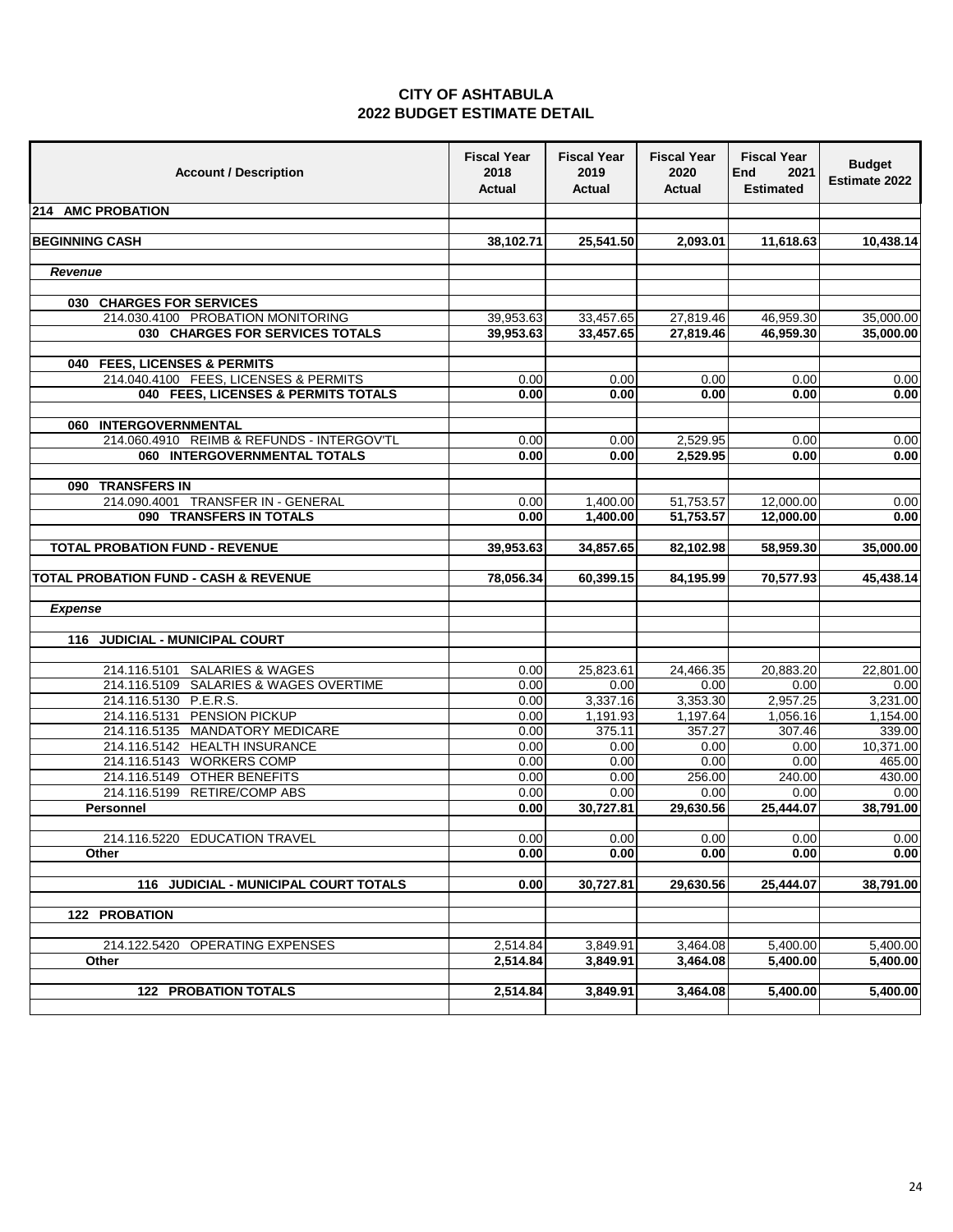| <b>Account / Description</b>                        | <b>Fiscal Year</b><br>2018<br>Actual | <b>Fiscal Year</b><br>2019<br>Actual | <b>Fiscal Year</b><br>2020<br>Actual | <b>Fiscal Year</b><br>End<br>2021<br>Estimated | <b>Budget</b><br><b>Estimate 2022</b> |
|-----------------------------------------------------|--------------------------------------|--------------------------------------|--------------------------------------|------------------------------------------------|---------------------------------------|
| <b>TRANSFERS</b><br>700                             |                                      |                                      |                                      |                                                |                                       |
|                                                     |                                      |                                      |                                      |                                                |                                       |
| <b>TRANSFER OUT - GENERAL</b><br>214.700.5001       | 50.000.00                            | 23,728.42                            | 0.00                                 | 0.00                                           | 0.00                                  |
| TRANSFER OUT - SELF INS<br>214.700.5002             | 0.00                                 | 0.00                                 | 39,482.72                            | 28,648.72                                      | 0.00                                  |
| <b>TRANSFER OUT - WORKERS' COMP</b><br>214.700.5022 | 0.00                                 | 0.00                                 | 0.00                                 | 647.00                                         | 0.00                                  |
| Other                                               | 50,000,00                            | 23,728.42                            | 39,482.72                            | 29,295.72                                      | 0.00                                  |
|                                                     |                                      |                                      |                                      |                                                |                                       |
| <b>TRANSFERS TOTALS</b><br>700                      | 50.000.00                            | 23.728.42                            | 39.482.72                            | 29.295.72                                      | 0.00                                  |
|                                                     |                                      |                                      |                                      |                                                |                                       |
| <b>TOTAL PROBATION FUND - EXPENSE</b>               | 52.514.84                            | 58.306.14                            | 72.577.36                            | 60,139.79                                      | 44.191.00                             |
|                                                     |                                      |                                      |                                      |                                                |                                       |
| <b>TOTAL PROBATION FUND - ENDING CARRYOVER</b>      | 25.541.50                            | 2,093.01                             | 11,618.63                            | 10,438.14                                      | 1.247.14                              |
|                                                     |                                      |                                      |                                      |                                                |                                       |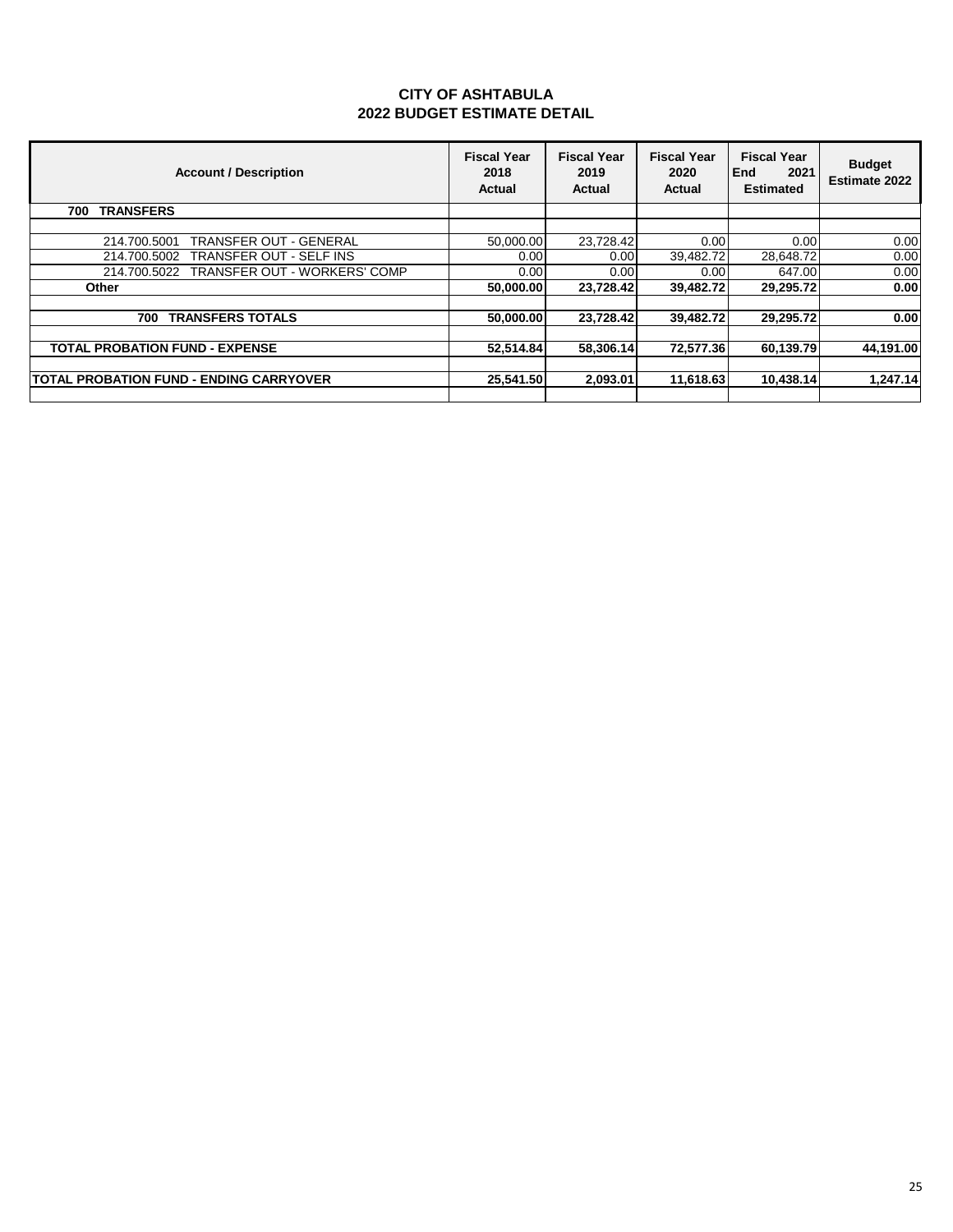| <b>Account / Description</b>                                                | <b>Fiscal Year</b><br>2018<br><b>Actual</b> | <b>Fiscal Year</b><br>2019<br>Actual | <b>Fiscal Year</b><br>2020<br><b>Actual</b> | <b>Fiscal Year</b><br>End<br>2021<br><b>Estimated</b> | <b>Budget</b><br>Estimate 2022 |
|-----------------------------------------------------------------------------|---------------------------------------------|--------------------------------------|---------------------------------------------|-------------------------------------------------------|--------------------------------|
| 215 AMC COMPUTER                                                            |                                             |                                      |                                             |                                                       |                                |
|                                                                             |                                             |                                      |                                             |                                                       | 890.09                         |
| <b>BEGINNING CASH</b>                                                       | 38,196.86                                   | 42,754.81                            | 28,829.32                                   | 15,584.61                                             |                                |
| Revenue                                                                     |                                             |                                      |                                             |                                                       |                                |
|                                                                             |                                             |                                      |                                             |                                                       |                                |
| 050 FINES & FORFEITURES                                                     |                                             |                                      |                                             |                                                       |                                |
| 215.050.4613 COURT COSTS                                                    | 27,212.00                                   | 30,030.50                            | 20,094.50                                   | 26,805.48                                             | 28,000.00                      |
| 050 FINES & FORFEITURES TOTALS                                              | 27,212.00                                   | 30,030.50                            | 20,094.50                                   | 26,805.48                                             | 28,000.00                      |
|                                                                             |                                             |                                      |                                             |                                                       |                                |
| 090 TRANSFERS IN                                                            |                                             |                                      |                                             |                                                       |                                |
| 215.090.4024 TRANSFER IN - COURT SPECIAL PROJECT<br>090 TRANSFERS IN TOTALS | 0.00<br>0.00                                | 0.00<br>0.00                         | 0.00<br>0.00                                | 0.00<br>0.00                                          | 25,000.00<br>25,000.00         |
|                                                                             |                                             |                                      |                                             |                                                       |                                |
| TOTAL AMC COMPUTER FUND - REVENUE                                           | 27,212.00                                   | 30,030.50                            | 20,094.50                                   | 26,805.48                                             | 53,000.00                      |
|                                                                             |                                             |                                      |                                             |                                                       |                                |
| TOTAL AMC COMPUTER FUND - CASH & REVENUE                                    | 65,408.86                                   | 72,785.31                            | 48,923.82                                   | 42,390.09                                             | 53,890.09                      |
| <b>Expense</b>                                                              |                                             |                                      |                                             |                                                       |                                |
| 116 JUDICIAL - MUNICIPAL COURT                                              |                                             |                                      |                                             |                                                       |                                |
|                                                                             |                                             |                                      |                                             |                                                       |                                |
| 215.116.5101 SALARIES & WAGES                                               | 2,500.00                                    | 22,910.01                            | 0.00                                        | 0.00                                                  | 0.00                           |
| 215.116.5130 P.E.R.S.                                                       | 0.00                                        | 2,577.40                             | 0.00                                        | 0.00                                                  | 0.00                           |
| 215.116.5131 PENSION PICK-UP                                                | 0.00                                        | 920.50                               | 0.00                                        | 0.00                                                  | 0.00                           |
| 215.116.5135 MANDATORY MEDICARE                                             | $-62.95$                                    | 378.59                               | 0.00                                        | 0.00                                                  | 0.00                           |
| 215.116.5149 OTHER BENEFITS                                                 | 0.00                                        | 2,387.50                             | 0.00                                        | 0.00                                                  | 0.00                           |
| <b>Personnel</b>                                                            | 2,437.05                                    | 29,174.00                            | 0.00                                        | 0.00                                                  | 0.00                           |
|                                                                             |                                             |                                      |                                             |                                                       |                                |
| 215.116.5320 PROFESSIONAL SERVICES                                          | 0.00                                        | 0.00                                 | 13,100.00                                   | 20,000.00                                             | 39.000.00                      |
| 215.116.5420 OPERATING                                                      | 15,717.00                                   | 14,504.97                            | 20,239.21                                   | 21,500.00                                             | 10,000.00                      |
| Other                                                                       | 15,717.00                                   | 14,504.97                            | 33,339.21                                   | 41,500.00                                             | 49,000.00                      |
|                                                                             |                                             |                                      |                                             |                                                       |                                |
| 116 JUDICIAL - MUNICIPAL COURT TOTALS                                       | 18,154.05                                   | 43,678.97                            | 33,339.21                                   | 41,500.00                                             | 49,000.00                      |
| 700 TRANSFERS                                                               |                                             |                                      |                                             |                                                       |                                |
| 215.700.5001<br><b>TRANSFER OUT - GENERAL</b>                               | 4.500.00                                    | 277.02                               | 0.00                                        | 0.00                                                  | 0.00                           |
| Other                                                                       | 4,500.00                                    | 277.02                               | 0.00                                        | 0.00                                                  | 0.00                           |
|                                                                             |                                             |                                      |                                             |                                                       |                                |
| 700 TRANSFERS TOTALS                                                        | 4,500.00                                    | 277.02                               | 0.00                                        | 0.00                                                  | 0.00                           |
| TOTAL AMC COMPUTER FUND - EXPENSE                                           | 22,654.05                                   | 43,955.99                            | 33,339.21                                   | 41,500.00                                             | 49,000.00                      |
|                                                                             |                                             |                                      |                                             |                                                       |                                |
| TOTAL AMC COMPUTER FUND - ENDING CARRYOVER                                  | 42,754.81                                   | 28,829.32                            | 15,584.61                                   | 890.09                                                | 4,890.09                       |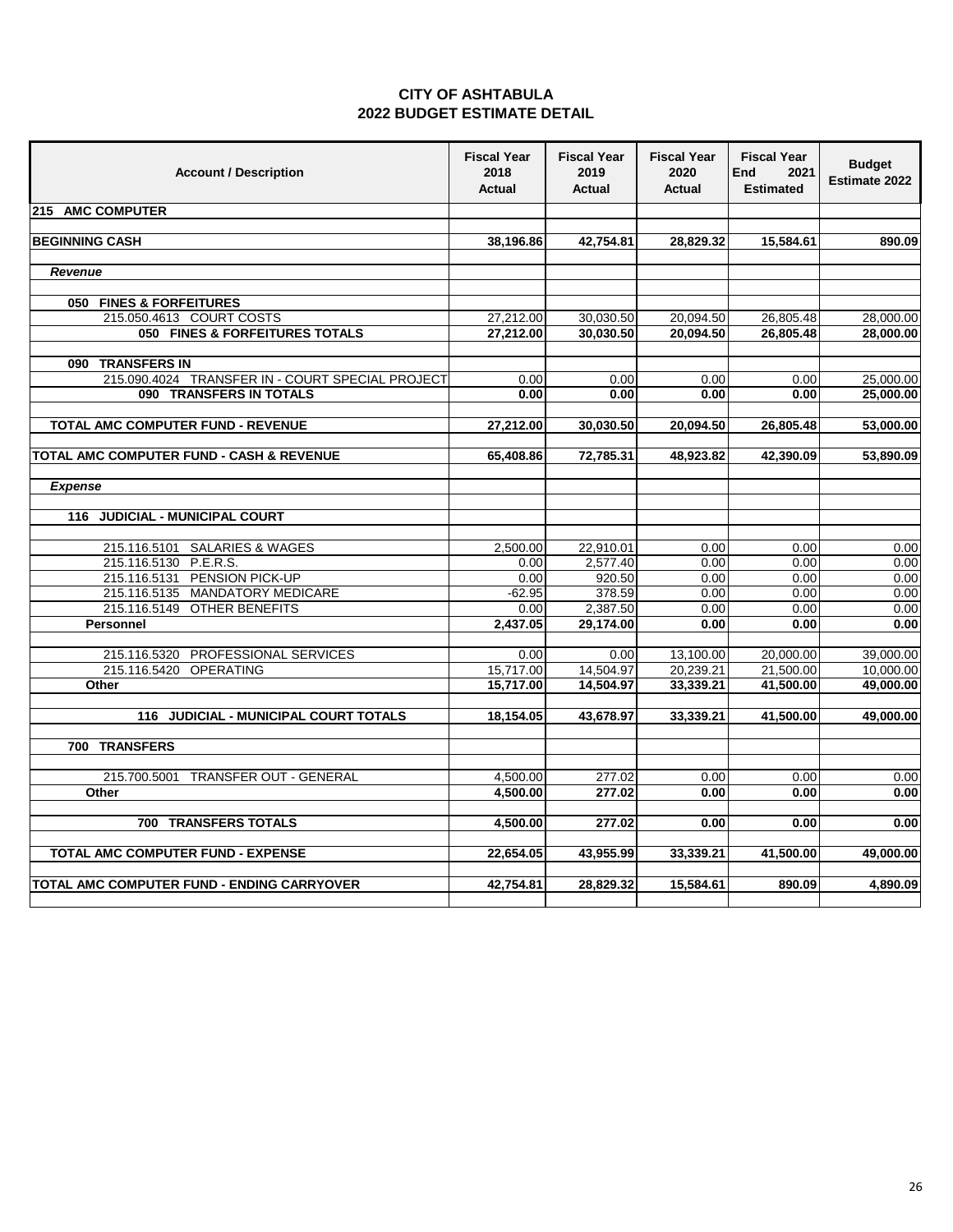| <b>Account / Description</b>                                        | <b>Fiscal Year</b><br>2018<br>Actual | <b>Fiscal Year</b><br>2019<br>Actual | <b>Fiscal Year</b><br>2020<br>Actual | <b>Fiscal Year</b><br><b>End</b><br>2021<br><b>Estimated</b> | <b>Budget</b><br>Estimate 2022 |
|---------------------------------------------------------------------|--------------------------------------|--------------------------------------|--------------------------------------|--------------------------------------------------------------|--------------------------------|
| 216 AMC SECURITY                                                    |                                      |                                      |                                      |                                                              |                                |
|                                                                     |                                      |                                      |                                      |                                                              |                                |
| <b>BEGINNING CASH</b>                                               | 38,045.55                            | 44,741.64                            | 39,037.11                            | 23,733.08                                                    | 22,292.40                      |
| Revenue                                                             |                                      |                                      |                                      |                                                              |                                |
|                                                                     |                                      |                                      |                                      |                                                              |                                |
| 050 FINES & FORFEITURES                                             |                                      |                                      |                                      |                                                              |                                |
| 216.050.4613 COURT COSTS                                            | 28,502.00                            | 30,105.00                            | 20,108.00                            | 26,977.80                                                    | 28,000.00                      |
| 050 FINES & FORFEITURES TOTALS                                      | 28,502.00                            | 30,105.00                            | 20,108.00                            | 26,977.80                                                    | 28,000.00                      |
|                                                                     |                                      |                                      |                                      |                                                              |                                |
| 060 INTERGOVERNMENTAL<br>216.060.4910 REIMB & REFUNDS - INTERGOV'TL | 0.00                                 | 0.00                                 | 2,150.46                             | 0.00                                                         | 0.00                           |
| 060 INTERGOVERNMENTAL TOTALS                                        | 0.00                                 | 0.00                                 | 2,150.46                             | 0.00                                                         | 0.00                           |
|                                                                     |                                      |                                      |                                      |                                                              |                                |
| 090 TRANSFERS IN                                                    |                                      |                                      |                                      |                                                              |                                |
| 216.090.4025 TRANSFER IN - COURT SPECIAL PROJECT                    | 0.00                                 | 0.00                                 | 0.00                                 | 10,000.00                                                    | 10,000.00                      |
| 090 TRANSFERS IN TOTALS                                             | 0.00                                 | 0.00                                 | 0.00                                 | 10,000.00                                                    | 10,000.00                      |
|                                                                     |                                      |                                      |                                      |                                                              |                                |
| TOTAL AMC SECURITY FUND - REVENUE                                   | 28,502.00                            | 30,105.00                            | 22,258.46                            | 36,977.80                                                    | 38,000.00                      |
| TOTAL AMC SECURITY FUND - CASH & REVENUE                            | 66,547.55                            | 74,846.64                            | 61,295.57                            | 60,710.88                                                    | 60,292.40                      |
|                                                                     |                                      |                                      |                                      |                                                              |                                |
| <b>Expense</b>                                                      |                                      |                                      |                                      |                                                              |                                |
|                                                                     |                                      |                                      |                                      |                                                              |                                |
| 116 JUDICIAL - MUNICIPAL COURT                                      |                                      |                                      |                                      |                                                              |                                |
|                                                                     |                                      |                                      |                                      |                                                              |                                |
| 216.116.5101 SALARIES & WAGES                                       | 3,785.39                             | 22,868.85                            | 25,495.71                            | 26,548.32                                                    | 25,790.00                      |
| 216.116.5130 P.E.R.S.<br>216.116.5131 PENSION PICK-UP               | 390.49<br>186.32                     | 2,965.26<br>1,059.10                 | 3,471.56<br>1,239.89                 | 2,980.36                                                     | 2,912.00<br>1,040.00           |
| 216.116.5135 MANDATORY MEDICARE                                     | 158.19                               | 348.05                               | 387.06                               | 1,064.42<br>400.38                                           | 389.00                         |
| 216.116.5143 WORKERS COMP                                           | 0.00                                 | 0.00                                 | 0.00                                 | 0.00                                                         | 516.00                         |
| 216.116.5149 OTHER BENEFITS                                         | 0.00                                 | 0.00                                 | 0.00                                 | 0.00                                                         | 0.00                           |
| Personnel                                                           | 4,520.39                             | 27,241.26                            | 30,594.22                            | 30,993.48                                                    | 30,647.00                      |
|                                                                     |                                      |                                      |                                      |                                                              |                                |
| 216.116.5320 PROFESSIONAL SERVICES                                  | 226.89                               | 0.00                                 | 1,113.78                             | 0.00                                                         | 500.00                         |
| 216.116.5420 OPERATING                                              | 10,058.63                            | 2,568.27                             | 1,854.49                             | 3,000.00                                                     | 3,000.00                       |
| Other                                                               | 10.285.52                            | 2,568.27                             | 2,968.27                             | 3,000.00                                                     | 3,500.00                       |
| 116 JUDICIAL - MUNICIPAL COURT TOTALS                               | 14,805.91                            | 29,809.53                            | 33,562.49                            | 33,993.48                                                    | 34,147.00                      |
|                                                                     |                                      |                                      |                                      |                                                              |                                |
| 700 TRANSFERS                                                       |                                      |                                      |                                      |                                                              |                                |
| 216.700.5001 TRANSFER OUT - GENERAL                                 | 7,000.00                             | 6,000.00                             | 4,000.00                             | 4,000.00                                                     | 0.00                           |
| 216.700.5022 TRANSFER OUT - WORKERS' COMP                           | 0.00                                 | 0.00                                 | 0.00                                 | 425.00                                                       | 0.00                           |
| Other                                                               | 7,000.00                             | 6,000.00                             | 4,000.00                             | 4,425.00                                                     | 0.00                           |
|                                                                     |                                      |                                      |                                      |                                                              |                                |
| <b>TRANSFERS TOTALS</b><br>700                                      | 7,000.00                             | 6,000.00                             | 4,000.00                             | 4,425.00                                                     | 0.00                           |
| TOTAL AMC SECURITY FUND - EXPENSE                                   | 21,805.91                            | 35,809.53                            | 37,562.49                            | 38,418.48                                                    | 34,147.00                      |
|                                                                     |                                      |                                      |                                      |                                                              |                                |
| TOTAL AMC SECURITY FUND - ENDING CARRYOVER                          | 44,741.64                            | 39,037.11                            | 23,733.08                            | 22,292.40                                                    | 26,145.40                      |
|                                                                     |                                      |                                      |                                      |                                                              |                                |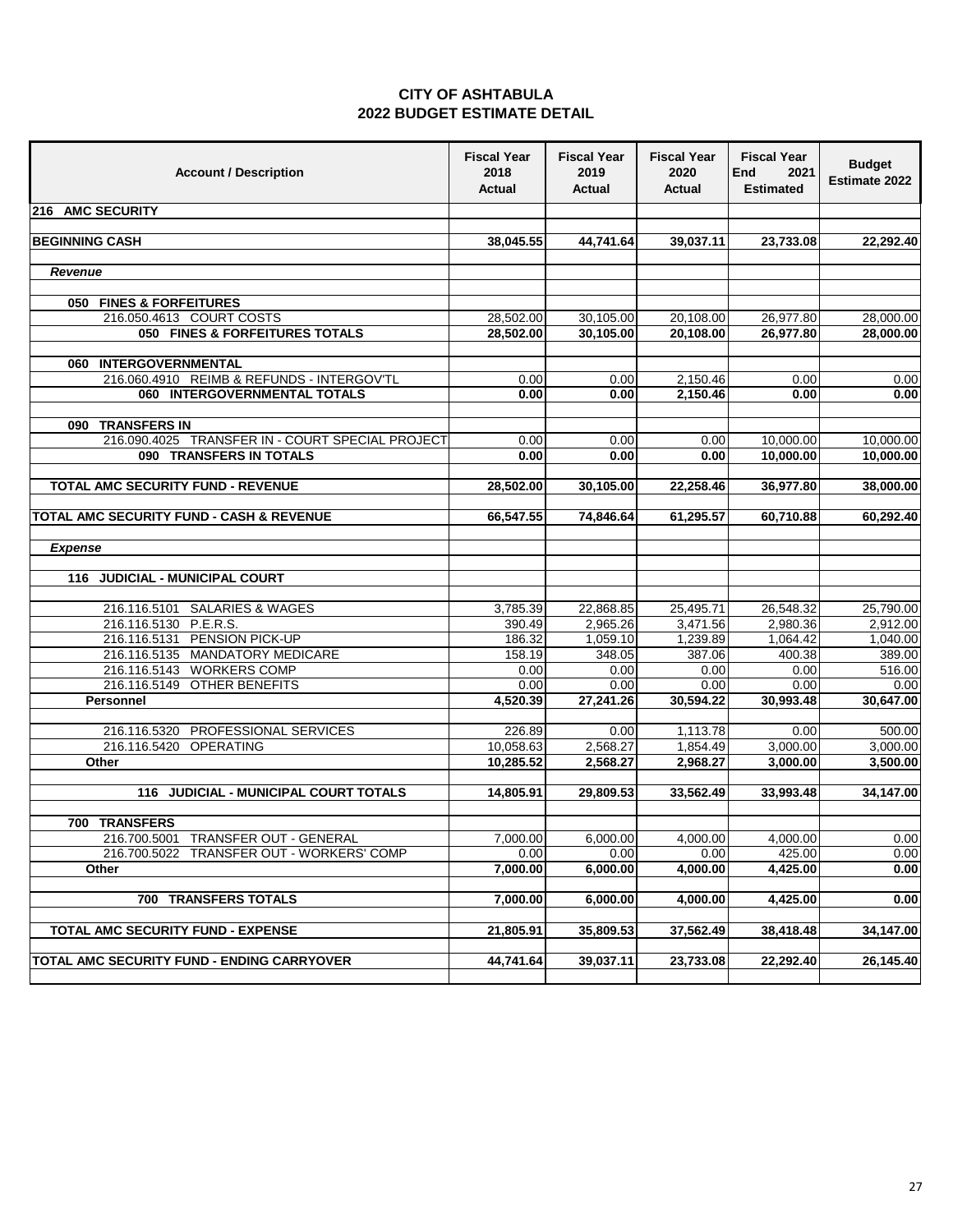|                                    | <b>CITY OF ASHTABULA</b> |  |
|------------------------------------|--------------------------|--|
| <b>2022 BUDGET ESTIMATE DETAIL</b> |                          |  |

| <b>Account / Description</b>                        | <b>Fiscal Year</b><br>2018<br><b>Actual</b> | <b>Fiscal Year</b><br>2019<br><b>Actual</b> | <b>Fiscal Year</b><br>2020<br><b>Actual</b> | <b>Fiscal Year</b><br>End<br>2021<br><b>Estimated</b> | <b>Budget</b><br>Estimate 2022 |
|-----------------------------------------------------|---------------------------------------------|---------------------------------------------|---------------------------------------------|-------------------------------------------------------|--------------------------------|
| 217 LAW ENFORCEMENT TRUST                           |                                             |                                             |                                             |                                                       |                                |
|                                                     |                                             |                                             |                                             |                                                       |                                |
| <b>BEGINNING CASH</b>                               | 61,045.89                                   | 57,051.49                                   | 74,006.67                                   | 69,717.44                                             | 23,562.58                      |
|                                                     |                                             |                                             |                                             |                                                       |                                |
| <b>Revenue</b>                                      |                                             |                                             |                                             |                                                       |                                |
|                                                     |                                             |                                             |                                             |                                                       |                                |
| 050 FINES & FORFEITURES                             |                                             |                                             |                                             |                                                       |                                |
| 217.050.4100 LETF - FINES & FORFEITURES             | 21,414.30                                   | 58,880.16                                   | 37,330.47                                   | 32,230.28                                             | 30,000.00                      |
| 050 FINES & FORFEITURES TOTALS                      | 21,414.30                                   | 58,880.16                                   | 37,330.47                                   | 32,230.28                                             | 30,000.00                      |
| 060 INTERGOVERNMENTAL                               |                                             |                                             |                                             |                                                       |                                |
| 217.060.4951 NON-FEDERAL GRANTS                     | 0.00                                        | 0.00                                        | 29,470.46                                   | 0.00                                                  | 0.00                           |
| 060 INTERGOVERNMENTAL TOTALS                        | 0.00                                        | 0.00                                        | 29,470.46                                   | 0.00                                                  | 0.00                           |
|                                                     |                                             |                                             |                                             |                                                       |                                |
| <b>OTHER REVENUE</b><br>080                         |                                             |                                             |                                             |                                                       |                                |
| 217.080.4881 MISC REVENUE                           | 860.41                                      | 0.00                                        | 0.00                                        | 0.00                                                  | 0.00                           |
| 080 OTHER REVENUE TOTALS                            | 860.41                                      | 0.00                                        | 0.00                                        | 0.00                                                  | 0.00                           |
|                                                     |                                             |                                             |                                             |                                                       |                                |
| TOTAL LAW ENFORCEMENT TRUST FUND - REVENUE          | 22,274.71                                   | 58,880.16                                   | 66,800.93                                   | 32,230.28                                             | 30,000.00                      |
| TOTAL LAW ENFORCEMENT TRUST FUND - CASH & REVENUE   | 83,320.60                                   | 115,931.65                                  | 140,807.60                                  | 101,947.72                                            | 53,562.58                      |
| <b>Expense</b>                                      |                                             |                                             |                                             |                                                       |                                |
| 117 SOLICITOR                                       |                                             |                                             |                                             |                                                       |                                |
| 217.117.5420 OPERATING                              | 26,269.11                                   | 41,924.98                                   | 71,090.16                                   | 78,385.14                                             | 30,000.00                      |
| Other                                               | 26,269.11                                   | 41,924.98                                   | 71,090.16                                   | 78,385.14                                             | 30,000.00                      |
| <b>SOLICITOR TOTALS</b><br>117                      | 26,269.11                                   | 41,924.98                                   | 71,090.16                                   | 78,385.14                                             | 30,000.00                      |
| TOTAL LAW ENFORCEMENT TRUST FUND - EXPENSE          | 26,269.11                                   | 41,924.98                                   | 71,090.16                                   | 78,385.14                                             | 30,000.00                      |
|                                                     |                                             |                                             |                                             |                                                       |                                |
| TOTAL LAW ENFORCEMENT TRUST FUND - ENDING CARRYOVER | 57,051.49                                   | 74,006.67                                   | 69,717.44                                   | 23,562.58                                             | 23,562.58                      |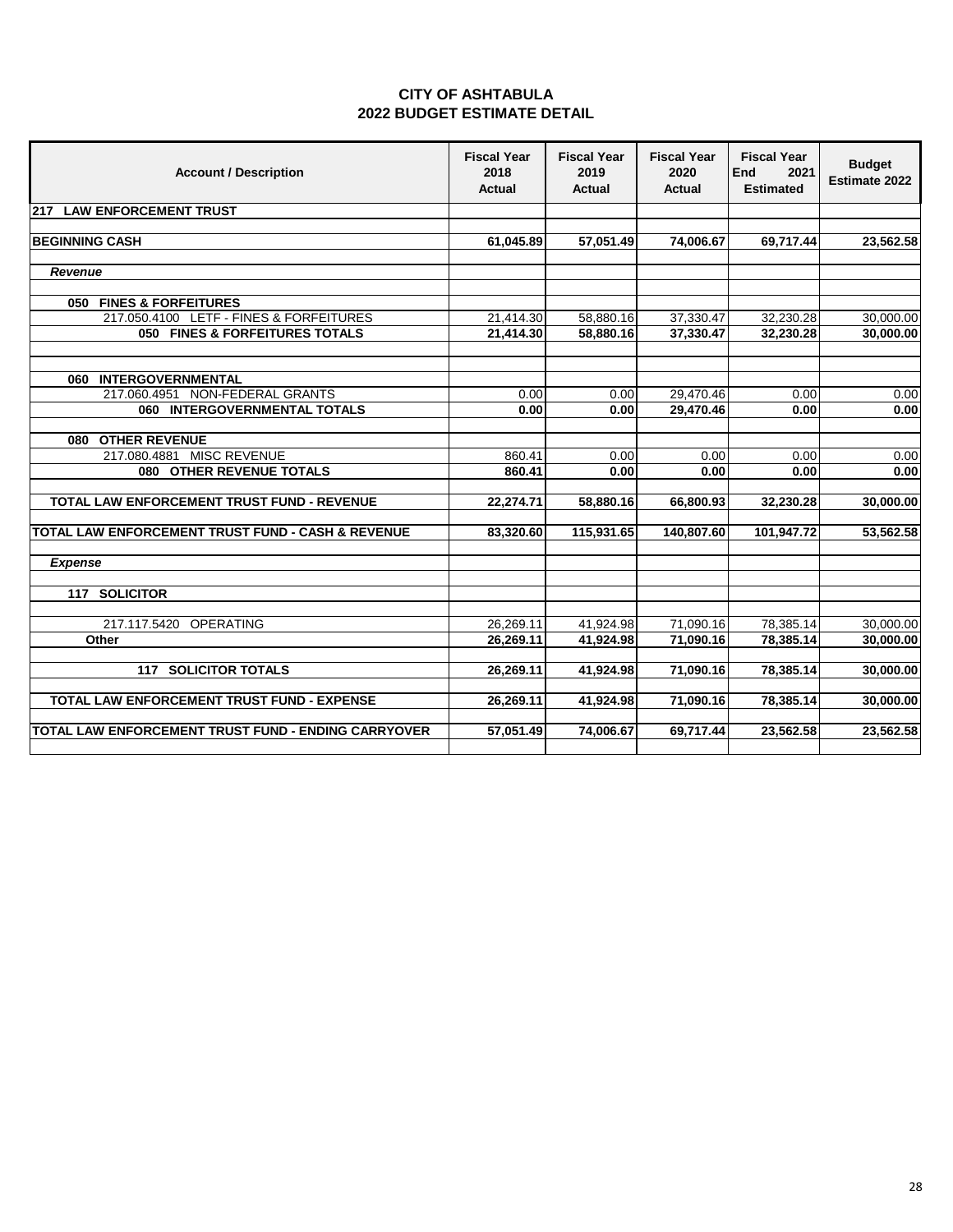|  | <b>CITY OF ASHTABULA</b>           |  |
|--|------------------------------------|--|
|  | <b>2022 BUDGET ESTIMATE DETAIL</b> |  |

| <b>Account / Description</b>                 | <b>Fiscal Year</b><br>2018<br><b>Actual</b> | <b>Fiscal Year</b><br>2019<br><b>Actual</b> | <b>Fiscal Year</b><br>2020<br><b>Actual</b> | <b>Fiscal Year</b><br>End<br>2021<br><b>Estimated</b> | <b>Budget</b><br><b>Estimate 2022</b> |
|----------------------------------------------|---------------------------------------------|---------------------------------------------|---------------------------------------------|-------------------------------------------------------|---------------------------------------|
| 218 IDIAM                                    |                                             |                                             |                                             |                                                       |                                       |
|                                              |                                             |                                             |                                             |                                                       |                                       |
| <b>BEGINNING CASH</b>                        | 11,258.39                                   | 15,828.58                                   | 19,965.65                                   | 26,914.19                                             | 27,900.57                             |
| Revenue                                      |                                             |                                             |                                             |                                                       |                                       |
|                                              |                                             |                                             |                                             |                                                       |                                       |
| 050 FINES & FORFEITURES                      |                                             |                                             |                                             |                                                       |                                       |
| 218.050.4260 C COSTS - DL SUSPENSIONS        | 0.00                                        | 0.00                                        | 0.00                                        | 0.00                                                  | 0.00                                  |
| <b>050 FINES &amp; FORFEITURES TOTALS</b>    | 0.00                                        | 0.00                                        | 0.00                                        | 0.00                                                  | 0.00                                  |
|                                              |                                             |                                             |                                             |                                                       |                                       |
| 060 INTERGOVERNMENTAL                        |                                             |                                             |                                             |                                                       |                                       |
| 218.060.4620 IDIAM - OVI                     | 6,612.19                                    | 6,761.57                                    | 6,948.54                                    | 6,245.88                                              | 6,750.00                              |
| 060 INTERGOVERNMENTAL TOTALS                 | 6,612.19                                    | 6,761.57                                    | 6,948.54                                    | 6,245.88                                              | 6,750.00                              |
| <b>TOTAL IDIAM FUND - REVENUE</b>            | 6,612.19                                    | 6,761.57                                    | 6,948.54                                    | 6,245.88                                              | 6,750.00                              |
|                                              |                                             |                                             |                                             |                                                       |                                       |
| <b>TOTAL IDIAM FUND - CASH &amp; REVENUE</b> | 17,870.58                                   | 22,590.15                                   | 26,914.19                                   | 33,160.07                                             | 34,650.57                             |
| <b>Expense</b>                               |                                             |                                             |                                             |                                                       |                                       |
| 116 JUDICIAL - MUNICIPAL COURT               |                                             |                                             |                                             |                                                       |                                       |
| 218.116.5420 OPERATING                       | 2,042.00                                    | 2,624.50                                    | 0.00                                        | 5,259.50                                              | 3,000.00                              |
| Other                                        | 2,042.00                                    | 2,624.50                                    | 0.00                                        | 5,259.50                                              | 3,000.00                              |
| 116 JUDICIAL - MUNICIPAL COURT TOTALS        | 2,042.00                                    | 2,624.50                                    | 0.00                                        | 5,259.50                                              | 3,000.00                              |
|                                              |                                             |                                             |                                             |                                                       |                                       |
| <b>TOTAL IDIAM FUND - EXPENSE</b>            | 2,042.00                                    | 2,624.50                                    | 0.00                                        | 5,259.50                                              | 3,000.00                              |
| <b>TOTAL IDIAM FUND - ENDING CARRYOVER</b>   | 15,828.58                                   | 19,965.65                                   | 26,914.19                                   | 27,900.57                                             | 31,650.57                             |
|                                              |                                             |                                             |                                             |                                                       |                                       |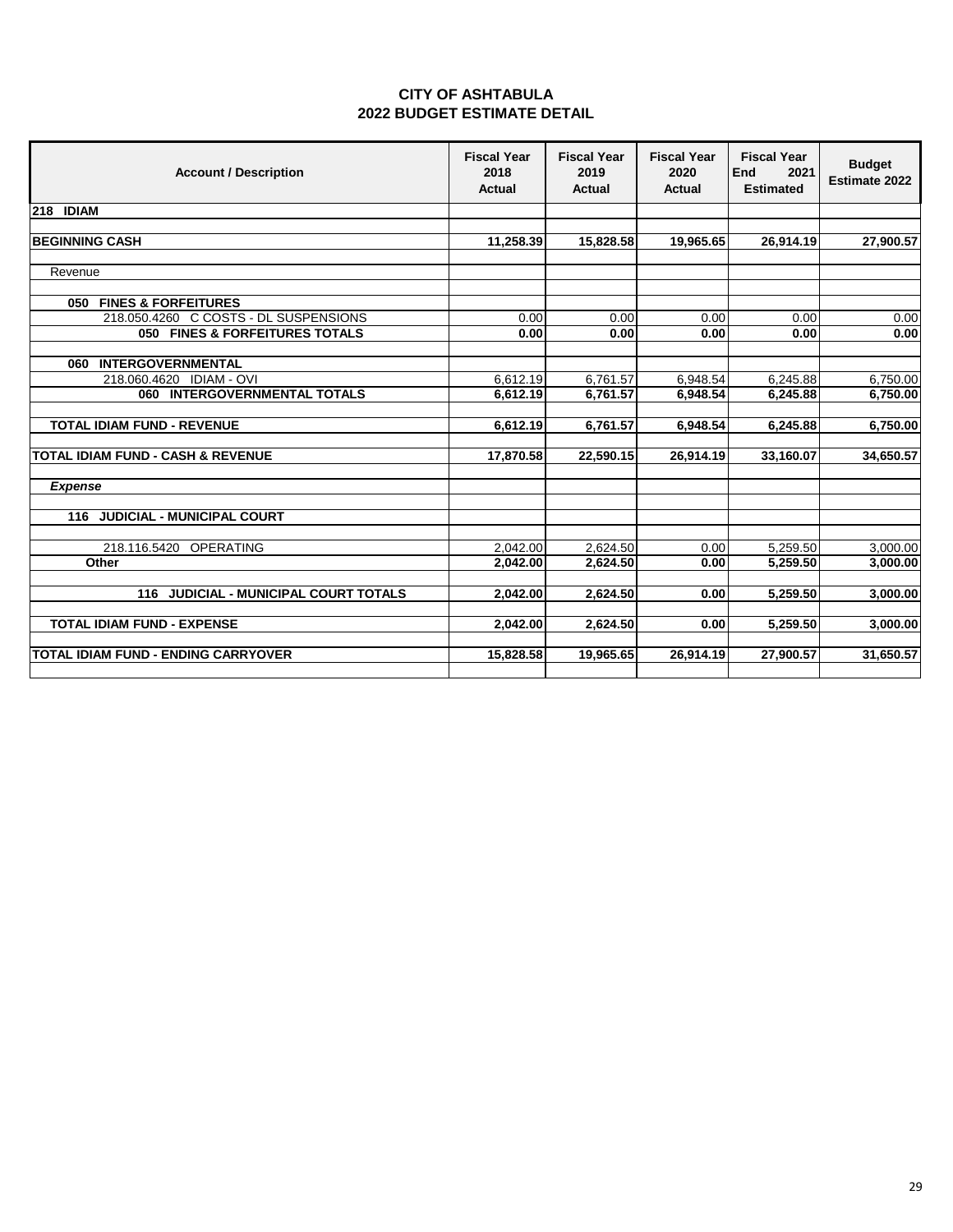| <b>Account / Description</b>                        | <b>Fiscal Year</b><br>2018<br><b>Actual</b> | <b>Fiscal Year</b><br>2019<br><b>Actual</b> | <b>Fiscal Year</b><br>2020<br><b>Actual</b> | <b>Fiscal Year</b><br><b>End</b><br>2021<br><b>Estimated</b> | <b>Budget</b><br><b>Estimate 2022</b> |
|-----------------------------------------------------|---------------------------------------------|---------------------------------------------|---------------------------------------------|--------------------------------------------------------------|---------------------------------------|
| 219 MOTOR VEHICLE LICENSE                           |                                             |                                             |                                             |                                                              |                                       |
|                                                     |                                             |                                             |                                             |                                                              |                                       |
| <b>BEGINNING CASH</b>                               | 38,139.77                                   | 52,416.72                                   | 69,203.55                                   | 85,465.25                                                    | 92,573.81                             |
| Revenue                                             |                                             |                                             |                                             |                                                              |                                       |
| 010 LOCAL TAXES                                     |                                             |                                             |                                             |                                                              |                                       |
| 219.010.4150 MOTOR VEHICLE TAX                      | 0.00                                        | 0.00                                        | 0.00                                        | 0.00                                                         | 0.00                                  |
| 010 LOCAL TAXES TOTALS                              | 0.00                                        | 0.00                                        | 0.00                                        | 0.00                                                         | 0.00                                  |
| 060 INTERGOVERNMENTAL                               |                                             |                                             |                                             |                                                              |                                       |
| 219.060.4150 MOTOR VEHICLE TAX - INTERGOVERNMEN     | 37,918.15                                   | 38.968.75                                   | 38,030.00                                   | 40.806.25                                                    | 37.500.00                             |
| 060 INTERGOVERNMENTAL TOTALS                        | 37,918.15                                   | 38,968.75                                   | 38,030.00                                   | 40,806.25                                                    | 37,500.00                             |
| TOTAL MOTOR VEHICLE LICENSE FUND - REVENUE          | 37,918.15                                   | 38,968.75                                   | 38,030.00                                   | 40,806.25                                                    | 37,500.00                             |
| TOTAL MOTOR VEHICLE LICENSE FUND - CASH & REVENUE   | 76,057.92                                   | 91,385.47                                   | 107,233.55                                  | 126,271.50                                                   | 130,073.81                            |
| <b>Expense</b>                                      |                                             |                                             |                                             |                                                              |                                       |
| <b>156 SCMR-PW</b>                                  |                                             |                                             |                                             |                                                              |                                       |
| 219.156.5320 PROFESSIONAL SERVICES                  | 18,794.48                                   | 18,443.07                                   | 17,327.64                                   | 24,548.57                                                    | 25,000.00                             |
| 219.156.5420 OPERATING                              | 4.846.72                                    | 3.738.85                                    | 4,440.66                                    | 9,149.12                                                     | 7,500.00                              |
| 219.156.5424 FUEL                                   | 0.00                                        | 0.00                                        | 0.00                                        | 0.00                                                         | 2,500.00                              |
| 219.156.5425 ROAD SALT                              | 0.00                                        | 0.00                                        | 0.00                                        | 0.00                                                         | 0.00                                  |
| Other                                               | 23,641.20                                   | 22,181.92                                   | 21,768.30                                   | 33,697.69                                                    | 35,000.00                             |
| 156 SCMR - PW TOTALS                                | 23,641.20                                   | 22,181.92                                   | 21,768.30                                   | 33,697.69                                                    | 35,000.00                             |
| 700 TRANSFERS                                       |                                             |                                             |                                             |                                                              |                                       |
| 219.700.5005 TRANSFER OUT                           | 0.00                                        | 0.00                                        | 0.00                                        | 0.00                                                         | 0.00                                  |
| 219.700.5009 TRANSFER OUT                           | 0.00                                        | 0.00                                        | 0.00                                        | 0.00                                                         | 0.00                                  |
| Other                                               | 0.00                                        | 0.00                                        | 0.00                                        | 0.00                                                         | 0.00                                  |
| <b>700 TRANSFERS TOTALS</b>                         | 0.00                                        | 0.00                                        | 0.00                                        | 0.00                                                         | 0.00                                  |
| TOTAL MOTOR VEHICLE LICENSE FUND - EXPENSE          | 23,641.20                                   | 22,181.92                                   | 21,768.30                                   | 33,697.69                                                    | 35,000.00                             |
| TOTAL MOTOR VEHICLE LICENSE FUND - ENDING CARRYOVER | 52,416.72                                   | 69,203.55                                   | 85,465.25                                   | 92,573.81                                                    | 95,073.81                             |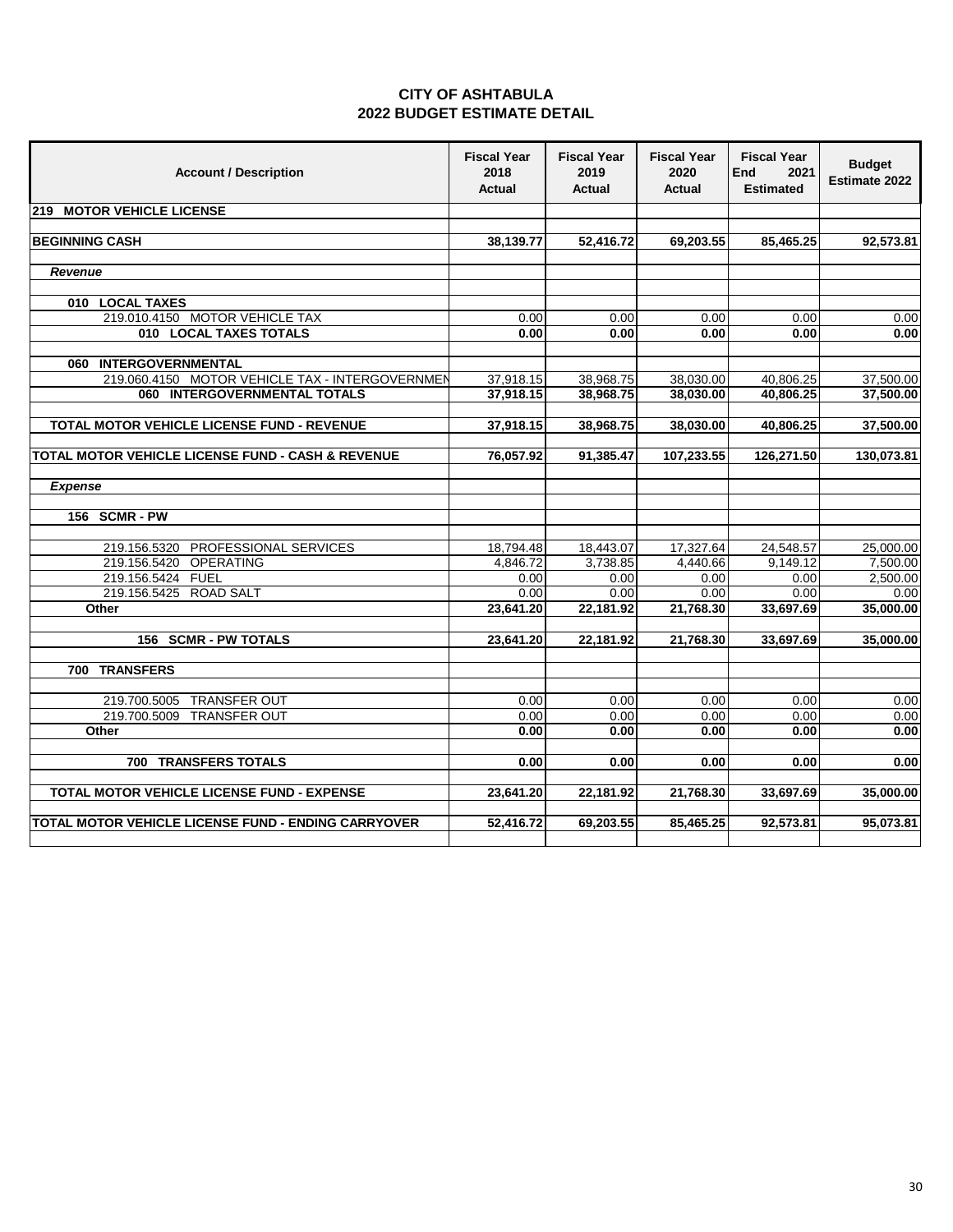| <b>Account / Description</b>                                                   | <b>Fiscal Year</b><br>2018<br>Actual | <b>Fiscal Year</b><br>2019<br>Actual | <b>Fiscal Year</b><br>2020<br>Actual | <b>Fiscal Year</b><br><b>End</b><br>2021<br><b>Estimated</b> | <b>Budget</b><br><b>Estimate 2022</b> |
|--------------------------------------------------------------------------------|--------------------------------------|--------------------------------------|--------------------------------------|--------------------------------------------------------------|---------------------------------------|
| 225 SANITATION                                                                 |                                      |                                      |                                      |                                                              |                                       |
| <b>BEGINNING CASH</b>                                                          | 223,540.13                           | 103,217.07                           | 439,245.58                           | 432,683.68                                                   | 224,400.99                            |
|                                                                                |                                      |                                      |                                      |                                                              |                                       |
| Revenue                                                                        |                                      |                                      |                                      |                                                              |                                       |
| 030 CHARGES FOR SERVICES                                                       |                                      |                                      |                                      |                                                              |                                       |
| 225.030.4500 TRASH FEES                                                        | 956,372.61                           | 1,165,817.52                         | 1,164,159.53                         | 1,179,766.13                                                 | 1,120,000.00                          |
| 225.030.4501 LATE CHARGES                                                      | 18,323.21                            | 4,257.77                             | 12,742.96                            | 22,398.61                                                    | 25,000.00                             |
| 225.030.4530 REFUSE COLLECTIONS - PRVT HAULERS                                 | 254,742.70                           | 278,821.04                           | 205,915.75                           | 184,382.13                                                   | 200,000.00                            |
| 225.030.4535 COMMERCIAL CONTAINERS                                             | 301,058.16                           | 441,249.35                           | 402,534.28                           | 430,590.72                                                   | 425,000.00                            |
| 225.030.4540 TOTERS                                                            | 0.00                                 | 0.00                                 | 100.00                               | 0.00                                                         | 0.00                                  |
| 225.030.4545 SPECIAL PICKUPS<br>225.030.4550 RECYCLING                         | 0.00<br>7,271.89                     | 0.00<br>1,989.82                     | 80.00<br>2,969.78                    | 6,823.80<br>5,092.46                                         | 6,500.00<br>3,500.00                  |
| 225.030.4575 RECYCLING GRANT                                                   | 0.00                                 | 0.00                                 | 0.00                                 | 0.00                                                         | 0.00                                  |
| 225.030.4632 DELINQUENT TRASH FEES                                             | 206,047.07                           | 184,234.92                           | 46,666.10                            | 36,626.54                                                    | 300,000.00                            |
| 030 CHARGES FOR SERVICES TOTALS                                                | 1,743,815.64                         | 2,076,370.42                         | 1,835,168.40                         | 1,865,680.39                                                 | 2,080,000.00                          |
|                                                                                |                                      |                                      |                                      |                                                              |                                       |
| 060 INTERGOVERNMENTAL                                                          |                                      |                                      |                                      |                                                              |                                       |
| 225.060.4575 RECYCLE - INTGVT                                                  | 22,395.00                            | 13,680.00                            | 9,400.00                             | 12,480.00                                                    | 12,480.00                             |
| 225.060.4576 TIRE GRANT - INTGVT<br>225.060.4910 REIMB & REFUNDS - INTERGOV'TL | 0.00<br>0.00                         | 0.00<br>0.00                         | 0.00<br>57,429.93                    | 0.00<br>5,265.00                                             | 0.00<br>0.00                          |
| 060 INTERGOVERNMENTAL TOTALS                                                   | 22,395.00                            | 13,680.00                            | 66,829.93                            | 17,745.00                                                    | 12,480.00                             |
|                                                                                |                                      |                                      |                                      |                                                              |                                       |
| 080 OTHER REVENUE                                                              |                                      |                                      |                                      |                                                              |                                       |
| 225.080.4100 TRANSACTION FEES                                                  | 0.00                                 | 0.00                                 | 0.00                                 | 30.00                                                        | 0.00                                  |
| 225.080.4700 OVER/SHORT                                                        | 0.00                                 | 0.00                                 | $-7.80$                              | 1.40                                                         | 0.00                                  |
| MISC REVENUE<br>225.080.4881                                                   | 3.96                                 | 0.00                                 | 604.00                               | 0.00                                                         | 0.00                                  |
| 225.080.4910 REIMB & REFUNDS                                                   | 18,590.32                            | 0.00                                 | 2,135.00                             | 8,665.20                                                     | 0.00                                  |
| 080 OTHER REVENUE TOTALS                                                       | 18,594.28                            | 0.00                                 | 2,731.20                             | 8,696.60                                                     | 0.00                                  |
| 090 TRANSFERS IN                                                               |                                      |                                      |                                      |                                                              |                                       |
| 225.090.4001 TRANSFER IN - GENERAL                                             | 0.00                                 | 0.00                                 | 0.00                                 | 0.00                                                         | 0.00                                  |
| 090 TRANSFERS IN TOTALS                                                        | 0.00                                 | 0.00                                 | 0.00                                 | 0.00                                                         | 0.00                                  |
|                                                                                |                                      |                                      |                                      |                                                              |                                       |
| <b>TOTAL SANITATION FUND - REVENUE</b>                                         | 1,784,804.92                         | 2,090,050.42                         | 1,904,729.53                         | 1,892,121.99                                                 | 2,092,480.00                          |
| TOTAL SANITATION FUND - CASH & REVENUE                                         | 2,008,345.05                         | 2,193,267.49                         | 2,343,975.11                         | 2,324,805.67                                                 | 2,316,880.99                          |
| <b>Expense</b>                                                                 |                                      |                                      |                                      |                                                              |                                       |
|                                                                                |                                      |                                      |                                      |                                                              |                                       |
| 139 FEES & REV RED                                                             |                                      |                                      |                                      |                                                              |                                       |
| 225.139.5461 COUNTY FEES                                                       |                                      |                                      |                                      |                                                              | 15.000.00                             |
| Other                                                                          | 8,690.27<br>8,690.27                 | 14,738.81<br>14,738.81               | 3,733.31<br>3,733.31                 | 3,282.95<br>3,282.95                                         | 15,000.00                             |
|                                                                                |                                      |                                      |                                      |                                                              |                                       |
| 139 FEES & REV RED TOTALS                                                      | 8,690.27                             | 14,738.81                            | 3,733.31                             | 3,282.95                                                     | 15,000.00                             |
| <b>140 GENERAL GOVERNMENT</b>                                                  |                                      |                                      |                                      |                                                              |                                       |
|                                                                                |                                      |                                      |                                      |                                                              |                                       |
| 225.140.5101 SALARIES & WAGES                                                  | 88,819.34                            | 93,646.81                            | 107,377.50                           | 126, 127.89                                                  | 130,582.00                            |
| 225.140.5109 OVERTIME                                                          | 6,848.11                             | 5,347.45                             | 1,982.06                             | 246.76                                                       | 5,000.00                              |
| 225.140.5130 P.E.R.S.                                                          | 12,502.88                            | 13,769.67                            | 15,505.00                            | 17,876.51                                                    | 19,189.00                             |
| 225.140.5131 PENSION PICK-UP                                                   | 3,372.15                             | 3,723.35                             | 4,266.45                             | 5,098.99                                                     | 5,571.00                              |
| 225.140.5135 MANDATORY MEDICARE<br>225.140.5142 HEALTH INSURANCE               | 1,459.21                             | 1,522.23<br>0.00                     | 1,708.96<br>0.00                     | 1,938.26                                                     | 2,085.00                              |
| 225.140.5143 WORKERS COMP                                                      | 0.00<br>0.00                         | 0.00                                 | 0.00                                 | 0.00<br>0.00                                                 | 51,777.00<br>2,793.00                 |
| 225.140.5149 OTHER BENEFITS                                                    | 4,990.00                             | 4,970.74                             | 4,959.42                             | 3,601.80                                                     | 4,087.00                              |
| 225.140.5199 RETIRE/COMP ABS                                                   | 1,238.88                             | 1,257.63                             | 3,514.51                             | 2,325.35                                                     | 0.00                                  |
| Personnel                                                                      | 119,230.57                           | 124,237.88                           | 139,313.90                           | 157,215.56                                                   | 221,084.00                            |
|                                                                                |                                      |                                      |                                      |                                                              |                                       |
| 225.140.5220 TRAVEL & TRAINING                                                 | 0.00                                 | 572.38                               | 0.00                                 | 550.00                                                       | 750.00                                |
| 225.140.5320 PROFESSIONAL SERVICES                                             | 31,383.67                            | 25,455.40                            | 30,803.54                            | 34,521.32                                                    | 33,391.00                             |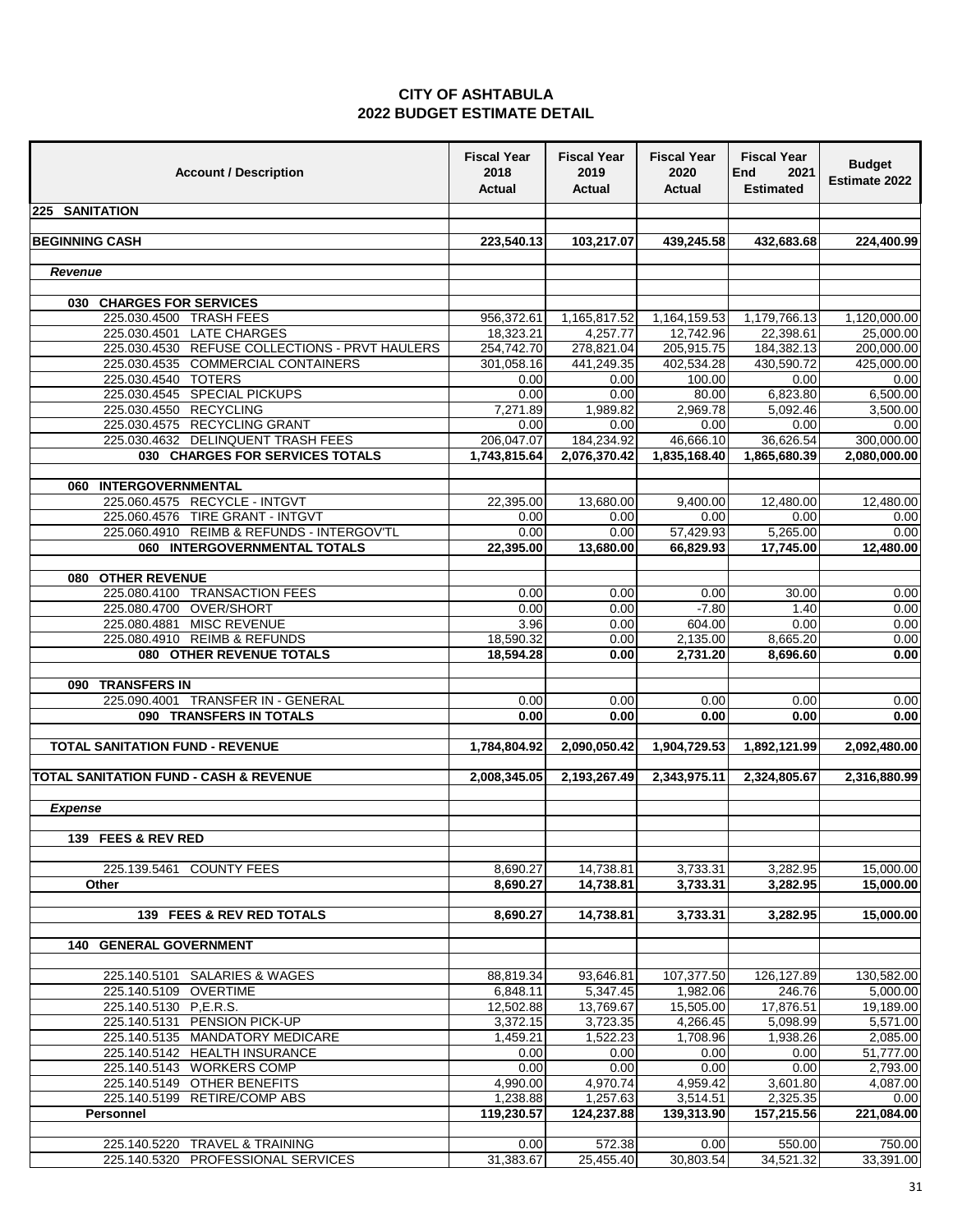| <b>Account / Description</b>                                  | <b>Fiscal Year</b><br>2018<br><b>Actual</b> | <b>Fiscal Year</b><br>2019<br><b>Actual</b> | <b>Fiscal Year</b><br>2020<br><b>Actual</b> | <b>Fiscal Year</b><br>End<br>2021<br><b>Estimated</b> | <b>Budget</b><br>Estimate 2022 |
|---------------------------------------------------------------|---------------------------------------------|---------------------------------------------|---------------------------------------------|-------------------------------------------------------|--------------------------------|
| 225.140.5420 OPERATING EXPENSES                               | 580.91                                      | 874.19                                      | 314.38                                      | 487.12                                                | 1,110.00                       |
| Other                                                         | 31,964.58                                   | 26,901.97                                   | 31,117.92                                   | 35,558.44                                             | 35,251.00                      |
|                                                               |                                             |                                             |                                             |                                                       | 256,335.00                     |
| <b>140 GENERAL GOVERNMENT TOTALS</b>                          | 151,195.15                                  | 151,139.85                                  | 170,431.82                                  | 192,774.00                                            |                                |
| <b>145 SANITATION</b>                                         |                                             |                                             |                                             |                                                       |                                |
|                                                               |                                             |                                             |                                             |                                                       |                                |
| 225.145.5101 SALARIES & WAGES                                 | 553,311.68                                  | 538,225.52                                  | 549,639.49                                  | 530,432.47                                            | 590,095.00                     |
| 225.145.5109 SALARIES & WAGES OVERTIME                        | 47.504.92                                   | 79.600.52                                   | 56.552.59                                   | 35,224.68                                             | 55.000.00                      |
| 225.145.5130 P.E.R.S.                                         | 77,935.32                                   | 87,686.96                                   | 84,278.89                                   | 79,667.41                                             | 90,778.00                      |
| 225.145.5131 PENSION PICK-UP                                  | 27,833.97                                   | 31,316.79                                   | 30,099.57                                   | 28,452.64                                             | 32,421.00                      |
| <b>MANDATORY MEDICARE</b><br>225.145.5135                     | 9,343.60                                    | 9,541.77                                    | 9,823.72                                    | 7,770.77                                              | 10,013.00                      |
| 225.145.5142 HEALTH INSURANCE                                 | 0.00                                        | 0.00                                        | 0.00                                        | 0.00                                                  | 209,977.00                     |
| 225.145.5143 WORKERS COMP                                     | 0.00                                        | 0.00                                        | 0.00                                        | 0.00                                                  | 13,420.00                      |
| 225.145.5149 OTHER BENEFITS                                   | 27,660.00                                   | 21,475.00                                   | 14,241.05                                   | 18,070.75                                             | 25,895.00                      |
| <b>RETIRE/COMP ABS</b><br>225.145.5199                        | 3,531.20                                    | 6,753.60                                    | 42,489.57                                   | 25,174.02                                             | 0.00                           |
| Personnel                                                     | 747,120.69                                  | 774,600.16                                  | 787,124.88                                  | 724,792.74                                            | 1,027,599.00                   |
|                                                               |                                             |                                             |                                             |                                                       |                                |
| 225.145.5220 TRAVEL & TRAINING                                | 963.83                                      | 458.70                                      | 18.00                                       | 0.00                                                  | 500.00                         |
| 225.145.5310 UTILITIES                                        | 19.288.14                                   | 20,043.71                                   | 22,171.50                                   | 20,000.00                                             | 20.000.00                      |
| 225.145.5320 PROFESSIONAL SERVICES                            | 55,409.08                                   | 41,341.38                                   | 69,580.78<br>20,507.65                      | 129,267.54                                            | 75,000.00                      |
| 225.145.5350 LIABILITY INSURANCE<br><b>OPERATING EXPENSES</b> | 15,000.00                                   | 25,000.00                                   |                                             | 22,999.65                                             | 23,000.00                      |
| 225.145.5420<br><b>LANDFILL</b><br>225.145.5421               | 123,937.69<br>468,024.23                    | 108,618.25<br>363,350.05                    | 96,201.86<br>437,663.54                     | 130,933.80<br>478,651.63                              | 100,000.00<br>0.00             |
| 225.145.5424 FUEL                                             | 0.00                                        | 0.00                                        | 0.00                                        | 0.00                                                  | 55,000.00                      |
| UNEMPLOYMENT COMPENSATION<br>225.145.5470                     | 0.00                                        | 0.00                                        | 4,201.45                                    | 0.00                                                  | 500.00                         |
| 225.145.5500 CAPITAL / PI                                     | 16,648.66                                   | 27,595.00                                   | 51,109.80                                   | 49,024.86                                             | 150,000.00                     |
| 225.145.5860 TRUCK LEASE - PRINCIPLE                          | 0.00                                        | 0.00                                        | 0.00                                        | 0.00                                                  | 0.00                           |
| <b>TRUCK LEASE - INTEREST</b><br>225.145.5861                 | 0.00                                        | 0.00                                        | 0.00                                        | 0.00                                                  | 0.00                           |
| Other                                                         | 699,271.63                                  | 586,407.09                                  | 701,454.58                                  | 830, 877.48                                           | 424,000.00                     |
|                                                               |                                             |                                             |                                             |                                                       |                                |
| <b>145 SANITATION TOTALS</b>                                  | 1,446,392.32                                | 1,361,007.25                                | 1,488,579.46                                | 1,555,670.22                                          | 1,451,599.00                   |
|                                                               |                                             |                                             |                                             |                                                       |                                |
| 700 TRANSFERS                                                 |                                             |                                             |                                             |                                                       |                                |
|                                                               |                                             |                                             |                                             |                                                       |                                |
| 225.700.5002 TRANSFER OUT - SELF INS                          | 242,288.00                                  | 254,000.00                                  | 244,900.04                                  | 336,022.51                                            | 0.00                           |
| 225.700.5022 TRANSFER OUT - WORKERS' COMP                     | 24,752.00                                   | 0.00                                        | 3,646.80                                    | 12,655.00                                             | 0.00                           |
| 225.700.5089<br><b>TRANSFER OUT</b>                           | 0.00                                        | 0.00                                        | 0.00                                        | 0.00                                                  | 0.00                           |
| <b>TRANSFER OUT - ERIP</b><br>225.700.5095                    | 31,810.24                                   | 0.00                                        | 0.00                                        | 0.00                                                  | 0.00                           |
| Other                                                         | 298,850.24                                  | 254,000.00                                  | 248,546.84                                  | 348,677.51                                            | 0.00                           |
| 700 TRANSFERS TOTALS                                          | 298,850.24                                  | 254,000.00                                  | 248,546.84                                  | 348,677.51                                            | 0.00                           |
|                                                               |                                             |                                             |                                             |                                                       |                                |
| <b>TOTAL SANITATION FUND - EXPENSE</b>                        | 1,905,127.98                                | 1,780,885.91                                | 1,911,291.43                                | 2,100,404.68                                          | 1,722,934.00                   |
|                                                               |                                             |                                             |                                             |                                                       |                                |
| TOTAL SANITATION FUND - ENDING CARRYOVER                      | 103,217.07                                  | 412,381.58                                  | 432,683.68                                  | 224,400.99                                            | 593,946.99                     |
|                                                               |                                             |                                             |                                             |                                                       |                                |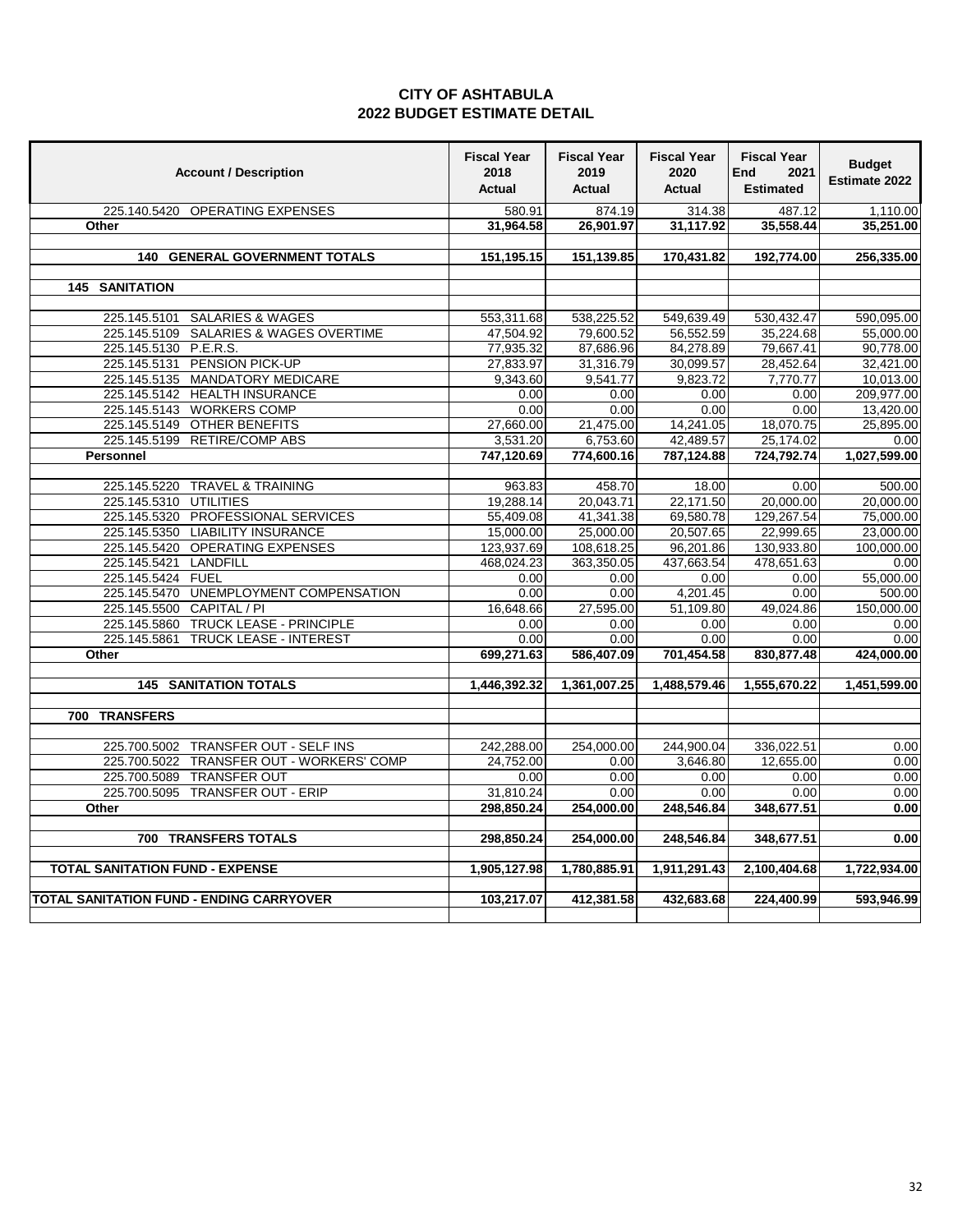| <b>Account / Description</b>                             | <b>Fiscal Year</b><br>2018<br><b>Actual</b> | <b>Fiscal Year</b><br>2019<br><b>Actual</b> | <b>Fiscal Year</b><br>2020<br><b>Actual</b> | <b>Fiscal Year</b><br>End<br>2021<br><b>Estimated</b> | <b>Budget</b><br>Estimate 2022 |
|----------------------------------------------------------|---------------------------------------------|---------------------------------------------|---------------------------------------------|-------------------------------------------------------|--------------------------------|
| 231 FIRE PENSION                                         |                                             |                                             |                                             |                                                       |                                |
| <b>BEGINNING CASH</b>                                    | 13,442.25                                   | 44,563.32                                   | 32,257.39                                   | 36,852.94                                             | 35,555.69                      |
|                                                          |                                             |                                             |                                             |                                                       |                                |
| Revenue                                                  |                                             |                                             |                                             |                                                       |                                |
| 010 LOCAL TAXES                                          |                                             |                                             |                                             |                                                       |                                |
| 231.010.4110 GENERAL PROPERTY TAX                        | 243,796.92                                  | 240,602.65                                  | 238,216.62                                  | 263,772.42                                            | 276,993.00                     |
| 231.010.4112 TANG PERS PROPTY TAX                        | 0.00                                        | 0.00                                        | 0.00                                        | 0.00                                                  | 0.00                           |
| 231.010.4114 HOUSE TRAILER TAX                           | 421.23                                      | 458.76                                      | 517.83                                      | 530.68                                                | 500.00                         |
| 231.010.4120 AMHA PILOT                                  | 0.00                                        | 0.00                                        | 0.00                                        | 0.00                                                  | 0.00                           |
| 010 LOCAL TAXES TOTALS                                   | 244,218.15                                  | 241,061.41                                  | 238,734.45                                  | 264,303.10                                            | 277,493.00                     |
|                                                          |                                             |                                             |                                             |                                                       |                                |
| 060 INTERGOVERNMENTAL<br>231.060.4111 HOMESTEAD - INTGVT | 13,729.59                                   | 13,378.68                                   | 13,047.55                                   |                                                       | 14,000.00                      |
| 231.060.4113 ROLLBACK - INTGVT                           | 18,520.30                                   | 18,483.72                                   | 17,073.00                                   | 12,619.25<br>18,428.50                                | 18,500.00                      |
| 231.060.4120 AMHA - INTGVT                               | 821.49                                      | 884.02                                      | 833.24                                      | 0.00                                                  | 850.00                         |
| 060 INTERGOVERNMENTAL TOTALS                             | 33,071.38                                   | 32,746.42                                   | 30,953.79                                   | 31,047.75                                             | 33,350.00                      |
|                                                          |                                             |                                             |                                             |                                                       |                                |
| 090 TRANSFERS IN                                         |                                             |                                             |                                             |                                                       |                                |
| 231.090.4001 TRANSFER IN - GENERAL                       | 110,000.00                                  | 104,639.15                                  | 130,000.00                                  | 100,000.00                                            | 100,000.00                     |
| 090 TRANSFERS IN TOTALS                                  | 110,000.00                                  | 104,639.15                                  | 130,000.00                                  | 100,000.00                                            | 100,000.00                     |
| <b>TOTAL FIRE PENSION FUND - REVENUE</b>                 | 387,289.53                                  | 378,446.98                                  | 399,688.24                                  | 395,350.85                                            | 410,843.00                     |
|                                                          |                                             |                                             |                                             |                                                       |                                |
| TOTAL FIRE PENSION FUND - CASH & REVENUE                 | 400,731.78                                  | 423,010.30                                  | 431,945.63                                  | 432,203.79                                            | 446,398.69                     |
| <b>Expense</b>                                           |                                             |                                             |                                             |                                                       |                                |
|                                                          |                                             |                                             |                                             |                                                       |                                |
| 130 FIRE PENSION                                         |                                             |                                             |                                             |                                                       |                                |
| 231.130.5421 FIRE PENSION                                | 350,586.69                                  | 385,590.01                                  | 390,469.97                                  | 391,237.00                                            | 400,970.41                     |
| Other                                                    | 350,586.69                                  | 385,590.01                                  | 390,469.97                                  | 391,237.00                                            | 400,970.41                     |
|                                                          |                                             |                                             |                                             |                                                       |                                |
| <b>130 FIRE PENSION TOTALS</b>                           | 350,586.69                                  | 385,590.01                                  | 390,469.97                                  | 391,237.00                                            | 400,970.41                     |
| 139 FEES & REV RED                                       |                                             |                                             |                                             |                                                       |                                |
|                                                          |                                             |                                             |                                             |                                                       |                                |
| 231.139.5461 COUNTY/STATE FEES                           | 5,581.77                                    | 5,162.90                                    | 4,622.72                                    | 5,411.10                                              | 5,600.00                       |
| Other                                                    | 5,581.77                                    | 5,162.90                                    | 4,622.72                                    | 5,411.10                                              | 5,600.00                       |
|                                                          |                                             |                                             |                                             |                                                       |                                |
| 139 FEES & REV RED TOTALS                                | 5,581.77                                    | 5,162.90                                    | 4,622.72                                    | 5,411.10                                              | 5,600.00                       |
| TOTAL FIRE PENSION FUND - EXPENSE                        | 356,168.46                                  | 390,752.91                                  | 395,092.69                                  | 396,648.10                                            | 406,570.41                     |
|                                                          |                                             |                                             |                                             |                                                       |                                |
| TOTAL FIRE PENSION FUND - ENDING CARRYOVER               | 44,563.32                                   | 32,257.39                                   | 36,852.94                                   | 35,555.69                                             | 39,828.28                      |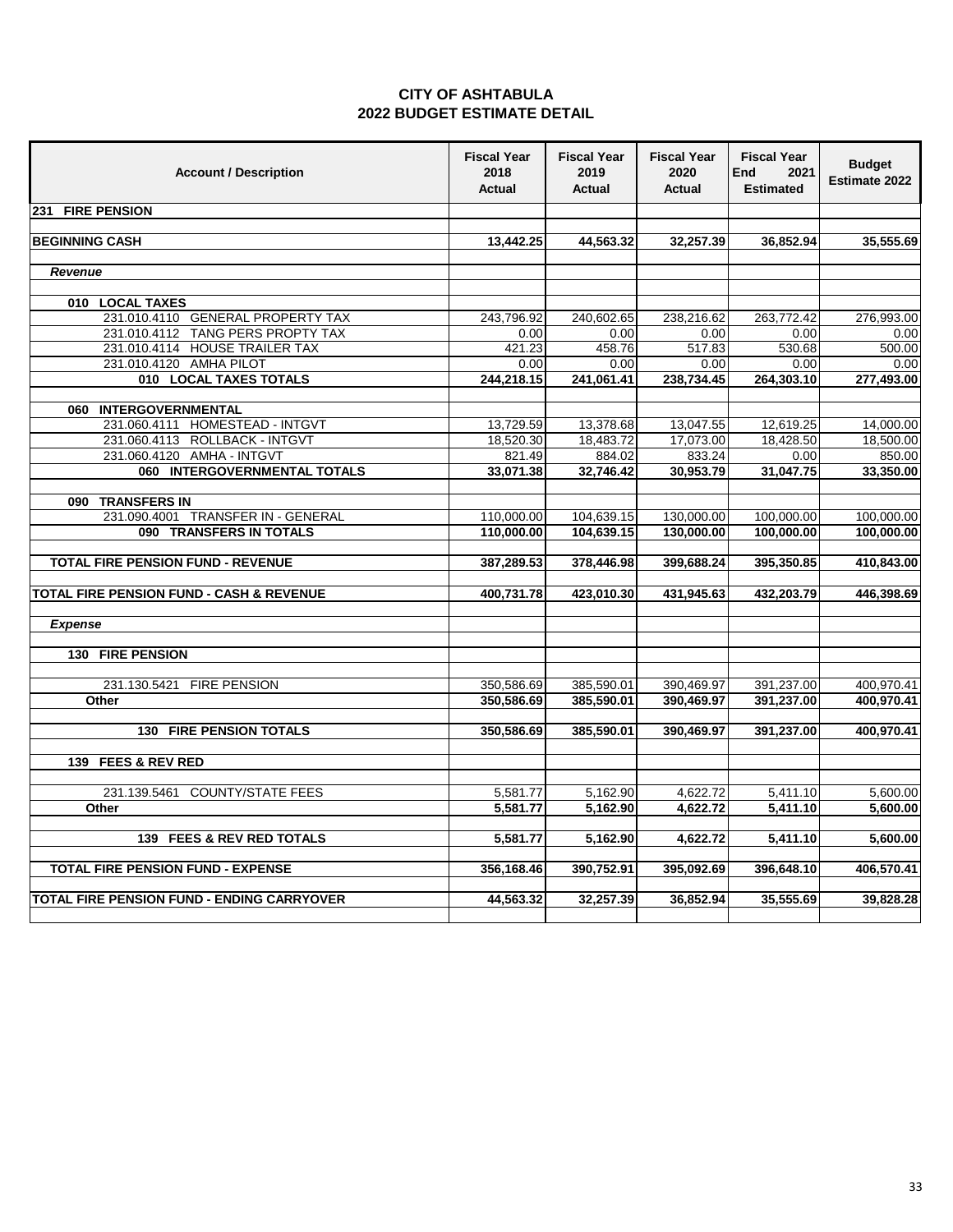| <b>Account / Description</b>                             | <b>Fiscal Year</b><br>2018<br><b>Actual</b> | <b>Fiscal Year</b><br>2019<br><b>Actual</b> | <b>Fiscal Year</b><br>2020<br><b>Actual</b> | <b>Fiscal Year</b><br>2021<br><b>End</b><br><b>Estimated</b> | <b>Budget</b><br>Estimate 2022 |
|----------------------------------------------------------|---------------------------------------------|---------------------------------------------|---------------------------------------------|--------------------------------------------------------------|--------------------------------|
| <b>POLICE PENSION</b><br>232                             |                                             |                                             |                                             |                                                              |                                |
|                                                          |                                             |                                             |                                             |                                                              |                                |
| 000 BEGINNING CASH                                       | 19,563.51                                   | 27,799.02                                   | 1,455.87                                    | 7,265.66                                                     | 30,314.48                      |
| Revenue                                                  |                                             |                                             |                                             |                                                              |                                |
|                                                          |                                             |                                             |                                             |                                                              |                                |
| 010 LOCAL TAXES                                          |                                             |                                             |                                             |                                                              |                                |
| 232.010.4110 GENERAL PROPERTY TAX                        | 243,796.92                                  | 240,602.65                                  | 238,216.62                                  | 263,772.42                                                   | 276,993.00                     |
| 232.010.4112 TANG PERS PROPTY TAX                        | 0.00                                        | 0.00                                        | 0.00                                        | 0.00                                                         | 0.00                           |
| 232.010.4114 HOUSE TRAILER TAX                           | 421.23                                      | 458.76                                      | 517.83                                      | 530.68                                                       | 500.00                         |
| 232.010.4120 AMHA PILOT                                  | 0.00                                        | 0.00                                        | 0.00                                        | 0.00                                                         | 0.00                           |
| 010 LOCAL TAXES TOTALS                                   | 244,218.15                                  | 241,061.41                                  | 238,734.45                                  | 264,303.10                                                   | 277,493.00                     |
|                                                          |                                             |                                             |                                             |                                                              |                                |
| 060 INTERGOVERNMENTAL<br>232.060.4111 HOMESTEAD - INTGVT | 13,729.59                                   | 13,378.68                                   | 13,047.55                                   | 12,619.25                                                    | 14,000.00                      |
| 232.060.4113 ROLLBACK - INTGVT                           | 18,520.30                                   | 18,483.72                                   | 17,073.00                                   | 18,428.50                                                    | 18,500.00                      |
| 232.060.4120 AMHA - INTGVT                               | 821.49                                      | 884.02                                      | 833.24                                      | 850.00                                                       | 850.00                         |
| 060 INTERGOVERNMENTAL TOTALS                             | 33,071.38                                   | 32,746.42                                   | 30,953.79                                   | 31,897.75                                                    | 33,350.00                      |
|                                                          |                                             |                                             |                                             |                                                              |                                |
| 090 TRANSFERS IN                                         |                                             |                                             |                                             |                                                              |                                |
| 232.090.4001 TRANSFER IN - GENERAL                       | 100,000.00                                  | 136,000.00                                  | 186,000.00                                  | 175,000.00                                                   | 160,000.00                     |
| 090 TRANSFERS IN TOTALS                                  | 100,000.00                                  | 136,000.00                                  | 186,000.00                                  | 175,000.00                                                   | 160,000.00                     |
|                                                          |                                             |                                             |                                             |                                                              |                                |
| <b>TOTAL POLICE PENSION FUND - REVENUE</b>               | 377,289.53                                  | 409,807.83                                  | 455,688.24                                  | 471,200.85                                                   | 470,843.00                     |
| TOTAL POLICE PENSION FUND - CASH & REVENUE               | 396,853.04                                  | 437,606.85                                  | 457,144.11                                  | 478,466.51                                                   | 501,157.48                     |
| <b>Expense</b>                                           |                                             |                                             |                                             |                                                              |                                |
|                                                          |                                             |                                             |                                             |                                                              |                                |
| 139 FEES & REV RED                                       |                                             |                                             |                                             |                                                              |                                |
| 232.139.5461 COUNTY/STATE FEES                           | 5,581.77                                    | 5,162.90                                    | 4,622.72                                    | 5,411.10                                                     | 5,600.00                       |
| Other                                                    | 5.581.77                                    | 5,162.90                                    | 4,622.72                                    | 5,411.10                                                     | 5,600.00                       |
|                                                          |                                             |                                             |                                             |                                                              |                                |
| 139 FEES & REV RED TOTALS                                | 5,581.77                                    | 5,162.90                                    | 4,622.72                                    | 5,411.10                                                     | 5,600.00                       |
|                                                          |                                             |                                             |                                             |                                                              |                                |
| <b>141 POLICE PENSION</b>                                |                                             |                                             |                                             |                                                              |                                |
| 232.141.5421 POLICE PENSION                              | 363,472.25                                  | 430,988.08                                  | 445,255.73                                  | 442,740.93                                                   | 458,127.81                     |
| Other                                                    | 363,472.25                                  | 430,988.08                                  | 445,255.73                                  | 442,740.93                                                   | 458,127.81                     |
|                                                          |                                             |                                             |                                             |                                                              |                                |
| <b>POLICE PENSION TOTALS</b><br>141                      | 363,472.25                                  | 430,988.08                                  | 445,255.73                                  | 442,740.93                                                   | 458,127.81                     |
|                                                          |                                             |                                             |                                             |                                                              |                                |
| <b>TOTAL POLICE PENSION FUND - EXPENSE</b>               | 369,054.02                                  | 436,150.98                                  | 449,878.45                                  | 448,152.03                                                   | 463,727.81                     |
|                                                          |                                             |                                             |                                             |                                                              |                                |
| TOTAL POLICE PENSION FUND - ENDING CARRYOVER             | 27,799.02                                   | 1,455.87                                    | 7,265.66                                    | 30,314.48                                                    | 37,429.67                      |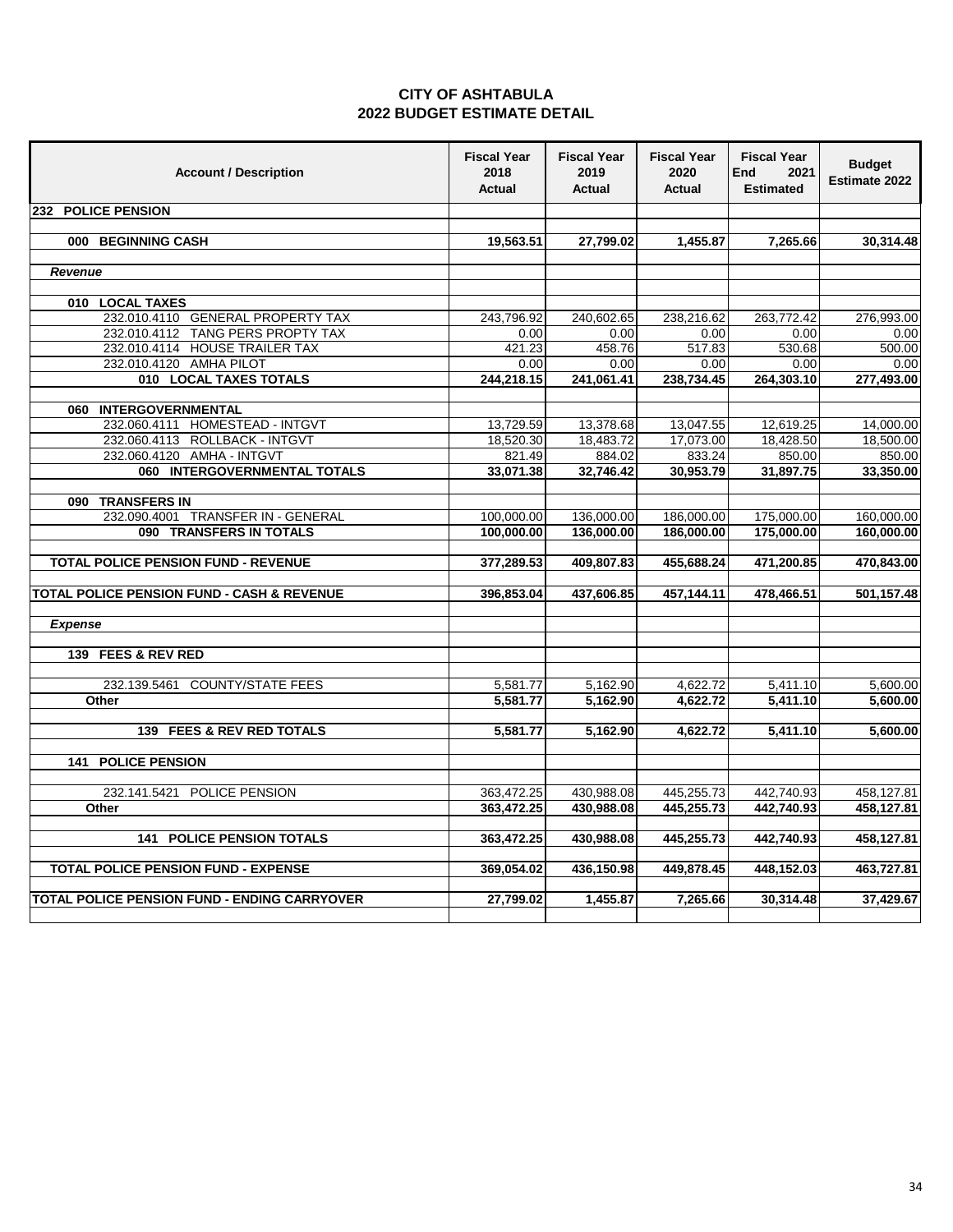| <b>Account / Description</b>                            | <b>Fiscal Year</b><br>2018<br>Actual | <b>Fiscal Year</b><br>2019<br>Actual | <b>Fiscal Year</b><br>2020<br>Actual | <b>Fiscal Year</b><br>End<br>2021<br><b>Estimated</b> | <b>Budget</b><br>Estimate 2022 |
|---------------------------------------------------------|--------------------------------------|--------------------------------------|--------------------------------------|-------------------------------------------------------|--------------------------------|
| 233 PARKS & RECREATION                                  |                                      |                                      |                                      |                                                       |                                |
| <b>BEGINNING CASH</b>                                   | 58,517.10                            | 183,198.77                           | 217,408.67                           | 187,520.93                                            | 292,327.76                     |
|                                                         |                                      |                                      |                                      |                                                       |                                |
| <b>Revenue</b>                                          |                                      |                                      |                                      |                                                       |                                |
| 010 LOCAL TAXES                                         |                                      |                                      |                                      |                                                       |                                |
| 233.010.4117 PARK LEVY                                  | 291,964.89                           | 289,012.71                           | 285,030.67                           | 298,326.35                                            | 293,575.00                     |
| 010 LOCAL TAXES TOTALS                                  | 291,964.89                           | 289,012.71                           | 285,030.67                           | 298,326.35                                            | 293,575.00                     |
| 060 INTERGOVERNMENTAL                                   |                                      |                                      |                                      |                                                       |                                |
| 233.060.4111 HOMESTEAD                                  | 15,006.65                            | 14,656.47                            | 14,308.89                            | 12,865.30                                             | 14,500.00                      |
| 233.060.4113 ROLLBACKS                                  | 0.00                                 | 0.00                                 | 0.00                                 | 0.00                                                  | 0.00                           |
| 233.060.4120 AMHA - PILOT                               | 897.76                               | 968.22                               | 913.63                               | 0.00                                                  | 900.00                         |
| 060 INTERGOVERNMENTAL TOTALS                            | 15,904.41                            | 15,624.69                            | 15,222.52                            | 12,865.30                                             | 15,400.00                      |
| 070 INTEREST                                            |                                      |                                      |                                      |                                                       |                                |
| 233.070.4001 TRANSFER IN                                | 0.00                                 | 0.00                                 | 0.00                                 | 0.00                                                  | 0.00                           |
| 070 INTEREST TOTALS                                     | 0.00                                 | 0.00                                 | 0.00                                 | 0.00                                                  | 0.00                           |
| <b>OTHER REVENUE</b><br>080                             |                                      |                                      |                                      |                                                       |                                |
| 233.080.4910 REIMB, REFUND & DONATIONS                  | 0.00                                 | 0.00                                 | 0.00                                 | 10,000.00                                             | 0.00                           |
| 233.080.4912 DONATIONS FOR PRGRMS                       | 7,850.00                             | 6,364.50                             | 2,500.00                             | 600.00                                                | 0.00                           |
| 233.080.4914 FRANCHISE FEES                             | 0.00                                 | 0.00                                 | 0.00                                 | 0.00                                                  | 0.00                           |
| 080 OTHER REVENUE TOTALS                                | 7,850.00                             | 6.364.50                             | 2.500.00                             | 10,600.00                                             | 0.00                           |
| 090 TRANSFERS IN                                        |                                      |                                      |                                      |                                                       |                                |
| 233.090.4001 TRANSFER IN                                | 0.00                                 | 0.00                                 | 0.00                                 | 0.00                                                  | 0.00                           |
| 090 TRANSFERS IN TOTALS                                 | 0.00                                 | 0.00                                 | 0.00                                 | 0.00                                                  | 0.00                           |
| <b>TOTAL PARKS &amp; RECREATION LEVY FUND - REVENUE</b> | 315,719.30                           | 311,001.90                           | 302,753.19                           | 321,791.65                                            | 308,975.00                     |
| TOTAL PARKS & RECREATION LEVY FUND - CASH & REVENUE     | 374,236.40                           | 494,200.67                           | 520,161.86                           | 509,312.58                                            | 601,302.76                     |
| <b>Expense</b>                                          |                                      |                                      |                                      |                                                       |                                |
| 139 FEES & REV RED                                      |                                      |                                      |                                      |                                                       |                                |
| 233.139.5461 CNTY FEES/REV RED                          | 6,318.50                             | 5,848.47                             | 5,217.33                             | 5,780.36                                              | 5,800.00                       |
| Other                                                   | 6.318.50                             | 5,848.47                             | 5,217.33                             | 5,780.36                                              | 5,800.00                       |
|                                                         |                                      |                                      |                                      |                                                       |                                |
| 139 FEES & REV RED TOTALS                               | 6,318.50                             | 5,848.47                             | 5,217.33                             | 5,780.36                                              | 5,800.00                       |
| 158 PARKS & REC                                         |                                      |                                      |                                      |                                                       |                                |
| SALARIES & WAGES - PARKS & RECREATI<br>233.158.5101     | 64,830.04                            | 66,336.80                            | 66,148.70                            | 87,439.83                                             | 84,077.00                      |
| 233.158.5109 OVERTIME                                   | 0.00                                 | 2,317.40                             | 4,265.96                             | 4,123.06                                              | 5,000.00                       |
| 233.158.5130 P.E.R.S.                                   | 9,076.21                             | 9,611.64                             | 9,858.00                             | 11,964.99                                             | 12,471.00                      |
| 233.158.5131 PENSION PICK UP                            | 3,241.51                             | 3,432.77                             | 3,520.75                             | 4,368.00                                              | 4,454.00                       |
| 233.158.5135 MANDATORY MEDICARE                         | 948.76<br>0.00                       | 1,024.13                             | 1,141.41                             | 1,483.59                                              | 1,439.00                       |
| 233.158.5149 OTHER BENEFITS<br>Personnel                | 78,096.52                            | 0.00<br>82,722.74                    | 5,850.00<br>90,784.82                | 5,075.00<br>114,454.47                                | 6,150.00<br>113,591.00         |
|                                                         |                                      |                                      |                                      |                                                       |                                |
| 233.158.5320 PROFESSIONAL SERVICES                      | 40,117.00                            | 41,923.46                            | 45,616.88                            | 49,765.00                                             | 45,000.00                      |
| 233.158.5420 OPERATING EXPENSES                         | 16,044.11                            | 15,289.20                            | 11,838.90                            | 25,046.49                                             | 20,000.00                      |
| 233.158.5424 FUEL                                       | 0.00                                 | 0.00                                 | 0.00                                 | 0.00                                                  | 5,500.00                       |
| 233.158.5501 PARK IMPROVEMENTS<br>Other                 | 14,118.50<br>70,279.61               | 92,908.13<br>150,120.79              | 179,183.00<br>236,638.78             | 21,938.50<br>96,749.99                                | 373,000.00<br>443,500.00       |
|                                                         |                                      |                                      |                                      |                                                       |                                |
| 158 PARKS & REC TOTALS                                  | 148,376.13                           | 232,843.53                           | 327,423.60                           | 211,204.46                                            | 557,091.00                     |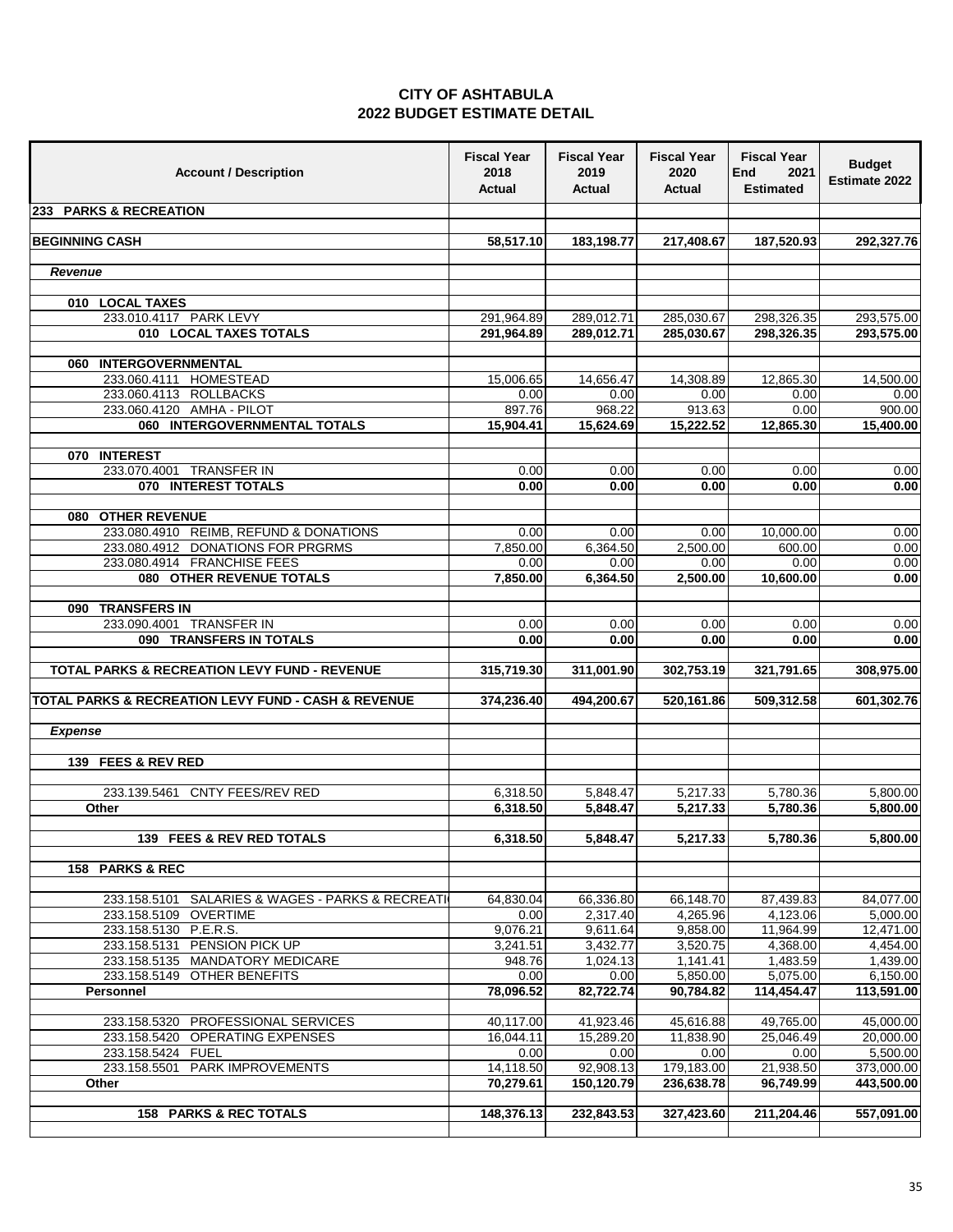| <b>Account / Description</b>                            | <b>Fiscal Year</b><br>2018<br>Actual | <b>Fiscal Year</b><br>2019<br>Actual | <b>Fiscal Year</b><br>2020<br>Actual | <b>Fiscal Year</b><br><b>End</b><br>2021<br><b>Estimated</b> | <b>Budget</b><br><b>Estimate 2022</b> |
|---------------------------------------------------------|--------------------------------------|--------------------------------------|--------------------------------------|--------------------------------------------------------------|---------------------------------------|
| 700<br><b>TRANSFERS</b>                                 |                                      |                                      |                                      |                                                              |                                       |
|                                                         |                                      |                                      |                                      |                                                              |                                       |
| TRANSFER OUT - SELF INS<br>233.700.5002                 | 36,343.00                            | 38,100.00                            | 0.00                                 | 0.00                                                         | 0.00                                  |
| Other                                                   | 36.343.00                            | 38,100.00                            | 0.00                                 | 0.00                                                         | 0.00                                  |
|                                                         |                                      |                                      |                                      |                                                              |                                       |
| <b>TRANSFERS TOTALS</b><br>700                          | 36.343.00                            | 38,100.00                            | 0.00                                 | 0.00                                                         | 0.00                                  |
|                                                         |                                      |                                      |                                      |                                                              |                                       |
| <b>TOTAL PARKS &amp; RECREATION LEVY FUND - EXPENSE</b> | 191,037.63                           | 276.792.00                           | 332.640.93                           | 216,984.82                                                   | 562,891.00                            |
|                                                         |                                      |                                      |                                      |                                                              |                                       |
| TOTAL PARKS & RECREATION LEVY FUND - ENDING CARRYOVER   | 183.198.77                           | 217.408.67                           | 187.520.93                           | 292.327.76                                                   | 38.411.76                             |
|                                                         |                                      |                                      |                                      |                                                              |                                       |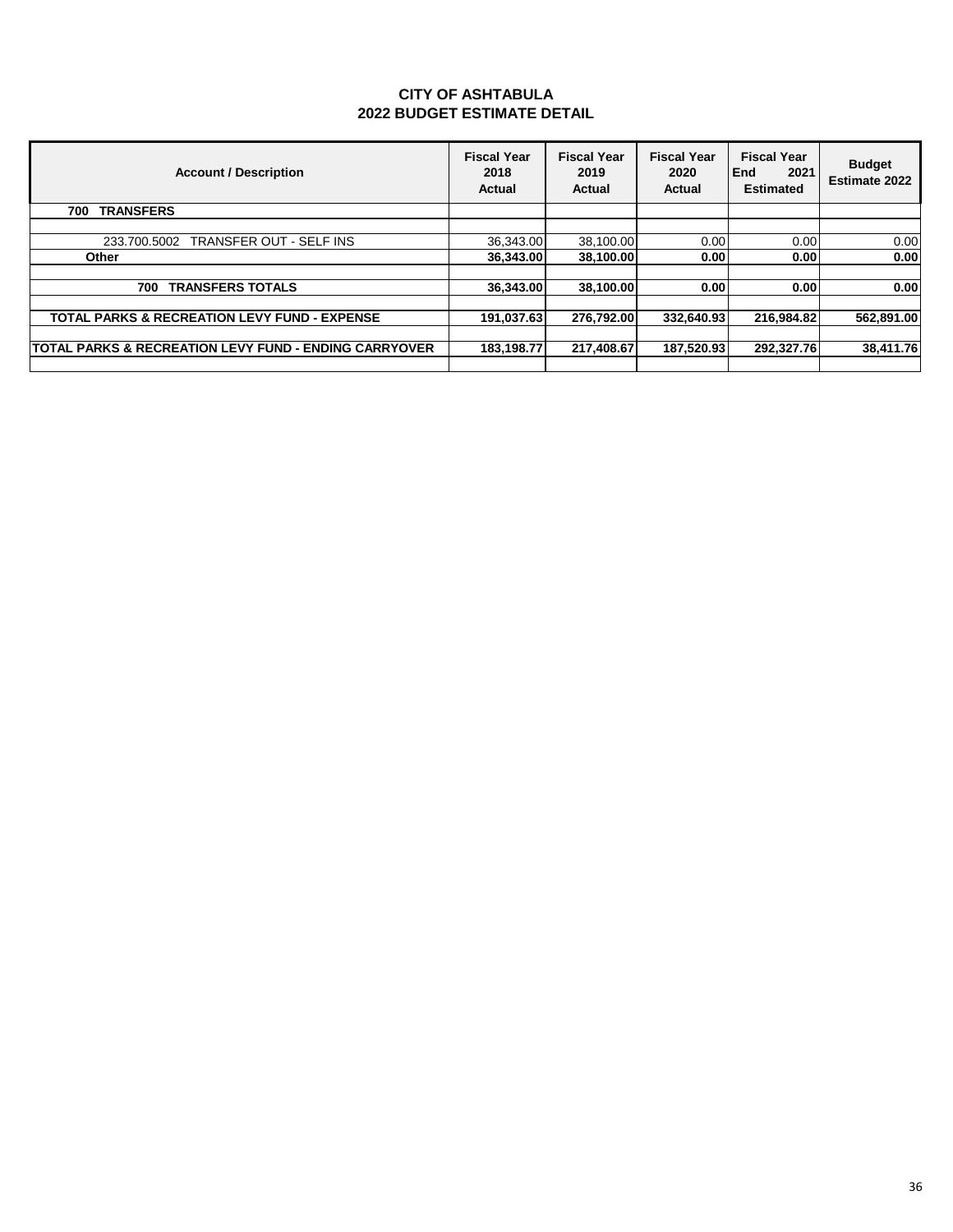| <b>Account / Description</b>                   | <b>Fiscal Year</b><br>2018<br>Actual | <b>Fiscal Year</b><br>2019<br><b>Actual</b> | <b>Fiscal Year</b><br>2020<br><b>Actual</b> | <b>Fiscal Year</b><br>End<br>2021<br><b>Estimated</b> | <b>Budget</b><br><b>Estimate 2022</b> |
|------------------------------------------------|--------------------------------------|---------------------------------------------|---------------------------------------------|-------------------------------------------------------|---------------------------------------|
| <b>MARINA FUND</b><br>240                      |                                      |                                             |                                             |                                                       |                                       |
|                                                |                                      |                                             |                                             |                                                       |                                       |
| <b>BEGINNING CASH</b>                          | 6,430.00                             | 6,430.00                                    | 6,430.00                                    | 6,430.00                                              | 6,430.00                              |
| Revenue                                        |                                      |                                             |                                             |                                                       |                                       |
| <b>FEES, LICENSES &amp; PERMITS</b><br>040     |                                      |                                             |                                             |                                                       |                                       |
| FEES, LICENSES, & PERMITS<br>240.040.4400      | 0.00                                 | 0.00                                        | 0.00                                        | 0.00                                                  | 0.00                                  |
| <b>MARINA &amp; BOAT DOCKS</b><br>240.040.4410 | 11,700.00                            | 11,375.00                                   | 12,675.00                                   | 13,475.00                                             | 13,475.00                             |
| 040 FEES, LICENSES & PERMITS                   | 11,700.00                            | 11,375.00                                   | 12,675.00                                   | 13,475.00                                             | 13,475.00                             |
| <b>TOTAL MARINA FUND - REVENUE</b>             | 11,700.00                            | 11,375.00                                   | 12,675.00                                   | 13,475.00                                             | 13,475.00                             |
| <b>TOTAL MARINA FUND - CASH &amp; REVENUE</b>  | 18,130.00                            | 17,805.00                                   | 19,105.00                                   | 19,905.00                                             | 19,905.00                             |
| <b>Expense</b>                                 |                                      |                                             |                                             |                                                       |                                       |
| 179 MARINA                                     |                                      |                                             |                                             |                                                       |                                       |
| 240.179.5520 PORT AUTHORITY                    | 11,700.00                            | 11,375.00                                   | 12.675.00                                   | 13,475.00                                             | 13,475.00                             |
| Other                                          | 11,700.00                            | 11,375.00                                   | 12,675.00                                   | 13,475.00                                             | 13,475.00                             |
| <b>MARINA TOTALS</b><br>179                    | 11,700.00                            | 11,375.00                                   | 12,675.00                                   | 13,475.00                                             | 13,475.00                             |
| <b>TOTAL MARINA FUND - EXPENSE</b>             | 11,700.00                            | 11,375.00                                   | 12,675.00                                   | 13,475.00                                             | 13,475.00                             |
| <b>TOTAL MARINA FUND - ENDING CARRYOVER</b>    | 6,430.00                             | 6,430.00                                    | 6,430.00                                    | 6,430.00                                              | 6,430.00                              |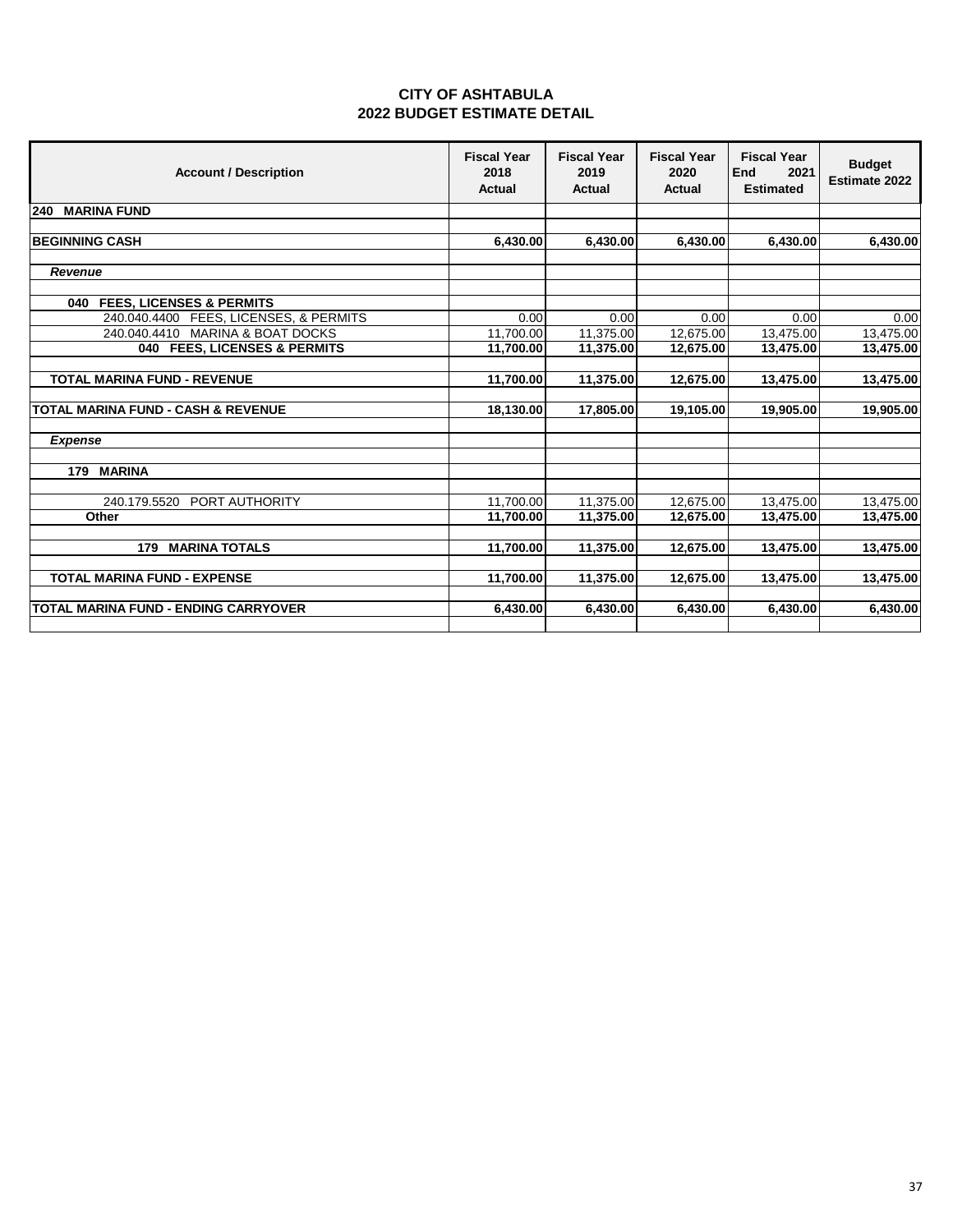|                                    | <b>CITY OF ASHTABULA</b> |  |
|------------------------------------|--------------------------|--|
| <b>2022 BUDGET ESTIMATE DETAIL</b> |                          |  |

| <b>Account / Description</b>                           | <b>Fiscal Year</b><br>2018<br><b>Actual</b> | <b>Fiscal Year</b><br>2019<br><b>Actual</b> | <b>Fiscal Year</b><br>2020<br><b>Actual</b> | <b>Fiscal Year</b><br><b>End</b><br>2021<br><b>Estimated</b> | <b>Budget</b><br>Estimate 2022 |
|--------------------------------------------------------|---------------------------------------------|---------------------------------------------|---------------------------------------------|--------------------------------------------------------------|--------------------------------|
| 260 LOCAL CORONAVIRUS RELIEF FUND                      |                                             |                                             |                                             |                                                              |                                |
|                                                        |                                             | 0.00                                        | 0.00                                        | 1,130.03                                                     | 0.00                           |
| <b>BEGINNING CASH</b>                                  | 0.00                                        |                                             |                                             |                                                              |                                |
| Revenue                                                |                                             |                                             |                                             |                                                              |                                |
|                                                        |                                             |                                             |                                             |                                                              |                                |
| 060 INTERGOVERNMENTAL<br>260.060.4950 FEDERAL GRANTS   | 0.00                                        | 0.00                                        | 1,921,230.09                                | 0.00                                                         | 0.00                           |
| 060 INTERGOVERNMENTAL TOTALS                           | 0.00                                        | 0.00                                        | 1,921,230.09                                | 0.00                                                         | 0.00                           |
|                                                        |                                             |                                             |                                             |                                                              |                                |
| TOTAL LOCAL CORONAVIRUS RELIEF - REVENUE               | 0.00                                        | 0.00                                        | 1,921,230.09                                | 0.00                                                         | 0.00                           |
| TOTAL LOCAL CORONAVIRUS RELIEF FUND - CASH & REVENUE   | 0.00                                        | 0.00                                        | 1,921,230.09                                | 1,130.03                                                     | 0.00                           |
| <b>Expense</b>                                         |                                             |                                             |                                             |                                                              |                                |
| 135 LOCAL CORONAVIRUS RELIEF                           |                                             |                                             |                                             |                                                              |                                |
| 260.135.5101 SALARIES & WAGES                          | 0.00                                        | 0.00                                        | 927,686.62                                  | 110.03                                                       | 0.00                           |
| 260.135.5109 OVERTIME                                  | 0.00                                        | 0.00                                        | 51,710.18                                   | 0.00                                                         | 0.00                           |
| 260.135.5130 PENSION                                   | 0.00                                        | 0.00                                        | 22,824.15                                   | 0.00                                                         | 0.00                           |
| 260.135.5131 PENSION PICK UP                           | 0.00                                        | 0.00                                        | 38,473.72                                   | 0.00                                                         | 0.00                           |
| 260.135.5135 MANDATORY MEDICARE                        | 0.00                                        | 0.00                                        | 11,753.32                                   | 0.00                                                         | 0.00                           |
| 260.135.5149 OTHER BENEFITS                            | 0.00                                        | 0.00                                        | 9,362.50                                    | 0.00                                                         | 0.00                           |
| <b>Personnel</b>                                       | 0.00                                        | 0.00                                        | 1,061,810.49                                | 110.03                                                       | 0.00                           |
| 260.135.5320 PROFESSIONAL SERVICES                     | 0.00                                        | 0.00                                        | 58,588.00                                   | 1,020.00                                                     | 0.00                           |
| 260.135.5420 OPERATING EXPENSES                        | 0.00                                        | 0.00                                        | 303,965.49                                  | 0.00                                                         | 0.00                           |
| Other                                                  | 0.00                                        | 0.00                                        | 362,553.49                                  | 1,020.00                                                     | 0.00                           |
| <b>135 LOCAL CORONAVIRUS RELIEF TOTALS</b>             | 0.00                                        | 0.00                                        | 1,424,363.98                                | 1,130.03                                                     | 0.00                           |
| 700 TRANSFERS                                          |                                             |                                             |                                             |                                                              |                                |
|                                                        |                                             |                                             |                                             |                                                              |                                |
| 260.700.5002 TRANSFER OUT - SELF INSURANCE             | 0.00                                        | 0.00                                        | 495,736.08                                  | 0.00                                                         | 0.00                           |
| Other                                                  | 0.00                                        | 0.00                                        | 495,736.08                                  | 0.00                                                         | 0.00                           |
| 700 TRANSFERS TOTALS                                   | 0.00                                        | 0.00                                        | 495,736.08                                  | 0.00                                                         | 0.00                           |
| TOTAL LOCAL CORONAVIRUS RELIEF - EXPENSE               | 0.00                                        | 0.00                                        | 1,920,100.06                                | 1,130.03                                                     | 0.00                           |
|                                                        |                                             |                                             |                                             |                                                              |                                |
| TOTAL LOCAL CORONAVIRUS RELIEF FUND - ENDING CARRYOVER | 0.00                                        | 0.00                                        | 1,130.03                                    | 0.00                                                         | 0.00                           |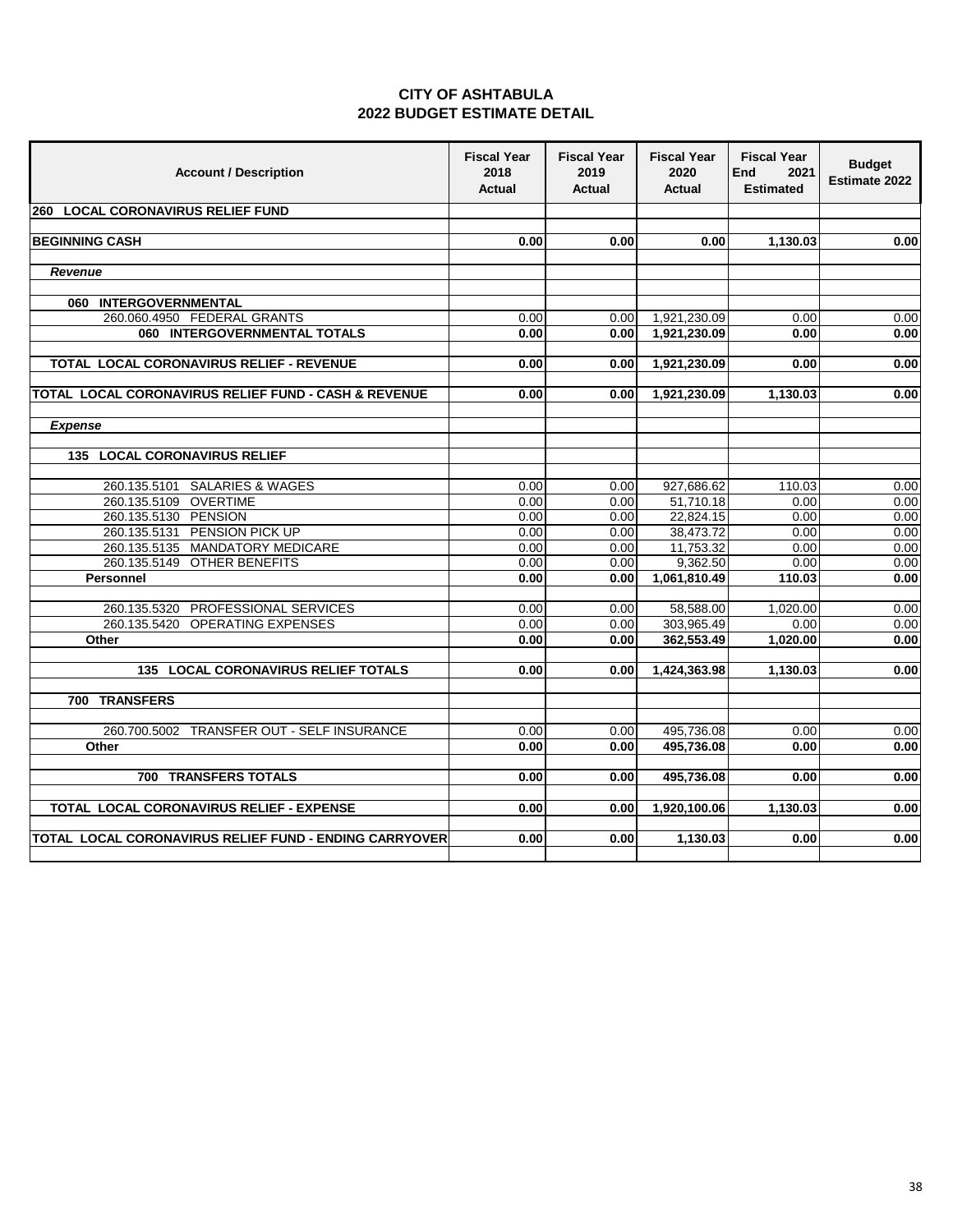|                                    | <b>CITY OF ASHTABULA</b> |  |
|------------------------------------|--------------------------|--|
| <b>2022 BUDGET ESTIMATE DETAIL</b> |                          |  |

| <b>Account / Description</b>                        | <b>Fiscal Year</b><br>2018<br><b>Actual</b> | <b>Fiscal Year</b><br>2019<br><b>Actual</b> | <b>Fiscal Year</b><br>2020<br><b>Actual</b> | <b>Fiscal Year</b><br><b>End</b><br>2021<br><b>Estimated</b> | <b>Budget</b><br><b>Estimate 2022</b> |
|-----------------------------------------------------|---------------------------------------------|---------------------------------------------|---------------------------------------------|--------------------------------------------------------------|---------------------------------------|
| 261 LOCAL FISCAL RECOVERY FUND                      |                                             |                                             |                                             |                                                              |                                       |
|                                                     | 0.00                                        | 0.00                                        | 0.00                                        |                                                              |                                       |
| <b>BEGINNING CASH</b>                               |                                             |                                             |                                             | 0.00                                                         | 877,963.16                            |
| Revenue                                             |                                             |                                             |                                             |                                                              |                                       |
| 060 INTERGOVERNMENTAL                               |                                             |                                             |                                             |                                                              |                                       |
| 261.060.4950 FEDERAL GRANTS                         | 0.00                                        | 0.00                                        | 0.00                                        | 943,649.92                                                   | 943,649.92                            |
| 060 INTERGOVERNMENTAL TOTALS                        | 0.00                                        | 0.00                                        | 0.00                                        | 943,649.92                                                   | 943,649.92                            |
| TOTAL LOCAL FISCAL RECOVERY FUND - REVENUE          | 0.00                                        | 0.00                                        | 0.00                                        | 943,649.92                                                   | 943,649.92                            |
| TOTAL LOCAL FISCAL RECOVERY FUND - CASH & REVENUE   | 0.00                                        | 0.00                                        | 0.00                                        | 943,649.92                                                   | 1,821,613.08                          |
|                                                     |                                             |                                             |                                             |                                                              |                                       |
| <b>Expense</b>                                      |                                             |                                             |                                             |                                                              |                                       |
| 135 LOCAL FISCAL RECOVERY                           |                                             |                                             |                                             |                                                              |                                       |
| 261.135.5101 SALARIES & WAGES                       | 0.00                                        | 0.00                                        | 0.00                                        | 0.00                                                         | 0.00                                  |
| 261.135.5109 OVERTIME                               | 0.00                                        | 0.00                                        | 0.00                                        | 0.00                                                         | 0.00                                  |
| 261.135.5130 PENSION                                | 0.00                                        | 0.00                                        | 0.00                                        | 0.00                                                         | 0.00                                  |
| 261.135.5131 PENSION PICK UP                        | 0.00                                        | 0.00                                        | 0.00                                        | 0.00                                                         | 0.00                                  |
| 261.135.5135 MANDATORY MEDICARE                     | 0.00                                        | 0.00                                        | 0.00                                        | 0.00                                                         | 0.00                                  |
| 261.135.5149 OTHER BENEFITS                         | 0.00                                        | 0.00                                        | 0.00                                        | 0.00                                                         | 0.00                                  |
| <b>Personnel</b>                                    | 0.00                                        | 0.00                                        | 0.00                                        | 0.00                                                         | 0.00                                  |
| 261.135.5320 PROFESSIONAL SERVICES                  | 0.00                                        | 0.00                                        | 0.00                                        | 0.00                                                         | 0.00                                  |
| 261.135.5420 OPERATING EXPENSES                     | 0.00                                        | 0.00                                        | 0.00                                        | 0.00                                                         | 0.00                                  |
| 261.135.5500 CAPITAL OUTLAY                         | 0.00                                        | 0.00                                        | 0.00                                        | 65,686.76                                                    | 0.00                                  |
| Other                                               | 0.00                                        | 0.00                                        | 0.00                                        | 65,686.76                                                    | 0.00                                  |
| 135 LOCAL FISCAL RECOVERY TOTALS                    | 0.00                                        | 0.00                                        | 0.00                                        | 65,686.76                                                    | 0.00                                  |
| 700 TRANSFERS                                       |                                             |                                             |                                             |                                                              |                                       |
|                                                     |                                             |                                             |                                             |                                                              |                                       |
| 261.700.5002 TRANSFER OUT - SELF INSURANCE          | 0.00                                        | 0.00                                        | 0.00                                        | 0.00                                                         | 0.00                                  |
| Other                                               | 0.00                                        | 0.00                                        | 0.00                                        | 0.00                                                         | 0.00                                  |
| 700 TRANSFERS TOTALS                                | 0.00                                        | 0.00                                        | 0.00                                        | 0.00                                                         | 0.00                                  |
|                                                     |                                             |                                             |                                             |                                                              |                                       |
| TOTAL LOCAL FISCAL RECOVERY FUND - EXPENSE          | 0.00                                        | 0.00                                        | 0.00                                        | 65,686.76                                                    | 0.00                                  |
| TOTAL LOCAL FISCAL RECOVERY FUND - ENDING CARRYOVER | 0.00                                        | 0.00                                        | 0.00                                        | 877,963.16                                                   | 1,821,613.08                          |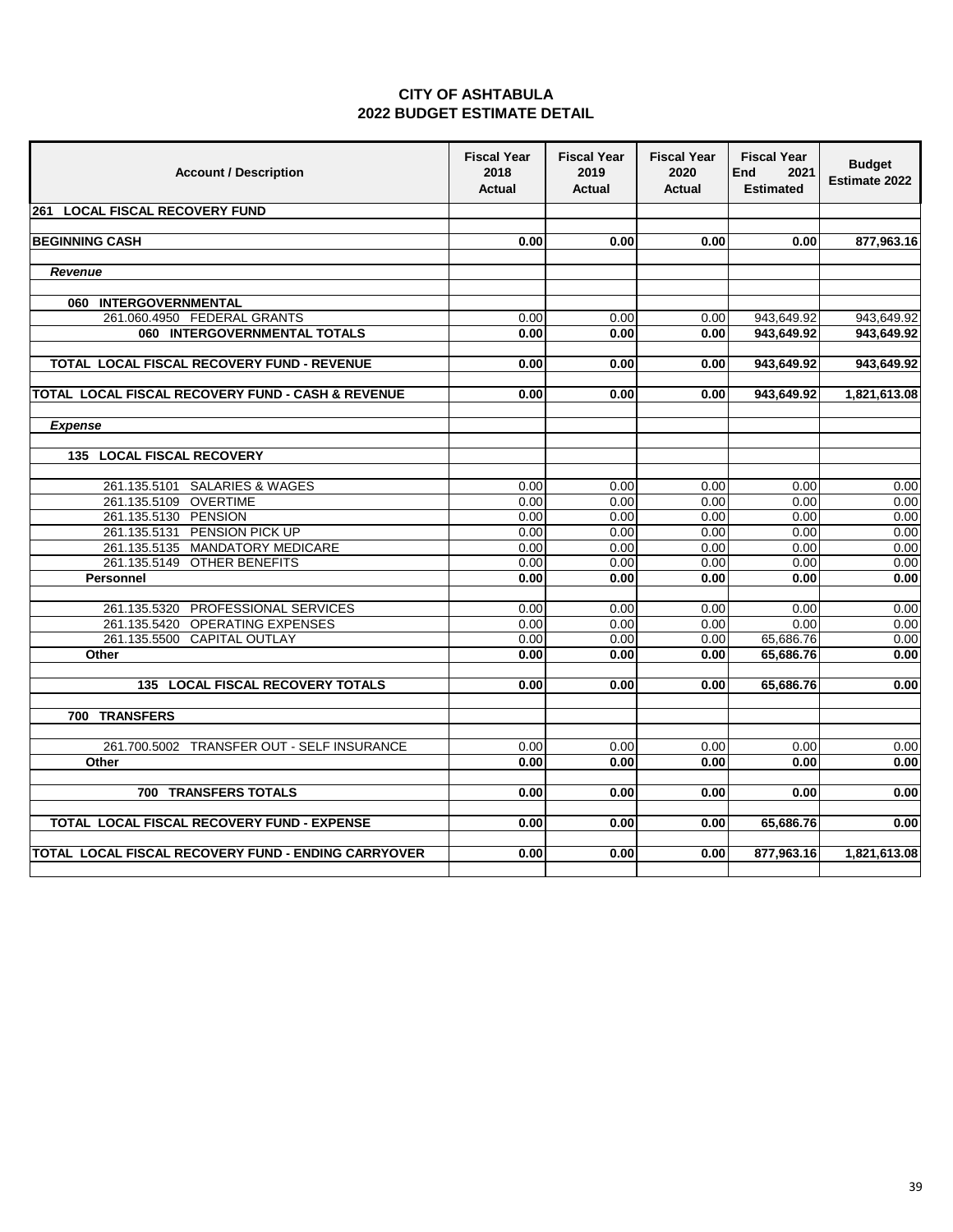|                                    | <b>CITY OF ASHTABULA</b> |  |
|------------------------------------|--------------------------|--|
| <b>2022 BUDGET ESTIMATE DETAIL</b> |                          |  |

| <b>Account / Description</b>                           | <b>Fiscal Year</b><br>2018<br><b>Actual</b> | <b>Fiscal Year</b><br>2019<br><b>Actual</b> | <b>Fiscal Year</b><br>2020<br>Actual | <b>Fiscal Year</b><br>End<br>2021<br><b>Estimated</b> | <b>Budget</b><br><b>Estimate 2022</b> |
|--------------------------------------------------------|---------------------------------------------|---------------------------------------------|--------------------------------------|-------------------------------------------------------|---------------------------------------|
| 262 RECYCLING GRANT                                    |                                             |                                             |                                      |                                                       |                                       |
|                                                        |                                             |                                             |                                      |                                                       |                                       |
| <b>BEGINNING CASH</b>                                  | 60,935.00                                   | 60,935.00                                   | 60,935.00                            | 60,935.00                                             | 60,935.00                             |
|                                                        |                                             |                                             |                                      |                                                       |                                       |
| Revenue                                                |                                             |                                             |                                      |                                                       |                                       |
| 060 INTERGOVERNMENTAL                                  |                                             |                                             |                                      |                                                       |                                       |
| 262.060.4605 GRANT PROCEEDS                            | 0.00                                        | 0.00                                        | 0.00                                 | 0.00                                                  | 0.00                                  |
| 060 INTERGOVERNMENTAL TOTALS                           | 0.00                                        | 0.00                                        | 0.00                                 | 0.00                                                  | 0.00                                  |
|                                                        |                                             |                                             |                                      |                                                       |                                       |
| <b>OTHER REVENUE</b><br>080                            |                                             |                                             |                                      |                                                       |                                       |
| 262.080.4910 REFUNDS & REIMB                           | 0.00                                        | 0.00                                        | 0.00                                 | 0.00                                                  | 0.00                                  |
| 080 OTHER REVENUE TOTALS                               | 0.00                                        | 0.00                                        | 0.00                                 | 0.00                                                  | 0.00                                  |
|                                                        |                                             |                                             |                                      |                                                       |                                       |
| 090 TRANSFERS IN                                       |                                             |                                             |                                      |                                                       |                                       |
| 262.090.4012 TRANSFER IN                               | 0.00                                        | 0.00                                        | 0.00                                 | 0.00                                                  | 0.00                                  |
| 090 TRANSFERS IN TOTALS                                | 0.00                                        | 0.00                                        | 0.00                                 | 0.00                                                  | 0.00                                  |
|                                                        |                                             |                                             |                                      |                                                       |                                       |
| TOTAL RECYCLING GRANT FUND - REVENUE                   | 0.00                                        | 0.00                                        | 0.00                                 | 0.00                                                  | 0.00                                  |
| <b>TOTAL RECYCLING GRANT FUND - CASH &amp; REVENUE</b> | 60,935.00                                   | 60,935.00                                   | 60,935.00                            | 60,935.00                                             | 60,935.00                             |
|                                                        |                                             |                                             |                                      |                                                       |                                       |
| <b>Expense</b>                                         |                                             |                                             |                                      |                                                       |                                       |
|                                                        |                                             |                                             |                                      |                                                       |                                       |
| 230 MISC GRANTS                                        |                                             |                                             |                                      |                                                       |                                       |
|                                                        |                                             |                                             |                                      |                                                       |                                       |
| 262.230.5420 OPERATING EXPENSES                        | 0.00                                        | 0.00                                        | 0.00                                 | 0.00                                                  | 0.00                                  |
| 262.230.5531 SANITATION EQUIPMENT                      | 0.00                                        | 0.00                                        | 0.00                                 | 0.00                                                  | 0.00                                  |
| 262.230.5999 CONVERSION BALANCING                      | 0.00                                        | 0.00                                        | 0.00                                 | 0.00                                                  | 0.00                                  |
| Other                                                  | 0.00                                        | 0.00                                        | 0.00                                 | 0.00                                                  | 0.00                                  |
| 230 MISC GRANTS TOTALS                                 | 0.00                                        | 0.00                                        | 0.00                                 | 0.00                                                  | 0.00                                  |
|                                                        |                                             |                                             |                                      |                                                       |                                       |
| TOTAL RECYCLING GRANTS FUND - EXPENSE                  | 0.00                                        | 0.00                                        | 0.00                                 | 0.00                                                  | 0.00                                  |
|                                                        |                                             |                                             |                                      |                                                       |                                       |
| <b>TOTAL RECYCLING GRANT FUND - ENDING CARRYOVER</b>   | 60,935.00                                   | 60,935.00                                   | 60,935.00                            | 60,935.00                                             | 60,935.00                             |
|                                                        |                                             |                                             |                                      |                                                       |                                       |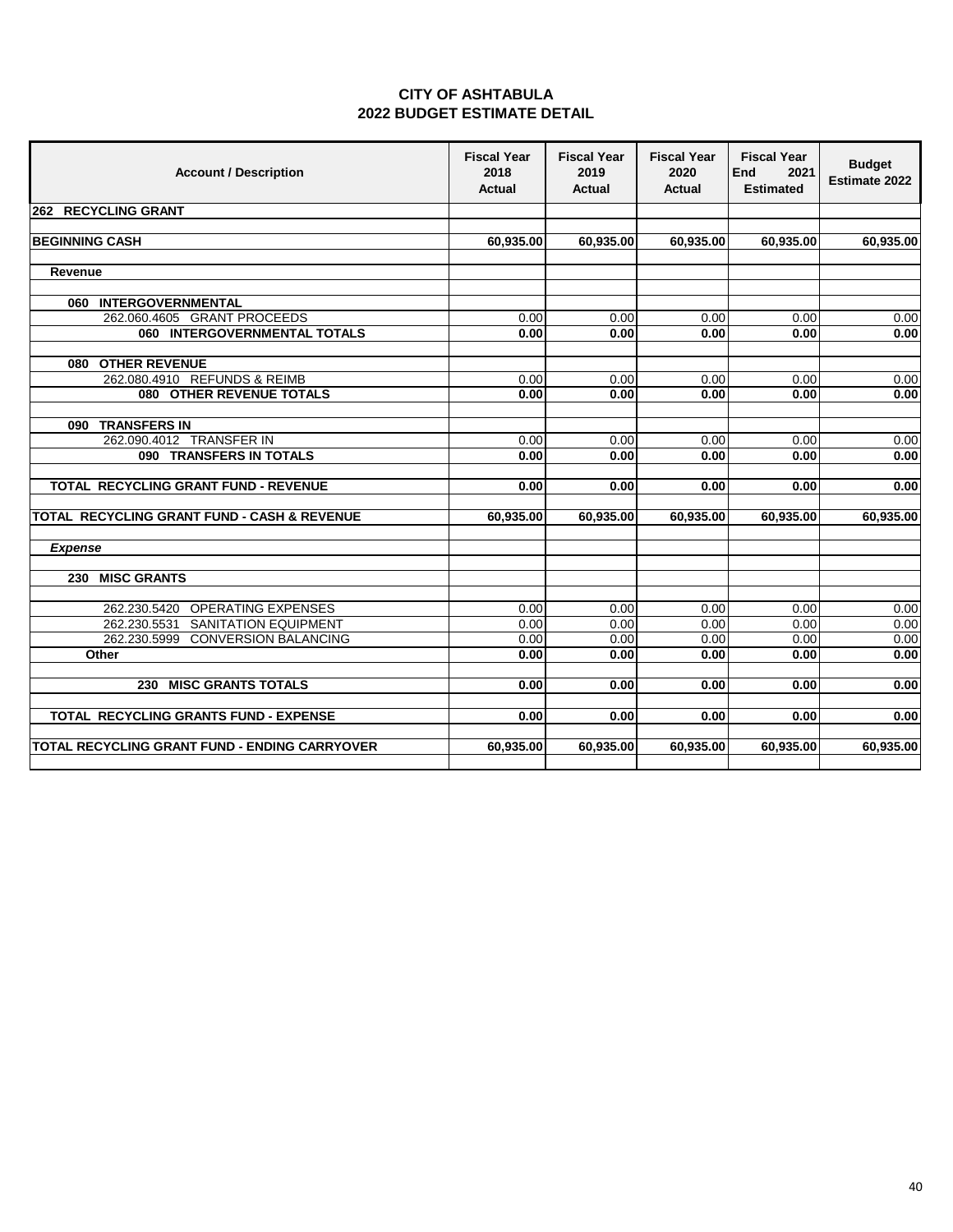|                                    | <b>CITY OF ASHTABULA</b> |  |
|------------------------------------|--------------------------|--|
| <b>2022 BUDGET ESTIMATE DETAIL</b> |                          |  |

| <b>Account / Description</b>                | <b>Fiscal Year</b><br>2018<br><b>Actual</b> | <b>Fiscal Year</b><br>2019<br><b>Actual</b> | <b>Fiscal Year</b><br>2020<br><b>Actual</b> | <b>Fiscal Year</b><br><b>End</b><br>2021<br><b>Estimated</b> | <b>Budget</b><br><b>Estimate 2022</b> |
|---------------------------------------------|---------------------------------------------|---------------------------------------------|---------------------------------------------|--------------------------------------------------------------|---------------------------------------|
| <b>263 POLICE GRANTS</b>                    |                                             |                                             |                                             |                                                              |                                       |
|                                             |                                             |                                             |                                             |                                                              |                                       |
| <b>BEGINNING CASH</b>                       | 16,322.66                                   | 38,618.91                                   | 39,217.35                                   | 83,542.06                                                    | 96,005.32                             |
| Revenue                                     |                                             |                                             |                                             |                                                              |                                       |
| 060 INTERGOVERNMENTAL                       |                                             |                                             |                                             |                                                              |                                       |
| 263.060.4950 FEDERAL GRANTS                 | 22,302.51                                   | 2,809.34                                    | 37,875.20                                   | 6,388.40                                                     | 25,000.00                             |
| 263.060.4951 NON-FEDERAL GRANTS             | 1,572.36                                    | 0.00                                        | 8,349.51                                    | 12,146.72                                                    | 8,948.00                              |
| 060 INTERGOVERNMENTAL TOTALS                | 23,874.87                                   | 2,809.34                                    | 46,224.71                                   | 18,535.12                                                    | 33,948.00                             |
| 091 ADVANCES IN                             |                                             |                                             |                                             |                                                              |                                       |
| 263.091.4001 ADVANCE IN                     | 0.00                                        | 0.00                                        | 0.00                                        | 0.00                                                         | 0.00                                  |
| 091 ADVANCES IN TOTALS                      | 0.00                                        | 0.00                                        | 0.00                                        | 0.00                                                         | 0.00                                  |
|                                             |                                             |                                             |                                             |                                                              |                                       |
| <b>TOTAL POLICE GRANT FUND - REVENUE</b>    | 23,874.87                                   | 2,809.34                                    | 46,224.71                                   | 18,535.12                                                    | 33,948.00                             |
| TOTAL POLICE GRANT FUND - CASH & REVENUE    | 40,197.53                                   | 41,428.25                                   | 85,442.06                                   | 102,077.18                                                   | 129,953.32                            |
| <b>Expense</b>                              |                                             |                                             |                                             |                                                              |                                       |
| 118 POLICE                                  |                                             |                                             |                                             |                                                              |                                       |
| 263.118.5420 HOMELAND SECURITY - STATE      | 0.00                                        | 0.00                                        | 0.00                                        | 0.00                                                         | 0.00                                  |
| HOMELAND SECURITY - FEDERAL<br>263.118.5421 | 1,578.62                                    | 2,210.90                                    | 1,900.00                                    | 6,071.86                                                     | 68,374.00                             |
| 263.118.5422 DRUG PREVENTION                | 0.00                                        | 0.00                                        | 0.00                                        | 0.00                                                         | 0.00                                  |
| 263.118.5423 TASK FORCE                     | 0.00                                        | 0.00                                        | 0.00                                        | 0.00                                                         | 0.00                                  |
| <b>MISC POLICE GRANT</b><br>263.118.5429    | 0.00<br>1,578.62                            | 0.00<br>2,210.90                            | 0.00<br>1,900.00                            | 0.00                                                         | 0.00<br>68,374.00                     |
| Other                                       |                                             |                                             |                                             | 6,071.86                                                     |                                       |
| <b>118 POLICE TOTALS</b>                    | 1,578.62                                    | 2,210.90                                    | 1,900.00                                    | 6,071.86                                                     | 68,374.00                             |
| 701 ADVANCES                                |                                             |                                             |                                             |                                                              |                                       |
|                                             |                                             |                                             |                                             |                                                              |                                       |
| 263.701.5001 ADVANCE OUT- GEN               | 0.00                                        | 0.00                                        | 0.00                                        | 0.00                                                         | 0.00                                  |
| Other                                       | 0.00                                        | 0.00                                        | 0.00                                        | 0.00                                                         | 0.00                                  |
|                                             |                                             |                                             |                                             |                                                              |                                       |
| 701 ADVANCES TOTALS                         | 0.00                                        | 0.00                                        | 0.00                                        | 0.00                                                         | 0.00                                  |
| TOTAL POLICE GRANTS FUND - EXPENSE          | 1,578.62                                    | 2,210.90                                    | 1,900.00                                    | 6,071.86                                                     | 68,374.00                             |
|                                             |                                             |                                             |                                             |                                                              |                                       |
| TOTAL POLICE GRANT FUND - ENDING CARRYOVER  | 38,618.91                                   | 39,217.35                                   | 83,542.06                                   | 96,005.32                                                    | 61,579.32                             |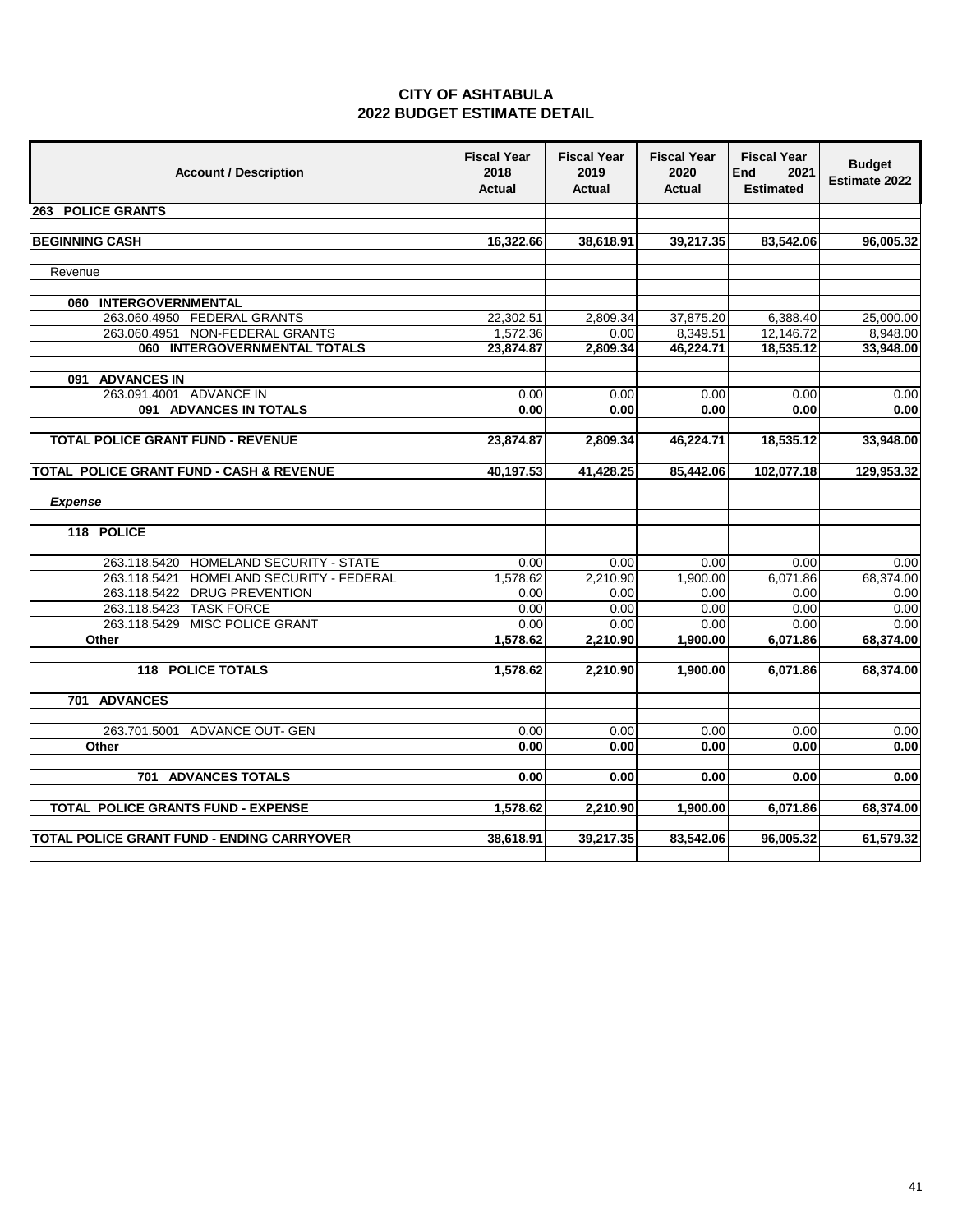|                                    | <b>CITY OF ASHTABULA</b> |  |
|------------------------------------|--------------------------|--|
| <b>2022 BUDGET ESTIMATE DETAIL</b> |                          |  |

| <b>Account / Description</b>             | <b>Fiscal Year</b><br>2018<br><b>Actual</b> | <b>Fiscal Year</b><br>2019<br><b>Actual</b> | <b>Fiscal Year</b><br>2020<br><b>Actual</b> | <b>Fiscal Year</b><br><b>End</b><br>2021<br><b>Estimated</b> | <b>Budget</b><br><b>Estimate 2022</b> |
|------------------------------------------|---------------------------------------------|---------------------------------------------|---------------------------------------------|--------------------------------------------------------------|---------------------------------------|
| 264 FIRE GRANTS                          |                                             |                                             |                                             |                                                              |                                       |
|                                          |                                             |                                             |                                             |                                                              |                                       |
| <b>BEGINNING CASH</b>                    | 1,503.30                                    | 2,682.05                                    | 1,516.38                                    | 1,516.38                                                     | 1,549.16                              |
|                                          |                                             |                                             |                                             |                                                              |                                       |
| <b>Revenue</b>                           |                                             |                                             |                                             |                                                              |                                       |
|                                          |                                             |                                             |                                             |                                                              |                                       |
| 060 INTERGOVERNMENTAL                    |                                             |                                             |                                             |                                                              |                                       |
| 264.060.4950 FIRE GRANTS                 | 10,858.33                                   | 1,586.08                                    | 2,747.45                                    | 51,041.78                                                    | 3,000.00                              |
| 264.060.4994 FIRE GRANT                  | 0.00                                        | 0.00                                        | 0.00                                        | 0.00                                                         | 0.00                                  |
| 060 INTERGOVERNMENTAL TOTALS             | 10,858.33                                   | 1,586.08                                    | 2,747.45                                    | 51,041.78                                                    | 3,000.00                              |
| 080 OTHER REVENUE                        |                                             |                                             |                                             |                                                              |                                       |
| 264.080.4912 DONATIONS                   | 0.00                                        | 0.00                                        | 0.00                                        | 0.00                                                         | 0.00                                  |
| 080 OTHER REVENUE TOTALS                 | 0.00                                        | 0.00                                        | 0.00                                        | 0.00                                                         | 0.00                                  |
|                                          |                                             |                                             |                                             |                                                              |                                       |
| <b>TRANSFERS IN</b><br>090               |                                             |                                             |                                             |                                                              |                                       |
| 264.090.4012 TRANSFER IN TOTALS          | 0.00                                        | 0.00                                        | 0.00                                        | 0.00                                                         | 0.00                                  |
| 090 TRANSFERS IN TOTALS                  | 0.00                                        | 0.00                                        | 0.00                                        | 0.00                                                         | 0.00                                  |
|                                          |                                             |                                             |                                             |                                                              |                                       |
| <b>TOTAL FIRE GRANT FUND - REVENUE</b>   | 10,858.33                                   | 1,586.08                                    | 2,747.45                                    | 51,041.78                                                    | 3,000.00                              |
|                                          |                                             |                                             |                                             |                                                              |                                       |
| TOTAL FIRE GRANT FUND - CASH & REVENUE   | 12,361.63                                   | 4,268.13                                    | 4,263.83                                    | 52,558.16                                                    | 4,549.16                              |
|                                          |                                             |                                             |                                             |                                                              |                                       |
| <b>Expense</b>                           |                                             |                                             |                                             |                                                              |                                       |
| <b>124 FIRE</b>                          |                                             |                                             |                                             |                                                              |                                       |
|                                          |                                             |                                             |                                             |                                                              |                                       |
| 264.124.5550 EQUIPMENT                   | 9,679.58                                    | 2,751.75                                    | 2,747.45                                    | 51,009.00                                                    | 3,000.00                              |
| Other                                    | 9,679.58                                    | 2,751.75                                    | 2,747.45                                    | 51,009.00                                                    | 3,000.00                              |
|                                          |                                             |                                             |                                             |                                                              |                                       |
| <b>124 FIRE TOTALS</b>                   | 9,679.58                                    | 2,751.75                                    | 2,747.45                                    | 51,009.00                                                    | 3,000.00                              |
|                                          |                                             |                                             |                                             |                                                              |                                       |
| TOTAL FIRE GRANTS FUND - EXPENSE         | 9,679.58                                    | 2,751.75                                    | 2,747.45                                    | 51,009.00                                                    | 3,000.00                              |
|                                          |                                             |                                             |                                             |                                                              |                                       |
| TOTAL FIRE GRANT FUND - ENDING CARRYOVER | 2,682.05                                    | 1,516.38                                    | 1,516.38                                    | 1,549.16                                                     | 1,549.16                              |
|                                          |                                             |                                             |                                             |                                                              |                                       |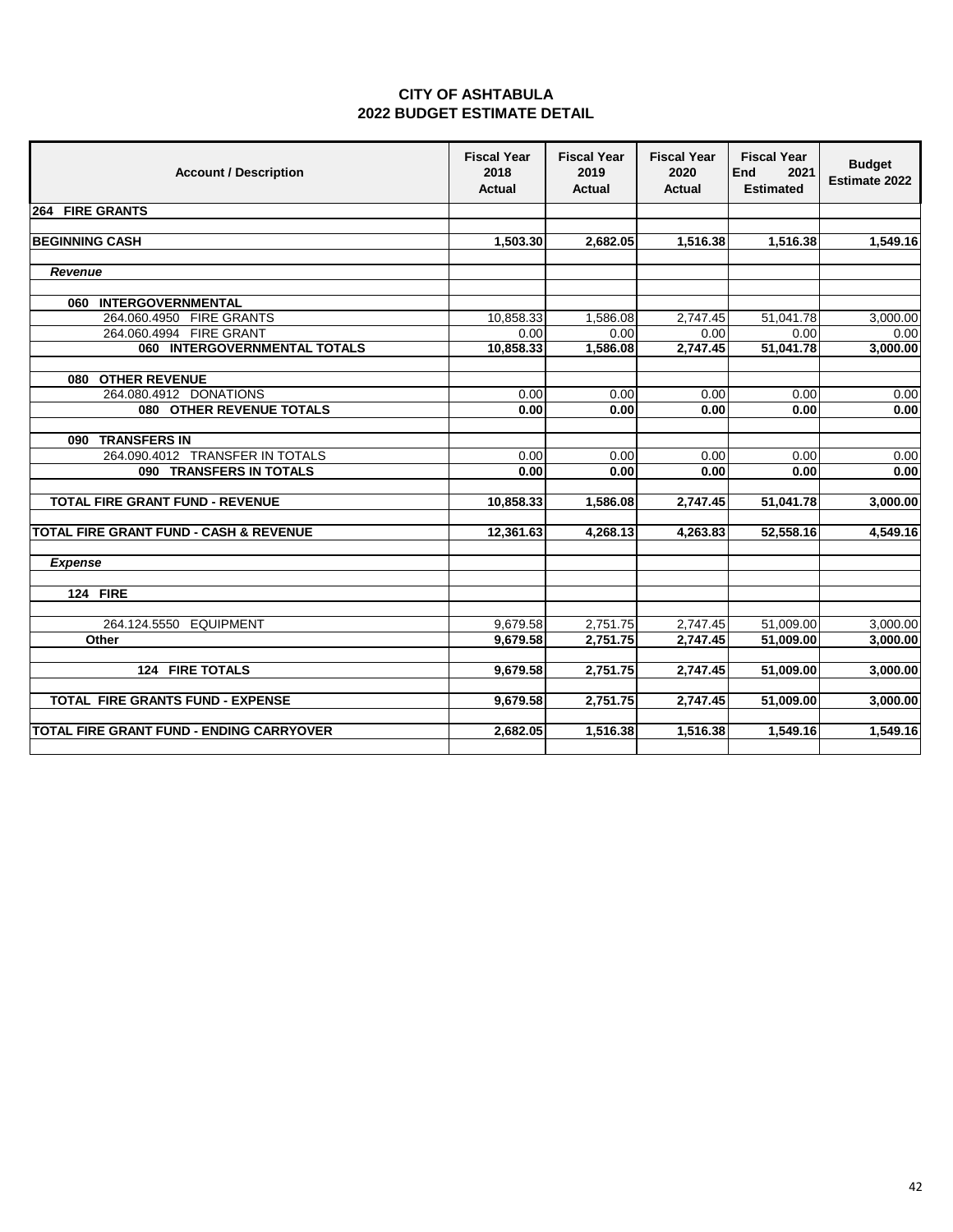|                                    | <b>CITY OF ASHTABULA</b> |  |
|------------------------------------|--------------------------|--|
| <b>2022 BUDGET ESTIMATE DETAIL</b> |                          |  |

| <b>Account / Description</b>                      | <b>Fiscal Year</b><br>2018<br>Actual | <b>Fiscal Year</b><br>2019<br><b>Actual</b> | <b>Fiscal Year</b><br>2020<br>Actual | <b>Fiscal Year</b><br>End<br>2021<br><b>Estimated</b> | <b>Budget</b><br><b>Estimate 2022</b> |
|---------------------------------------------------|--------------------------------------|---------------------------------------------|--------------------------------------|-------------------------------------------------------|---------------------------------------|
| <b>MISC GRANTS</b><br>289                         |                                      |                                             |                                      |                                                       |                                       |
|                                                   |                                      |                                             |                                      |                                                       |                                       |
| <b>BEGINNING CASH</b>                             | 0.00                                 | 45,000.00                                   | 22,000.00                            | 15,500.00                                             | 1,696.76                              |
|                                                   |                                      |                                             |                                      |                                                       |                                       |
| Revenue                                           |                                      |                                             |                                      |                                                       |                                       |
| <b>INTERGOVERNMENTAL</b><br>060                   |                                      |                                             |                                      |                                                       |                                       |
| 289.060.4950 OHIO EPA PROGRAM                     | 45.000.00                            | 0.00                                        | 0.00                                 | 0.00                                                  | 0.00                                  |
| 060 INTERGOVERNMENTAL TOTALS                      | 45,000.00                            | 0.00                                        | 0.00                                 | 0.00                                                  | 0.00                                  |
|                                                   |                                      |                                             |                                      |                                                       |                                       |
| <b>TOTAL MISC GRANT FUND - REVENUE</b>            | 45,000.00                            | 0.00                                        | 0.00                                 | 0.00                                                  | 0.00                                  |
|                                                   |                                      |                                             |                                      |                                                       |                                       |
| <b>TOTAL MISC GRANT FUND - CASH &amp; REVENUE</b> | 45,000.00                            | 45,000.00                                   | 22,000.00                            | 15,500.00                                             | 1,696.76                              |
|                                                   |                                      |                                             |                                      |                                                       |                                       |
| <b>Expense</b>                                    |                                      |                                             |                                      |                                                       |                                       |
|                                                   |                                      |                                             |                                      |                                                       |                                       |
| <b>MISC GRANTS</b><br>230                         |                                      |                                             |                                      |                                                       |                                       |
| <b>LAND RESORATION PLAN</b><br>289.230.5552       | 0.00                                 | 23,000.00                                   | 6,500.00                             | 13,803.24                                             | 0.00                                  |
| Other                                             | 0.00                                 | 23,000,00                                   | 6,500.00                             | 13,803.24                                             | 0.00                                  |
|                                                   |                                      |                                             |                                      |                                                       |                                       |
| <b>MISC GRANTS TOTALS</b><br>230                  | 0.00                                 | 23,000.00                                   | 6,500.00                             | 13,803.24                                             | 0.00                                  |
|                                                   |                                      |                                             |                                      |                                                       |                                       |
| <b>TOTAL MISC GRANTS FUND - EXPENSE</b>           | 0.00                                 | 23,000.00                                   | 6,500.00                             | 13,803.24                                             | 0.00                                  |
|                                                   |                                      |                                             |                                      |                                                       |                                       |
| <b>TOTAL MISC GRANT FUND - ENDING CARRYOVER</b>   | 45,000.00                            | 22,000.00                                   | 15,500.00                            | 1,696.76                                              | 1,696.76                              |
|                                                   |                                      |                                             |                                      |                                                       |                                       |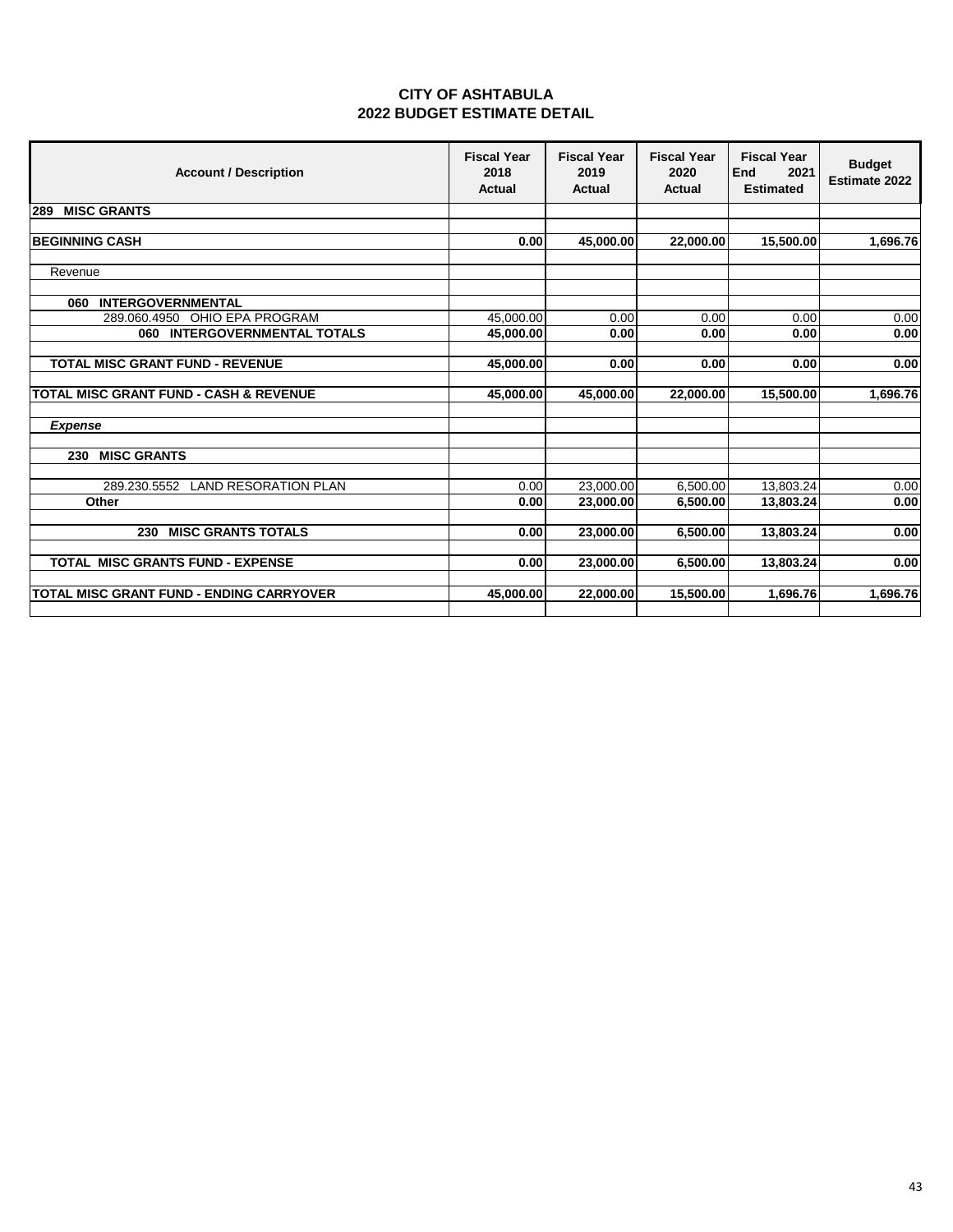| <b>Account / Description</b>                                  | <b>Fiscal Year</b><br>2018<br>Actual | <b>Fiscal Year</b><br>2019<br>Actual | <b>Fiscal Year</b><br>2020<br>Actual | <b>Fiscal Year</b><br>End<br>2021<br><b>Estimated</b> | <b>Budget</b><br>Estimate 2022 |
|---------------------------------------------------------------|--------------------------------------|--------------------------------------|--------------------------------------|-------------------------------------------------------|--------------------------------|
| 290 CDBG                                                      |                                      |                                      |                                      |                                                       |                                |
| <b>BEGINNING CASH</b>                                         | 162,863.30                           | 160,191.00                           | 368,771.11                           | 518,724.37                                            | 172,602.37                     |
|                                                               |                                      |                                      |                                      |                                                       |                                |
| Revenue                                                       |                                      |                                      |                                      |                                                       |                                |
|                                                               |                                      |                                      |                                      |                                                       |                                |
| 060 INTERGOVERNMENTAL<br>290.060.4101 PY FORMULA              | 0.00                                 | 0.00                                 | 0.00                                 | 0.00                                                  | 0.00                           |
| 290.060.4115 ALLOCATION GRANT                                 | 0.00                                 | 101,000.00                           | 54,000.00                            | 140,000.00                                            | 100,000.00                     |
| 290.060.4415 OTHR STATE/FEDERAL GRANTS                        | 0.00                                 | 700,000.00                           | 304,000.00                           | 0.00                                                  | 0.00                           |
| 290.060.4440 ECON DEV LOAN PYMT                               | 15,231.17                            | 19,823.07                            | 0.00                                 | 0.00                                                  | 0.00                           |
| 290.060.4450 PRGM INCOME CDBG HOUSING                         | 220.00                               | 0.00                                 | 0.00                                 | 0.00                                                  | 0.00                           |
| 290.060.4451 PRGM INCOME HOME HOUSING                         | 0.00                                 | 398.74                               | 7,400.00                             | 6,791.00                                              | 1,500.00                       |
| 060 INTERGOVERNMENTAL TOTALS                                  | 15,451.17                            | 821,221.81                           | 365,400.00                           | 146,791.00                                            | 101,500.00                     |
| 080 OTHER REVENUE                                             |                                      |                                      |                                      |                                                       |                                |
| 290.080.4415 OTHR CONTRIBUTIONS                               | 0.00                                 | 0.00                                 | 0.00                                 | 0.00                                                  | 0.00                           |
| 290.080.4881 MISC REVENUE                                     | 0.00                                 | 0.00                                 | 0.00                                 | 0.00                                                  | 0.00                           |
| 290.080.4910 REIMB & REFUNDS                                  | 535.33                               | 9.47                                 | 0.00                                 | 0.00                                                  | 0.00                           |
| 080 OTHER REVENUE TOTALS                                      | 535.33                               | 9.47                                 | 0.00                                 | 0.00                                                  | 0.00                           |
| 090 TRANSFERS IN                                              |                                      |                                      |                                      |                                                       |                                |
| 290.090.4001 TRANSFER IN                                      | 0.00                                 | 0.00                                 | 0.00                                 | 0.00                                                  | 0.00                           |
| 090 TRANSFERS IN TOTALS                                       | 0.00                                 | 0.00                                 | 0.00                                 | 0.00                                                  | 0.00                           |
|                                                               |                                      |                                      |                                      |                                                       |                                |
| <b>TOTAL CDBG FUND - REVENUE</b>                              | 15,986.50                            | 821,231.28                           | 365,400.00                           | 146,791.00                                            | 101,500.00                     |
| <b>TOTAL CDBG FUND - CASH &amp; REVENUE</b>                   | 178,849.80                           | 981,422.28                           | 734,171.11                           | 665,515.37                                            | 274,102.37                     |
|                                                               |                                      |                                      |                                      |                                                       |                                |
| <b>Expense</b>                                                |                                      |                                      |                                      |                                                       |                                |
| 148 Not Defined                                               |                                      |                                      |                                      |                                                       |                                |
|                                                               |                                      |                                      |                                      |                                                       |                                |
| 290.148.5410 ADMINISTRATION -                                 | 0.00                                 | 0.00                                 | 0.00                                 | 0.00                                                  | 0.00                           |
| 290.148.5495 FAIR HOUSING -                                   | 0.00                                 | 0.00                                 | 0.00                                 | 0.00                                                  | 0.00                           |
| 290.148.5505 PROJECTS - 1003 BRIDGE ST                        | 0.00                                 | 100,000.00                           | 0.00                                 | 0.00                                                  | 0.00                           |
| Other                                                         | 0.00                                 | 100,000.00                           | 0.00                                 | 0.00                                                  | 0.00                           |
| 148 Not Defined TOTALS                                        | 0.00                                 | 100,000.00                           | 0.00                                 | 0.00                                                  | 0.00                           |
|                                                               |                                      |                                      |                                      |                                                       |                                |
| 169 Not Defined                                               |                                      |                                      |                                      |                                                       |                                |
|                                                               |                                      |                                      |                                      |                                                       |                                |
| 290.169.5410 ADMINISTRATION<br>290.169.5412 ADMIN- ALLOCATION | 0.00<br>0.00                         | 0.00<br>8,014.56                     | 0.00<br>1,838.35                     | 0.00<br>13,000.00                                     | 0.00<br>5.000.00               |
| 290.169.5472 PROGRAM INCOME                                   | 0.00                                 | 0.00                                 | 0.00                                 | 0.00                                                  | 0.00                           |
| 290.169.5495 FAIR HOUSING                                     | 0.00                                 | 0.00                                 | 0.00                                 | 0.00                                                  | 0.00                           |
| 290.169.5496 FAIR HOUSING                                     | 0.00                                 | 0.00                                 | 0.00                                 | 0.00                                                  | 0.00                           |
| 290.169.5592 ALLOCATION                                       | 0.00                                 | 0.00                                 | 120,000.00                           | 100,000.00                                            | 95,000.00                      |
| 290.169.5593 ALLOCATION - RENTAL/MORTGAGE ASSIS               | 0.00                                 | 0.00                                 | 0.00                                 | 20,000.00                                             | 0.00                           |
| Other                                                         | 0.00                                 | 8,014.56                             | 121,838.35                           | 133,000.00                                            | 100,000.00                     |
| 169 Not Defined TOTALS                                        | 0.00                                 | 8,014.56                             | 121,838.35                           | 133,000.00                                            | 100,000.00                     |
| 175 Not Defined                                               |                                      |                                      |                                      |                                                       |                                |
|                                                               |                                      |                                      |                                      |                                                       |                                |
| 290.175.5410 ADMINISTRATION                                   | 0.00                                 | 0.00                                 | 0.00                                 | 0.00                                                  | 0.00                           |
| 290.175.5420 ALLOWABLE ACTIVITY                               | 0.00                                 | 0.00                                 | 0.00                                 | 0.00                                                  | 0.00                           |
| 290.175.5430 ACQUISITION                                      | 0.00                                 | 0.00                                 | 0.00                                 | 0.00                                                  | 0.00                           |
| 290.175.5450 DOWNPAYMENT ASSISTANCE                           | 0.00                                 | 0.00                                 | 0.00                                 | 0.00                                                  | 0.00                           |
| 290.175.5460 REHABILITATION<br>290.175.5465 RENTAL REHAB      | 0.00<br>0.00                         | 0.00<br>0.00                         | 400.00<br>0.00                       | 500.00<br>0.00                                        | 0.00<br>0.00                   |
| 290.175.5466 HOME REPAIR EMERGENCY                            | 0.00                                 | 295.00                               | 0.00                                 | 12,000.00                                             | 0.00                           |
| Other                                                         | 0.00                                 | 295.00                               | 400.00                               | 12,500.00                                             | 0.00                           |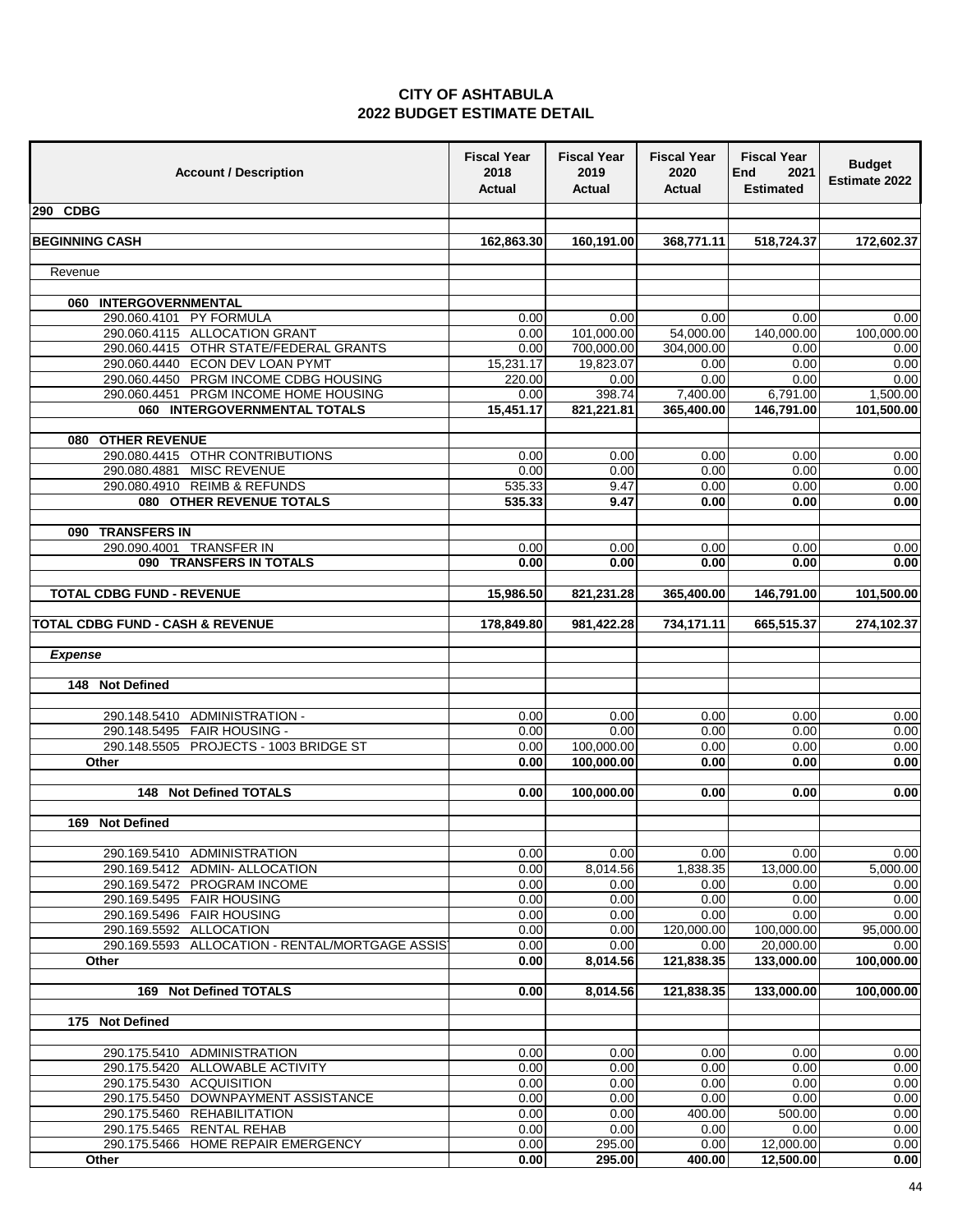| <b>Account / Description</b>                            | <b>Fiscal Year</b><br>2018<br><b>Actual</b> | <b>Fiscal Year</b><br>2019<br><b>Actual</b> | <b>Fiscal Year</b><br>2020<br><b>Actual</b> | <b>Fiscal Year</b><br>End<br>2021<br><b>Estimated</b> | <b>Budget</b><br><b>Estimate 2022</b> |
|---------------------------------------------------------|---------------------------------------------|---------------------------------------------|---------------------------------------------|-------------------------------------------------------|---------------------------------------|
|                                                         |                                             |                                             |                                             |                                                       |                                       |
| <b>Not Defined TOTALS</b><br>175                        | 0.00                                        | 295.00                                      | 400.00                                      | 12,500.00                                             | 0.00                                  |
| 180 ECON DEV RLF                                        |                                             |                                             |                                             |                                                       |                                       |
|                                                         |                                             |                                             |                                             |                                                       |                                       |
| 290.180.5411<br><b>ADMINISTRATION - CDBG</b>            | 0.00                                        | 0.00                                        | 0.00                                        | 0.00                                                  | 0.00                                  |
| <b>ECON DEV PROJECT</b><br>290.180.5425                 | 18,658.80                                   | 0.00                                        | 10,400.00                                   | 55,600.00                                             | 55,600.00                             |
| ECONOMIC DEVELOPMENT - RLF<br>290.180.5440              | 0.00                                        | 0.00                                        | 0.00                                        | 0.00                                                  | 0.00                                  |
| ECONOMIC DEVELOPMENT - CDBG<br>290.180.5441             | 0.00                                        | 0.00                                        | 0.00                                        | 0.00                                                  | 0.00                                  |
| <b>Other</b>                                            | 18,658.80                                   | 0.00                                        | 10,400.00                                   | 55,600.00                                             | 55,600.00                             |
|                                                         |                                             |                                             |                                             |                                                       |                                       |
| <b>ECON DEV RLF TOTALS</b><br>180                       | 18,658.80                                   | 0.00                                        | 10,400.00                                   | 55,600.00                                             | 55,600.00                             |
| 182 Not Defined                                         |                                             |                                             |                                             |                                                       |                                       |
|                                                         |                                             |                                             |                                             |                                                       |                                       |
| <b>ADMIN - PCD GRANTS</b><br>290.182.5410               | 0.00                                        | 0.00                                        | 0.00                                        | 0.00                                                  | 0.00                                  |
| <b>HOUSING DEVELOPMENT - PCD GRANTS</b><br>290.182.5411 | 0.00                                        | 0.00                                        | 0.00                                        | 0.00                                                  | 0.00                                  |
| LAND BANKING/DEMO - PCD GRANTS<br>290.182.5420          | 0.00                                        | 0.00                                        | 0.00                                        | 0.00                                                  | 0.00                                  |
| NSP DEMOLITION - PCD GRANTS<br>290.182.5485             | 0.00                                        | 0.00                                        | 0.00                                        | 0.00                                                  | 0.00                                  |
| CPTL IMP- FEDERAL FUNDS<br>290.182.5590                 | 0.00                                        | 0.00                                        | 2,150.00                                    | 291,813.00                                            | 0.00                                  |
| <b>CPTL IMP STATE /LOCAL</b><br>290.182.5591            | 0.00                                        | 0.00                                        | 0.00                                        | 0.00                                                  | 0.00                                  |
| 290.182.5592 CPTL IMP - STATE/LOCAL - DIGESTOR          | 0.00                                        | 504,341.61                                  | 80,658.39                                   | 0.00                                                  | 0.00                                  |
| Other                                                   | 0.00                                        | 504,341.61                                  | 82,808.39                                   | 291,813.00                                            | 0.00                                  |
|                                                         |                                             |                                             |                                             |                                                       |                                       |
| <b>182 Not Defined TOTALS</b>                           | 0.00                                        | 504,341.61                                  | 82,808.39                                   | 291,813.00                                            | 0.00                                  |
|                                                         |                                             |                                             |                                             |                                                       |                                       |
| <b>TOTAL CDBG FUND - EXPENSE</b>                        | 18,658.80                                   | 612,651.17                                  | 215,446.74                                  | 492,913.00                                            | 155,600.00                            |
| <b>TOTAL CDBG FUND - ENDING CARRYOVER</b>               | 160,191.00                                  | 368,771.11                                  | 518,724.37                                  | 172,602.37                                            | 118,502.37                            |
|                                                         |                                             |                                             |                                             |                                                       |                                       |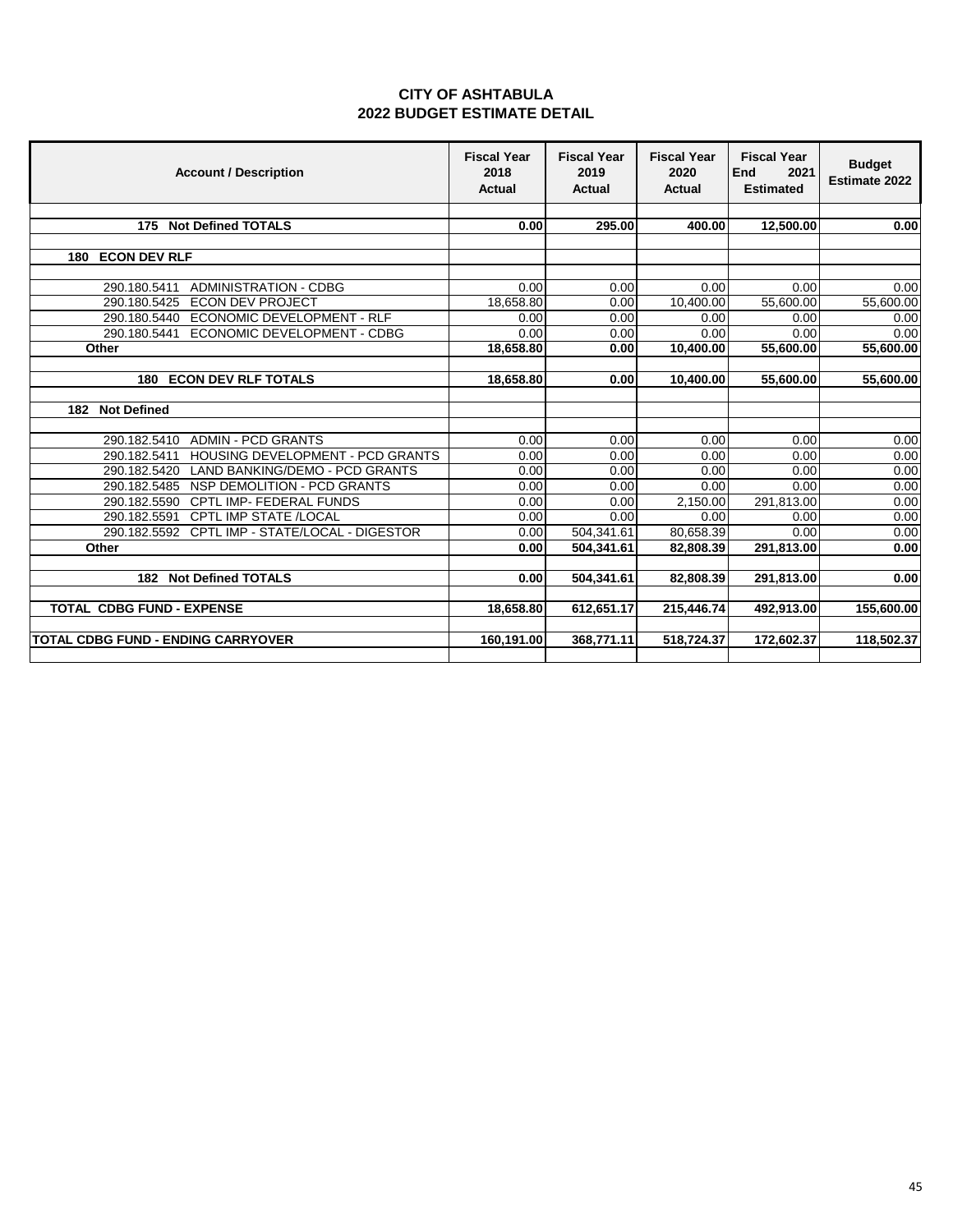| <b>Account / Description</b>                                               | <b>Fiscal Year</b><br>2018<br>Actual | <b>Fiscal Year</b><br>2019<br>Actual | <b>Fiscal Year</b><br>2020<br>Actual | <b>Fiscal Year</b><br>End<br>2021<br><b>Estimated</b> | <b>Budget</b><br>Estimate 2022 |
|----------------------------------------------------------------------------|--------------------------------------|--------------------------------------|--------------------------------------|-------------------------------------------------------|--------------------------------|
| 291 HOUSING CODE ENFRCMT                                                   |                                      |                                      |                                      |                                                       |                                |
| <b>BEGINNING CASH</b>                                                      | 188,136.12                           | 165,389.87                           | 60,932.67                            | 65,460.24                                             | 49,544.65                      |
|                                                                            |                                      |                                      |                                      |                                                       |                                |
| <b>Revenue</b>                                                             |                                      |                                      |                                      |                                                       |                                |
| 030 CHARGES FOR SERVICES                                                   |                                      |                                      |                                      |                                                       |                                |
| 291.030.4632 DELINQUENT - WEEDS                                            | 8,536.04                             | 3,587.37                             | 1,132.27                             | 329.66                                                | 1,500.00                       |
| 291.030.4881 GRASS MOWING                                                  | 0.00                                 | 0.00                                 | 0.00                                 | 0.00                                                  | 0.00                           |
| 030 CHARGES FOR SERVICES TOTALS                                            | 8,536.04                             | 3,587.37                             | 1,132.27                             | 329.66                                                | 1,500.00                       |
|                                                                            |                                      |                                      |                                      |                                                       |                                |
| 040 FEES, LICENSES & PERMITS<br>291.040.4500 CODE ENFORCEMENT - RENTAL     | 189,430.00                           | 152,760.00                           | 169,484.04                           | 165,000.00                                            | 165,000.00                     |
| 291.040.4501 CODE ENFORCEMENT - INSPECTION FEE                             | 0.00                                 | 0.00                                 | 0.00                                 | 0.00                                                  | 9,000.00                       |
| 291.040.4502 CODE ENFORCEMENT - VACANCY FEE                                | 0.00                                 | 7,565.00                             | 11,050.00                            | 8,400.00                                              | 6,000.00                       |
| 040 FEES, LICENSES & PERMITS TOTALS                                        | 189,430.00                           | 160,325.00                           | 180,534.04                           | 173,400.00                                            | 180,000.00                     |
|                                                                            |                                      |                                      |                                      |                                                       |                                |
| 050 FINES & FORFEITURES<br>291.050.4881 MISC FINES                         |                                      |                                      |                                      |                                                       |                                |
| 291.050.4910 REIMB & REFUNDS                                               | 2,371.00<br>0.00                     | 1,523.00<br>0.00                     | 1,640.00<br>0.00                     | 2,800.00<br>0.00                                      | 1,500.00<br>0.00               |
| 050 FINES & FORFEITURES TOTALS                                             | 2,371.00                             | 1,523.00                             | 1,640.00                             | 2,800.00                                              | 1,500.00                       |
|                                                                            |                                      |                                      |                                      |                                                       |                                |
| 060 INTERGOVERNMENTAL                                                      |                                      |                                      |                                      |                                                       |                                |
| 291.060.4810 CHIP ADMIN                                                    | 82,299.19                            | 53,295.45                            | 9,360.82                             | 14,250.00                                             | 15,000.00                      |
| 291.060.4881 MISC INTERGOV'TL REVENUE                                      | 0.00                                 | 0.00                                 | 0.00                                 | 12,000.00                                             | 0.00                           |
| 291.060.4910 REIMB & REFUNDS - INTERGOV'TL<br>060 INTERGOVERNMENTAL TOTALS | 0.00<br>82,299.19                    | 0.00<br>53,295.45                    | 14,041.24<br>23,402.06               | 0.00<br>26,250.00                                     | 0.00<br>15,000.00              |
|                                                                            |                                      |                                      |                                      |                                                       |                                |
| 080 OTHER REVENUE                                                          |                                      |                                      |                                      |                                                       |                                |
| 291.080.4700 OVER/SHORT                                                    | 0.00                                 | 0.00                                 | 0.00                                 | 300.00                                                | 0.00                           |
| MISC REVENUE<br>291.080.4881                                               | 0.00                                 | 0.00                                 | 0.00                                 | 0.00                                                  | 0.00                           |
| 291.080.4910 REIMB & REFUNDS                                               | 0.00                                 | 1,594.97                             | 0.00                                 | 0.00                                                  | 0.00                           |
| 080 OTHER REVENUE TOTALS                                                   | 0.00                                 | 1,594.97                             | 0.00                                 | 300.00                                                | 0.00                           |
| 090 TRANSFERS IN                                                           |                                      |                                      |                                      |                                                       |                                |
| 291.090.4001 TRANSFER IN - GENERAL                                         | 0.00                                 | 0.00                                 | 75,082.00                            | 100,000.00                                            | 150,000.00                     |
| 090 TRANSFERS IN TOTALS                                                    | 0.00                                 | 0.00                                 | 75,082.00                            | 100,000.00                                            | 150,000.00                     |
|                                                                            |                                      |                                      |                                      |                                                       |                                |
| TOTAL HOUSING CODE ENFRCMT FUND - REVENUE                                  | 282,636.23                           | 220,325.79                           | 281,790.37                           | 303,079.66                                            | 348,000.00                     |
| TOTAL HOUSING CODE ENFRCMT FUND - CASH & REVENUE                           | 470,772.35                           | 385,715.66                           | 342,723.04                           | 368,539.90                                            | 397,544.65                     |
|                                                                            |                                      |                                      |                                      |                                                       |                                |
| <b>Expense</b>                                                             |                                      |                                      |                                      |                                                       |                                |
|                                                                            |                                      |                                      |                                      |                                                       |                                |
| 139 FEES & REV RED                                                         |                                      |                                      |                                      |                                                       |                                |
| 291.139.5461 COUNTY FEES                                                   | 682.87                               | 377.93                               | 106.91                               | 627.33                                                | 1,000.00                       |
| Other                                                                      | 682.87                               | 377.93                               | 106.91                               | 627.33                                                | 1,000.00                       |
|                                                                            |                                      |                                      |                                      |                                                       |                                |
| 139 FEES & REV RED TOTALS                                                  | 682.87                               | 377.93                               | 106.91                               | 627.33                                                | 1,000.00                       |
| <b>140 GENERAL GOVERNMENT</b>                                              |                                      |                                      |                                      |                                                       |                                |
|                                                                            |                                      |                                      |                                      |                                                       |                                |
| 291.140.5470 UNEMPLOYMENT COMPENSATION                                     | 0.00                                 | 0.00                                 | 2,189.36                             | 0.00                                                  | 500.00                         |
| Other                                                                      | 0.00                                 | 0.00                                 | 2,189.36                             | 0.00                                                  | 500.00                         |
|                                                                            |                                      |                                      |                                      |                                                       |                                |
| <b>140 GENERAL GOVERNMENT TOTALS</b>                                       | 0.00                                 | 0.00                                 | 2,189.36                             | 0.00                                                  | 500.00                         |
| <b>185 CODE ENFORCEMENT</b>                                                |                                      |                                      |                                      |                                                       |                                |
|                                                                            |                                      |                                      |                                      |                                                       |                                |
| 291.185.5101 SALARIES & WAGES                                              | 163,490.85                           | 177,783.04                           | 162,422.97                           | 180,291.77                                            | 194,544.00                     |
| 291.185.5109 SALARIES & WAGES OVERTIME                                     | 102.37                               | 3,730.24                             | 848.23                               | 5,000.00                                              | 2,500.00                       |
| 291.185.5130 P.E.R.S.                                                      | 21,272.40                            | 25,361.29                            | 23,119.51                            | 26,518.14                                             | 28,166.00                      |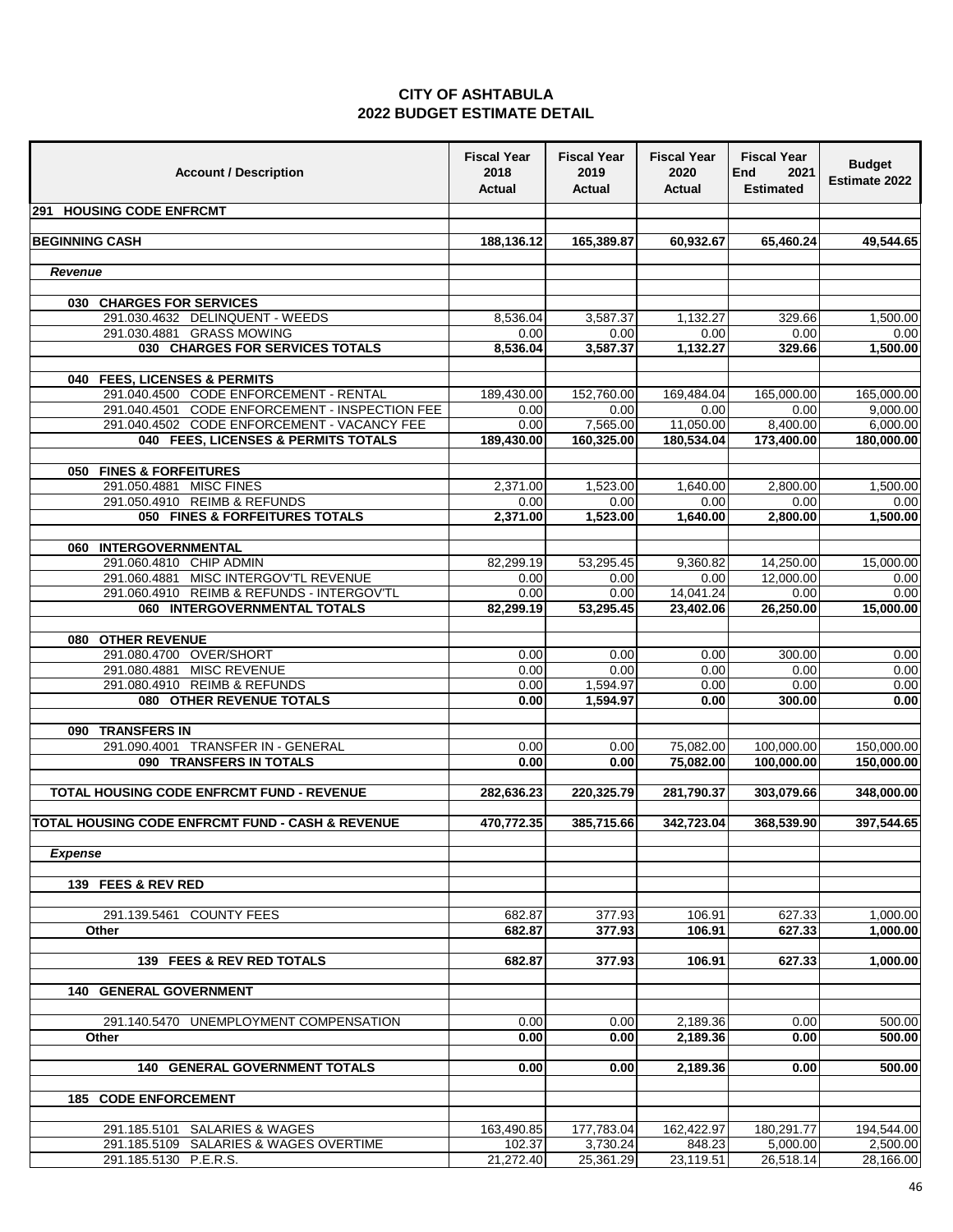| <b>Account / Description</b>                        | <b>Fiscal Year</b><br>2018<br><b>Actual</b> | <b>Fiscal Year</b><br>2019<br><b>Actual</b> | <b>Fiscal Year</b><br>2020<br>Actual | <b>Fiscal Year</b><br>End<br>2021<br><b>Estimated</b> | <b>Budget</b><br><b>Estimate 2022</b> |
|-----------------------------------------------------|---------------------------------------------|---------------------------------------------|--------------------------------------|-------------------------------------------------------|---------------------------------------|
| <b>PENSION PICK-UP</b><br>291.185.5131              | 7,597.42                                    | 9,055.76                                    | 8,256.98                             | 9,470.76                                              | 10,059.00                             |
| <b>MANDATORY MEDICARE</b><br>291.185.5135           | 2,574.46                                    | 2,779.89                                    | 2,467.24                             | 2,819.14                                              | 3,014.00                              |
| <b>HEALTH INSURANCE</b><br>291.185.5142             | 0.00                                        | 0.00                                        | 0.00                                 | 0.00                                                  | 83,823.00                             |
| <b>WORKERS COMP</b><br>291.185.5143                 | 0.00                                        | 0.00                                        | 0.00                                 | 0.00                                                  | 4,072.00                              |
| <b>OTHER BENFITS</b><br>291.185.5149                | 5,715.00                                    | 7,071.50                                    | 5,592.50                             | 5,436.00                                              | 6,578.00                              |
| <b>RETIRE/COMP ABS</b><br>291.185.5199              | 3,219.20                                    | 1,403.88                                    | 0.00                                 | 0.00                                                  | 0.00                                  |
| <b>Personnel</b>                                    | 203,971.70                                  | 227.185.60                                  | 202.707.43                           | 229,535.81                                            | 332,756.00                            |
|                                                     |                                             |                                             |                                      |                                                       |                                       |
| <b>TRAVEL &amp; TRAINING</b><br>291.185.5220        | 3,993.92                                    | 2,295.88                                    | 0.00                                 | 0.00                                                  | 860.00                                |
| PROFESSIONAL SERVICES<br>291.185.5320               | 3,434.41                                    | 10,409.71                                   | 7,947.75                             | 8,456.91                                              | 8,400.00                              |
| 291.185.5420<br><b>OPERATING EXPENSES</b>           | 11,963.58                                   | 7,878.65                                    | 3,385.94                             | 7,353.07                                              | 9,500.00                              |
| 291.185.5424<br><b>FUEL</b>                         | 0.00                                        | 0.00                                        | 0.00                                 | 0.00                                                  | 2,000.00                              |
| <b>DEMOLITION</b><br>291.185.5485                   | 9,800.00                                    | 0.00                                        | 3,794.00                             | 0.00                                                  | 0.00                                  |
| CAPITAL / PI<br>291.185.5500                        | 0.00                                        | 12,755.22                                   | 0.00                                 | 0.00                                                  | 0.00                                  |
| Other                                               | 29,191.91                                   | 33,339.46                                   | 15,127.69                            | 15,809.98                                             | 20,760.00                             |
|                                                     |                                             |                                             |                                      |                                                       |                                       |
| <b>185 CODE ENFORCEMENT TOTALS</b>                  | 233,163.61                                  | 260,525.06                                  | 217,835.12                           | 245,345.79                                            | 353,516.00                            |
| <b>TRANSFERS</b><br>700                             |                                             |                                             |                                      |                                                       |                                       |
| TRANSFER OUT - SELF INS<br>291.700.5002             | 66,629.00                                   | 69,850.00                                   | 56,070.91                            | 69,325.13                                             | 0.00                                  |
| <b>TRANSFER OUT - WORKERS' COMP</b><br>291.700.5022 | 4,907.00                                    | 0.00                                        | 1,060.50                             | 3,697.00                                              | 0.00                                  |
| Other                                               | 71,536.00                                   | 69,850.00                                   | 57,131.41                            | 73,022.13                                             | 0.00                                  |
|                                                     |                                             |                                             |                                      |                                                       |                                       |
| <b>TRANSFERS TOTALS</b><br>700                      | 71,536.00                                   | 69,850.00                                   | 57,131.41                            | 73,022.13                                             | 0.00                                  |
|                                                     |                                             |                                             |                                      |                                                       |                                       |
| TOTAL HOUSING CODE ENFRCMT FUND - EXPENSE           | 305,382.48                                  | 330,752.99                                  | 277,262.80                           | 318,995.25                                            | 355,016.00                            |
|                                                     |                                             |                                             |                                      |                                                       |                                       |
| TOTAL HOUSING CODE ENFRCMT FUND - ENDING CARRYOVER  | 165,389.87                                  | 54,962.67                                   | 65,460.24                            | 49,544.65                                             | 42,528.65                             |
|                                                     |                                             |                                             |                                      |                                                       |                                       |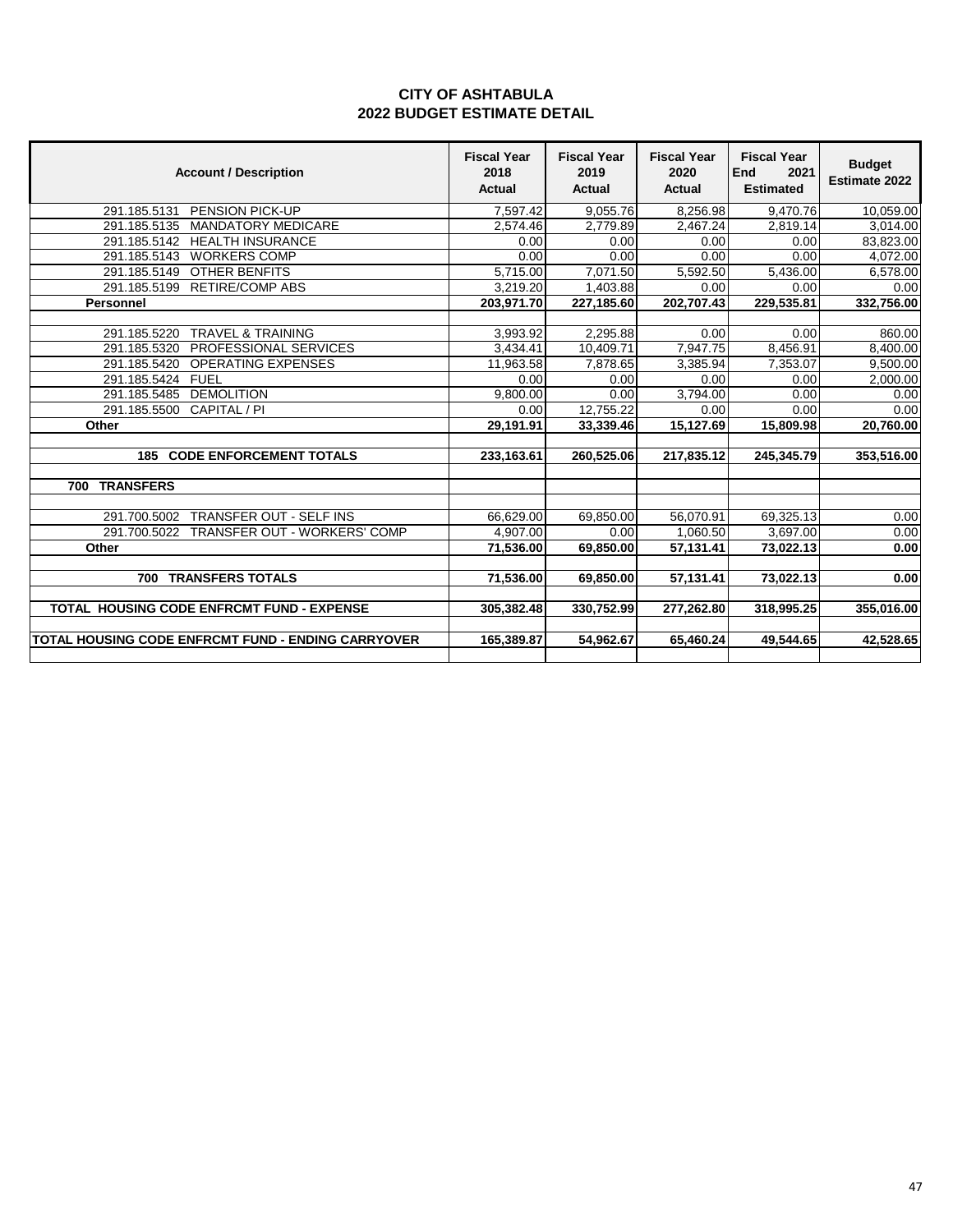| <b>Account / Description</b>                | <b>Fiscal Year</b><br>2018<br><b>Actual</b> | <b>Fiscal Year</b><br>2019<br><b>Actual</b> | <b>Fiscal Year</b><br>2020<br><b>Actual</b> | <b>Fiscal Year</b><br><b>End</b><br>2021<br><b>Estimated</b> | <b>Budget</b><br><b>Estimate 2022</b> |
|---------------------------------------------|---------------------------------------------|---------------------------------------------|---------------------------------------------|--------------------------------------------------------------|---------------------------------------|
| 301 ERIP                                    |                                             |                                             |                                             |                                                              |                                       |
|                                             |                                             |                                             |                                             |                                                              |                                       |
| <b>BEGINNING CASH</b>                       | 1,518.65                                    | 0.00                                        | 0.00                                        | 0.00                                                         | 0.00                                  |
|                                             |                                             |                                             |                                             |                                                              |                                       |
| <b>Revenue</b>                              |                                             |                                             |                                             |                                                              |                                       |
|                                             |                                             |                                             |                                             |                                                              |                                       |
| 080 OTHER REVENUE                           |                                             |                                             |                                             |                                                              |                                       |
| 301.080.4150 NOTE PROCEEDS                  | 0.00                                        | 0.00                                        | 0.00                                        | 0.00                                                         | 0.00                                  |
| 080 OTHER REVENUE TOTALS                    | 0.00                                        | 0.00                                        | 0.00                                        | 0.00                                                         | 0.00                                  |
|                                             |                                             |                                             |                                             |                                                              |                                       |
| <b>TRANSFERS IN</b><br>090                  |                                             |                                             |                                             |                                                              |                                       |
| 301.090.4001 TRANSFER IN - GENERAL          | 127,240.97                                  | 0.00                                        | 0.00                                        | 0.00                                                         | 0.00                                  |
| 301.090.4003 TRANSFER IN - WPC              | 106,034.14                                  | 0.00                                        | 0.00                                        | 0.00                                                         | 0.00                                  |
| 301.090.4025 TRANSFER IN - SANITATION       | 31.810.24                                   | 0.00                                        | 0.00                                        | 0.00                                                         | 0.00                                  |
| 090 TRANSFERS IN TOTALS                     | 265,085.35                                  | 0.00                                        | 0.00                                        | 0.00                                                         | 0.00                                  |
|                                             |                                             |                                             |                                             |                                                              |                                       |
| <b>TOTAL ERIP FUND - REVENUE</b>            | 265,085.35                                  | 0.00                                        | 0.00                                        | 0.00                                                         | 0.00                                  |
|                                             |                                             |                                             |                                             |                                                              |                                       |
| <b>TOTAL ERIP FUND - CASH &amp; REVENUE</b> | 266,604.00                                  | 0.00                                        | 0.00                                        | 0.00                                                         | 0.00                                  |
|                                             |                                             |                                             |                                             |                                                              |                                       |
| <b>Expense</b>                              |                                             |                                             |                                             |                                                              |                                       |
|                                             |                                             |                                             |                                             |                                                              |                                       |
| 399 ERIP DEBT                               |                                             |                                             |                                             |                                                              |                                       |
|                                             |                                             |                                             |                                             |                                                              |                                       |
| 301.399.5860 PRINCIPLE                      | 260,000.00                                  | 0.00                                        | 0.00                                        | 0.00                                                         | 0.00                                  |
| 301.399.5861 INTEREST                       | 6.604.00                                    | 0.00                                        | 0.00                                        | 0.00                                                         | 0.00                                  |
| Other                                       | 266,604.00                                  | 0.00                                        | 0.00                                        | 0.00                                                         | 0.00                                  |
|                                             |                                             |                                             |                                             |                                                              |                                       |
| 399 ERIP DEBT TOTALS                        | 266,604.00                                  | 0.00                                        | 0.00                                        | 0.00                                                         | 0.00                                  |
|                                             |                                             |                                             |                                             |                                                              |                                       |
| <b>TOTAL ERIP FUND - EXPENSE</b>            | 266,604.00                                  | 0.00                                        | 0.00                                        | 0.00                                                         | 0.00                                  |
|                                             |                                             |                                             |                                             |                                                              |                                       |
| <b>TOTAL ERIP FUND - ENDING CARRYOVER</b>   | 0.00                                        | 0.00                                        | 0.00                                        | 0.00                                                         | 0.00                                  |
|                                             |                                             |                                             |                                             |                                                              |                                       |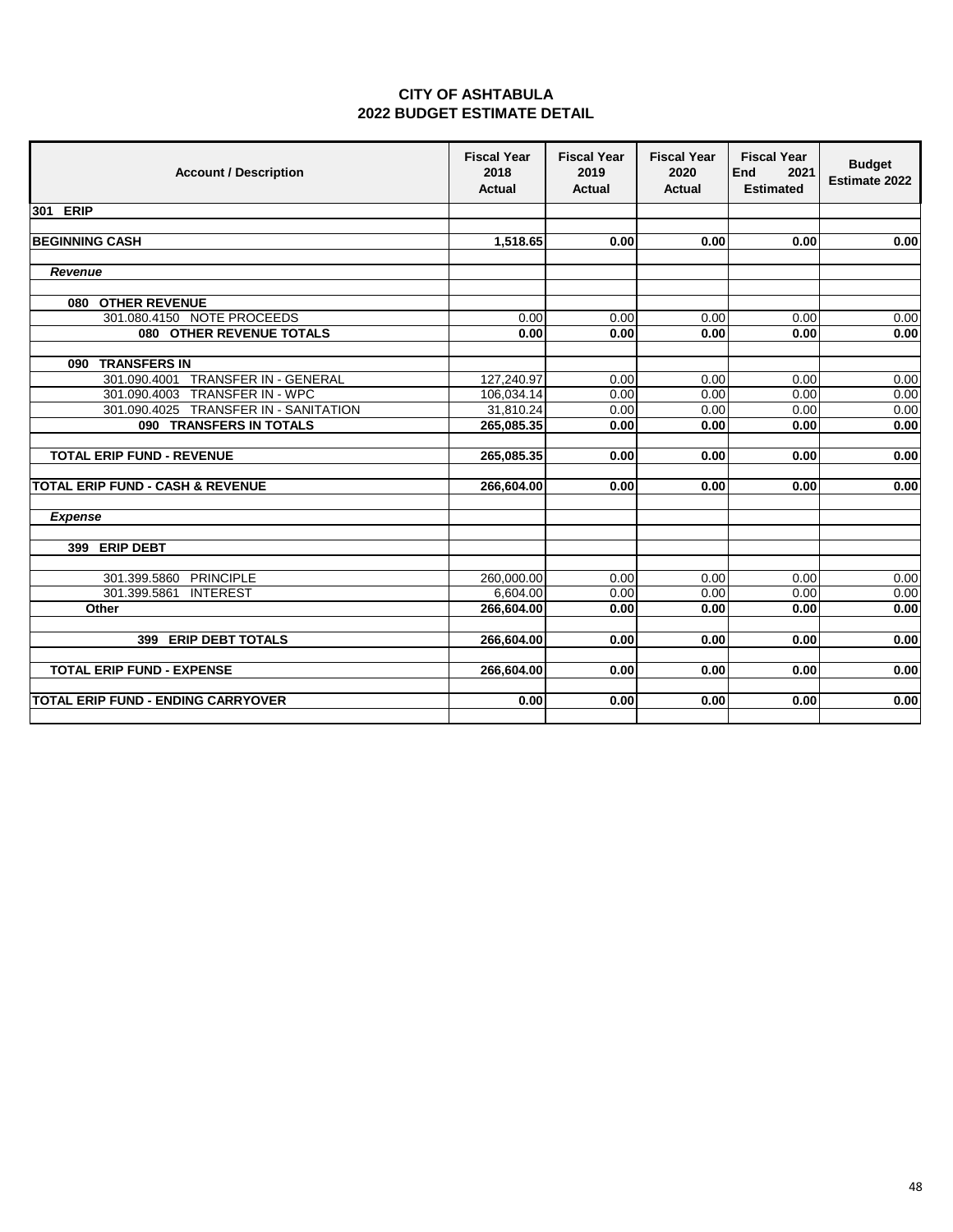|                                    | <b>CITY OF ASHTABULA</b> |  |
|------------------------------------|--------------------------|--|
| <b>2022 BUDGET ESTIMATE DETAIL</b> |                          |  |

| <b>Account / Description</b>                  | <b>Fiscal Year</b><br>2018<br><b>Actual</b> | <b>Fiscal Year</b><br>2019<br><b>Actual</b> | <b>Fiscal Year</b><br>2020<br><b>Actual</b> | <b>Fiscal Year</b><br>End<br>2021<br><b>Estimated</b> | <b>Budget</b><br><b>Estimate 2022</b> |
|-----------------------------------------------|---------------------------------------------|---------------------------------------------|---------------------------------------------|-------------------------------------------------------|---------------------------------------|
| 388 VOTED BOND/DEBT RET                       |                                             |                                             |                                             |                                                       |                                       |
|                                               |                                             |                                             |                                             |                                                       |                                       |
| <b>BEGINNING CASH</b>                         | 58,706.21                                   | 59,620.31                                   | 59,676.72                                   | 64,951.50                                             | 65,104.34                             |
|                                               |                                             |                                             |                                             |                                                       |                                       |
| <b>Revenue</b>                                |                                             |                                             |                                             |                                                       |                                       |
|                                               |                                             |                                             |                                             |                                                       |                                       |
| 065 Not Defined                               |                                             |                                             |                                             |                                                       |                                       |
| 388.065.4310 SPECIAL ASSESSMENT               | 11,081.77                                   | 10,133.93                                   | 10,300.06                                   | 166.13                                                | 0.00                                  |
| 065 Not Defined TOTALS                        | 11,081.77                                   | 10,133.93                                   | 10.300.06                                   | 166.13                                                | 0.00                                  |
|                                               |                                             |                                             |                                             |                                                       |                                       |
| 080 OTHER REVENUE                             |                                             |                                             |                                             |                                                       |                                       |
| 388.080.4910 REIMB & REFUNDS                  | 0.00                                        | 0.00                                        | 0.00                                        | 0.00                                                  | 0.00                                  |
| 080 OTHER REVENUE TOTALS                      | 0.00                                        | 0.00                                        | 0.00                                        | 0.00                                                  | 0.00                                  |
|                                               |                                             |                                             |                                             |                                                       |                                       |
| 090 TRANSFERS IN                              |                                             |                                             |                                             |                                                       |                                       |
| 388.090.4001 TRANSFER IN                      | 0.00                                        | 0.00                                        | 0.00                                        | 0.00                                                  | 0.00                                  |
| 090 TRANSFERS IN TOTALS                       | 0.00                                        | 0.00                                        | 0.00                                        | 0.00                                                  | 0.00                                  |
|                                               |                                             |                                             |                                             |                                                       |                                       |
| TOTAL VOTED BOND/DEBT FUND - REVENUE          | 11,081.77                                   | 10,133.93                                   | 10,300.06                                   | 166.13                                                | 0.00                                  |
|                                               |                                             |                                             |                                             |                                                       |                                       |
| TOTAL VOTED BOND/DEBT FUND - CASH & REVENUE   | 69,787.98                                   | 69,754.24                                   | 69,976.78                                   | 65,117.63                                             | 65,104.34                             |
|                                               |                                             |                                             |                                             |                                                       |                                       |
| <b>Expense</b>                                |                                             |                                             |                                             |                                                       |                                       |
|                                               |                                             |                                             |                                             |                                                       |                                       |
| 139 FEES & REV RED                            |                                             |                                             |                                             |                                                       |                                       |
|                                               |                                             |                                             |                                             |                                                       |                                       |
| 388.139.5461 COUNTY FEES                      | 385.31                                      | 295.16                                      | 134.26                                      | 13.29                                                 | 0.00                                  |
| Other                                         | 385.31                                      | 295.16                                      | 134.26                                      | 13.29                                                 | 0.00                                  |
|                                               |                                             |                                             |                                             |                                                       |                                       |
| 139 FEES & REV RED TOTALS                     | 385.31                                      | 295.16                                      | 134.26                                      | 13.29                                                 | 0.00                                  |
|                                               |                                             |                                             |                                             |                                                       |                                       |
| <b>440 DEBT SERVICE SPEC ASSMNTS</b>          |                                             |                                             |                                             |                                                       |                                       |
| 388.440.5860 PRINCIPAL - HARBOR HTS           | 9,782.36                                    | 9,782.36                                    | 4,891.02                                    | 0.00                                                  | 0.00                                  |
| Other                                         | 9,782.36                                    | 9,782.36                                    | 4,891.02                                    | 0.00                                                  | 0.00                                  |
|                                               |                                             |                                             |                                             |                                                       |                                       |
| 440 DEBT SERVICE SPEC ASSMNTS TOTALS          | 9,782.36                                    | 9,782.36                                    | 4,891.02                                    | 0.00                                                  | 0.00                                  |
|                                               |                                             |                                             |                                             |                                                       |                                       |
| TOTAL VOTED BOND/DEBT FUND - EXPENSE          | 10,167.67                                   | 10,077.52                                   | 5,025.28                                    | 13.29                                                 | 0.00                                  |
|                                               |                                             |                                             |                                             |                                                       |                                       |
| TOTAL VOTED BOND/DEBT FUND - ENDING CARRYOVER | 59,620.31                                   | 59,676.72                                   | 64,951.50                                   | 65,104.34                                             | 65,104.34                             |
|                                               |                                             |                                             |                                             |                                                       |                                       |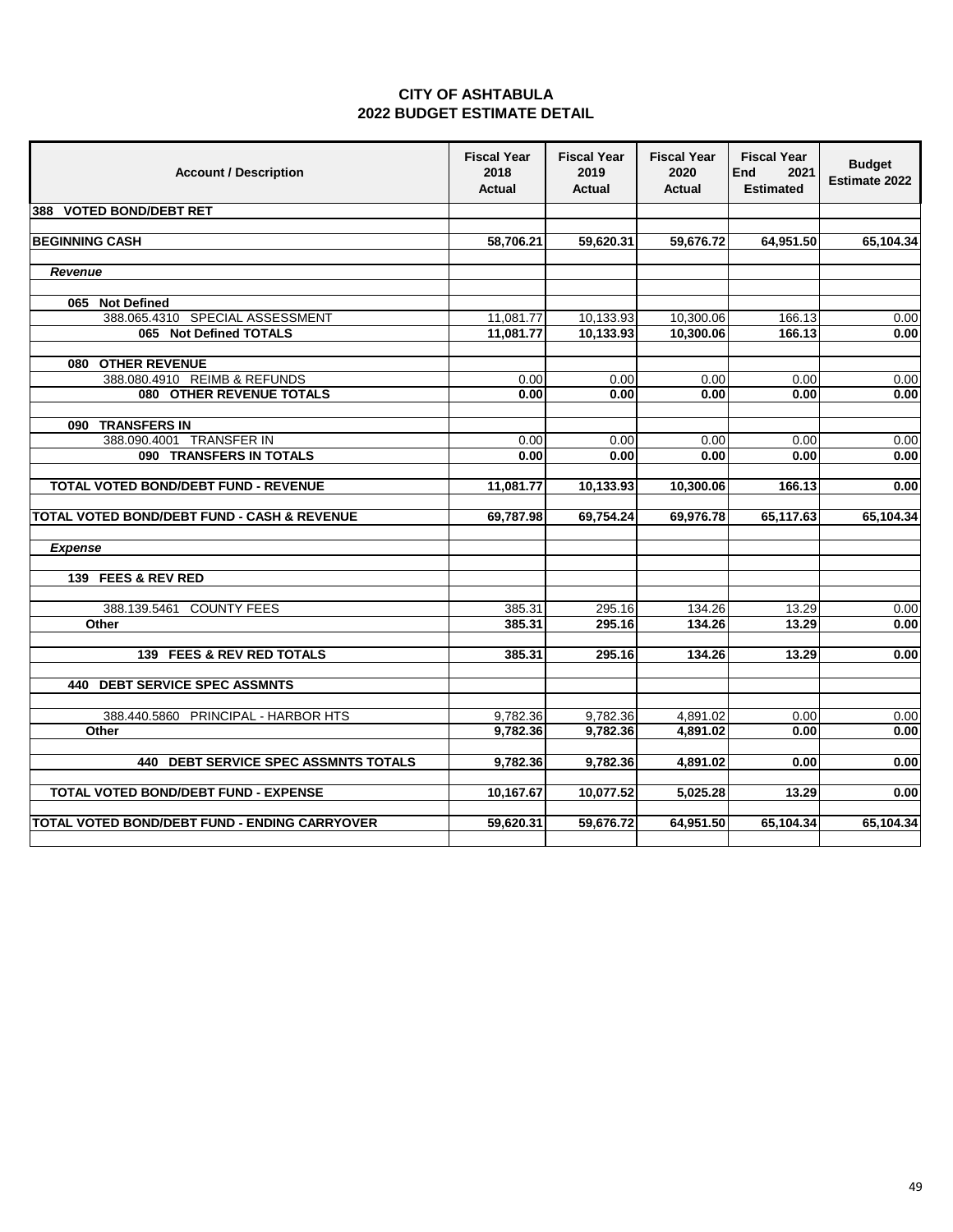| <b>Account / Description</b>                                                   | <b>Fiscal Year</b><br>2018<br><b>Actual</b> | <b>Fiscal Year</b><br>2019<br>Actual | <b>Fiscal Year</b><br>2020<br>Actual | <b>Fiscal Year</b><br>End<br>2021<br><b>Estimated</b> | <b>Budget</b><br>Estimate 2022 |
|--------------------------------------------------------------------------------|---------------------------------------------|--------------------------------------|--------------------------------------|-------------------------------------------------------|--------------------------------|
| 412 PERM IMPROVEMENT                                                           |                                             |                                      |                                      |                                                       |                                |
| <b>BEGINNING CASH</b>                                                          |                                             |                                      |                                      |                                                       |                                |
|                                                                                | 838,129.18                                  | 722,896.80                           | 617,008.38                           | 903,773.77                                            | 283,994.99                     |
| <b>Revenue</b>                                                                 |                                             |                                      |                                      |                                                       |                                |
|                                                                                |                                             |                                      |                                      |                                                       |                                |
| 010 LOCAL TAXES<br>412.010.4110 GENERAL PROPERTY TAX                           |                                             | 370,157.97                           |                                      |                                                       |                                |
| 412.010.4111 HOMESTEAD                                                         | 375,072.20<br>0.00                          | 0.00                                 | 366,487.11<br>0.00                   | 405,803.70<br>0.00                                    | 426,112.00<br>0.00             |
| 412.010.4112 TANG PERS PROPTY TAX                                              | 0.00                                        | 0.00                                 | 0.00                                 | 0.00                                                  | 0.00                           |
| 412.010.4114 HOUSE TRAILER TAX                                                 | 648.05                                      | 705.80                               | 796.66                               | 816.48                                                | 800.00                         |
| 010 LOCAL TAXES TOTALS                                                         | 375,720.25                                  | 370,863.77                           | 367,283.77                           | 406,620.18                                            | 426,912.00                     |
|                                                                                |                                             |                                      |                                      |                                                       |                                |
| 020 MUNICIPAL INCOME TAX                                                       |                                             |                                      |                                      |                                                       |                                |
| 412.020.4140 CITY INCOME TAX                                                   | 706,802.03                                  | 738,765.32                           | 703,171.60                           | 777,349.86                                            | 683,500.00                     |
| 020 MUNICIPAL INCOME TAX TOTALS                                                | 706,802.03                                  | 738,765.32                           | 703,171.60                           | 777,349.86                                            | 683,500.00                     |
| 060 INTERGOVERNMENTAL                                                          |                                             |                                      |                                      |                                                       |                                |
| 412.060.4100 LOAN PROCEEDS - INTERGOV'TL                                       | 0.00                                        | 0.00                                 | 0.00                                 | 43,774.98                                             | 0.00                           |
| 412.060.4105 GRANT STATE/FED                                                   | 0.00                                        | 0.00                                 | 306,809.39                           | 743,816.28                                            | 0.00                           |
| 412.060.4107 NOPEC GRANT                                                       | 40,295.00                                   | 6,771.50                             | 0.00                                 | 30,030.00                                             | 0.00                           |
| 412.060.4110 ODNR GRANT                                                        | 0.00                                        | 0.00                                 | 0.00                                 | 0.00                                                  | 0.00                           |
| 412.060.4111 HOMESTEAD                                                         | 21,122.45                                   | 20,582.60                            | 20,073.12                            | 19,414.24                                             | 20,000.00                      |
| 412.060.4113 ROLLBACK                                                          | 28,492.71                                   | 28.436.52                            | 26,266.18                            | 28,351.60                                             | 26,500.00                      |
| 412.060.4120 AMHA - PILOT                                                      | 1,263.83                                    | 1,360.04                             | 1,281.90                             | 1,300.00                                              | 1,300.00                       |
| 060 INTERGOVERNMENTAL TOTALS                                                   | 91,173.99                                   | 57,150.66                            | 354,430.59                           | 866,687.10                                            | 47,800.00                      |
| 080 OTHER REVENUE                                                              |                                             |                                      |                                      |                                                       |                                |
| 412.080.4100 LOAN PROCEEDS                                                     | 0.00                                        | 273,211.34                           | 14,749.00                            | 129,283.57                                            | 0.00                           |
| SALE OF ASSETS<br>412.080.4181                                                 | 21,735.00                                   | 12,979.41                            | 3,602.00                             | 12,819.00                                             | 0.00                           |
| 412.080.4881 MISC REVENUE                                                      | 275.00                                      | 159,032.22                           | 222,562.60                           | 0.00                                                  | 0.00                           |
| 412.080.4910 REIMB & REFUNDS                                                   | 11,430.60                                   | 12,480.59                            | 0.00                                 | 0.00                                                  | 0.00                           |
| 080 OTHER REVENUE TOTALS                                                       | 33,440.60                                   | 457,703.56                           | 240,913.60                           | 142,102.57                                            | 0.00                           |
|                                                                                |                                             |                                      |                                      |                                                       |                                |
| 090 TRANSFERS IN                                                               |                                             |                                      |                                      |                                                       |                                |
| 412.090.4001<br>TRANSFER IN - GENERAL                                          | 0.00                                        | 0.00                                 | 0.00                                 | 612,000.00                                            | 0.00                           |
| <b>TRANSFER IN</b><br>412.090.4011<br>412.090.4015 TRANSFER IN - WORKERS' COMP | 0.00                                        | 0.00<br>107,007.00                   | 0.00<br>0.00                         | 0.00<br>0.00                                          | 0.00<br>0.00                   |
| 412.090.4016 TRANSFER IN - PAVING LEVY                                         | 0.00<br>0.00                                | 0.00                                 | 0.00                                 | 236,730.65                                            | 0.00                           |
| 412.090.4020<br><b>TRANSFER IN</b>                                             | 0.00                                        | 0.00                                 | 0.00                                 | 0.00                                                  | 0.00                           |
| <b>TRANSFER IN</b><br>412.090.4088                                             | 0.00                                        | 0.00                                 | 0.00                                 | 0.00                                                  | 0.00                           |
| 090 TRANSFERS IN TOTALS                                                        | 0.00                                        | 107,007.00                           | 0.00                                 | 848,730.65                                            | 0.00                           |
|                                                                                |                                             |                                      |                                      |                                                       |                                |
| <b>ADVANCES IN</b><br>091                                                      |                                             |                                      |                                      |                                                       |                                |
| 412.091.4064 ADVANCE IN - GEN                                                  | 0.00                                        | 0.00                                 | 250,000.00                           | 0.00                                                  | 0.00                           |
| 091 ADVANCES IN TOTALS                                                         | 0.00                                        | 0.00                                 | 250,000.00                           | 0.00                                                  | 0.00                           |
| <b>TOTAL PERMANENT IMPROVEMENT FUND - REVENUE</b>                              | 1,207,136.87                                | 1,731,490.31                         | 1,915,799.56                         | 3,041,490.36                                          | 1,158,212.00                   |
| <b>TOTAL PERMANENT IMPROVEMENT FUND - CASH &amp; REVENUE</b>                   | 2,045,266.05                                | 2,454,387.11                         | 2,532,807.94                         | 3,945,264.13                                          | 1,442,206.99                   |
| <b>Expense</b>                                                                 |                                             |                                      |                                      |                                                       |                                |
|                                                                                |                                             |                                      |                                      |                                                       |                                |
| 139 FEES & REV RED                                                             |                                             |                                      |                                      |                                                       |                                |
| 412.139.5461 COUNTY/STATE FEES                                                 | 8,587.40                                    | 7,942.90                             | 7,111.87                             | 8,324.75                                              | 10,000.00                      |
| 412.139.5465 CITY INCOME TAX REFUNDS                                           | 7,230.68                                    | 9,688.02                             | 7,444.90                             | 10,000.00                                             | 10,000.00                      |
| Other                                                                          | 15,818.08                                   | 17,630.92                            | 14,556.77                            | 18,324.75                                             | 20,000.00                      |
|                                                                                |                                             |                                      |                                      |                                                       |                                |
| 139 FEES & REV RED TOTALS                                                      | 15,818.08                                   | 17,630.92                            | 14,556.77                            | 18,324.75                                             | 20,000.00                      |
|                                                                                |                                             |                                      |                                      |                                                       |                                |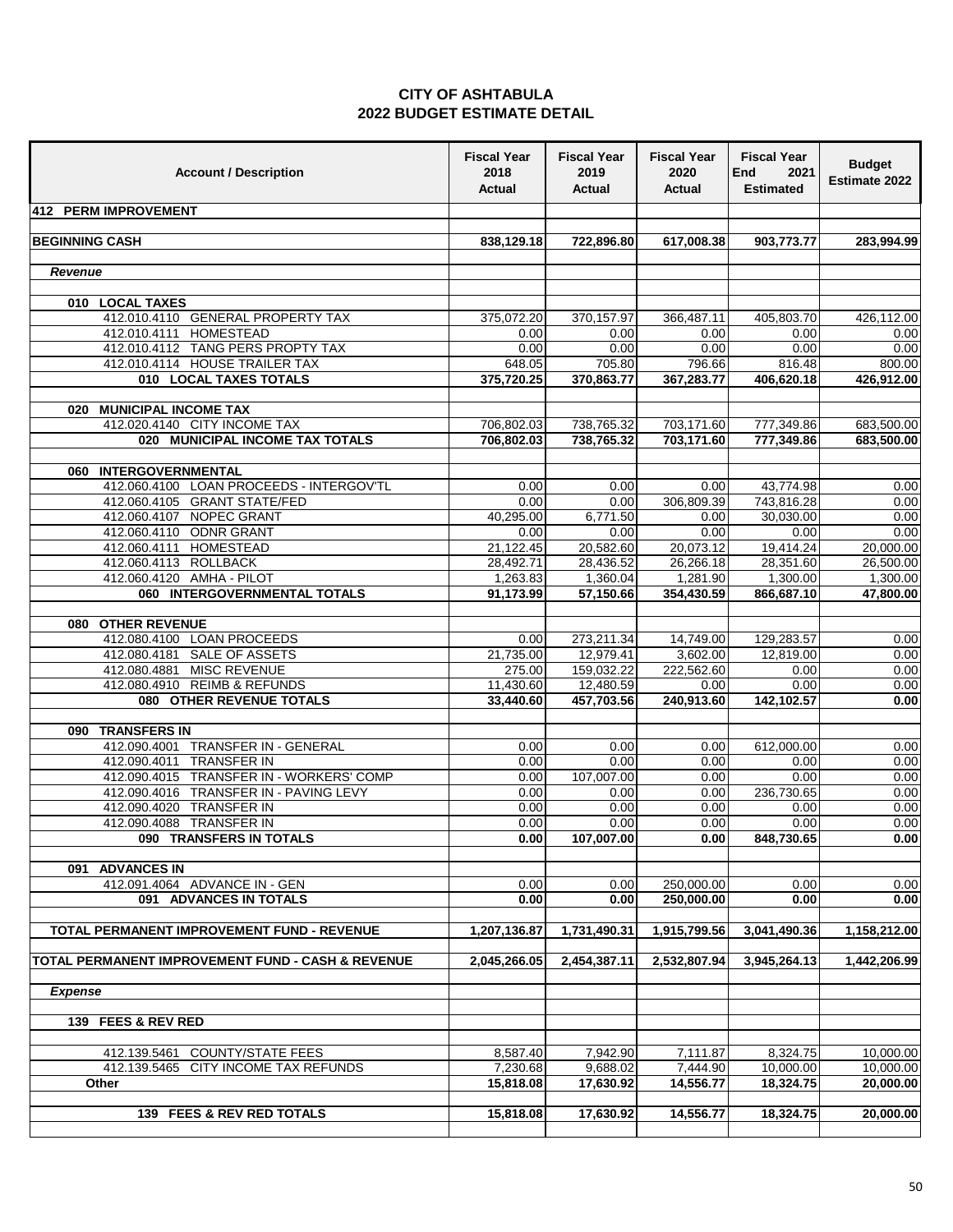| <b>Account / Description</b>                                     | <b>Fiscal Year</b><br>2018<br><b>Actual</b> | <b>Fiscal Year</b><br>2019<br>Actual | <b>Fiscal Year</b><br>2020<br>Actual | <b>Fiscal Year</b><br><b>End</b><br>2021<br><b>Estimated</b> | <b>Budget</b><br><b>Estimate 2022</b> |
|------------------------------------------------------------------|---------------------------------------------|--------------------------------------|--------------------------------------|--------------------------------------------------------------|---------------------------------------|
| 200 CAPITAL                                                      |                                             |                                      |                                      |                                                              |                                       |
|                                                                  |                                             |                                      |                                      |                                                              |                                       |
| 412.200.5089 TRANSFER OUT<br>412.200.5500 GRANT MATCHING         | 0.00<br>2,810.23                            | 0.00                                 | 0.00<br>0.00                         | 0.00<br>0.00                                                 | 0.00<br>0.00                          |
| 412.200.5504 EQUIP/SW/VEH/SVCS                                   | 100,954.57                                  | 0.00<br>96,074.75                    | 6,078.34                             | 0.00                                                         | 6,964.00                              |
| 412.200.5527 PUBLIC WORKS EQUIP                                  | 12,290.63                                   | 219,997.50                           | 0.00                                 | 241,283.57                                                   | 15,000.00                             |
| 412.200.5529 SIDEWALKS                                           | 10,102.75                                   | 10,809.50                            | 11,553.38                            | 14,039.00                                                    | 20,000.00                             |
| 412.200.5530 STORM BASINS                                        | 28,123.60                                   | 97,279.08                            | 109,908.24                           | 454,088.98                                                   | 150,000.00                            |
| 412.200.5531 SANITATION EQUIP/CPTL                               | 0.00                                        | 0.00                                 | 0.00                                 | 0.00                                                         | 0.00                                  |
| 412.200.5550 FIRE EQUIP                                          | 5,979.00                                    | 10,000.00                            | 6,886.00                             | 29,007.26                                                    | 0.00                                  |
| 412.200.5551 POLICE EQUIPMENT                                    | 58,313.42                                   | 179,245.19                           | 8,440.37                             | 554,088.00                                                   | 0.00                                  |
| 412.200.5552 LAND & BUILDINGS                                    | 165,022.80                                  | 68,928.10                            | 73,854.61                            | 426,702.17                                                   | 286,000.00                            |
| 412.200.5554 STREET IMPROVEMENTS                                 | 361,784.22                                  | 221,026.74                           | 15,750.00                            | 0.00                                                         | 0.00                                  |
| 412.200.5557 STATE/FEDERAL FUNDING<br>412.200.5559 MISC EXPENSES | 0.00                                        | 0.00<br>7,874.00                     | 0.00<br>69,235.23                    | 0.00<br>28,512.78                                            | 0.00<br>100,000.00                    |
| 412.200.5560 DEMOLITION/CLEAN UP                                 | 5,310.00<br>0.00                            | 0.00                                 | 0.00                                 | 0.00                                                         | 0.00                                  |
| 412.200.5570 COURT EQUIPMENT                                     | 0.00                                        | 0.00                                 | 0.00                                 | 0.00                                                         | 0.00                                  |
| <b>COURT CAPITAL</b><br>412.200.5571                             | 2,675.00                                    | 0.00                                 | 0.00                                 | 0.00                                                         | 30,000.00                             |
| Other                                                            | 753,366.22                                  | 911,234.86                           | 301,706.17                           | 1,747,721.76                                                 | 607,964.00                            |
|                                                                  |                                             |                                      |                                      |                                                              |                                       |
| 200 CAPITAL TOTALS                                               | 753,366.22                                  | 911,234.86                           | 301,706.17                           | 1,747,721.76                                                 | 607,964.00                            |
| 201 CAPITAL IMP STREETS                                          |                                             |                                      |                                      |                                                              |                                       |
|                                                                  |                                             |                                      |                                      |                                                              |                                       |
| 412.201.5554 STREET PAVING PROJECT                               | 8,842.42                                    | 270,366.75                           | 625,410.55                           | 882,572.38                                                   | 0.00                                  |
| Other                                                            | 8,842.42                                    | 270,366.75                           | 625,410.55                           | 882,572.38                                                   | 0.00                                  |
|                                                                  |                                             |                                      |                                      |                                                              |                                       |
| 201 CAPITAL IMP STREETS TOTALS                                   | 8,842.42                                    | 270,366.75                           | 625,410.55                           | 882,572.38                                                   | 0.00                                  |
| 552 DEBT SERVICE                                                 |                                             |                                      |                                      |                                                              |                                       |
| 412.552.5860 DEBT SERVICE - PRINCIPLE                            | 398,006.21                                  | 476,245.51                           | 529,983.82                           | 618,657.04                                                   | 571,165.39                            |
| 412.552.5861 DEBT SERVICE - INTEREST                             | 146,336.32                                  | 161,900.69                           | 157,376.86                           | 143,996.21                                                   | 129,531.50                            |
| Other                                                            | 544,342.53                                  | 638,146.20                           | 687,360.68                           | 762,653.25                                                   | 700,696.89                            |
|                                                                  |                                             |                                      |                                      |                                                              |                                       |
| 552 DEBT SERVICE TOTALS                                          | 544,342.53                                  | 638,146.20                           | 687,360.68                           | 762,653.25                                                   | 700,696.89                            |
| 700 TRANSFERS                                                    |                                             |                                      |                                      |                                                              |                                       |
|                                                                  |                                             |                                      |                                      |                                                              |                                       |
| 412.700.5001 TRANSFER OUT                                        | 0.00                                        | 0.00                                 | 0.00                                 | 0.00                                                         | 0.00                                  |
| 412.700.5005 TRANSFER OUT                                        | 0.00                                        | 0.00                                 | 0.00                                 | 0.00                                                         | 0.00                                  |
| 412.700.5020 TRANSFER OUT                                        | 0.00                                        | 0.00                                 | 0.00                                 | 0.00                                                         | 0.00                                  |
| 412.700.5025 TRANSFER OUT                                        | 0.00                                        | 0.00                                 | 0.00                                 | 0.00                                                         | 0.00                                  |
| 412.700.5064 TRANSFER OUT                                        | 0.00                                        | 0.00                                 | 0.00                                 | 0.00                                                         | 0.00                                  |
| 412.700.5074 TRANSFER OUT<br>412.700.5088 TRANSFER OUT           | 0.00<br>0.00                                | 0.00<br>0.00                         | 0.00<br>0.00                         | 0.00<br>0.00                                                 | 0.00<br>0.00                          |
| 412.700.5089 TRANSFER OUT                                        | 0.00                                        | 0.00                                 | 0.00                                 | 0.00                                                         | 0.00                                  |
| 412.700.5095 TRANSFER OUT - ERIP                                 | 0.00                                        | 0.00                                 | 0.00                                 | 0.00                                                         | 0.00                                  |
| Other                                                            | 0.00                                        | 0.00                                 | 0.00                                 | 0.00                                                         | 0.00                                  |
|                                                                  |                                             |                                      |                                      |                                                              |                                       |
| 700 TRANSFERS TOTALS                                             | 0.00                                        | 0.00                                 | 0.00                                 | 0.00                                                         | 0.00                                  |
| 701 ADVANCES                                                     |                                             |                                      |                                      |                                                              |                                       |
|                                                                  |                                             |                                      |                                      |                                                              |                                       |
| 412.701.5064 ADVANCE OUT - GEN                                   | 0.00                                        | 0.00                                 | 0.00                                 | 250,000.00                                                   | 0.00                                  |
| Other                                                            | 0.00                                        | 0.00                                 | 0.00                                 | 250,000.00                                                   | 0.00                                  |
| 701 ADVANCES TOTALS                                              | 0.00                                        | 0.00                                 | 0.00                                 | 250,000.00                                                   | 0.00                                  |
|                                                                  |                                             |                                      |                                      |                                                              |                                       |
| TOTAL PERMANENT IMPROVEMENT FUND - EXPENSE                       | 1,322,369.25                                | 1,837,378.73                         | 1,629,034.17                         | 3,661,272.14                                                 | 1,328,660.89                          |
| TOTAL PERMANENT IMPROVEMENT FUND - ENDING CARRYOVER              | 722,896.80                                  | 617,008.38                           | 903,773.77                           | 283,991.99                                                   | 113,546.10                            |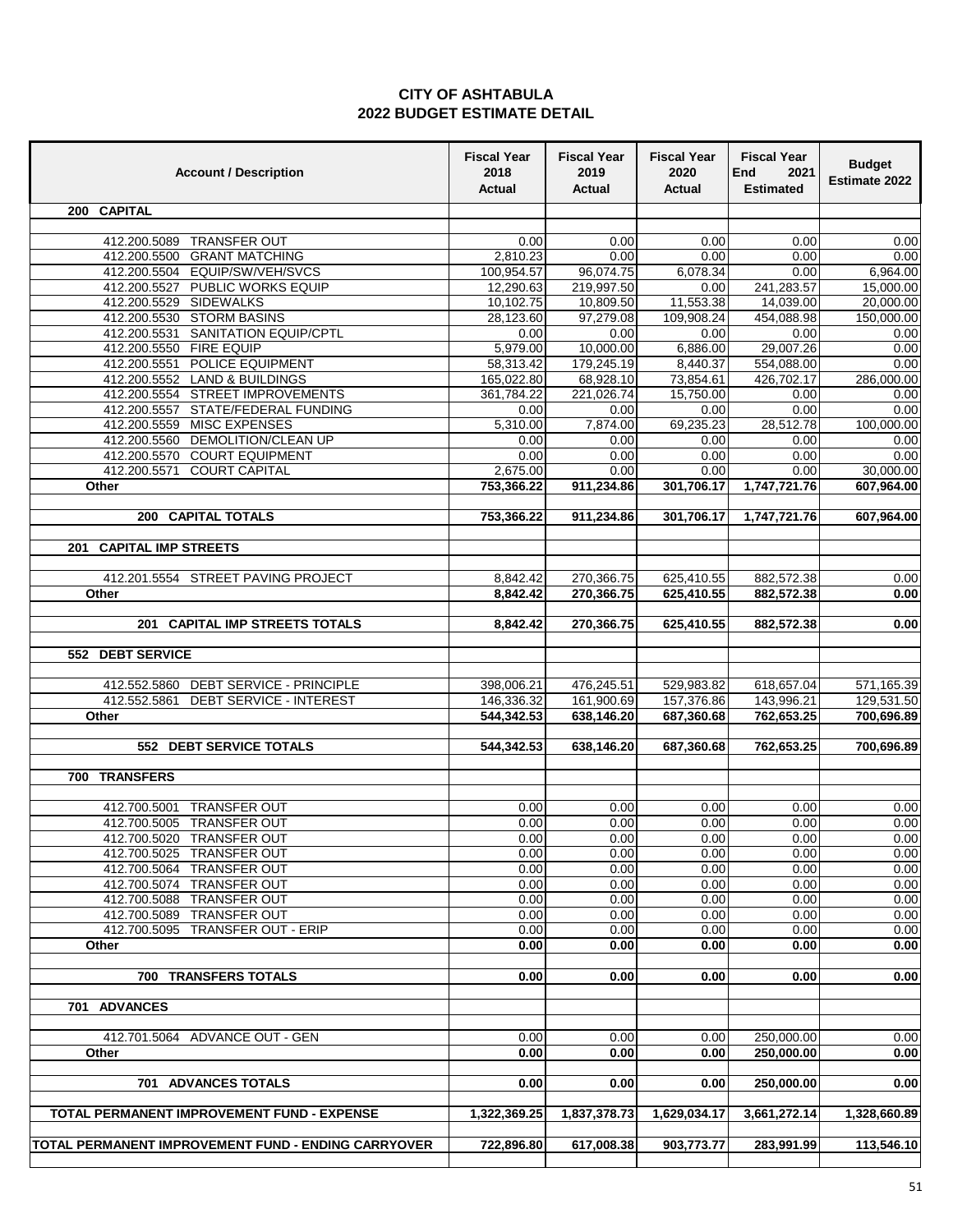| <b>Account / Description</b>                                 | <b>Fiscal Year</b><br>2018<br>Actual | <b>Fiscal Year</b><br>2019<br>Actual | <b>Fiscal Year</b><br>2020<br>Actual | <b>Fiscal Year</b><br>End<br>2021<br><b>Estimated</b> | <b>Budget</b><br>Estimate 2022 |
|--------------------------------------------------------------|--------------------------------------|--------------------------------------|--------------------------------------|-------------------------------------------------------|--------------------------------|
| 220 COURT SPECIAL PROJECTS                                   |                                      |                                      |                                      |                                                       |                                |
| <b>BEGINNING CASH</b>                                        | 91,956.68                            | 97,981.89                            | 112,256.28                           | 167,728.79                                            | 189,858.79                     |
|                                                              |                                      |                                      |                                      |                                                       |                                |
| Revenue                                                      |                                      |                                      |                                      |                                                       |                                |
| 050 FINES & FORFEITURES                                      |                                      |                                      |                                      |                                                       |                                |
| 220.050.4200 AMC SPECIAL PROJECTS                            | 77,155.54                            | 80,727.47                            | 60,735.13                            | 84,916.40                                             | 75,000.00                      |
| 220.050.4615 PROGRAM FEES                                    | 0.00                                 | 0.00                                 | 0.00                                 | 0.00                                                  | 0.00                           |
| 220.050.4616 RECOVERY COURT                                  | 5,000.00                             | 0.00                                 | 66,553.47                            | 57,975.00                                             | 20,000.00                      |
| 050 FINES & FORFEITURES TOTALS                               | 82,155.54                            | 80,727.47                            | 127,288.60                           | 142.891.40                                            | 95,000.00                      |
| <b>INTERGOVERNMENTAL</b><br>060                              |                                      |                                      |                                      |                                                       |                                |
| 220.060.4881 OUTSIDE AGENCY FUNDS                            | 3,500.00                             | 0.00                                 | 0.00                                 | 1,468.62                                              | 0.00                           |
| 220.060.4910 REIMB & REFUNDS - INTERGOV'TL                   | 0.00                                 | 0.00                                 | 3,162.45                             | 0.00                                                  | 0.00                           |
| 060 INTERGOVERNMENTAL TOTALS                                 | 3,500.00                             | 0.00                                 | 3,162.45                             | 1,468.62                                              | 0.00                           |
|                                                              |                                      |                                      |                                      |                                                       |                                |
| 080 OTHER REVENUE<br>220.080.4915 DONATIONS - RECOVERY COURT |                                      |                                      |                                      |                                                       |                                |
| 080 OTHER REVENUE TOTALS                                     | 63.90<br>63.90                       | 320.90<br>320.90                     | 0.00<br>0.00                         | 0.00<br>0.00                                          | 0.00<br>0.00                   |
|                                                              |                                      |                                      |                                      |                                                       |                                |
| 090 TRANSFERS IN                                             |                                      |                                      |                                      |                                                       |                                |
| 220.090.4012 TRANSFER IN                                     | 0.00                                 | 0.00                                 | 0.00                                 | 0.00                                                  | 0.00                           |
| 220.090.4033 TRANSFER IN - INDIGENT ALCOHOL TREAT            | 0.00                                 | 0.00                                 | 0.00                                 | 0.00                                                  | 9,508.00                       |
| 090 TRANSFERS IN TOTALS                                      | 0.00                                 | 0.00                                 | 0.00                                 | 0.00                                                  | 9.508.00                       |
| TOTAL COURT SPECIAL PROJECT FUND - REVENUE                   | 85,719.44                            | 81,048.37                            | 130,451.05                           | 144,360.02                                            | 104,508.00                     |
| TOTAL COURT SPECIAL PROJECT FUND - CASH & REVENUE            | 177,676.12                           | 179,030.26                           | 242,707.33                           | 312,088.81                                            | 294,366.79                     |
| <b>Expense</b>                                               |                                      |                                      |                                      |                                                       |                                |
|                                                              |                                      |                                      |                                      |                                                       |                                |
| 116 JUDICIAL - MUNICIPAL COURT                               |                                      |                                      |                                      |                                                       |                                |
| <b>SALARIES &amp; WAGES</b><br>220.116.5101                  | 34,678.60                            | 39,764.70                            | 46,006.00                            | 60,017.65                                             | 53,194.00                      |
| 220.116.5130 P.E.R.S                                         | 0.00                                 | 4,186.12                             | 5,474.68                             | 5,354.67                                              | 6,838.00                       |
| 220.116.5131 PENSION PICK-UP                                 | 0.00                                 | 1,495.02                             | 1,955.24                             | 1,912.38                                              | 2,442.00                       |
| 220.116.5135 MANDATORY MEDICARE                              | 0.00                                 | 596.81                               | 692.05                               | 902.22                                                | 804.00                         |
| 220.116.5142 HEALTH INSURANCE                                | 0.00                                 | 0.00                                 | 0.00                                 | 0.00                                                  | 11,957.00                      |
| 220.116.5143 WORKERS COMP                                    | 0.00                                 | 0.00                                 | 0.00                                 | 0.00                                                  | 1,076.00                       |
| 220.116.5149 OTHER BENEFITS                                  | 0.00                                 | 207.00                               | 296.00                               | 292.00                                                | 582.00                         |
| Personnel                                                    | 34,678.60                            | 46,249.65                            | 54,423.97                            | 68,478.92                                             | 76,893.00                      |
| 220.116.5320 PROFESSIONAL SERVICES                           | 0.00                                 | 0.00                                 | 0.00                                 | 0.00                                                  | 0.00                           |
| 220.116.5420 RECOVERY COURT OPERATING                        | 4,171.46                             | 908.77                               | 0.00                                 | 0.00                                                  | 5,200.00                       |
| RECOVERY COURT GRANT<br>220.116.5421                         | 0.00                                 | 2,514.65                             | 1,809.22                             | 5,000.00                                              | 0.00                           |
| Other                                                        | 4,171.46                             | 3,423.42                             | 1,809.22                             | 5,000.00                                              | 5.200.00                       |
| 116 JUDICIAL - MUNICIPAL COURT TOTALS                        | 38,850.06                            | 49,673.07                            | 56,233.19                            | 73,478.92                                             | 82,093.00                      |
|                                                              |                                      |                                      |                                      |                                                       |                                |
| <b>300 JUDICIAL SPEC PROJ</b>                                |                                      |                                      |                                      |                                                       |                                |
|                                                              |                                      |                                      |                                      |                                                       |                                |
| 220.300.5570 COURT EQUIPMENT                                 | 8,762.17                             | 17,100.91                            | 18,745.35                            | 21,902.89                                             | 0.00                           |
| Other                                                        | 8.762.17                             | 17.100.91                            | 18,745.35                            | 21,902.89                                             | 0.00                           |
| <b>300 JUDICIAL SPEC PROJ TOTALS</b>                         | 8,762.17                             | 17,100.91                            | 18,745.35                            | 21,902.89                                             | 0.00                           |
|                                                              |                                      |                                      |                                      |                                                       |                                |
| 700 TRANSFERS                                                |                                      |                                      |                                      |                                                       |                                |
| 220.700.5001<br>TRANSFER OUT - GENERAL                       | 32,082.00                            | 0.00                                 | 0.00                                 | 4,000.00                                              | 5,000.00                       |
| 220.700.5002 TRANSFER OUT - SELF INSURANCE                   | 0.00                                 | 0.00                                 | 0.00                                 | 11,999.21                                             | 0.00                           |
| 220.700.5022 TRANSFER OUT - WORKERS' COMP                    | 0.00                                 | 0.00                                 | 0.00                                 | 849.00                                                | 0.00                           |
| 220.700.5024 TRANSFER OUT - AMC COMPUTER                     | 0.00                                 | 0.00                                 | 0.00                                 | 0.00                                                  | 25,000.00                      |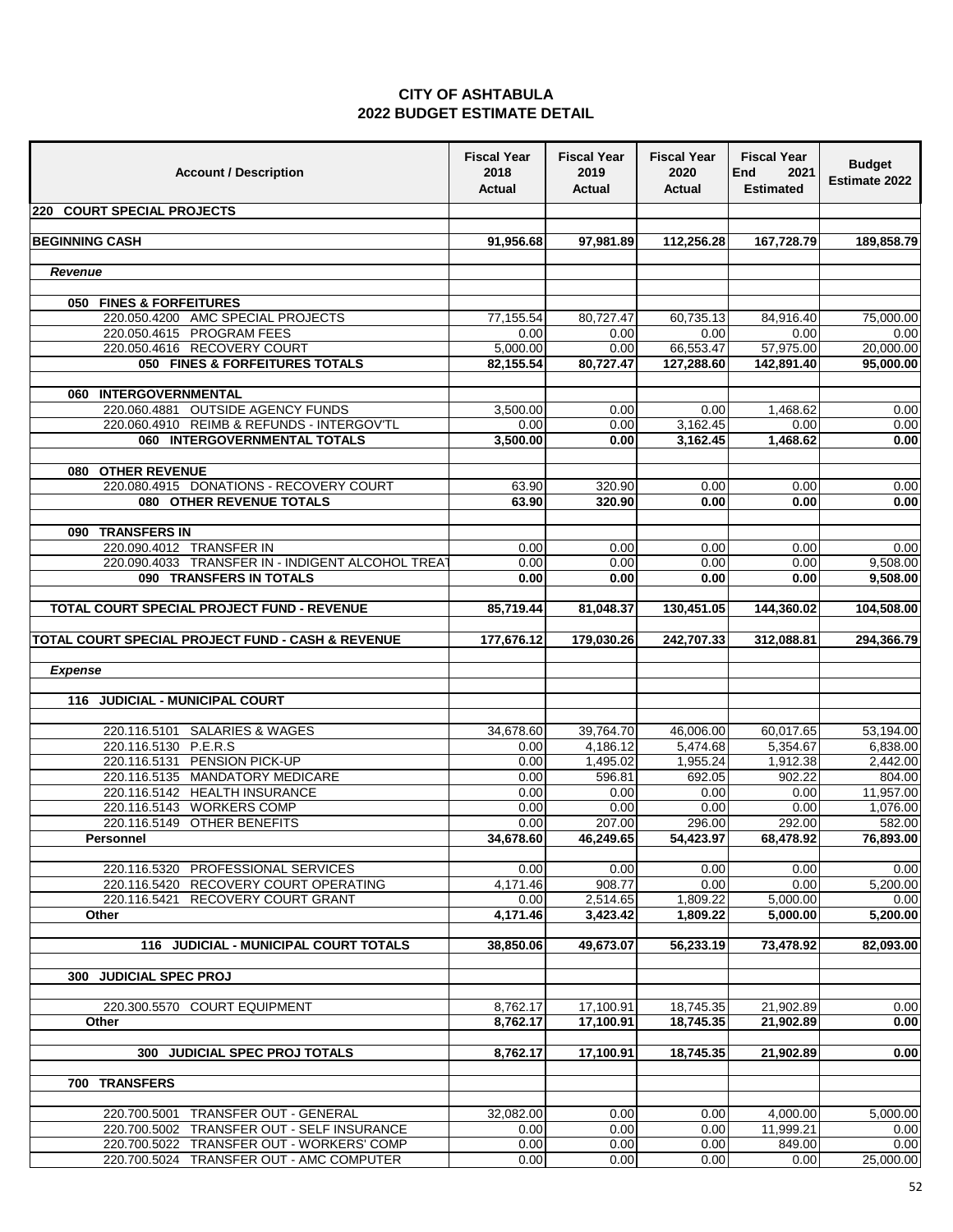| <b>Account / Description</b>                        | <b>Fiscal Year</b><br>2018<br>Actual | <b>Fiscal Year</b><br>2019<br><b>Actual</b> | <b>Fiscal Year</b><br>2020<br>Actual | <b>Fiscal Year</b><br>2021<br><b>End</b><br><b>Estimated</b> | <b>Budget</b><br>Estimate 2022 |
|-----------------------------------------------------|--------------------------------------|---------------------------------------------|--------------------------------------|--------------------------------------------------------------|--------------------------------|
| TRANSFER OUT - AMC COURT SECURITY<br>220.700.5025   | 0.00                                 | 0.00                                        | 0.00                                 | 10.000.00                                                    | 10,000.00                      |
| Other                                               | 32.082.00                            | 0.00                                        | 0.00                                 | 26.848.21                                                    | 40,000.00                      |
|                                                     |                                      |                                             |                                      |                                                              |                                |
| <b>TRANSFERS TOTALS</b><br>700                      | 32,082.00                            | 0.00                                        | 0.00                                 | 26,848.21                                                    | 40,000.00                      |
|                                                     |                                      |                                             |                                      |                                                              |                                |
| <b>TOTAL COURT SPECIAL PROJECT FUND - EXPENSE</b>   | 79.694.23                            | 66.773.98                                   | 74.978.54                            | 122,230.02                                                   | 122,093.00                     |
|                                                     |                                      |                                             |                                      |                                                              |                                |
| TOTAL COURT SPECIAL PROJECT FUND - ENDING CARRYOVER | 97,981.89                            | 112.256.28                                  | 167.728.79                           | 189.858.79                                                   | 172,273.79                     |
|                                                     |                                      |                                             |                                      |                                                              |                                |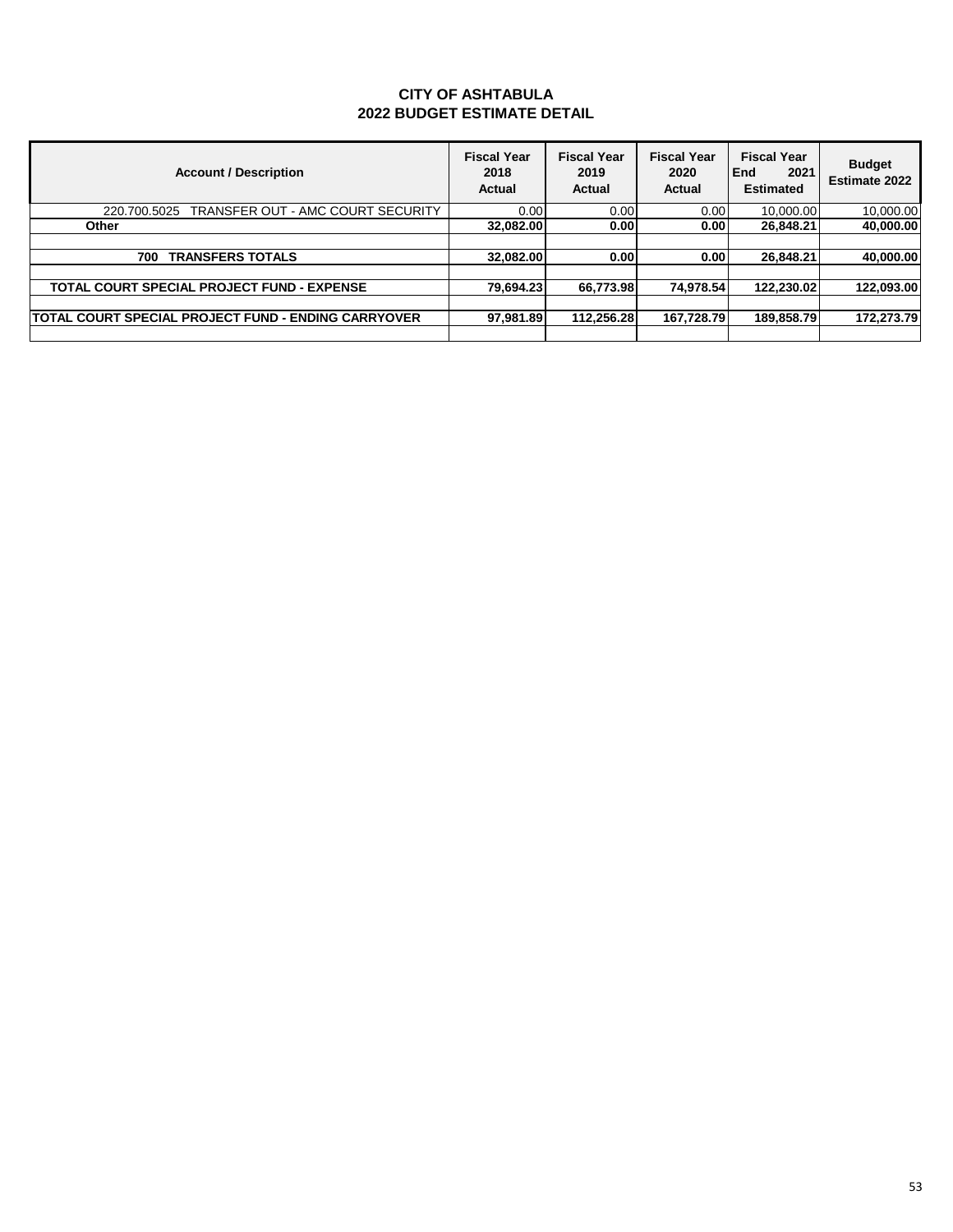| <b>Account / Description</b>                                                 | <b>Fiscal Year</b><br>2018<br><b>Actual</b> | <b>Fiscal Year</b><br>2019<br>Actual | <b>Fiscal Year</b><br>2020<br>Actual | <b>Fiscal Year</b><br>End<br>2021<br><b>Estimated</b> | <b>Budget</b><br>Estimate 2022 |
|------------------------------------------------------------------------------|---------------------------------------------|--------------------------------------|--------------------------------------|-------------------------------------------------------|--------------------------------|
| 503 WPC/WASTEWATER                                                           |                                             |                                      |                                      |                                                       |                                |
|                                                                              |                                             |                                      |                                      |                                                       |                                |
| <b>BEGINNING CASH</b>                                                        | 446,162.46                                  | 745,142.34                           | 1,196,994.62                         | 1,789,747.80                                          | 1,610,515.76                   |
| <b>Revenue</b>                                                               |                                             |                                      |                                      |                                                       |                                |
|                                                                              |                                             |                                      |                                      |                                                       |                                |
| 030 CHARGES FOR SERVICES                                                     |                                             |                                      |                                      |                                                       |                                |
| 503.030.4100 ADMN CHRG                                                       | 299,751.76                                  | 305,877.91                           | 416,165.12                           | 423,468.00                                            | 350,000.00                     |
| 503.030.4250 TAP-IN-FEES - OUTSIDE CITY                                      | 0.00                                        | 0.00                                 | 0.00                                 | 0.00                                                  | 0.00                           |
| 503.030.4500 SEWER                                                           | 1,865,477.79                                | 2,032,610.55                         | 2,418,207.64                         | 2,388,568.00                                          | 2,100,000.00                   |
| 503.030.4501 LATE CHARGES<br>503.030.4505 CAPITAL IMPROVEMENT                | 32,627.23<br>6.58                           | 7,678.04<br>0.00                     | 26.823.01<br>0.00                    | 42,683.96<br>0.00                                     | 45,000.00<br>0.00              |
| <b>DELQ SEWER RENT</b><br>503.030.4561                                       | 445,770.23                                  | 265, 184.81                          | 64,518.46                            | 49,508.02                                             | 425,000.00                     |
| 503.030.4600 INDUSTRIAL PRE-TREATMENT                                        | 218,591.18                                  | 337,549.81                           | 47,367.91                            | 34,676.23                                             | 45,000.00                      |
| 503.030.4632 DELQ SEWER FEES                                                 | 0.00                                        | 0.00                                 | 0.00                                 | 0.00                                                  | 0.00                           |
| 503.030.4700 LEACHATE                                                        | 110,197.74                                  | 29,676.25                            | 44,674.13                            | 3,000.00                                              | 0.00                           |
| 503.030.4960 COUNTY SEWER                                                    | 441,153.56                                  | 514,012.12                           | 517,536.12                           | 508,067.49                                            | 515,000.00                     |
| <b>COUNTY PENALTY</b><br>503.030.4961                                        | 8,614.84                                    | 1,444.86                             | 4,401.14                             | 8,039.81                                              | 8,500.00                       |
| 030 CHARGES FOR SERVICES TOTALS                                              | 3,422,190.91                                | 3,494,034.35                         | 3,539,693.53                         | 3,458,011.51                                          | 3,488,500.00                   |
|                                                                              |                                             |                                      |                                      |                                                       |                                |
| <b>FEES. LICENSES &amp; PERMITS</b><br>040                                   |                                             |                                      |                                      |                                                       |                                |
| 503.040.4641 FEES, LICENSES & PERMITS                                        | 0.00                                        | 0.00                                 | 3,000.00                             | 3,000.00                                              | 2.500.00                       |
| 503.040.5641 FEES, LICENSES & PERMITS<br>040 FEES, LICENSES & PERMITS TOTALS | 0.00<br>0.00                                | 0.00<br>0.00                         | 0.00<br>3,000.00                     | 0.00<br>3,000.00                                      | 0.00<br>2,500.00               |
|                                                                              |                                             |                                      |                                      |                                                       |                                |
| 050 FINES & FORFEITURES                                                      |                                             |                                      |                                      |                                                       |                                |
| 503.050.4700 SHORT & OVER                                                    | 0.00                                        | 0.00                                 | 0.00                                 | 0.00                                                  | 0.00                           |
| <b>MISC REVENUE</b><br>503.050.4881                                          | 0.00                                        | 0.00                                 | 0.00                                 | 0.00                                                  | 0.00                           |
| 503.050.4910 REIMB & REFUNDS                                                 | 0.00                                        | 0.00                                 | 0.00                                 | 0.00                                                  | 0.00                           |
| 050 FINES & FORFEITURES TOTALS                                               | 0.00                                        | 0.00                                 | 0.00                                 | 0.00                                                  | 0.00                           |
|                                                                              |                                             |                                      |                                      |                                                       |                                |
| 060 INTERGOVERNMENTAL                                                        |                                             |                                      |                                      |                                                       |                                |
| 503.060.4100 ADMIN CHRG - COUNTY                                             | 0.00                                        | 0.00                                 | 0.00                                 | 0.00                                                  | 0.00                           |
| 503.060.4105 OPWC FUNDS - GRANT                                              | 0.00                                        | 0.00                                 | 0.00                                 | 0.00                                                  | 0.00                           |
| 503.060.4200 RET BASIN - COUNTY                                              | 0.00                                        | 0.00                                 | 0.00                                 | 0.00                                                  | 0.00                           |
| 503.060.4310 JEDD<br>503.060.4500 SEWER - COUNTY                             | 0.00<br>0.00                                | 0.00<br>0.00                         | 0.00<br>0.00                         | 0.00<br>0.00                                          | 0.00<br>0.00                   |
| 503.060.4505 CPTL IMPROVEMENT- COUNTY                                        | 0.00                                        | 0.00                                 | 0.00                                 | 0.00                                                  | 0.00                           |
| 503.060.4910 REIMB & REFUNDS - INTERGOV'TL                                   | 0.00                                        | 0.00                                 | 82,539.72                            | 0.00                                                  | 0.00                           |
| 503.060.4960 COUNTY SEWER                                                    | 0.00                                        | 0.00                                 | 0.00                                 | 0.00                                                  | 0.00                           |
| <b>COUNTY PENALTY</b><br>503.060.4961                                        | 0.00                                        | 0.00                                 | 0.00                                 | 0.00                                                  | 0.00                           |
| 060 INTERGOVERNMENTAL TOTALS                                                 | 0.00                                        | 0.00                                 | 82,539.72                            | 0.00                                                  | 0.00                           |
|                                                                              |                                             |                                      |                                      |                                                       |                                |
| 080 OTHER REVENUE                                                            |                                             |                                      |                                      |                                                       |                                |
| 503.080.4100 LOAN PROCEEDS                                                   | 0.00                                        | 0.00                                 | 0.00                                 | 0.00                                                  | 0.00                           |
| 503.080.4200 TAP IN - INSIDE                                                 | 0.00                                        | 0.00                                 | 0.00                                 | 0.00                                                  | 0.00                           |
| 503.080.4250 TAP IN - OUTSIDE                                                | 6,500.00                                    | 500.00                               | 3,000.00                             | 4,000.00                                              | 1,500.00                       |
| 503.080.4700 OVER/SHORT                                                      | 0.00                                        | $-242.44$                            | 26.00                                | 0.00                                                  | 0.00                           |
| 503.080.4881 MISC REVENUE                                                    | 210.66                                      | 0.00                                 | 168.10                               | 87.00                                                 | 0.00                           |
| 503.080.4900 FRANCHISE FEE                                                   | 0.00                                        | 0.00                                 | 0.00                                 | 0.00                                                  | 0.00                           |
| 503.080.4910 REIMB & REFUNDS<br>080 OTHER REVENUE TOTALS                     | 34.31<br>6,744.97                           | 0.00<br>257.56                       | 39,379.60<br>42,573.70               | 0.00<br>4,087.00                                      | 0.00<br>1,500.00               |
|                                                                              |                                             |                                      |                                      |                                                       |                                |
| 090 TRANSFERS IN                                                             |                                             |                                      |                                      |                                                       |                                |
| 503.090.4011 TRANSFER IN                                                     | 0.00                                        | 0.00                                 | 0.00                                 | 0.00                                                  | 0.00                           |
| 090 TRANSFERS IN TOTALS                                                      | 0.00                                        | 0.00                                 | 0.00                                 | 0.00                                                  | 0.00                           |
|                                                                              |                                             |                                      |                                      |                                                       |                                |
| TOTAL WPC/WASTEWATER FUND - REVENUE                                          | 3,428,935.88                                | 3,494,291.91                         | 3,667,806.95                         | 3,465,098.51                                          | 3,492,500.00                   |
|                                                                              |                                             |                                      |                                      |                                                       |                                |
| TOTAL WPC/WASTEWATER FUND - CASH & REVENUE                                   | 3,875,098.34                                | 4,239,434.25                         | 4,864,801.57                         | 5,254,846.31                                          | 5,103,015.76                   |
|                                                                              |                                             |                                      |                                      |                                                       |                                |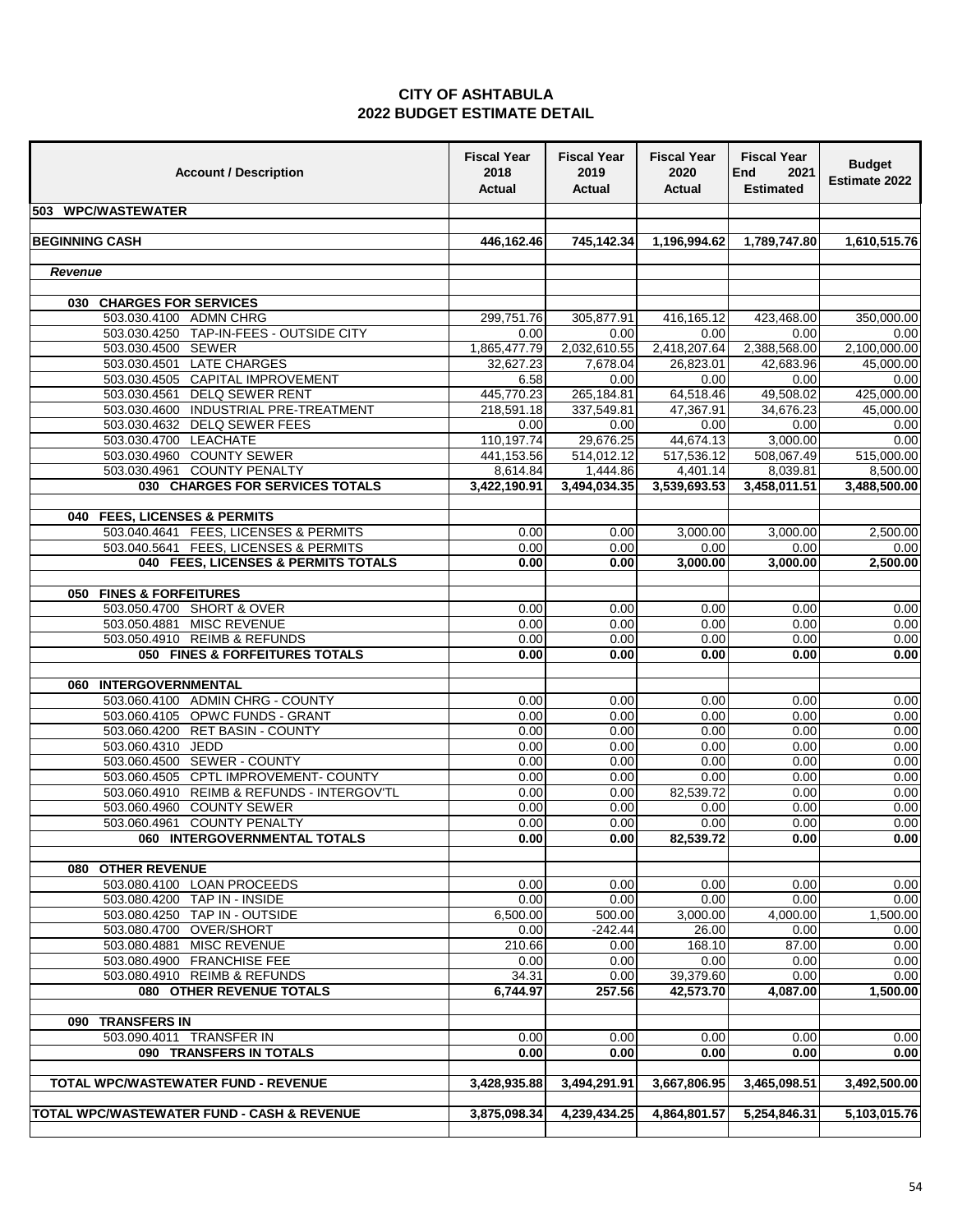| <b>Account / Description</b>                                    | <b>Fiscal Year</b><br>2018<br><b>Actual</b> | <b>Fiscal Year</b><br>2019<br>Actual | <b>Fiscal Year</b><br>2020<br>Actual | <b>Fiscal Year</b><br>2021<br>End<br><b>Estimated</b> | <b>Budget</b><br>Estimate 2022 |
|-----------------------------------------------------------------|---------------------------------------------|--------------------------------------|--------------------------------------|-------------------------------------------------------|--------------------------------|
| <b>Expense</b>                                                  |                                             |                                      |                                      |                                                       |                                |
|                                                                 |                                             |                                      |                                      |                                                       |                                |
| 139 FEES & REV RED                                              |                                             |                                      |                                      |                                                       |                                |
|                                                                 |                                             |                                      |                                      |                                                       |                                |
| 503.139.5461 COUNTY FEES                                        | 22,021.58                                   | 21,214.78                            | 5,161.48                             | 4,537.66                                              | 25,000.00                      |
| Other                                                           | 22,021.58                                   | 21,214.78                            | 5,161.48                             | 4,537.66                                              | 25,000.00                      |
|                                                                 |                                             |                                      |                                      |                                                       |                                |
| 139 FEES & REV RED TOTALS                                       | 22,021.58                                   | 21,214.78                            | 5,161.48                             | 4,537.66                                              | 25,000.00                      |
| <b>GENERAL GOVERNMENT</b><br>140                                |                                             |                                      |                                      |                                                       |                                |
|                                                                 |                                             |                                      |                                      |                                                       |                                |
| 503.140.5101 SALARIES & WAGES                                   | 156,923.36                                  | 177,889.73                           | 206,748.19                           | 223,870.08                                            | 233,595.00                     |
| 503.140.5109 SALARIES & WAGES OVERTIME                          | 6,880.03                                    | 5,347.46                             | 2,486.44                             | 2,688.28                                              | 5,000.00                       |
| 503.140.5130 P.E.R.S.                                           | 23,212.55                                   | 25,549.07                            | 29,418.54                            | 32,062.12                                             | 33,757.00                      |
| 503.140.5131 PENSION PICK-UP                                    | 5,715.14                                    | 6,367.67                             | 7,515.14                             | 8,450.37                                              | 9,064.00                       |
| 503.140.5135 MANDATORY MEDICARE                                 | 2,374.27                                    | 2,782.20                             | 3,250.36                             | 3,513.72                                              | 3,664.00                       |
| 503.140.5142 HEALTH INSURANCE                                   | 0.00                                        | 0.00                                 | 0.00                                 | 0.00                                                  | 81,976.00                      |
| 503.140.5143 WORKERS COMP                                       | 0.00                                        | 0.00                                 | 0.00                                 | 0.00                                                  | 4,923.00                       |
| 503.140.5149 OTHER BENEFITS                                     | 7,370.00                                    | 6,803.50                             | 7,332.64                             | 6,686.90                                              | 7,562.00                       |
| 503.140.5199 RETIRE/COMP ABS                                    | 3.927.12                                    | 2,934.48                             | 8,201.28                             | 5,425.64                                              | 0.00                           |
| Personnel                                                       | 206,402.47                                  | 227,674.11                           | 264,952.59                           | 282,697.11                                            | 379,541.00                     |
|                                                                 |                                             |                                      |                                      |                                                       |                                |
| 503.140.5220 TRAVEL & TRAINING<br>503.140.5310 UTILITIES        | 0.00<br>27,657.89                           | 0.00<br>26,622.65                    | 0.00<br>25,588.20                    | 995.19<br>26,000.00                                   | 1,750.00<br>26,535.00          |
| 503.140.5320 PROFESSIONAL SERVICES                              | 59,669.97                                   | 56,264.22                            | 66,282.36                            | 74,505.57                                             | 70,595.00                      |
| 503.140.5420 OPERATING EXPENSES                                 | 666.32                                      | 1,028.81                             | 714.49                               | 1,133.28                                              | 2,240.00                       |
| Other                                                           | 87,994.18                                   | 83,915.68                            | 92,585.05                            | 102,634.04                                            | 101,120.00                     |
|                                                                 |                                             |                                      |                                      |                                                       |                                |
| <b>140 GENERAL GOVERNMENT TOTALS</b>                            | 294,396.65                                  | 311,589.79                           | 357,537.64                           | 385,331.15                                            | 480,661.00                     |
|                                                                 |                                             |                                      |                                      |                                                       |                                |
| <b>WASTEWATER TREATMENT</b><br>150                              |                                             |                                      |                                      |                                                       |                                |
|                                                                 |                                             |                                      |                                      |                                                       |                                |
| 503.150.5101 SALARIES & WAGES                                   | 575,811.00                                  | 564,652.50                           | 554,330.93                           | 612,546.82                                            | 699,682.00                     |
| 503.150.5109 SALARIES & WAGES OVERTIME                          | 57,872.70                                   | 77,784.75                            | 71,118.32                            | 100,000.00                                            | 100,000.00                     |
| 503.150.5130 P.E.R.S.                                           | 82,876.37                                   | 90,521.50                            | 88,060.36                            | 100,854.15                                            | 113,493.00                     |
| 503.150.5131 PENSION PICK-UP<br>503.150.5135 MANDATORY MEDICARE | 29,598.61                                   | 32,329.08<br>9.908.51                | 31,450.19                            | 36,019.34                                             | 40,533.00<br>12,537.00         |
| 503.150.5142 HEALTH INSURANCE                                   | 9,814.83<br>0.00                            | 0.00                                 | 9,735.98<br>0.00                     | 10,942.47<br>0.00                                     | 256,586.00                     |
| 503.150.5143 WORKERS COMP                                       | 0.00                                        | 0.00                                 | 0.00                                 | 0.00                                                  | 16,693.00                      |
| 503.150.5149 OTHER BENEFITS                                     | 25,051.60                                   | 20.851.81                            | 20,432.68                            | 17,090.00                                             | 23,930.00                      |
| 503.150.5199 RETIRE/COMP ABS                                    | 1,816.41                                    | 3,584.00                             | 11,418.04                            | 0.00                                                  | 11,032.00                      |
| Personnel                                                       | 782,841.52                                  | 799,632.15                           | 786,546.50                           | 877,452.78                                            | 1,274,486.00                   |
|                                                                 |                                             |                                      |                                      |                                                       |                                |
| 503.150.5220 TRAVEL & TRAINING                                  | 3.355.91                                    | 2,543.93                             | 3,142.92                             | 8,102.75                                              | 10,000.00                      |
| 503.150.5310 UTILITIES                                          | 401,501.04                                  | 357,852.66                           | 334,499.01                           | 435,000.00                                            | 445,000.00                     |
| 503.150.5320 PROFESSIONAL SERVICES                              | 171,831.53                                  | 137,631.64                           | 87,020.22                            | 202,160.37                                            | 210,000.00                     |
| 503.150.5321<br>PRE-TREATMENT                                   | 40,572.56                                   | 42,224.96                            | 36,333.71                            | 42,312.65                                             | 66,000.00                      |
| 503.150.5350<br><b>LIABILITY INSURANCE</b>                      | 60,000.00                                   | 86,440.50                            | 102,538.25                           | 85,597.25                                             | 118,000.00                     |
| OPERATING EXPENSES<br>503.150.5420                              | 96,206.52                                   | 89,787.52                            | 92,017.15                            | 109,366.22                                            | 150,000.00                     |
| 503.150.5421<br><b>CHEMICALS</b>                                | 100,531.76                                  | 90,295.50                            | 86,902.00                            | 95,000.00                                             | 0.00                           |
| 503.150.5424<br><b>FUEL</b><br>SLUDGE REMOVAL<br>503.150.5433   | 0.00<br>0.00                                | 0.00<br>0.00                         | 0.00<br>0.00                         | 0.00<br>0.00                                          | 6,000.00<br>25.000.00          |
| 503.150.5470 UNEMPLOYMENT COMPENSATION                          | 0.00                                        | 0.00                                 | 9,054.43                             | 0.00                                                  | 500.00                         |
| 503.150.5550 EQUIPMENT                                          | 13,153.02                                   | 21,431.08                            | 37,313.66                            | 54,983.01                                             | 100,000.00                     |
| 503.150.5870 COUNTY SEWER DISTRIBUTION                          | 442,150.26                                  | 522,005.52                           | 521,076.53                           | 546,997.85                                            | 545,000.00                     |
| Other                                                           | 1,329,302.60                                | 1,350,213.31                         | 1,309,897.88                         | 1,579,520.10                                          | 1,675,500.00                   |
|                                                                 |                                             |                                      |                                      |                                                       |                                |
| <b>WASTEWATER TREATMENT TOTALS</b><br>150                       | 2,112,144.12                                | 2,149,845.46                         | 2,096,444.38                         | 2,456,972.88                                          | 2,949,986.00                   |
|                                                                 |                                             |                                      |                                      |                                                       |                                |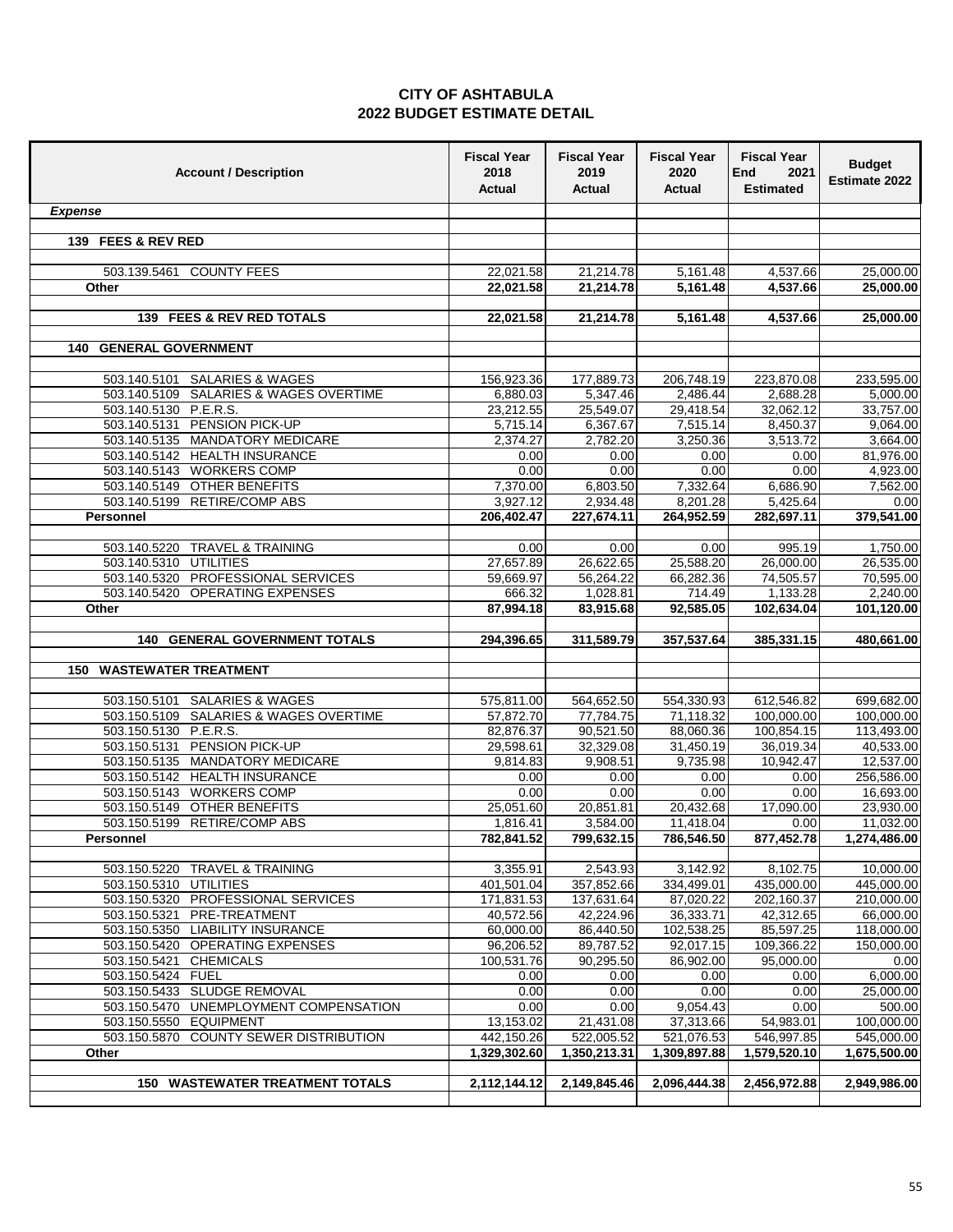| <b>Account / Description</b>                        | <b>Fiscal Year</b><br>2018<br><b>Actual</b> | <b>Fiscal Year</b><br>2019<br><b>Actual</b> | <b>Fiscal Year</b><br>2020<br><b>Actual</b> | <b>Fiscal Year</b><br><b>End</b><br>2021<br><b>Estimated</b> | <b>Budget</b><br><b>Estimate 2022</b> |
|-----------------------------------------------------|---------------------------------------------|---------------------------------------------|---------------------------------------------|--------------------------------------------------------------|---------------------------------------|
| <b>151 SANITARY SEWER SYSTEM</b>                    |                                             |                                             |                                             |                                                              |                                       |
|                                                     |                                             |                                             |                                             |                                                              |                                       |
| SALARIES & WAGES - COLLECTION SYS<br>503.151.5101   | 173,176.55                                  | 155,500.21                                  | 163,521.91                                  | 171,439.88                                                   | 166,052.00                            |
| SALARIES & WAGES OT /COLLECTION SYS<br>503.151.5109 | 10,691.73                                   | 9.986.00                                    | 17,067.85                                   | 16,500.00                                                    | 16,500.00                             |
| 503.151.5130 P.E.R.S.                               | 22.821.37                                   | 23,725.41                                   | 25,411.08                                   | 26,983.58                                                    | 26,179.00                             |
| PENSION PICK-UP<br>503.151.5131                     | 8,072.87                                    | 8,478.99                                    | 9,075.38                                    | 9,636.99                                                     | 9,350.00                              |
| <b>MANDATORY MEDICARE</b><br>503.151.5135           | 2,575.79                                    | 2,573.42                                    | 2,797.60                                    | 2,889.92                                                     | 2,793.00                              |
| <b>HEALTH INSURANCE</b><br>503.151.5142             | 0.00                                        | 0.00                                        | 0.00                                        | 0.00                                                         | 77,509.00                             |
| <b>WORKERS COMP</b><br>503.151.5143                 | 0.00                                        | 0.00                                        | 0.00                                        | 0.00                                                         | 3,789.00                              |
| <b>OTHER BENEFITS</b><br>503.151.5149               | 5,577.50                                    | 6,197.50                                    | 6,397.50                                    | 6,637.50                                                     | 6,878.00                              |
| <b>RETIRE/COMP ABS</b><br>503.151.5199              | 2.896.80                                    | 2.940.00                                    | 2.998.80                                    | 1.217.28                                                     | 0.00                                  |
| <b>Personnel</b>                                    | 225,812.61                                  | 209,401.53                                  | 227,270.12                                  | 235,305.15                                                   | 309,050.00                            |
|                                                     |                                             |                                             |                                             |                                                              |                                       |
| PROFESSIONAL SERVICES<br>503.151.5320               | 3,395.00                                    | 4,850.00                                    | 2,586.89                                    | 0.00                                                         | 5,000.00                              |
| OPERATING EXPENSES - COLLECTION SY<br>503.151.5420  | 3.293.90                                    | 31,630.07                                   | 49,129.22                                   | 105,000.00                                                   | 85,000.00                             |
| 503.151.5426 CHECK VALVES                           | 0.00                                        | 0.00                                        | 0.00                                        | 0.00                                                         | 15,000.00                             |
| Other                                               | 6,688.90                                    | 36,480.07                                   | 51,716.11                                   | 105,000.00                                                   | 105,000.00                            |
|                                                     |                                             |                                             |                                             |                                                              |                                       |
| <b>SANITARY SEWER SYSTEM TOTALS</b><br>151          | 232,501.51                                  | 245,881.60                                  | 278,986.23                                  | 340,305.15                                                   | 414,050.00                            |
|                                                     |                                             |                                             |                                             |                                                              |                                       |
| 700 TRANSFERS                                       |                                             |                                             |                                             |                                                              |                                       |
|                                                     |                                             |                                             |                                             |                                                              |                                       |
| TRANSFER OUT - SELF INS<br>503.700.5002             | 332,177.00                                  | 348,234.00                                  | 331,423.54                                  | 435,953.71                                                   | 0.00                                  |
| 503.700.5004 TRANSFER OUT - WPC CAPITAL             | 0.00                                        | 0.00                                        | 0.00                                        | 0.00                                                         | 0.00                                  |
| 503.700.5022 TRANSFER OUT - WORKERS' COMP           | 30,681.00                                   | 0.00                                        | 5,500.50                                    | 21,230.00                                                    | 0.00                                  |
| <b>TRANSFER OUT - ERIP</b><br>503.700.5095          | 106,034.14                                  | 0.00                                        | 0.00                                        | 0.00                                                         | 0.00                                  |
| Other                                               | 468,892.14                                  | 348,234.00                                  | 336,924.04                                  | 457,183.71                                                   | 0.00                                  |
|                                                     |                                             |                                             |                                             |                                                              |                                       |
| <b>TRANSFERS TOTALS</b><br>700                      | 468,892.14                                  | 348,234.00                                  | 336,924.04                                  | 457,183.71                                                   | 0.00                                  |
|                                                     |                                             |                                             |                                             |                                                              |                                       |
| TOTAL WPC/WASTEWATER FUND - EXPENSE                 | 3,129,956.00                                | 3,076,765.63                                | 3,075,053.77                                | 3,644,330.55                                                 | 3,869,697.00                          |
|                                                     |                                             |                                             |                                             |                                                              |                                       |
| TOTAL WPC/WASTEWATER FUND - ENDING CARRYOVER        | 745,142.34                                  | 1,162,668.62                                | 1,789,747.80                                | 1,610,515.76                                                 | 1,233,318.76                          |
|                                                     |                                             |                                             |                                             |                                                              |                                       |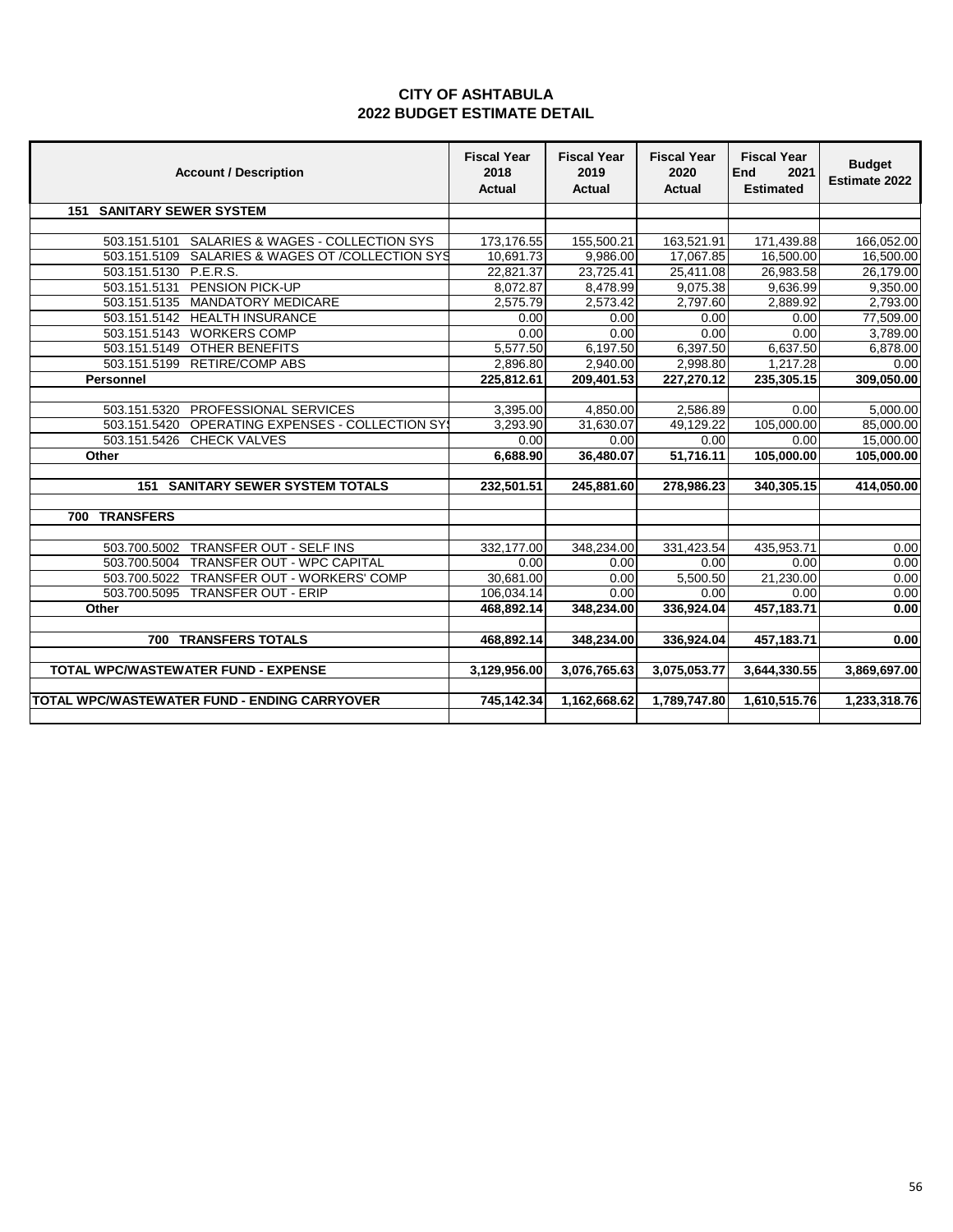| <b>Account / Description</b>                                                    | <b>Fiscal Year</b><br>2018<br>Actual | <b>Fiscal Year</b><br>2019<br>Actual | <b>Fiscal Year</b><br>2020<br>Actual | <b>Fiscal Year</b><br>End<br>2021<br><b>Estimated</b> | <b>Budget</b><br>Estimate 2022 |
|---------------------------------------------------------------------------------|--------------------------------------|--------------------------------------|--------------------------------------|-------------------------------------------------------|--------------------------------|
| 504 WPC CAPITAL                                                                 |                                      |                                      |                                      |                                                       |                                |
| <b>BEGINNING CASH</b>                                                           | 739,591.95                           | 1,193,082.81                         | 1,138,710.75                         | 1,508,321.39                                          | 549,609.83                     |
| Revenue                                                                         |                                      |                                      |                                      |                                                       |                                |
|                                                                                 |                                      |                                      |                                      |                                                       |                                |
| 030 CHARGES FOR SERVICES                                                        |                                      |                                      |                                      |                                                       |                                |
| 504.030.4200 RET BASIN/ CPTL DEBT CHG<br>DELQ RETENTION BASIN<br>504.030.4261   | 338,425.73<br>100,433.68             | 404,862.06<br>20,578.11              | 403,560.27<br>9,170.33               | 405,200.00<br>7,035.23                                | 375,000.00<br>75,000.00        |
| 504.030.4505 CAPITAL CHARGE                                                     | 400,057.57                           | 478,612.83                           | 561,915.10                           | 524,120.00                                            | 500,000.00                     |
| 504.030.4561 DELQ CAPITAL CHRG                                                  | 65,354.37                            | 44,673.34                            | 10,252.87                            | 7,867.75                                              | 75,000.00                      |
| 030 CHARGES FOR SERVICES TOTALS                                                 | 904,271.35                           | 948,726.34                           | 984,898.57                           | 944,222.98                                            | 1,025,000.00                   |
|                                                                                 |                                      |                                      |                                      |                                                       |                                |
| 060 INTERGOVERNMENTAL                                                           |                                      |                                      |                                      |                                                       |                                |
| 504.060.4105 GRANTS                                                             | 142,110.27                           | 42,366.98                            | 0.00                                 | 0.00                                                  | 0.00                           |
| 504.060.4310 JEDD INC TAX COLLECTIONS - WWTP POR<br>504.060.5500 GRANT PROCEEDS | 12,046.79                            | 0.00                                 | 52,666.44                            | 16,325.41                                             | 12,000.00                      |
| 060 INTERGOVERNMENTAL TOTALS                                                    | 0.00<br>154,157.06                   | 0.00<br>42,366.98                    | 0.00<br>52,666.44                    | 0.00<br>16,325.41                                     | 0.00<br>12,000.00              |
|                                                                                 |                                      |                                      |                                      |                                                       |                                |
| 080 OTHER REVENUE                                                               |                                      |                                      |                                      |                                                       |                                |
| 504.080.4100 LOAN PROCEEDS                                                      | 780,729.91                           | 820,966.55                           | 142,986.22                           | 0.00                                                  | 50,000.00                      |
| 504.080.4910 REIM & REFUNDS                                                     | 475.00                               | 0.00                                 | 0.00                                 | 13,161.54                                             | 0.00                           |
| 080 OTHER REVENUE TOTALS                                                        | 781,204.91                           | 820,966.55                           | 142,986.22                           | 13,161.54                                             | 50,000.00                      |
|                                                                                 |                                      |                                      |                                      |                                                       |                                |
| 090 TRANSFERS IN                                                                |                                      |                                      |                                      |                                                       |                                |
| 504.090.4003 TRANSFER IN WPC                                                    | 0.00                                 | 0.00                                 | 0.00                                 | 0.00                                                  | 0.00                           |
| 090 TRANSFERS IN TOTALS                                                         | 0.00                                 | 0.00                                 | 0.00                                 | 0.00                                                  | 0.00                           |
| TOTAL WPC CAPITAL FUND - REVENUE                                                | 1,839,633.32                         | 1,812,059.87                         | 1,180,551.23                         | 973,709.93                                            | 1,087,000.00                   |
| TOTAL WPC CAPITAL FUND - CASH & REVENUE                                         | 2,579,225.27                         | 3,005,142.68                         | 2,319,261.98                         | 2,482,031.32                                          | 1,636,609.83                   |
|                                                                                 |                                      |                                      |                                      |                                                       |                                |
| <b>Expense</b>                                                                  |                                      |                                      |                                      |                                                       |                                |
| 139 FEES & REV RED                                                              |                                      |                                      |                                      |                                                       |                                |
|                                                                                 |                                      |                                      |                                      |                                                       |                                |
| <b>DUES &amp; FEES</b><br>504.139.5461                                          | 10,038.56                            | 5,220.14                             | 1,553.87                             | 1,356.16                                              | 20,000.00                      |
| Other                                                                           | 10,038.56                            | 5,220.14                             | 1,553.87                             | 1,356.16                                              | 20,000.00                      |
|                                                                                 |                                      |                                      |                                      |                                                       |                                |
| 139 FEES & REV RED TOTALS                                                       | 10,038.56                            | 5,220.14                             | 1,553.87                             | 1,356.16                                              | 20,000.00                      |
| 150<br><b>WASTEWATER TREATMENT</b>                                              |                                      |                                      |                                      |                                                       |                                |
|                                                                                 |                                      |                                      |                                      |                                                       |                                |
| 504.150.5500 WWTP IMP                                                           | 44,240.55                            | 37,335.90                            | 15,879.80                            | 48,709.00                                             | 0.00                           |
| 504.150.5501<br><b>WWTP IMP GRANT/LOAN</b>                                      | 488,717.28                           | 1,069,053.32                         | 136,187.61                           | 19,960.15                                             | 0.00                           |
| 504.150.5525 SEWER SYSTEM IMP                                                   | 351,806.95                           | 135,226.45                           | 31,347.70                            | 250,757.75                                            | 264,000.00                     |
| 504.150.5550 VEHICLES/EQUIP/IMP                                                 | 47,782.71                            | 146,389.45                           | 170,032.84                           | 1,058,980.18                                          | 640,000.00                     |
| Other                                                                           | 932,547.49                           | 1,388,005.12                         | 353,447.95                           | 1,378,407.08                                          | 904,000.00                     |
|                                                                                 |                                      |                                      |                                      |                                                       |                                |
| 150<br><b>WASTEWATER TREATMENT TOTALS</b>                                       | 932,547.49                           | 1,388,005.12                         | 353,447.95                           | 1,378,407.08                                          | 904,000.00                     |
| 153<br><b>INTEREST BEARING DEBT</b>                                             |                                      |                                      |                                      |                                                       |                                |
|                                                                                 |                                      |                                      |                                      |                                                       |                                |
| 504.153.5860 PRINCIPLE- WWTP                                                    | 307,624.12                           | 323,296.48                           | 314,899.33                           | 358,341.19                                            | 358,906.00                     |
|                                                                                 |                                      |                                      |                                      |                                                       |                                |
| <b>INTEREST - WWTP</b><br>504.153.5861                                          | 85,623.31                            | 95,774.95                            | 113,971.82                           | 109,014.20                                            | 105,420.00                     |
| Other                                                                           | 393,247.43                           | 419,071.43                           | 428,871.15                           | 467,355.39                                            | 464,326.00                     |
| <b>153 INTEREST BEARING DEBT TOTALS</b>                                         | 393,247.43                           | 419,071.43                           | 428,871.15                           | 467,355.39                                            | 464,326.00                     |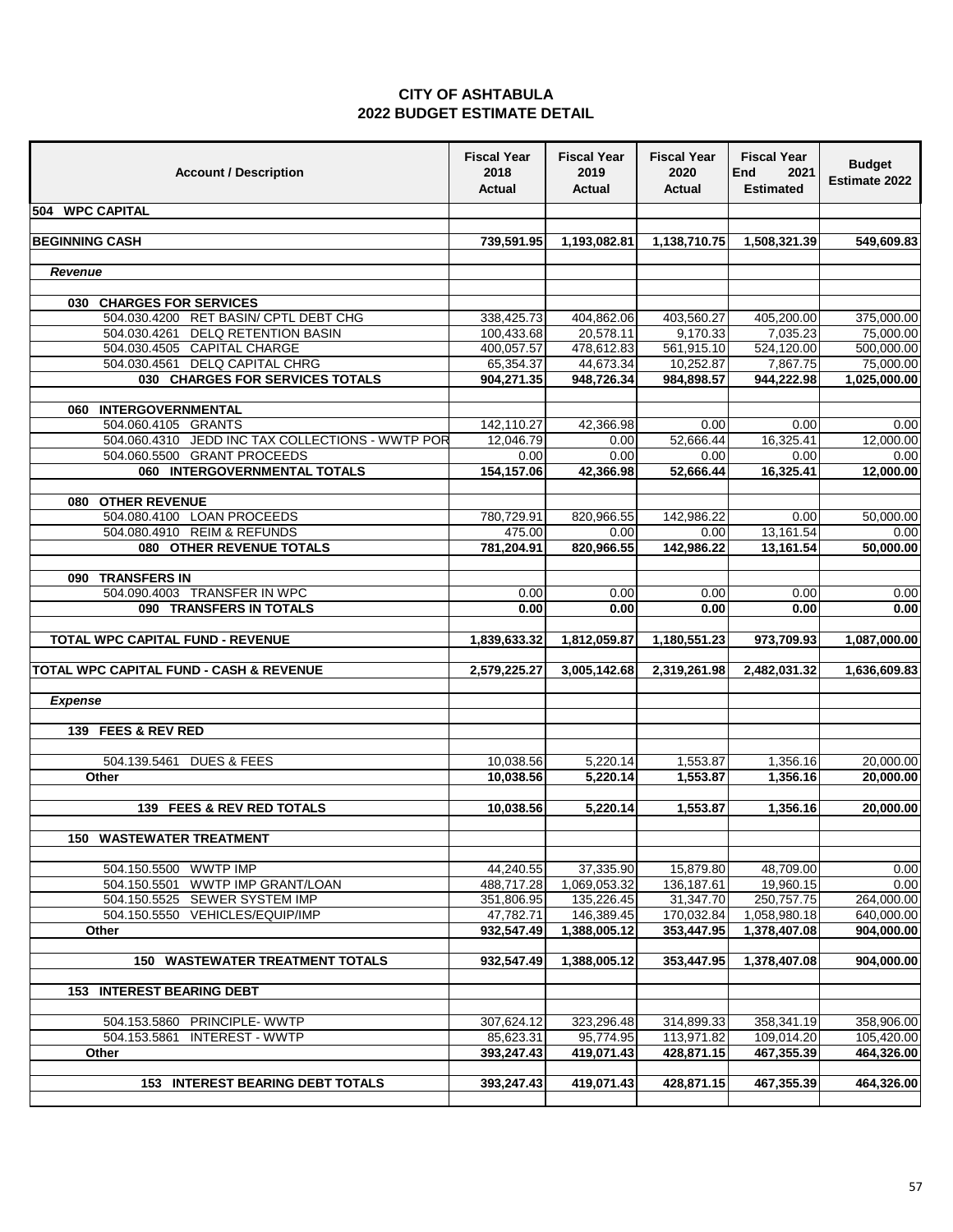| <b>Account / Description</b>                   | <b>Fiscal Year</b><br>2018<br>Actual | <b>Fiscal Year</b><br>2019<br>Actual | <b>Fiscal Year</b><br>2020<br>Actual | <b>Fiscal Year</b><br><b>End</b><br>2021<br><b>Estimated</b> | <b>Budget</b><br><b>Estimate 2022</b> |
|------------------------------------------------|--------------------------------------|--------------------------------------|--------------------------------------|--------------------------------------------------------------|---------------------------------------|
| NON INTEREST BEARING DEBT<br>154               |                                      |                                      |                                      |                                                              |                                       |
|                                                |                                      |                                      |                                      |                                                              |                                       |
| <b>PRINCIPLE</b><br>504.154.5860               | 50,308.98                            | 54,135.24                            | 27.067.62                            | 85,302.86                                                    | 58,235.00                             |
| <b>INTEREST - OPWC</b><br>504.154.5861         | 0.00                                 | 0.00                                 | 0.00                                 | 0.00                                                         | 0.00                                  |
| Other                                          | 50.308.98                            | 54.135.24                            | 27.067.62                            | 85,302.86                                                    | 58.235.00                             |
|                                                |                                      |                                      |                                      |                                                              |                                       |
| <b>NON INTEREST BEARING DEBT TOTALS</b><br>154 | 50.308.98                            | 54.135.24                            | 27.067.62                            | 85,302.86                                                    | 58,235.00                             |
|                                                |                                      |                                      |                                      |                                                              |                                       |
| <b>TOTAL WPC CAPITAL FUND - EXPENSE</b>        | 1.386.142.46                         | 1,866,431.93                         | 810,940.59                           | 1,932,421.49                                                 | 1,446,561.00                          |
|                                                |                                      |                                      |                                      |                                                              |                                       |
| TOTAL WPC CAPITAL FUND - ENDING CARRYOVER      | 1,193,082.81                         | 1.138.710.75                         | 508,321.39                           | 549,609.83                                                   | 190,048.83                            |
|                                                |                                      |                                      |                                      |                                                              |                                       |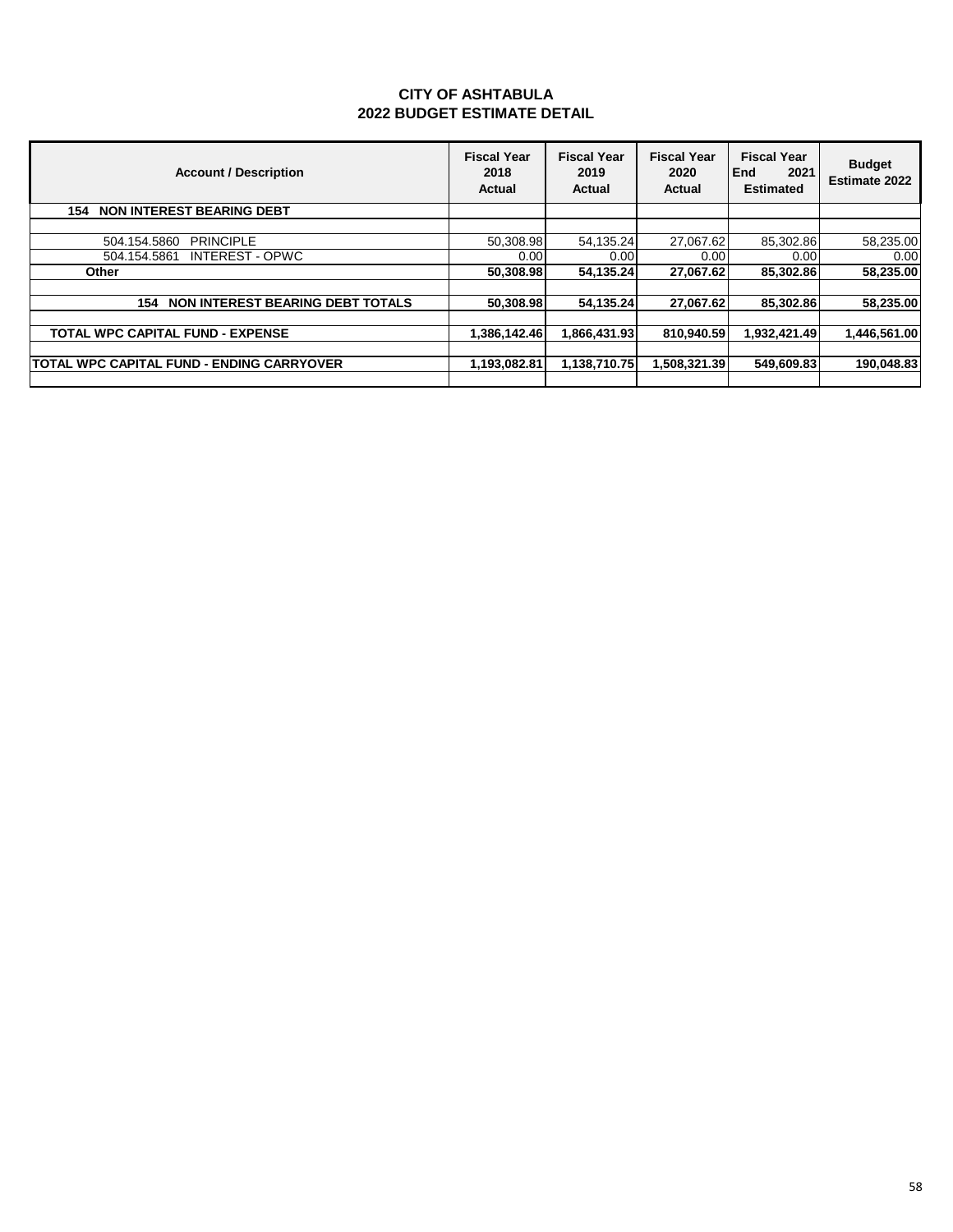| <b>Account / Description</b>                                                | <b>Fiscal Year</b><br>2018<br><b>Actual</b> | <b>Fiscal Year</b><br>2019<br>Actual | <b>Fiscal Year</b><br>2020<br><b>Actual</b> | <b>Fiscal Year</b><br>End<br>2021<br><b>Estimated</b> | <b>Budget</b><br><b>Estimate 2022</b> |
|-----------------------------------------------------------------------------|---------------------------------------------|--------------------------------------|---------------------------------------------|-------------------------------------------------------|---------------------------------------|
| 602 SELF INSURANCE                                                          |                                             |                                      |                                             |                                                       |                                       |
|                                                                             |                                             |                                      |                                             |                                                       |                                       |
| <b>BEGINNING CASH</b>                                                       | 22,136.78                                   | 215,713.81                           | 30,360.50                                   | 156,721.25                                            | 671,214.32                            |
|                                                                             |                                             |                                      |                                             |                                                       |                                       |
| Revenue                                                                     |                                             |                                      |                                             |                                                       |                                       |
| 050 FINES & FORFEITURES                                                     |                                             |                                      |                                             |                                                       |                                       |
| 602.050.4910 REIMBURSEMENTS & REFUNDS                                       | 0.00                                        | 0.00                                 | 0.00                                        | 0.00                                                  | 0.00                                  |
| <b>050 FINES &amp; FORFEITURES TOTALS</b>                                   | 0.00                                        | 0.00                                 | 0.00                                        | 0.00                                                  | 0.00                                  |
|                                                                             |                                             |                                      |                                             |                                                       |                                       |
| 080 OTHER REVENUE                                                           |                                             |                                      |                                             |                                                       |                                       |
| 602.080.4200 REIMBS & REFUNDS - HCD                                         | 0.00                                        | 0.00                                 | 0.00                                        | 0.00                                                  | 0.00                                  |
| 602.080.4910 REIMB & REFUNDS                                                | 136,554.49                                  | 122,500.00                           | 123,276.68                                  | 118,976.64                                            | 120,000.00                            |
| 080 OTHER REVENUE TOTALS                                                    | 136,554.49                                  | 122,500.00                           | 123,276.68                                  | 118,976.64                                            | 120,000.00                            |
| 090 TRANSFERS IN                                                            |                                             |                                      |                                             |                                                       |                                       |
| 602.090.4001 TRANSFER IN - GENERAL                                          | 1,648,526.03                                | 1,728,216.00                         | 1,545,442.87                                | 1,756,326.94                                          | 1,680,629.00                          |
| 602.090.4003 TRANSFER IN - WPC                                              | 332.177.00                                  | 348,234.00                           | 331,423.54                                  | 435,953.71                                            | 416,071.00                            |
| 602.090.4004 TRANSFER IN - FOOD SERVICE                                     | 0.00                                        | 0.00                                 | 16,168.94                                   | 17,902.87                                             | 17,839.00                             |
| 602.090.4006 TRANSFER IN                                                    | 0.00                                        | 0.00                                 | 0.00                                        | 0.00                                                  | 0.00                                  |
| 602.090.4008 TRANSFER IN - POLICE LEVY                                      | 96,915.00                                   | 101,600.00                           | 119,743.47                                  | 131,739.73                                            | 144,451.00                            |
| 602.090.4014 TRANSFER IN - AMC PROBATION                                    | 0.00                                        | 0.00                                 | 39,482.72                                   | 28,648.72                                             | 10,371.00                             |
| 602.090.4015 TRANSFER IN - AMC COMPUTER                                     | 0.00                                        | 0.00                                 | 0.00                                        | 0.00                                                  | 0.00                                  |
| 602.090.4020 TRANSFER IN - PUBLIC WORKS                                     | 0.00                                        | 0.00                                 | 129,570.46                                  | 159,384.74                                            | 181,802.00                            |
| 602.090.4025 TRANSFER IN - SANITATION                                       | 242,288.00                                  | 254,000.00                           | 244,900.04                                  | 336,022.51                                            | 261,754.00                            |
| 602.090.4033 TRANSFER IN - PARK LEVY                                        | 36,343.00                                   | 38,100.00                            | 0.00                                        | 0.00                                                  | 0.00                                  |
| 602.090.4045 TRANSFER IN - HEALTH/NURSING SERVICE                           | 0.00<br>0.00                                | 0.00<br>0.00                         | 0.00<br>0.00                                | 11,999.21<br>0.00                                     | 35,870.00                             |
| 602.090.4050 TRANSFER IN<br>602.090.4051 TRANSFER IN                        | 0.00                                        | 0.00                                 | 0.00                                        | 0.00                                                  | 0.00<br>0.00                          |
| 602.090.4090 TRANSFER IN - COURT SPECIAL PROJECT                            | 0.00                                        | 0.00                                 | 0.00                                        | 11,999.21                                             | 11,957.00                             |
| 602.090.4091 TRANSFER IN - CODE ENF                                         | 66,629.00                                   | 69,850.00                            | 56,070.91                                   | 69,325.13                                             | 83,823.00                             |
| 602.090.4201 TRANSFER IN- LEVY                                              | 0.00                                        | 0.00                                 | 0.00                                        | 0.00                                                  | 0.00                                  |
| 090 TRANSFERS IN TOTALS                                                     | 2,422,878.03                                | 2,540,000.00                         | 2,482,802.95                                | 2,959,302.77                                          | 2,844,567.00                          |
|                                                                             |                                             |                                      |                                             |                                                       |                                       |
| <b>ADVANCES IN</b><br>091                                                   |                                             |                                      |                                             |                                                       |                                       |
| 602.091.4001 ADVANCE IN                                                     | 0.00                                        | 0.00                                 | 0.00                                        | 0.00                                                  | 0.00                                  |
| 602.091.5001 ADVANCE IN                                                     | 0.00                                        | 0.00                                 | 0.00                                        | 0.00                                                  | 0.00                                  |
| 091 ADVANCES IN TOTALS                                                      | 0.00                                        | 0.00                                 | 0.00                                        | 0.00                                                  | 0.00                                  |
| TOTAL SELF INSURANCE FUND - REVENUE                                         | 2,559,432.52                                | 2,662,500.00                         | 2,606,079.63                                | 3,078,279.41                                          | 2,964,567.00                          |
|                                                                             |                                             |                                      |                                             |                                                       |                                       |
| TOTAL SELF INSURANCE FUND - CASH & REVENUE                                  | 2,581,569.30                                |                                      | 2,878,213.81 2,636,440.13                   | 3,235,000.66                                          | 3,635,781.32                          |
|                                                                             |                                             |                                      |                                             |                                                       |                                       |
| <b>Expense</b>                                                              |                                             |                                      |                                             |                                                       |                                       |
|                                                                             |                                             |                                      |                                             |                                                       |                                       |
| 140<br><b>GENERAL GOVERNMENT</b>                                            |                                             |                                      |                                             |                                                       |                                       |
|                                                                             |                                             |                                      |                                             |                                                       |                                       |
| 602.140.5320 PROFESSIONAL & CONTRACTUAL<br>602.140.5662 CLAIMS & JUDGEMENTS | 12,235.00<br>2,353,620.49                   | 12,485.00<br>2,835,368.31            | 11,485.00<br>2,468,233.88                   | 20,485.00<br>2,543,301.34                             | 15,000.00<br>2,834,762.00             |
| Other                                                                       | 2,365,855.49                                | 2,847,853.31                         | 2,479,718.88                                | 2,563,786.34                                          | 2,849,762.00                          |
|                                                                             |                                             |                                      |                                             |                                                       |                                       |
| <b>140 GENERAL GOVERNMENT TOTALS</b>                                        | 2,365,855.49                                | 2,847,853.31                         | 2,479,718.88                                | 2,563,786.34                                          | 2,849,762.00                          |
|                                                                             |                                             |                                      |                                             |                                                       |                                       |
| <b>TOTAL SELF INSURANCE FUND - EXPENSE</b>                                  | 2,365,855.49                                | 2,847,853.31                         | 2,479,718.88                                | 2,563,786.34                                          | 2,849,762.00                          |
|                                                                             |                                             |                                      |                                             |                                                       |                                       |
| TOTAL SELF INSURANCE FUND - ENDING CARRYOVER                                | 215,713.81                                  | 30,360.50                            | 156,721.25                                  | 671,214.32                                            | 786,019.32                            |
|                                                                             |                                             |                                      |                                             |                                                       |                                       |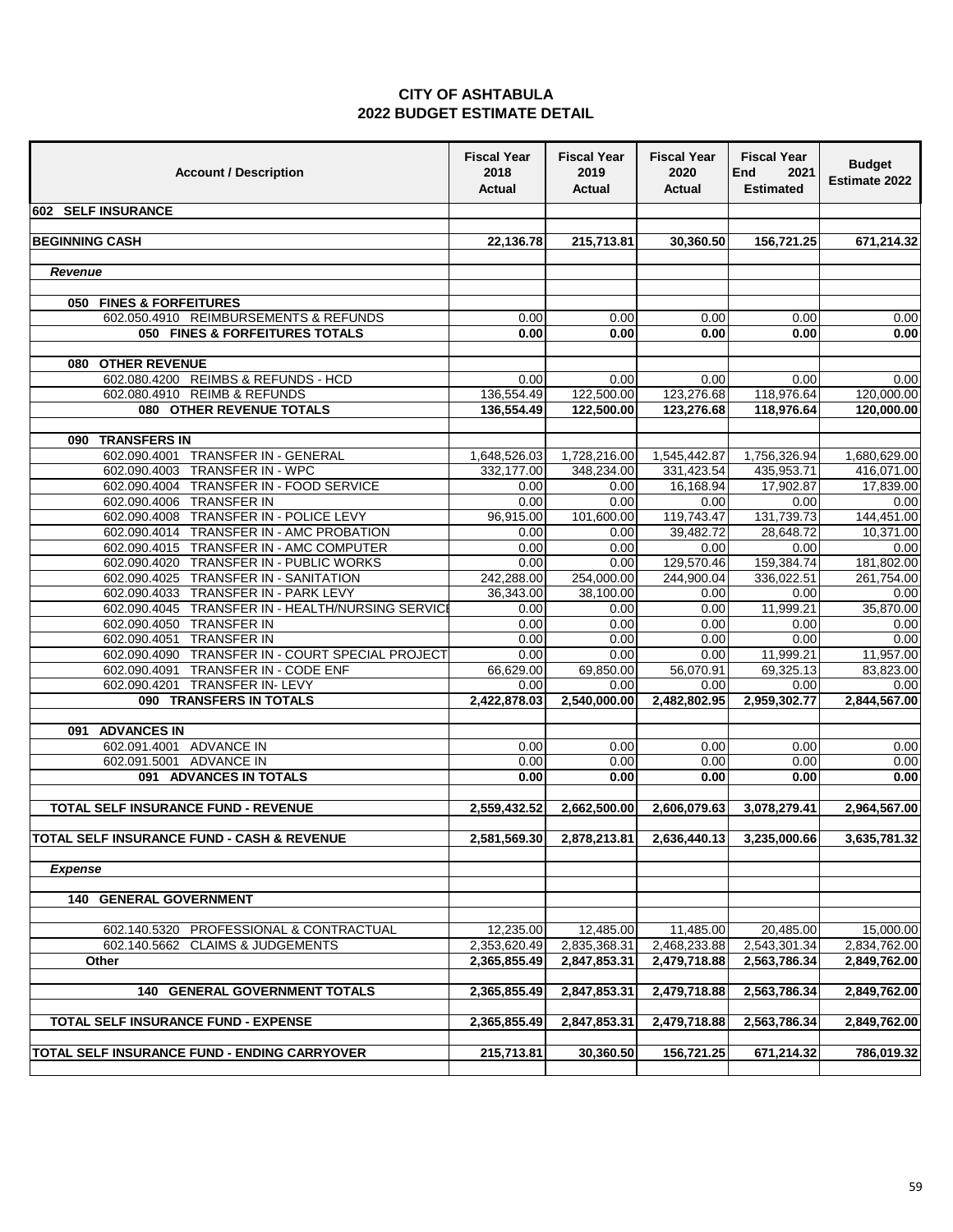| <b>Account / Description</b>                                                              | <b>Fiscal Year</b><br>2018<br>Actual | <b>Fiscal Year</b><br>2019<br>Actual | <b>Fiscal Year</b><br>2020<br>Actual | <b>Fiscal Year</b><br>End<br>2021<br><b>Estimated</b> | <b>Budget</b><br>Estimate 2022 |
|-------------------------------------------------------------------------------------------|--------------------------------------|--------------------------------------|--------------------------------------|-------------------------------------------------------|--------------------------------|
| <b>622 WORKERS' COMPENSATION</b>                                                          |                                      |                                      |                                      |                                                       |                                |
| <b>BEGINNING CASH</b>                                                                     | 496,100.55                           | 557,800.42                           | 447,105.93                           | 415,648.23                                            | 494,157.31                     |
|                                                                                           |                                      |                                      |                                      |                                                       |                                |
| Revenue                                                                                   |                                      |                                      |                                      |                                                       |                                |
|                                                                                           |                                      |                                      |                                      |                                                       |                                |
| 060 INTERGOVERNMENTAL<br>622.060.4150 BWC REFUND                                          | 166,479.48                           | 149,246.01                           | 0.00                                 | 0.00                                                  | 0.00                           |
| 060 INTERGOVERNMENTAL TOTALS                                                              | 166,479.48                           | 149,246.01                           | 0.00                                 | 0.00                                                  | 0.00                           |
|                                                                                           |                                      |                                      |                                      |                                                       |                                |
| 080 OTHER REVENUE                                                                         |                                      |                                      |                                      |                                                       |                                |
| 622.080.4910 REIMB & REFUNDS<br>080 OTHER REVENUE TOTALS                                  | 0.00<br>0.00                         | 0.00<br>0.00                         | 0.00<br>0.00                         | 0.00<br>0.00                                          | 0.00<br>0.00                   |
|                                                                                           |                                      |                                      |                                      |                                                       |                                |
| 090 TRANSFERS IN                                                                          |                                      |                                      |                                      |                                                       |                                |
| 622.090.4001 TRANSFER IN - GENERAL                                                        | 63,462.00                            | 0.00                                 | 26,460.00                            | 102,707.00                                            | 110,254.00                     |
| 622.090.4003 TRANSFER IN -WPC                                                             | 30,681.00                            | 0.00                                 | 5,500.50                             | 21,230.00                                             | 99,125.00                      |
| 622.090.4025 TRANSFER IN - SANITATION<br>622.090.4091 TRANSFER IN - CODE ENF              | 24,752.00<br>4,907.00                | 0.00<br>0.00                         | 3,646.80<br>1,060.50                 | 12,655.00<br>3,697.00                                 | 16,213.00<br>4,072.00          |
| 622.090.4201 TRANSFER IN - POLICE LEVY                                                    | 10,500.00                            | 0.00                                 | 1,793.70                             | 7,877.00                                              | 9,041.00                       |
| 622.090.4204 TRANSFER IN - FOOD SERVICE                                                   | 0.00                                 | 0.00                                 | 210.60                               | 827.00                                                | 944.00                         |
| 622.090.4205 TRANSFER IN - PUBLIC WORKS                                                   | 0.00                                 | 0.00                                 | 2,720.10                             | 10,773.00                                             | 12,035.00                      |
| 622.090.4208 TRANSFER IN - PUBLIC HEALTH/NURSING                                          | 0.00                                 | 0.00                                 | 0.00                                 | 0.00                                                  | 8,698.00                       |
| 622.090.4214 TRANSFER IN - AMC PROBATION<br>622.090.4216 TRANSFER IN - AMC COURT SECURITY | 0.00<br>0.00                         | 0.00<br>0.00                         | 0.00<br>0.00                         | 647.00<br>425.00                                      | 465.00<br>389.00               |
| 622.090.4220 TRANSFER IN - AMC SPECIAL PROJECTS                                           | 0.00                                 | 0.00                                 | 0.00                                 | 849.00                                                | 1,076.00                       |
| 090 TRANSFERS IN TOTALS                                                                   | 134,302.00                           | 0.00                                 | 41,392.20                            | 161,687.00                                            | 262,312.00                     |
|                                                                                           |                                      |                                      |                                      |                                                       |                                |
| 091 ADVANCES IN                                                                           |                                      |                                      |                                      |                                                       |                                |
| 622.091.4001 ADVANCE IN<br>091 ADVANCES IN TOTALS                                         | 25,000.00<br>25,000.00               | 25,000.00<br>25,000.00               | 25,000.00<br>25,000.00               | 25,000.00<br>25,000.00                                | 25,000.00<br>25,000.00         |
|                                                                                           |                                      |                                      |                                      |                                                       |                                |
| TOTAL WORKERS COMP FUND - REVENUE                                                         | 325,781.48                           | 174,246.01                           | 66,392.20                            | 186,687.00                                            | 287,312.00                     |
| TOTAL WORKERS COMP FUND - CASH & REVENUE                                                  | 821,882.03                           | 732,046.43                           | 513,498.13                           | 602,335.23                                            | 781,469.31                     |
|                                                                                           |                                      |                                      |                                      |                                                       |                                |
| <b>Expense</b>                                                                            |                                      |                                      |                                      |                                                       |                                |
|                                                                                           |                                      |                                      |                                      |                                                       |                                |
| 139 FEES & REV RED                                                                        |                                      |                                      |                                      |                                                       |                                |
| 622.139.5461 TREASURER'S FEES                                                             | 0.00                                 | 0.00                                 | 0.00                                 | 0.00                                                  | 0.00                           |
| 622.139.5462 WORKERS COMPENSATION                                                         | 0.00                                 | 0.00                                 | 0.00                                 | 0.00                                                  | 0.00                           |
| Other                                                                                     | 0.00                                 | 0.00                                 | 0.00                                 | 0.00                                                  | 0.00                           |
|                                                                                           |                                      |                                      |                                      |                                                       |                                |
| 139 FEES & REV RED TOTALS                                                                 | 0.00                                 | 0.00                                 | 0.00                                 | 0.00                                                  | 0.00                           |
| <b>140 GENERAL GOVERNMENT</b>                                                             |                                      |                                      |                                      |                                                       |                                |
| 622.140.5320 PROFESSIONAL & CONTRACTUAL                                                   | 5.440.48                             | 5.505.50                             | 2,503.50                             | 23,267.50                                             | 15,000.00                      |
| 622.140.5662 CLAIMS & JUDGEMENTS                                                          | 258,641.13                           | 130,189.00                           | 95,346.40                            | 84,910.42                                             | 100,000.00                     |
| Other                                                                                     | 264,081.61                           | 135,694.50                           | 97,849.90                            | 108,177.92                                            | 115,000.00                     |
| <b>140 GENERAL GOVERNMENT TOTALS</b>                                                      | 264,081.61                           | 135,694.50                           | 97,849.90                            | 108,177.92                                            | 115,000.00                     |
| 700 TRANSFERS                                                                             |                                      |                                      |                                      |                                                       |                                |
|                                                                                           |                                      |                                      |                                      |                                                       |                                |
| 622.700.5015 TRANSFER OUT - PI                                                            | 0.00                                 | 107,007.00                           | 0.00                                 | 0.00                                                  | 0.00                           |
| Other                                                                                     | 0.00                                 | 107,007.00                           | 0.00                                 | 0.00                                                  | 0.00                           |
| 700 TRANSFERS TOTALS                                                                      | 0.00                                 | 107,007.00                           | 0.00                                 | 0.00                                                  | 0.00                           |
| <b>TOTAL WORKERS COMP FUND - EXPENSE</b>                                                  | 264,081.61                           | 242,701.50                           | 97,849.90                            | 108,177.92                                            | 115,000.00                     |
| TOTAL WORKERS COMP FUND - ENDING CARRYOVER                                                | 557,800.42                           | 489,344.93                           |                                      | 494,157.31                                            | 666,469.31                     |
|                                                                                           |                                      |                                      | 415,648.23                           |                                                       |                                |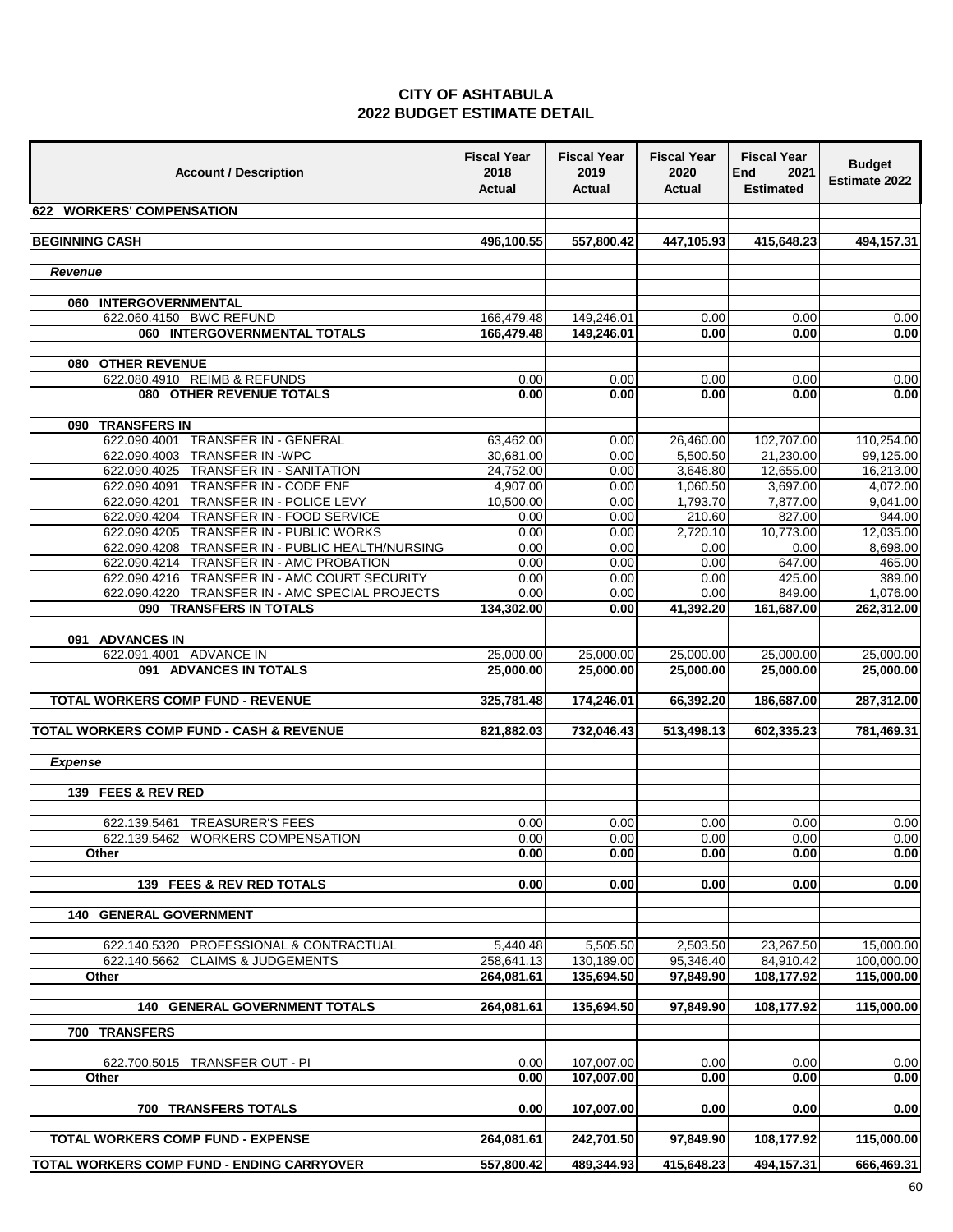| <b>Account / Description</b>                  | <b>Fiscal Year</b><br>2018<br>Actual | <b>Fiscal Year</b><br>2019<br>Actual | <b>Fiscal Year</b><br>2020<br>Actual | <b>Fiscal Year</b><br>End<br>2021<br><b>Estimated</b> | <b>Budget</b><br>Estimate 2022 |
|-----------------------------------------------|--------------------------------------|--------------------------------------|--------------------------------------|-------------------------------------------------------|--------------------------------|
| 801 JEDD-1                                    |                                      |                                      |                                      |                                                       |                                |
|                                               |                                      |                                      |                                      |                                                       |                                |
| <b>BEGINNING CASH</b>                         | 40,491.47                            | 45,141.21                            | 82,654.66                            | 22,224.76                                             | 4,227.88                       |
| Revenue                                       |                                      |                                      |                                      |                                                       |                                |
| 020 MUNICIPAL INCOME TAX                      |                                      |                                      |                                      |                                                       |                                |
| 801.020.4140 INCOME TAX                       | 44,866.68                            | 55,802.06                            | 35,677.39                            | 26,993.67                                             | 28,000.00                      |
| 801.020.4144 PENALTY                          | 0.00                                 | 0.00                                 | 0.00                                 | 0.00                                                  | 0.00                           |
| 020 MUNICIPAL INCOME TAX TOTALS               | 44,866.68                            | 55,802.06                            | 35,677.39                            | 26,993.67                                             | 28,000.00                      |
| 080 OTHER REVENUE                             |                                      |                                      |                                      |                                                       |                                |
| 801.080.4881 MISC REVENUE                     | 0.00                                 | 0.00                                 | 0.00                                 | 0.00                                                  | 0.00                           |
| 080 OTHER REVENUE TOTALS                      | 0.00                                 | 0.00                                 | 0.00                                 | 0.00                                                  | 0.00                           |
| 090 TRANSFERS IN                              |                                      |                                      |                                      |                                                       |                                |
| 801.090.4001 TRANSFER IN                      | 0.00                                 | 0.00                                 | 0.00                                 | 0.00                                                  | 0.00                           |
| 090 TRANSFERS IN TOTALS                       | 0.00                                 | 0.00                                 | 0.00                                 | 0.00                                                  | 0.00                           |
| <b>TOTAL JEDD-1 FUND - REVENUE</b>            | 44,866.68                            | 55,802.06                            | 35,677.39                            | 26,993.67                                             | 28,000.00                      |
|                                               |                                      |                                      |                                      |                                                       |                                |
| <b>TOTAL JEDD-1 FUND - CASH &amp; REVENUE</b> | 85,358.15                            | 100,943.27                           | 118,332.05                           | 49,218.43                                             | 32,227.88                      |
| <b>Expense</b>                                |                                      |                                      |                                      |                                                       |                                |
| <b>140 GENERAL GOVERNMENT</b>                 |                                      |                                      |                                      |                                                       |                                |
| 801.140.5320 PROFESSIONAL SERVICES            | 0.00                                 | 0.00                                 | 746.20                               | 0.00                                                  | 0.00                           |
| Other                                         | 0.00                                 | 0.00                                 | 746.20                               | 0.00                                                  | 0.00                           |
|                                               |                                      |                                      |                                      |                                                       |                                |
| <b>140 GENERAL GOVERNMENT TOTALS</b>          | 0.00                                 | 0.00                                 | 746.20                               | 0.00                                                  | 0.00                           |
| <b>401 JEDD DISTRIBUTIONS</b>                 |                                      |                                      |                                      |                                                       |                                |
|                                               |                                      |                                      |                                      |                                                       |                                |
| 801.401.5530 DISTRIBUTIONS<br>Other           | 40,216.94<br>40,216.94               | 18,288.61<br>18,288.61               | 95,361.09<br>95,361.09               | 44,990.55<br>44,990.55                                | 28,000.00<br>28,000.00         |
|                                               |                                      |                                      |                                      |                                                       |                                |
| <b>401 JEDD DISTRIBUTIONS TOTALS</b>          | 40,216.94                            | 18,288.61                            | 95,361.09                            | 44,990.55                                             | 28,000.00                      |
|                                               |                                      |                                      |                                      |                                                       |                                |
| 700 TRANSFERS                                 |                                      |                                      |                                      |                                                       |                                |
| 801.700.5001 TRANSFER OUT                     | 0.00                                 | 0.00                                 | 0.00                                 | 0.00                                                  | 0.00                           |
| 801.700.5003 TRANSFER OUT                     | 0.00                                 | 0.00                                 | 0.00                                 | 0.00                                                  | 0.00                           |
| Other                                         | 0.00                                 | 0.00                                 | 0.00                                 | 0.00                                                  | 0.00                           |
| <b>700 TRANSFERS TOTALS</b>                   | 0.00                                 | 0.00                                 | 0.00                                 | 0.00                                                  | 0.00                           |
|                                               |                                      |                                      |                                      |                                                       |                                |
| <b>TOTAL JEDD-1 FUND - EXPENSE</b>            | 40.216.94                            | 18,288.61                            | 96,107.29                            | 44,990.55                                             | 28.000.00                      |
| TOTAL JEDD-1 FUND - ENDING CARRYOVER          | 45,141.21                            | 82,654.66                            | 22,224.76                            | 4,227.88                                              | 4,227.88                       |
|                                               |                                      |                                      |                                      |                                                       |                                |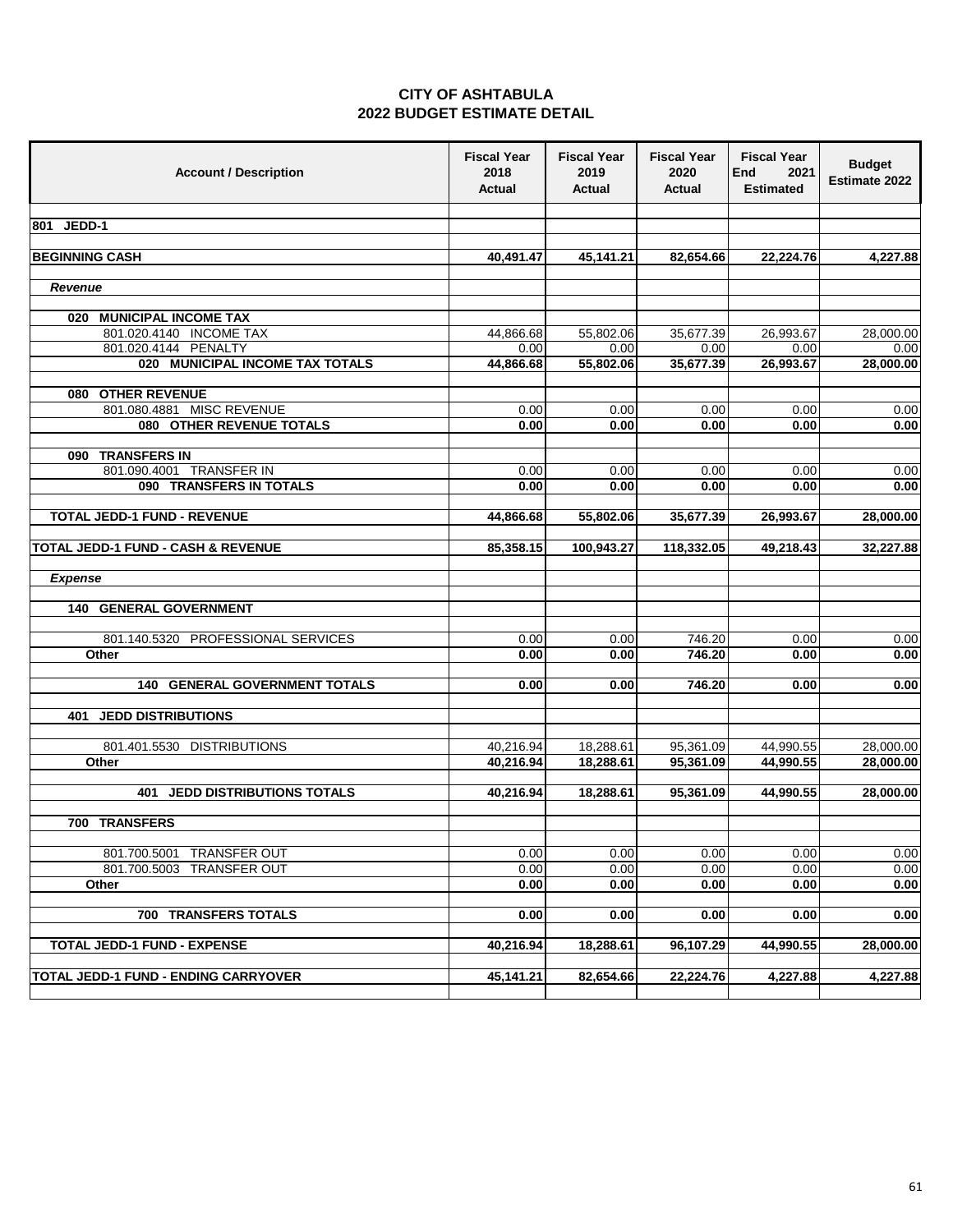| <b>Account / Description</b>         | <b>Fiscal Year</b><br>2018<br>Actual | <b>Fiscal Year</b><br>2019<br><b>Actual</b> | <b>Fiscal Year</b><br>2020<br>Actual | <b>Fiscal Year</b><br>End<br>2021<br><b>Estimated</b> | <b>Budget</b><br>Estimate 2022 |
|--------------------------------------|--------------------------------------|---------------------------------------------|--------------------------------------|-------------------------------------------------------|--------------------------------|
| 802 JEDD-2                           |                                      |                                             |                                      |                                                       |                                |
|                                      |                                      |                                             |                                      |                                                       |                                |
| <b>BEGINNING CASH</b>                | 28,347.83                            | 32,026.55                                   | 52,327.31                            | 4,480.04                                              | 0.00                           |
| Revenue                              |                                      |                                             |                                      |                                                       |                                |
|                                      |                                      |                                             |                                      |                                                       |                                |
| 020 MUNICIPAL INCOME TAX             |                                      |                                             |                                      |                                                       |                                |
| 802.020.4140 INCOME TAX              | 34,322.24                            | 34,550.09                                   | 13,064.21                            | 21,105.95                                             | 18,000.00                      |
| 802.020.4144 PENALTY                 | 400.83                               | 0.00                                        | 0.00                                 | 0.00                                                  | 0.00                           |
| 020 MUNICIPAL INCOME TAX TOTALS      | 34,723.07                            | 34,550.09                                   | 13,064.21                            | 21,105.95                                             | 18,000.00                      |
| 080 OTHER REVENUE                    |                                      |                                             |                                      |                                                       |                                |
| 802.080.4881 MISC REVENUE            | 0.00                                 | 0.00                                        | 0.00                                 | 0.00                                                  | 0.00                           |
| 080 OTHER REVENUE TOTALS             | 0.00                                 | 0.00                                        | 0.00                                 | 0.00                                                  | 0.00                           |
|                                      |                                      |                                             |                                      |                                                       |                                |
| 090 TRANSFERS IN                     |                                      |                                             |                                      |                                                       |                                |
| 802.090.4001 TRANSFER IN             | 0.00                                 | 0.00                                        | 0.00                                 | 0.00                                                  | 0.00                           |
| 090 TRANSFERS IN TOTALS              | 0.00                                 | 0.00                                        | 0.00                                 | 0.00                                                  | 0.00                           |
|                                      |                                      |                                             |                                      |                                                       |                                |
| <b>TOTAL JEDD-2 FUND - REVENUE</b>   | 34,723.07                            | 34,550.09                                   | 13,064.21                            | 21,105.95                                             | 18,000.00                      |
| TOTAL JEDD-2 FUND - CASH & REVENUE   | 63,070.90                            | 66,576.64                                   | 65,391.52                            | 25,585.99                                             | 18,000.00                      |
|                                      |                                      |                                             |                                      |                                                       |                                |
| <b>Expense</b>                       |                                      |                                             |                                      |                                                       |                                |
|                                      |                                      |                                             |                                      |                                                       |                                |
| <b>140 GENERAL GOVERNMENT</b>        |                                      |                                             |                                      |                                                       |                                |
|                                      |                                      |                                             |                                      |                                                       |                                |
| 802.140.5320 PROFESSIONAL SERVICES   | 0.00                                 | 0.00                                        | 348.50                               | 0.00                                                  | 0.00                           |
| Other                                | 0.00                                 | 0.00                                        | 348.50                               | 0.00                                                  | 0.00                           |
| <b>140 GENERAL GOVERNMENT TOTALS</b> | 0.00                                 | 0.00                                        | 348.50                               | 0.00                                                  | 0.00                           |
|                                      |                                      |                                             |                                      |                                                       |                                |
| <b>401 JEDD DISTRIBUTIONS</b>        |                                      |                                             |                                      |                                                       |                                |
|                                      |                                      |                                             |                                      |                                                       |                                |
| 802.401.5530 DISTRIBUTIONS           | 31,044.35                            | 14,249.33                                   | 60,562.98                            | 25,585.99                                             | 18,000.00                      |
| Other                                | 31,044.35                            | 14,249.33                                   | 60,562.98                            | 25,585.99                                             | 18,000.00                      |
|                                      |                                      |                                             |                                      |                                                       | 18,000.00                      |
| <b>401 JEDD DISTRIBUTIONS TOTALS</b> | 31,044.35                            | 14,249.33                                   | 60,562.98                            | 25,585.99                                             |                                |
| 700 TRANSFERS                        |                                      |                                             |                                      |                                                       |                                |
|                                      |                                      |                                             |                                      |                                                       |                                |
| 802.700.5001 TRANSFER OUT            | 0.00                                 | 0.00                                        | 0.00                                 | 0.00                                                  | 0.00                           |
| 802.700.5003 TRANSFER OUT            | 0.00                                 | 0.00                                        | 0.00                                 | 0.00                                                  | 0.00                           |
| Other                                | 0.00                                 | 0.00                                        | 0.00                                 | 0.00                                                  | 0.00                           |
|                                      |                                      |                                             |                                      |                                                       |                                |
| <b>700 TRANSFERS TOTALS</b>          | 0.00                                 | 0.00                                        | 0.00                                 | 0.00                                                  | 0.00                           |
| <b>TOTAL JEDD-2 FUND - EXPENSE</b>   | 31,044.35                            | 14,249.33                                   | 60,911.48                            | 25,585.99                                             | 18,000.00                      |
|                                      |                                      |                                             |                                      |                                                       |                                |
| TOTAL JEDD-2 FUND - ENDING CARRYOVER | 32,026.55                            | 52,327.31                                   | 4,480.04                             | 0.00                                                  | 0.00                           |
|                                      |                                      |                                             |                                      |                                                       |                                |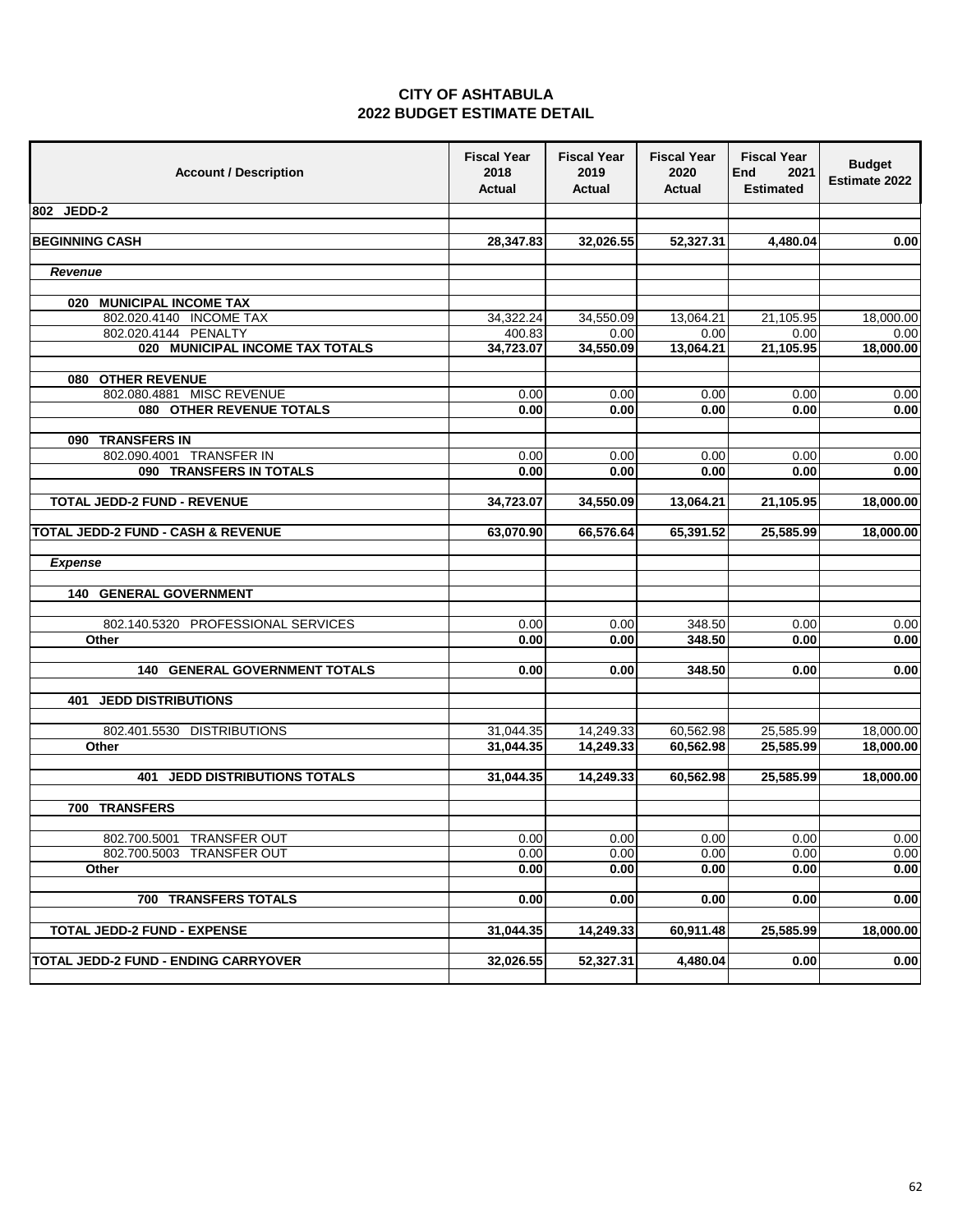|                                    | <b>CITY OF ASHTABULA</b> |  |
|------------------------------------|--------------------------|--|
| <b>2022 BUDGET ESTIMATE DETAIL</b> |                          |  |

| <b>Account / Description</b>                     | <b>Fiscal Year</b><br>2018<br>Actual | <b>Fiscal Year</b><br>2019<br>Actual | <b>Fiscal Year</b><br>2020<br><b>Actual</b> | <b>Fiscal Year</b><br><b>End</b><br>2021<br><b>Estimated</b> | <b>Budget</b><br><b>Estimate 2022</b> |
|--------------------------------------------------|--------------------------------------|--------------------------------------|---------------------------------------------|--------------------------------------------------------------|---------------------------------------|
| 834 LAW LIBRARY                                  |                                      |                                      |                                             |                                                              |                                       |
|                                                  |                                      |                                      |                                             |                                                              |                                       |
| <b>BEGINNING CASH</b>                            | 2,225.25                             | 8,065.61                             | 2,225.25                                    | 3,661.00                                                     | 2,225.25                              |
|                                                  |                                      |                                      |                                             |                                                              |                                       |
| Revenue                                          |                                      |                                      |                                             |                                                              |                                       |
| 050 FINES & FORFEITURES                          |                                      |                                      |                                             |                                                              |                                       |
| 834.050.4616 STATE PATROL FINES                  | 30,308.16                            | 26,163.01                            | 18,187.64                                   | 28,517.19                                                    | 30,000.00                             |
| 050 FINES & FORFEITURES TOTALS                   | 30,308.16                            | 26,163.01                            | 18,187.64                                   | 28,517.19                                                    | 30,000.00                             |
|                                                  |                                      |                                      |                                             |                                                              |                                       |
| 090 TRANSFERS IN                                 |                                      |                                      |                                             |                                                              |                                       |
| 834.090.4616 1/2 STATE PATROL FINES              | 0.00                                 | 0.00                                 | 0.00                                        | 0.00                                                         | 0.00                                  |
| 090 TRANSFERS IN TOTALS                          | 0.00                                 | 0.00                                 | 0.00                                        | 0.00                                                         | 0.00                                  |
|                                                  |                                      |                                      |                                             |                                                              |                                       |
| <b>TOTAL LAW LIBRARY FUND - REVENUE</b>          | 30,308.16                            | 26,163.01                            | 18,187.64                                   | 28,517.19                                                    | 30,000.00                             |
|                                                  |                                      |                                      |                                             |                                                              |                                       |
| TOTAL LAW LIBRARY FUND - CASH & REVENUE          | 32,533.41                            | 34,228.62                            | 20,412.89                                   | 32,178.19                                                    | 32,225.25                             |
|                                                  |                                      |                                      |                                             |                                                              |                                       |
| <b>Expense</b>                                   |                                      |                                      |                                             |                                                              |                                       |
|                                                  |                                      |                                      |                                             |                                                              |                                       |
| 172 1/2 STATE PATROL FINES                       |                                      |                                      |                                             |                                                              |                                       |
|                                                  |                                      |                                      |                                             |                                                              |                                       |
| 834.172.5485 LAW LIBRARY<br>Other                | 24,467.80                            | 32,003.37                            | 16,751.89                                   | 29,952.94                                                    | 30,000.00                             |
|                                                  | 24,467.80                            | 32,003.37                            | 16,751.89                                   | 29,952.94                                                    | 30,000.00                             |
| 172 1/2 STATE PATROL FINES TOTALS                | 24,467.80                            | 32,003.37                            | 16,751.89                                   | 29,952.94                                                    | 30,000.00                             |
|                                                  |                                      |                                      |                                             |                                                              |                                       |
| <b>TOTAL LAW LIBRARY FUND - EXPENSE</b>          | 24,467.80                            | 32,003.37                            | 16,751.89                                   | 29,952.94                                                    | 30,000.00                             |
|                                                  |                                      |                                      |                                             |                                                              |                                       |
| <b>TOTAL LAW LIBRARY FUND - ENDING CARRYOVER</b> | 8,065.61                             | 2,225.25                             | 3,661.00                                    | 2,225.25                                                     | 2.225.25                              |
|                                                  |                                      |                                      |                                             |                                                              |                                       |